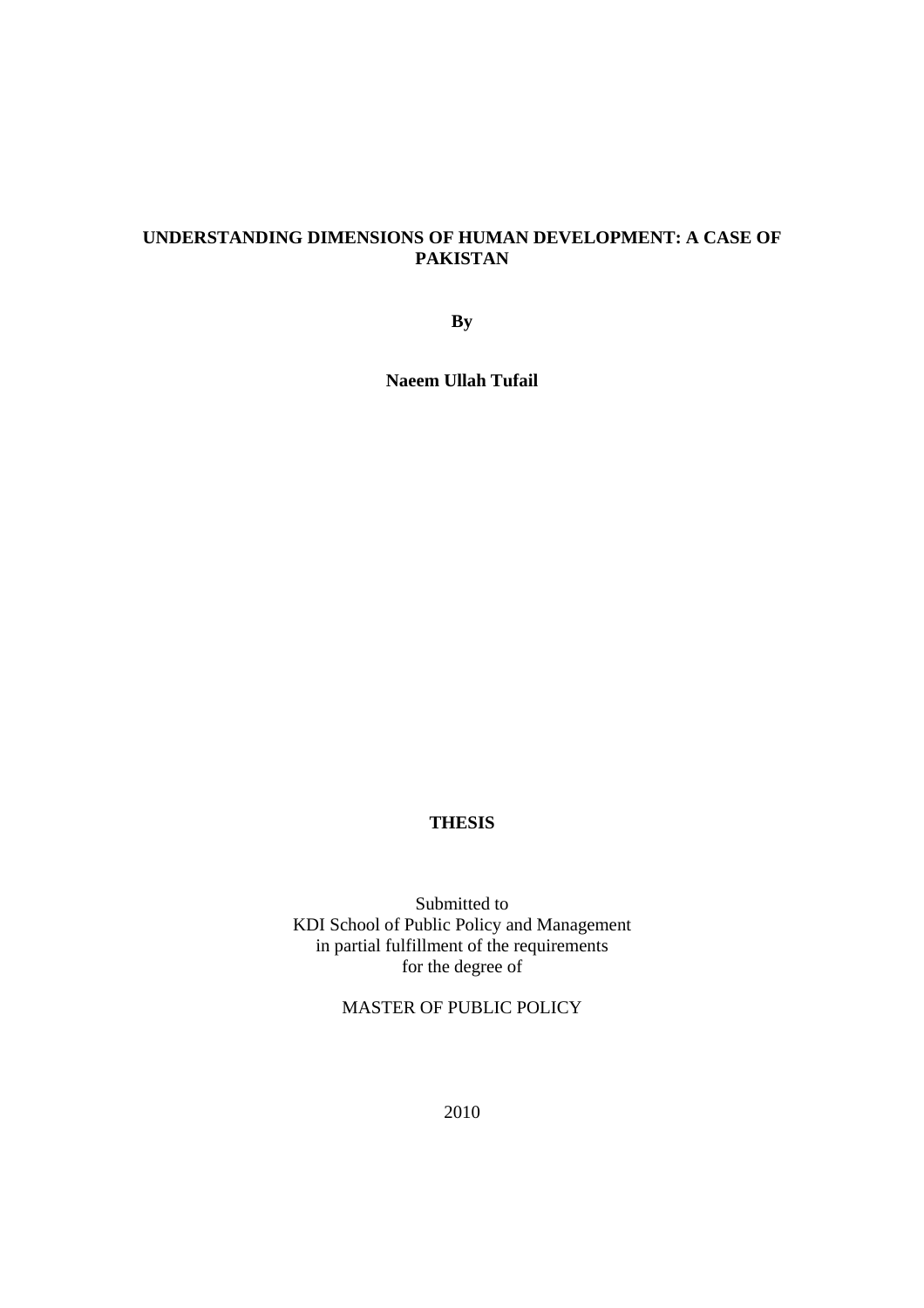## **UNDERSTANDING DIMENSIONS OF HUMAN DEVELOPMENT: A CASE OF PAKISTAN**

**By** 

**Naeem Ullah Tufail** 

Submitted to KDI School of Public Policy and Management in partial fulfillment of the requirements for the degree of

# MASTER OF PUBLIC POLICY

2010

Professor Jong-Ill You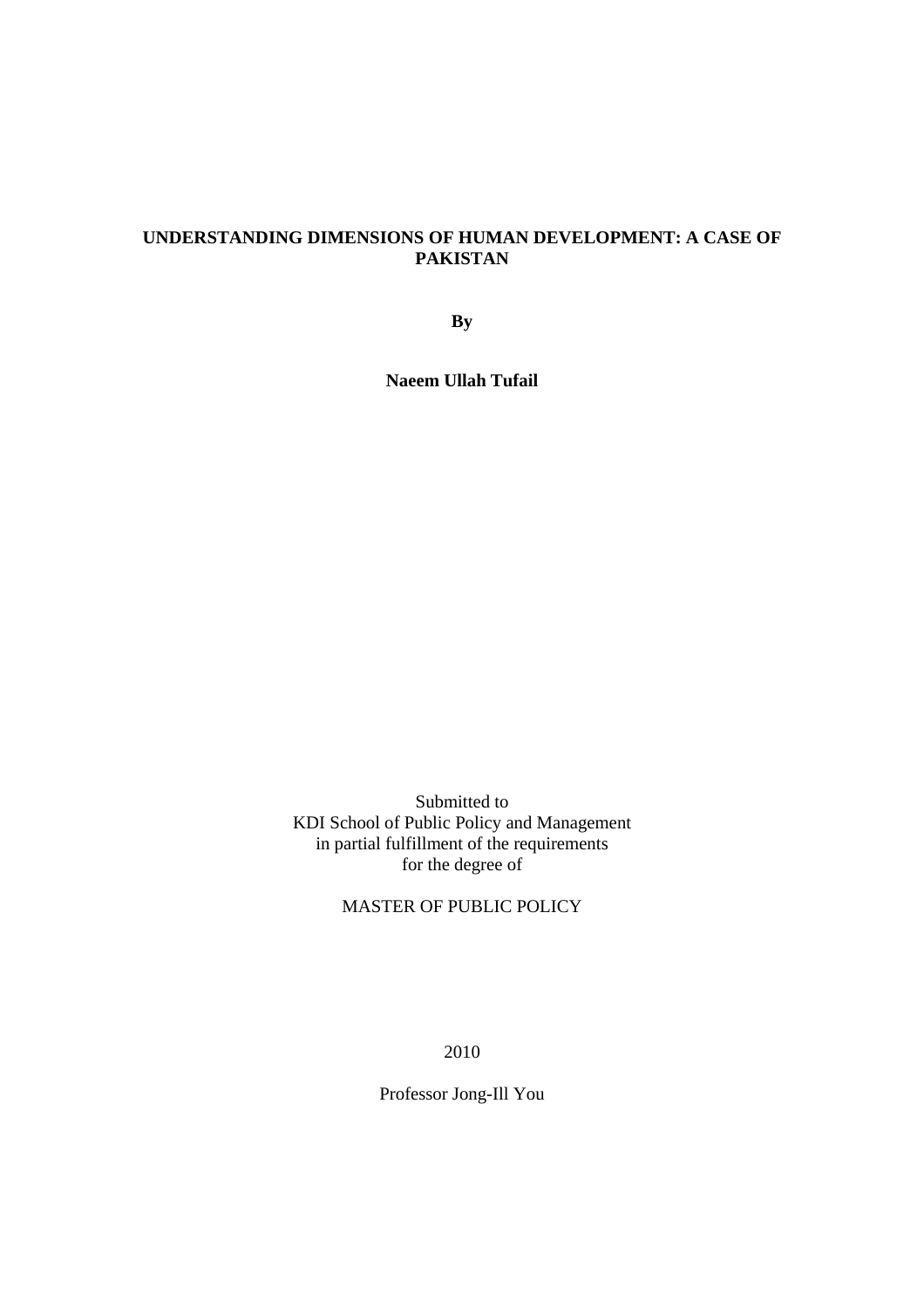### UNDERSTANDING DIMENSIONS OF HUMAN DEVELOPMENT: A CASE OF **PAKISTAN**

By

**Naeem Ullah Tufail** 

 $\bar{z}$ 

### **THESIS**

Submitted to KDI School of Public Policy and Management in partial fulfillment of the requirements for the degree of

## MASTER OF PUBLIC POLICY

Committee in charge:

Professor YOU, Jong-Il Supervisor

Professor SHIN, Ja-Eun

m

Professor Park, Hun-Joo

Approval as of July , 2010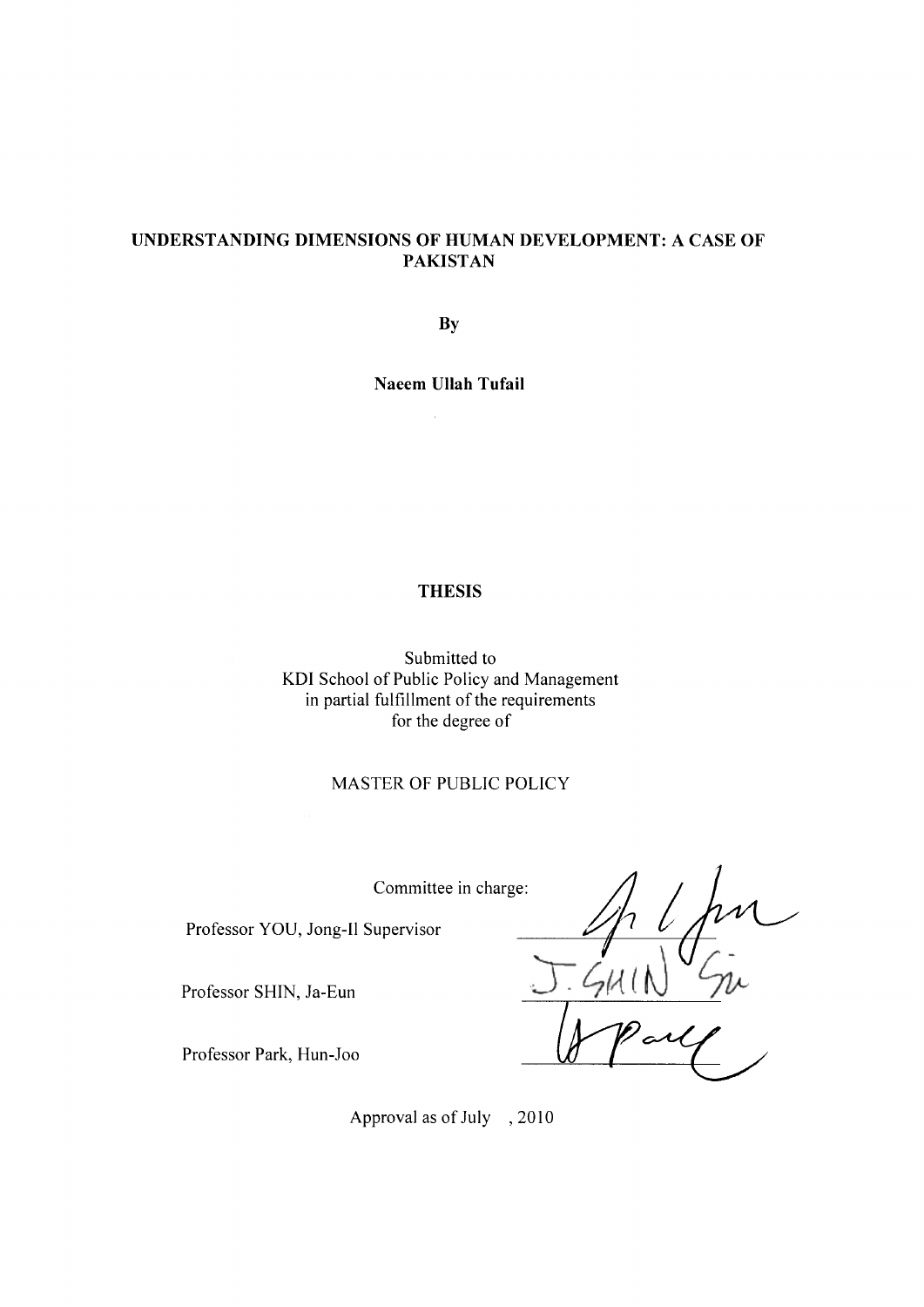### **ABSTRACT**

### **UNDERSTANDING DIMENSIONS OF HUMAN DEVELOPMENT: A CASE OF PAKISTAN**

#### **By**

Naeem Ullah Tufail

In the analysis of development, human concerns about development are increasing rapidly at country, region and global level. These concerns include; developing capacity of humans, enhancing their choices and creating favorable environment for utilizing their potential. This is reflected in latest policies, programs and projects of governments and also of international agencies. Internal and external pressures on governments are incessantly pushing them to improve human conditions. Strategies to fight against poverty and environmental degradation are increasingly relying on participatory approaches. The 'human development strategy' for achieving socio-economic goals, is gaining much attention than other strategies of development like; import substitution, developing secondary and tertiary industries, foreign direct investment, trade and business, imports & exports, institutional development, good governance and so on. In Pakistan, in spite of some achievements, essential human development indicators present gloomy picture including water, food, shelter, health, education, sanitation, security and all others. Pakistan has become a security-centered state rather than a development state. So priorities have also changed from development to security. A people centered strategy offers viable solutions to policy makers in Pakistan for overcoming poverty and improving human development indicators on sustainable basis.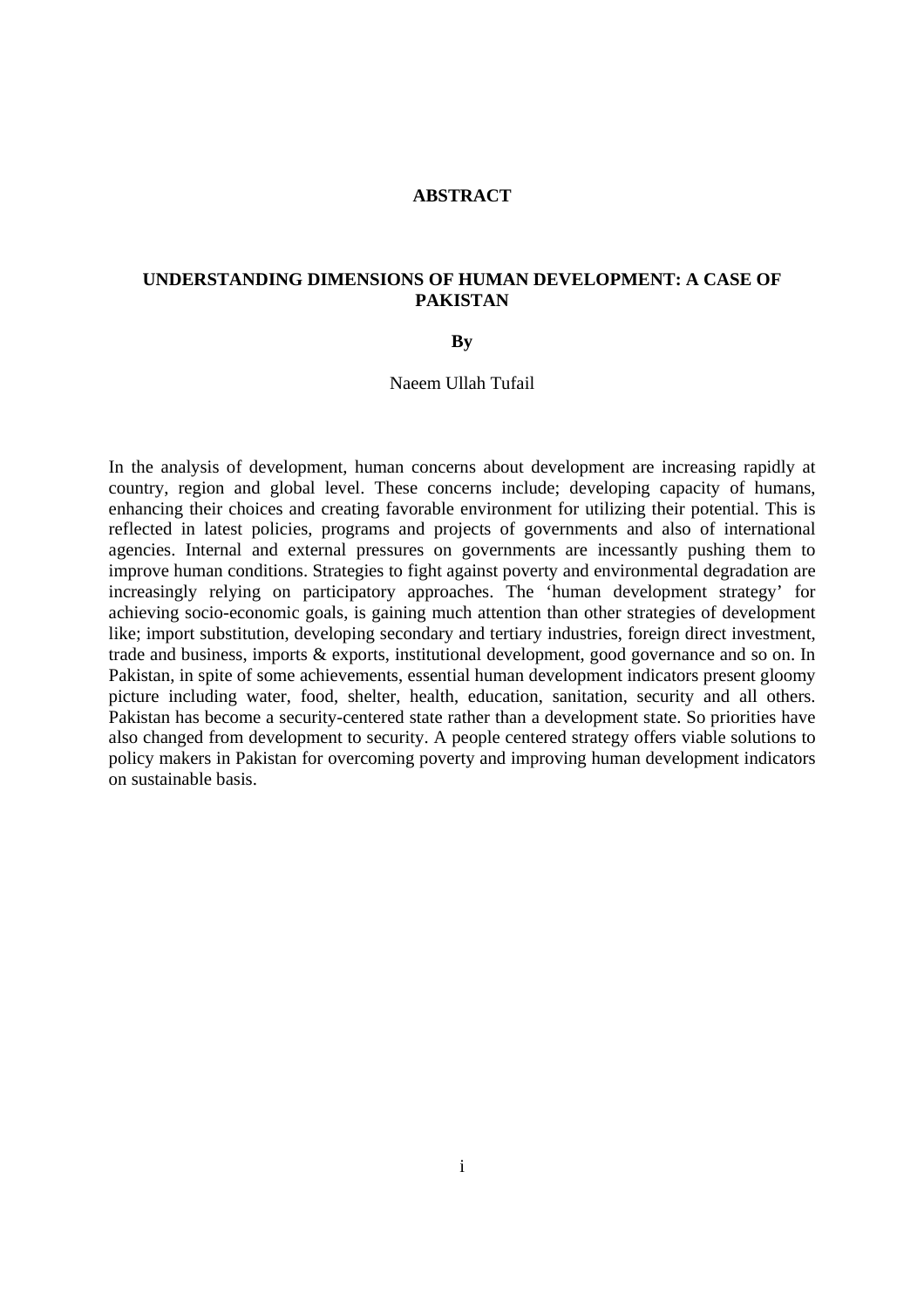Copyright by

**Naeem Ullah Tufail** 

**2010**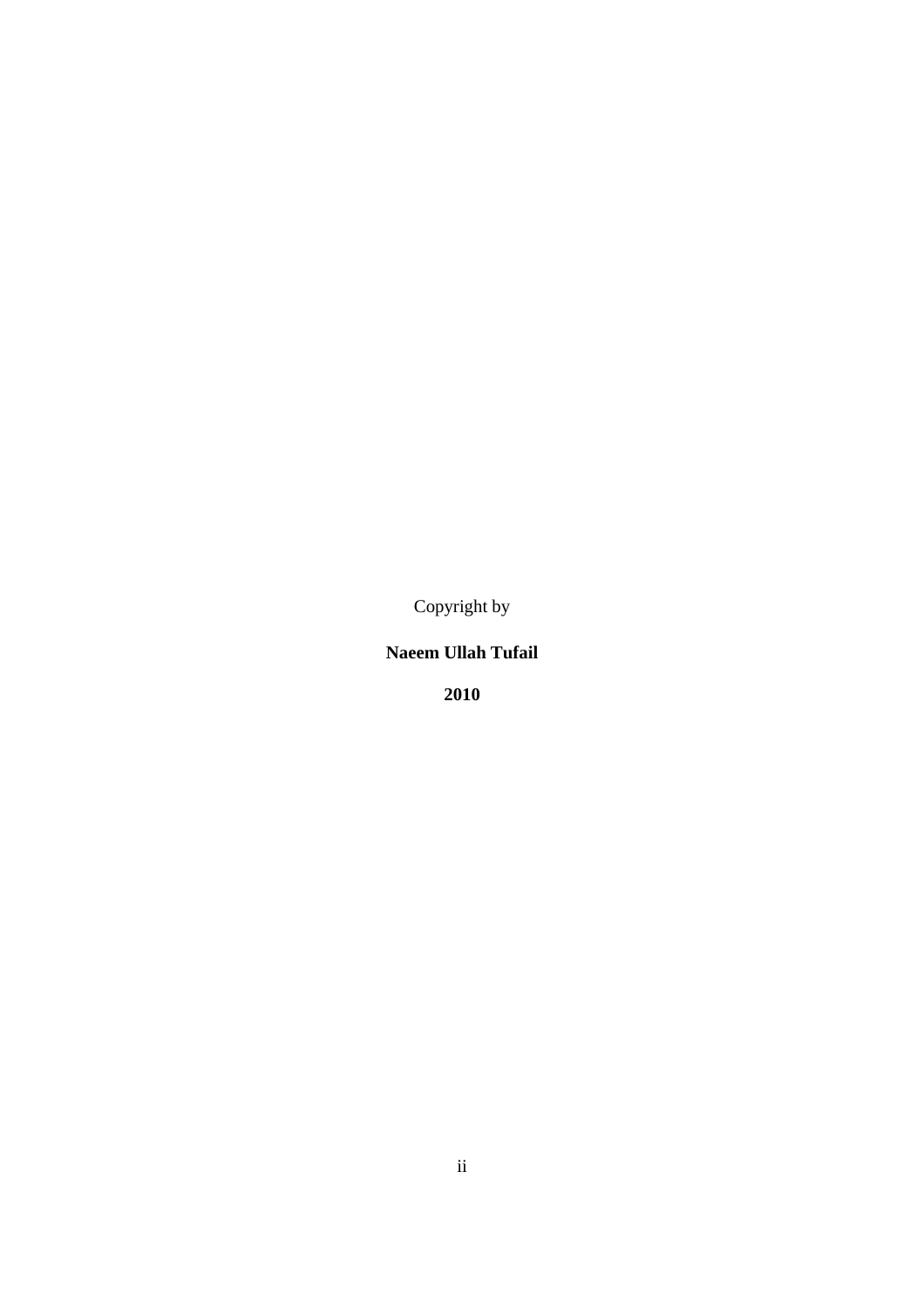Dedicated to my wife Ghazala Tabassum and children including Hadeed, Ahmed & Ibrahim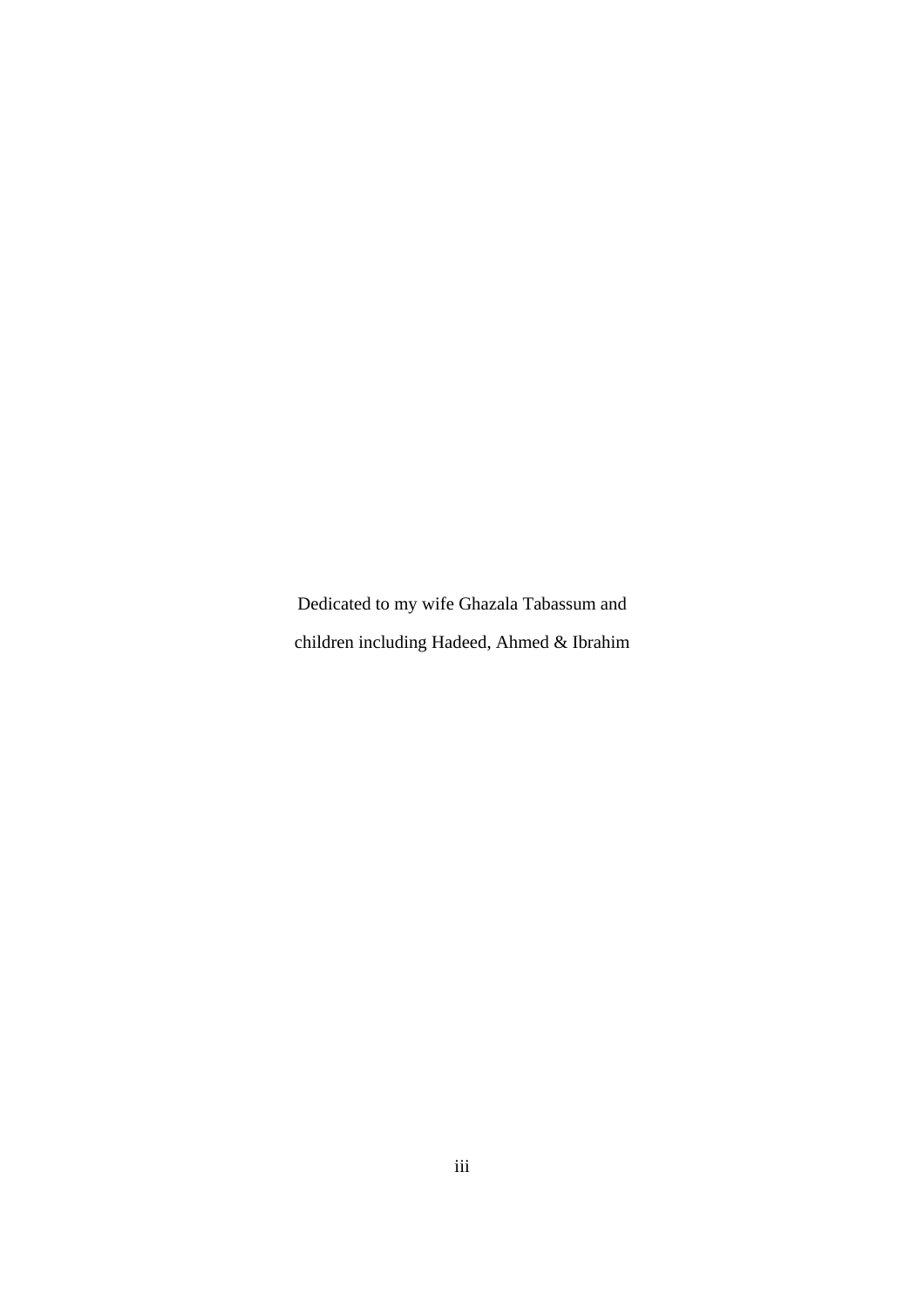### **ACKNOWLEDGEMENTS**

Many people contributed directly or indirectly by giving their precious time, good thinking and generous support to complete this thesis. First of all, I want to thank to my supervisor Professor Jong Il You, who always has been a source of knowledge and inspiration for me to think about development in comprehensive manner. I also want to express my gratitude to all other teachers in KDI School who taught me with dedication during my course work. I can not forget to thank the staff of KDI School including student affairs, library, IT, dormitory and others, without them it would have been extremely difficult to live and study in South Korea and develop an intellectual background for writing this thesis. At the end, I feel indebted to acknowledge the extra ordinary support that I received from my mother, wife and children for completing thesis.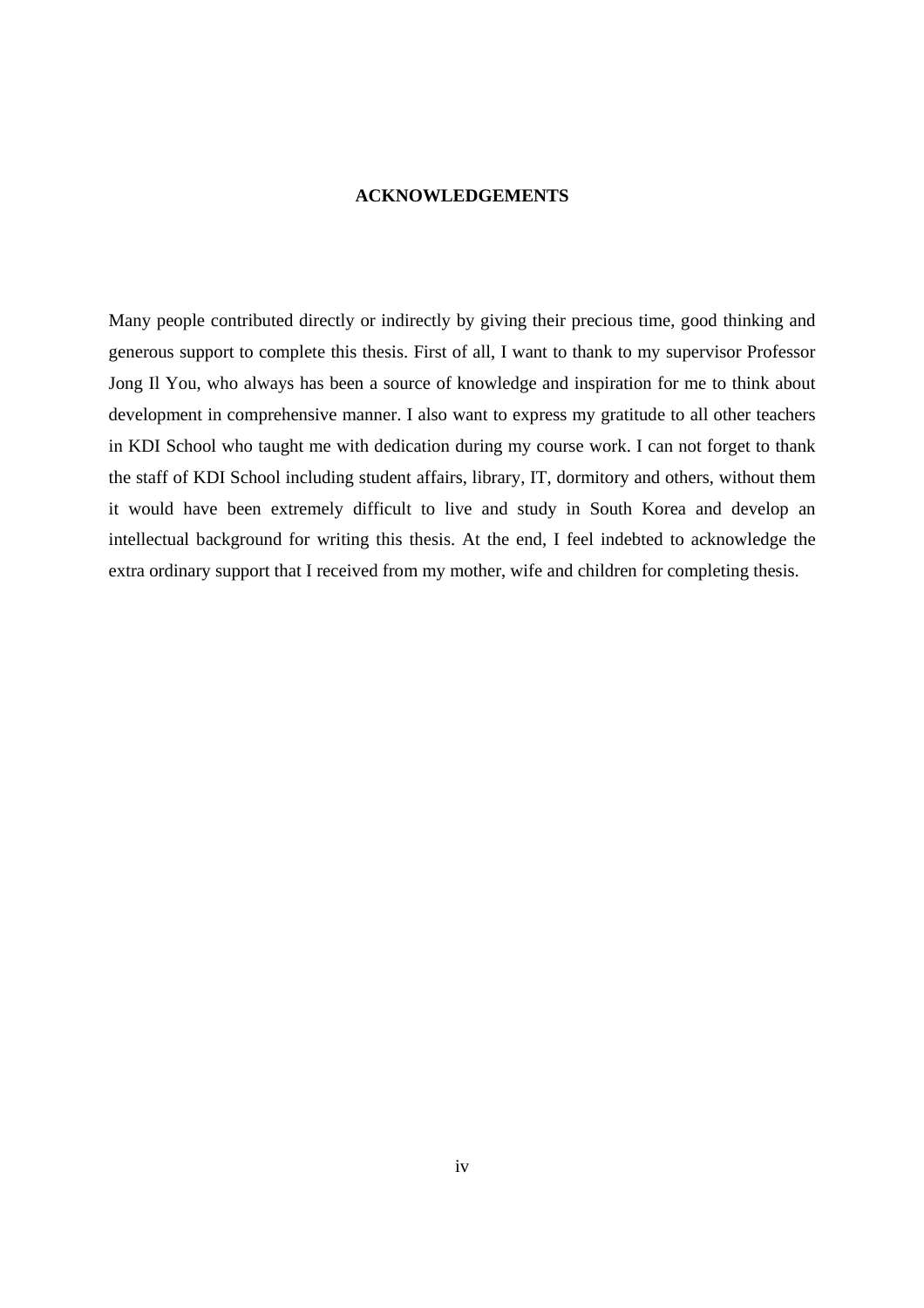# **Table of Contents**

| 1.1            |  |
|----------------|--|
| 1.2            |  |
| 1.3            |  |
| 1.4            |  |
| 1.5            |  |
| 1.6            |  |
| 1.7            |  |
| 1.8            |  |
|                |  |
| 2.1            |  |
| $2.2^{\circ}$  |  |
| 2.2.1          |  |
| 2.2.2          |  |
| 2.3<br>2.4     |  |
| 2.5            |  |
| 2.6            |  |
|                |  |
|                |  |
|                |  |
| 3.1            |  |
| 3.2            |  |
| 3.3<br>3.4     |  |
| 3.5            |  |
| 3.6            |  |
| 3.6.1          |  |
| 3.6.2          |  |
| 3.7            |  |
|                |  |
| 4.1            |  |
| 4.2            |  |
| 4.3            |  |
| 4.4            |  |
| 4.5            |  |
|                |  |
| 5.1            |  |
| 5.2            |  |
| 5.2.1          |  |
| 5.2.2          |  |
| 5.2.3<br>5.2.4 |  |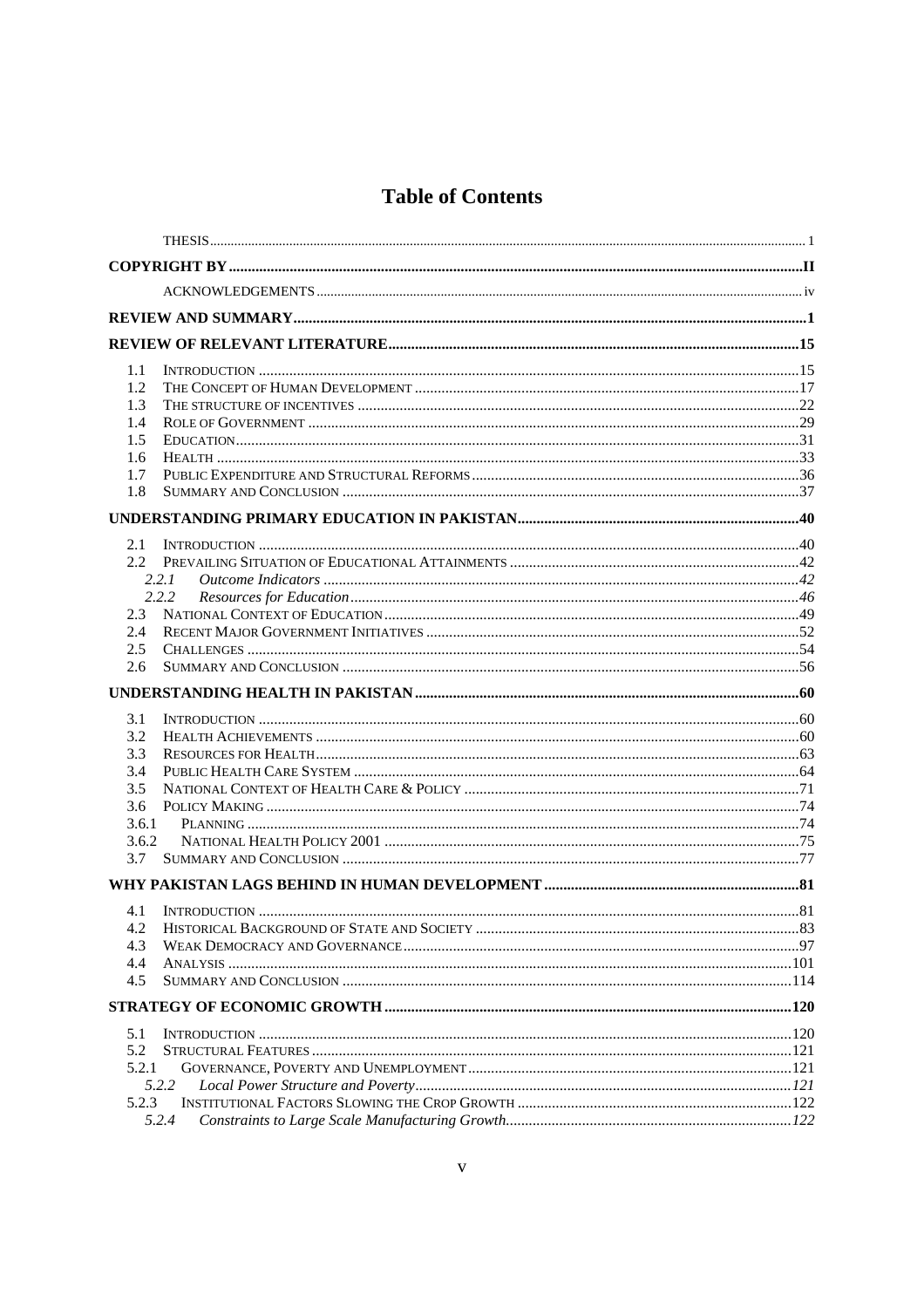| 5.3.1   |  |  |
|---------|--|--|
| 5.3.2   |  |  |
| 5.3.3   |  |  |
| 5.3.4   |  |  |
| 5.3.5   |  |  |
| 5.3.6   |  |  |
|         |  |  |
| 5.4.1   |  |  |
| 5.4.2   |  |  |
| 5.4.3   |  |  |
| 5.4.4   |  |  |
|         |  |  |
| 5.5.1   |  |  |
| 5.5.1.1 |  |  |
| 5.5.1.2 |  |  |
| 5.5.1.3 |  |  |
| 5.5.2   |  |  |
|         |  |  |
| 5.6.1   |  |  |
| 5.6.2   |  |  |
| 5.6.3   |  |  |
| 5.6.4   |  |  |
| 5.7     |  |  |
| 5.8     |  |  |

# Tables

| Table 1: Literacy Rate of Pakistan                            | 43 |
|---------------------------------------------------------------|----|
| Table 2: Cross Country Comparison of Achievements in Literacy | 44 |
| Table 3: Expenditures on Education in Pakistan                | 46 |
| Table 4: Expenditure on Education in Provinces                | 47 |
| Table 5: Cross Country Comparison of HDI Rank and Mortality   | 62 |
| Table 6: Year Wise Public Expenditure on Health in Pakistan   | 64 |
| Table 7: Year Wise National Health Establishments             | 65 |
| Table 8: Health Professionals in Pakistan                     | 70 |

# Figures

| <i>Figure 1: Structure of Incentives</i>           |  |
|----------------------------------------------------|--|
| Figure 2: Discrimination and Employment            |  |
| Figure 3: Public Health Infrastructure of Pakistan |  |

# Graph

| Graph 1: Trends in Education Expenditures in Provinces |  |  |
|--------------------------------------------------------|--|--|
|                                                        |  |  |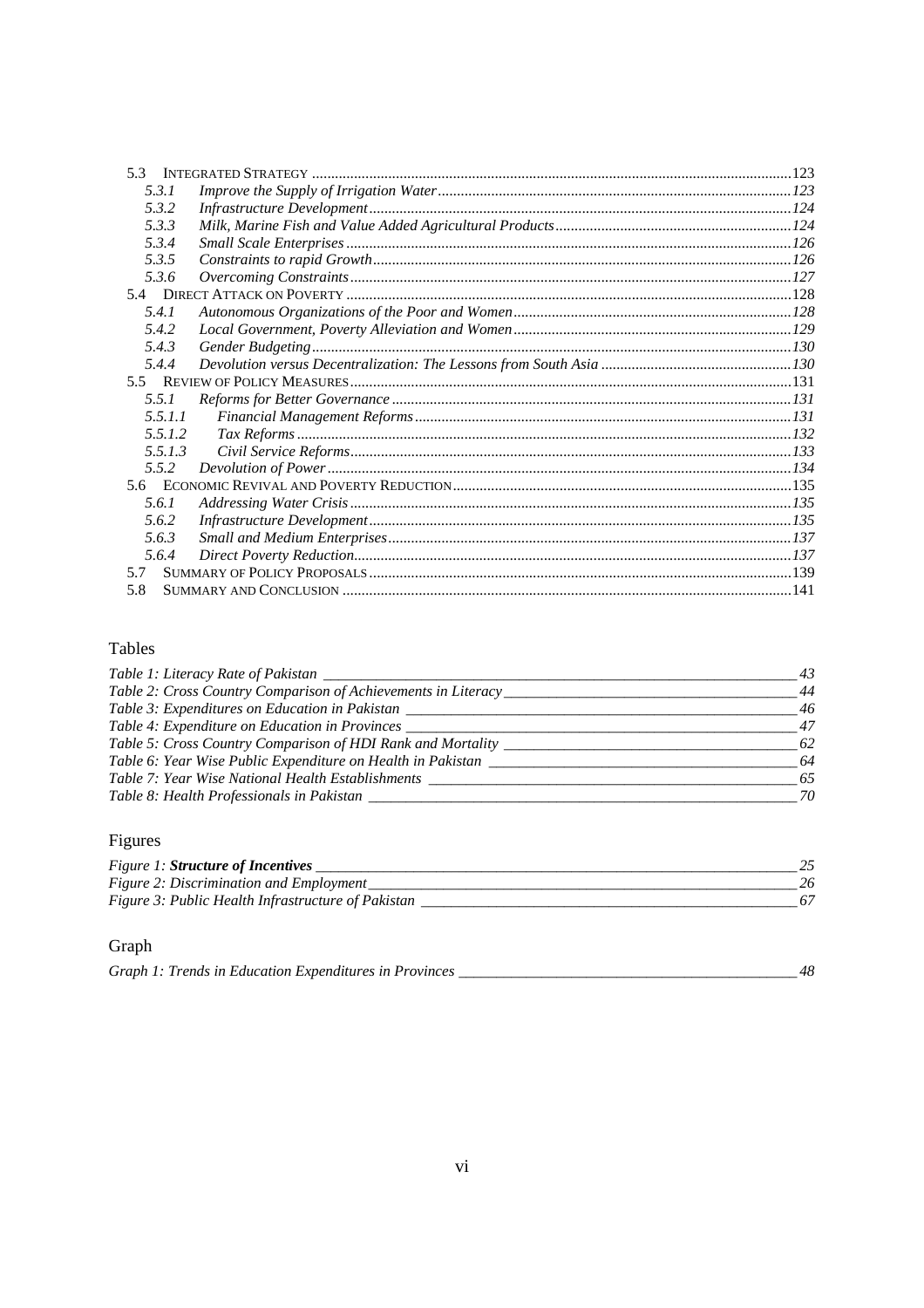# Review and Summary

In the analysis of development, concerns about development of humans are increasing rapidly. These concerns include human capacity development, enhancement of their choices and creation of favorable environment for utilizing their potential. This is reflected in new policies, programs and projects of governments and also of international agencies.

Internal and external pressures on governments are increasing incessantly to improve human conditions. This phenomenon at global scale is much faster than ever before in the history of governments. Strategies to fight against poverty and environmental degradation are also becoming more and more dependent on participatory approaches. So, in future the whole scene of development seems to be centred around the 'people', rather than on production of goods and services. This discussion suggests that 'human development strategy' is gaining much attention for achieving goal of prosperous future for all societies.

Human development strategy can be supported on various humanistic grounds and for strong economic reasons. Three arguments justify the priority to be given for Human Development strategy. First, returns on investing in people are as high as the returns on other forms of investments. Second, it contributes in economizing the use of physical capital and exploitation of natural resources. Third, the benefits of investing in people are more evenly spread than any other investment.

This thesis provides a succinct understanding of concept of 'human development' in first chapter. Second chapter is about literacy and primary education in Pakistan. Third chapter deals with primary health care. Fourth chapter tries to explore the potential causes behind deteriorated human condition in Pakistan. Fifth chapter which is the final chapter presents a people-centered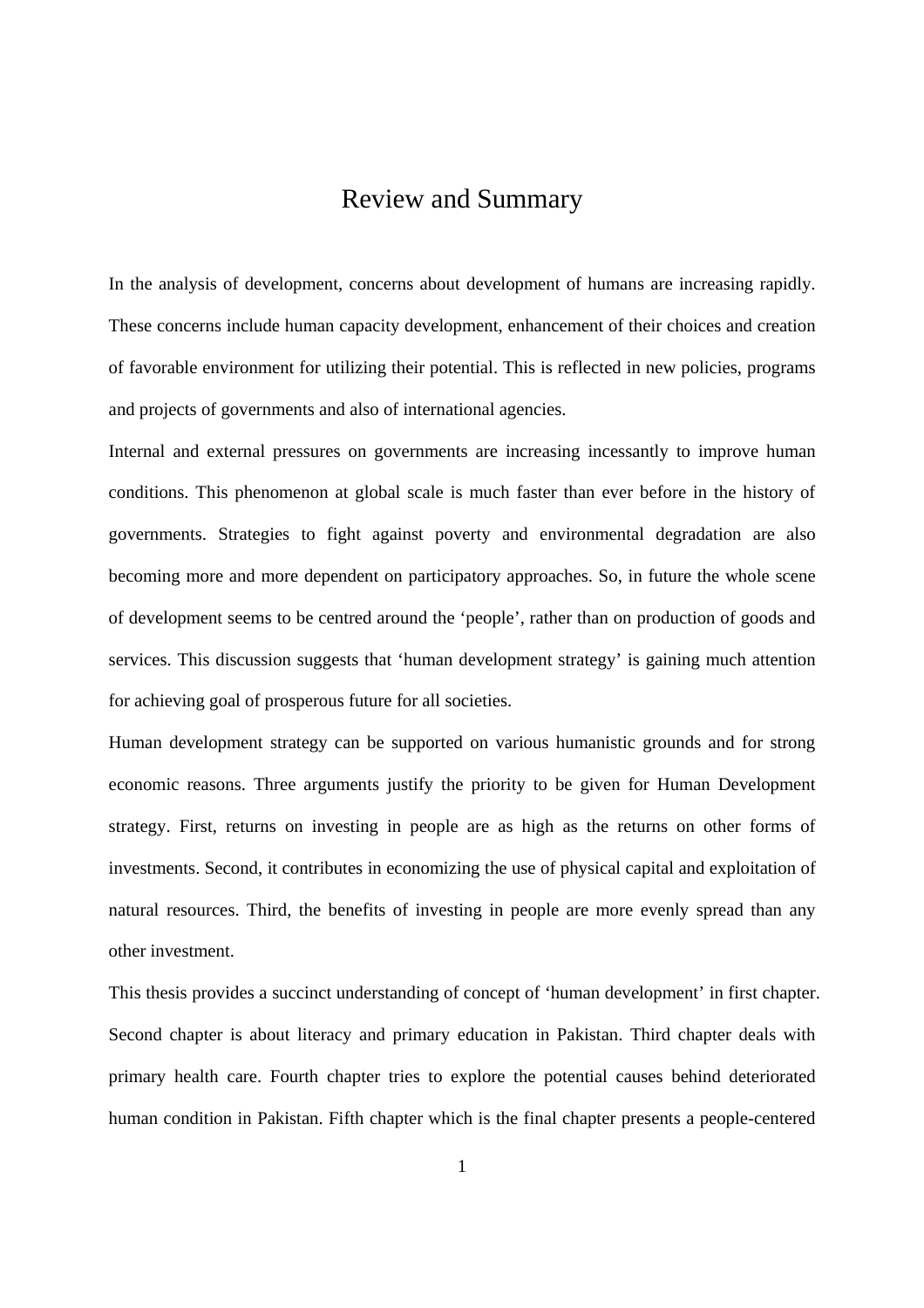strategy for economic growth and poverty alleviation in Pakistan. The strategic model presented here is mainly based on the model presented in fifth chapter of National Human Development Report 2003 about Pakistan by UN i.e., 'A Strategy of Economic Growth and Empowering the Poor'.

In the following section very brief review of all chapters is being added. The review is not alternative to the whole content but gives a simple idea about the content.

### **Chapter 1**

First chapter is 'Review of Relevant Literature' which presents the theoretical and conceptual foundations of the concept of human development as a strategy of economic growth. Effort has been made to put together the interconnected theories and ideas developed by major advocates of human development. The references have also been taken from various Human Development Reports of UN and some other institutions working for human development. After developing the theoretical foundation, attention has been diverted to describe some specific aspects of strategy to put theory into practice. At the end a summary and conclusion summarizes the whole discussion.

Development influences all aspects of life and environment. In contrast to early development approaches which focused on economic development alone, modern intellectual trend is to conceive development holistically including economic, social, cultural and political aspects. It is believed that no other but human development has the maximum capability to tackle development holistically.

What is Human Development strategy? In very simple words, the Human development strategy focuses on building human capabilities and utilizing those capabilities. It is known fact that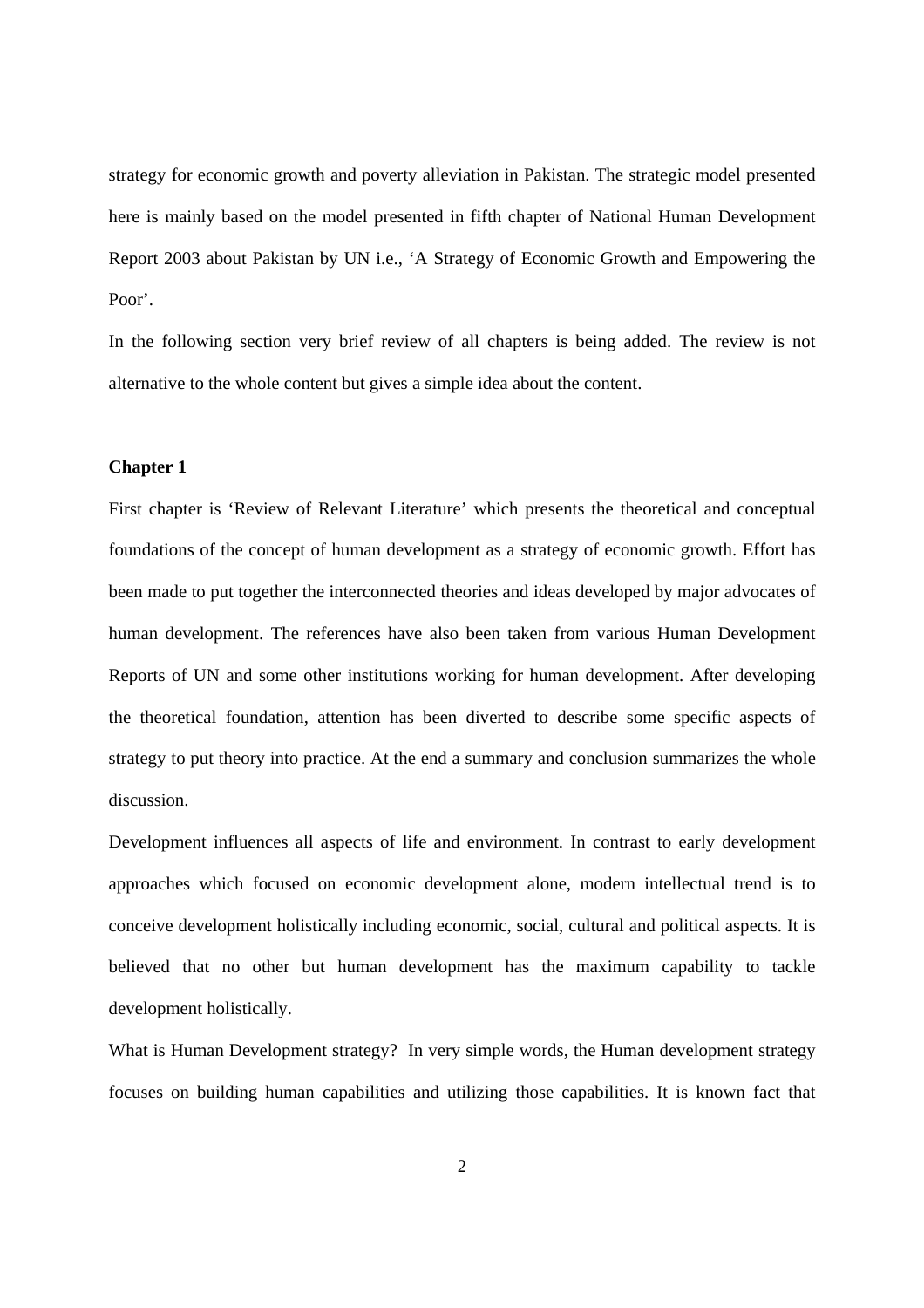'development process' generates opportunities in all fields together with economic, social, cultural and political fields. It is highly desirable that those opportunities are utilized appropriately for overcoming various constraints. It is believed that, human development strategy weaves development models around people rather than people around development models. Furthermore, the concept of freedom is equally important and relevant in the debate of human development. Professed as 'end' in itself, human development is about enriching human lives. Defined as 'means' for development, it considers humans as the best mean. For clear understanding, it is important to differentiate human development strategy from other strategies like human resource development and sector approach.

How Human Development can be justified in comparison to other strategies? It can be justified on three grounds. First, the returns on investing in people are in general as high as, if not higher than, the returns to other forms of investment. Second, that investment in human capital in some cases economizes on the use of physical capital and the exploitation of natural resources. Third, when people are truly a priority, the benefits of investing in people are in general more evenly spread than the benefits from other forms of investment.

In any economic system, incentives offer options for investment which in turn act as fuel for economic system to move on and take shape. Structure of incentives is a 'set of relative prices' that prevail. Two things are important to get acquainted with while defining the structure of incentives. One, people are most valuable asset. Second, the sets of incentives encourage the acquisition of specific skills and knowledge by the members of society. It is the composition of incentives that leads to efficient or inefficient use of labor and also the distribution of income.

The 'set of relative prices' does not fully explain the structure of incentives. In addition to this, the discrimination also makes the part of structure of incentives. It hampers the human development in following two ways. One, it restricts the choices and keep them limited to a privileged minority.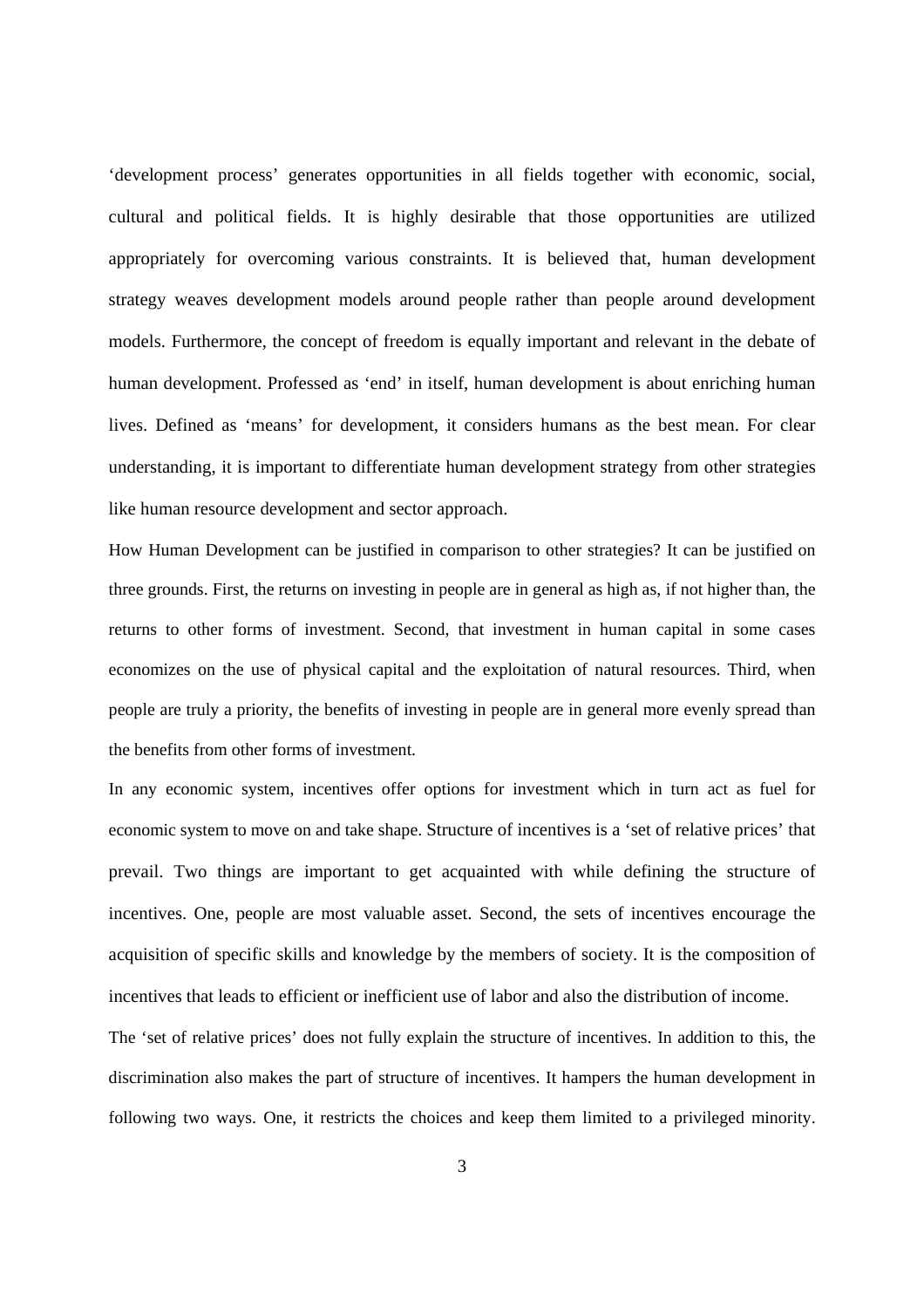Second, it reduces opportunities for the un-privileged majority. Governments can play key role in designing and implementing the human development strategy, in developing countries. The size of government is of secondary importance, important concern is what functions state performs, and how well it performs them.

Education and health are the fundamental for promoting human development. Education sets economic growth in motion and has positive impact on poverty reduction. It also influences positively the social and political spheres. The attainment of highest standard of health is considered basic human need and fundamental human right of every citizen. Health plays key role in developing human capital.

The developing countries need to reduce non-developmental expenditures and increase human development expenditures gradually. For promoting human development, it is important to complement the incentives structure with structural reforms. These include guaranteed employment and minimum subsistence wage rates.

#### **Chapter 2**

Second chapter 'Understanding Primary Education in Pakistan' has been devoted to understand the literacy and education in Pakistan. The focus is on three things; achievements made by Pakistan, the system of education and policy initiatives. Main effort in this chapter has been made to develop understanding about institutional challenges that can hamper the achievement of targets of MDGs by 2015. Therefore, the discussion revolves around institutional capacity, literacy and primary education. A review of national context has also been presented for developing better understanding of dynamics of education system in Pakistan. Then major initiatives have been presented to understand the future directions. In the end of chapter, summary & conclusion gives a quick review of content of the chapter.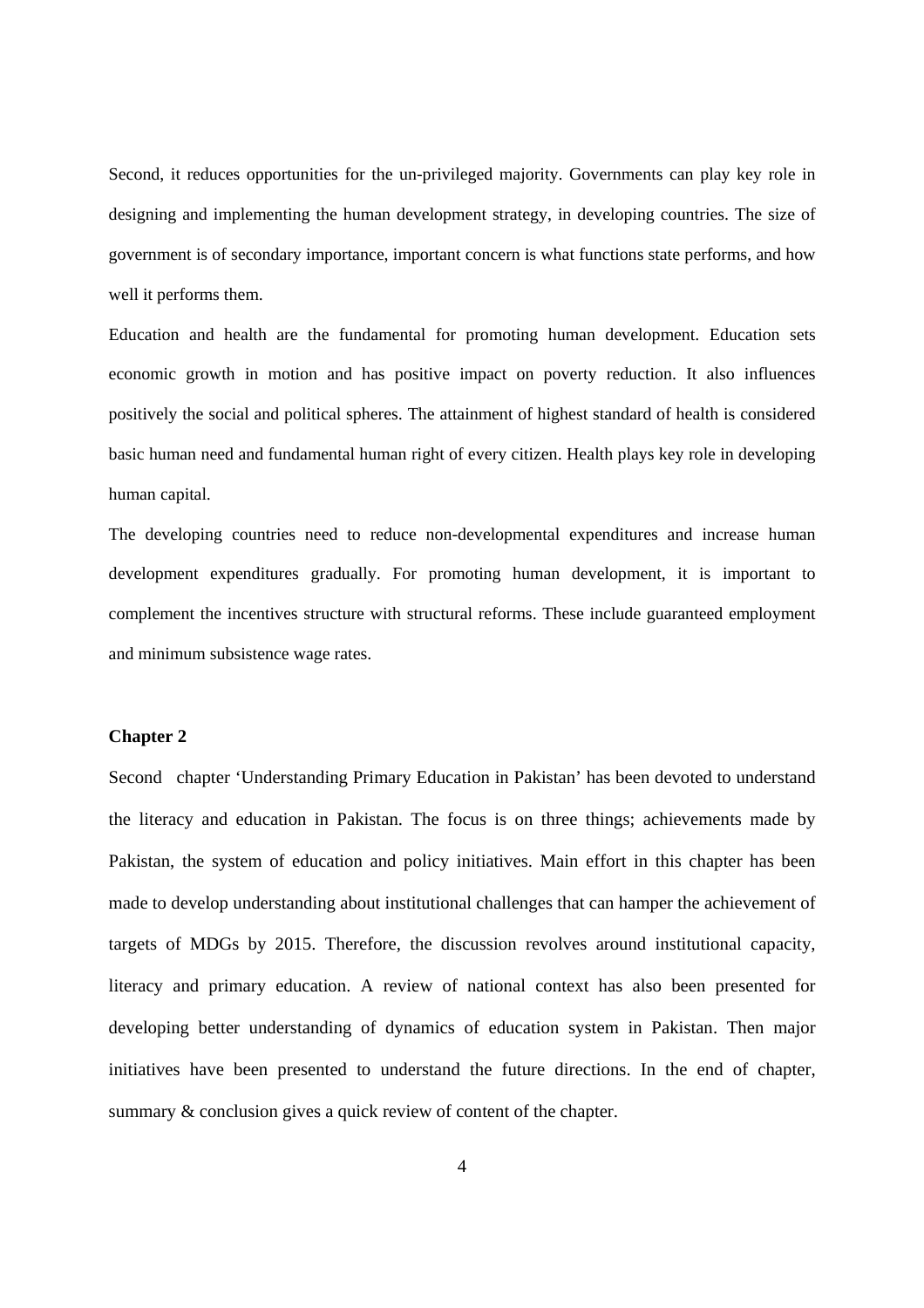In Pakistan access to education remains out of reach for many of the poor. Last few years show significant improvement in literacy and education on the whole. The overall literacy rate was 45 percent in 2001 which has increased to 54 percent in 2005-06. The drop out rate of children decreased from 15 percent in 2001 to 10 percent in 2005.

After independence in 1947, Pakistan started from a very low base of about 16 percent gross enrollment rate. Amongst various diverse factors – like high population growth rate of about 3 percent, resource constraints, inadequate institutional incentives, organization and management problems – the achievement of universal primary education (UPE) remained a great challenge.

The political instability since independence has been a major hindrance in holding back the capacity of the primary education system to respond effectively in achieving this goal. Various military and political regimes have been influencing the education system in their own ways. However, as a participant in EFA Conference (1990), Pakistan committed itself to the goal of UPE by the year 2000 but failed. Later on, Pakistan signed the MGDs and committed to achieve universal primary education (UPE) by 2015.

After almost 50 years of its birth i.e., by the end of 90s, the proportion of GDP spent on education had not risen as expected and was 1.8 percent in 2001-02 versus 2.1 percent in 1991- 92. The big push for education was provided around early 1990s by initiating the first Social Action Program (SAP-I) and followed by second Social Action Program (SAP-II). Unfortunately, the results of both were disappointing. Over the years, the goal of UPE has been repeated in number of national conferences and policy papers. It is presently set for the year 2015 in agreement with the education MDGs.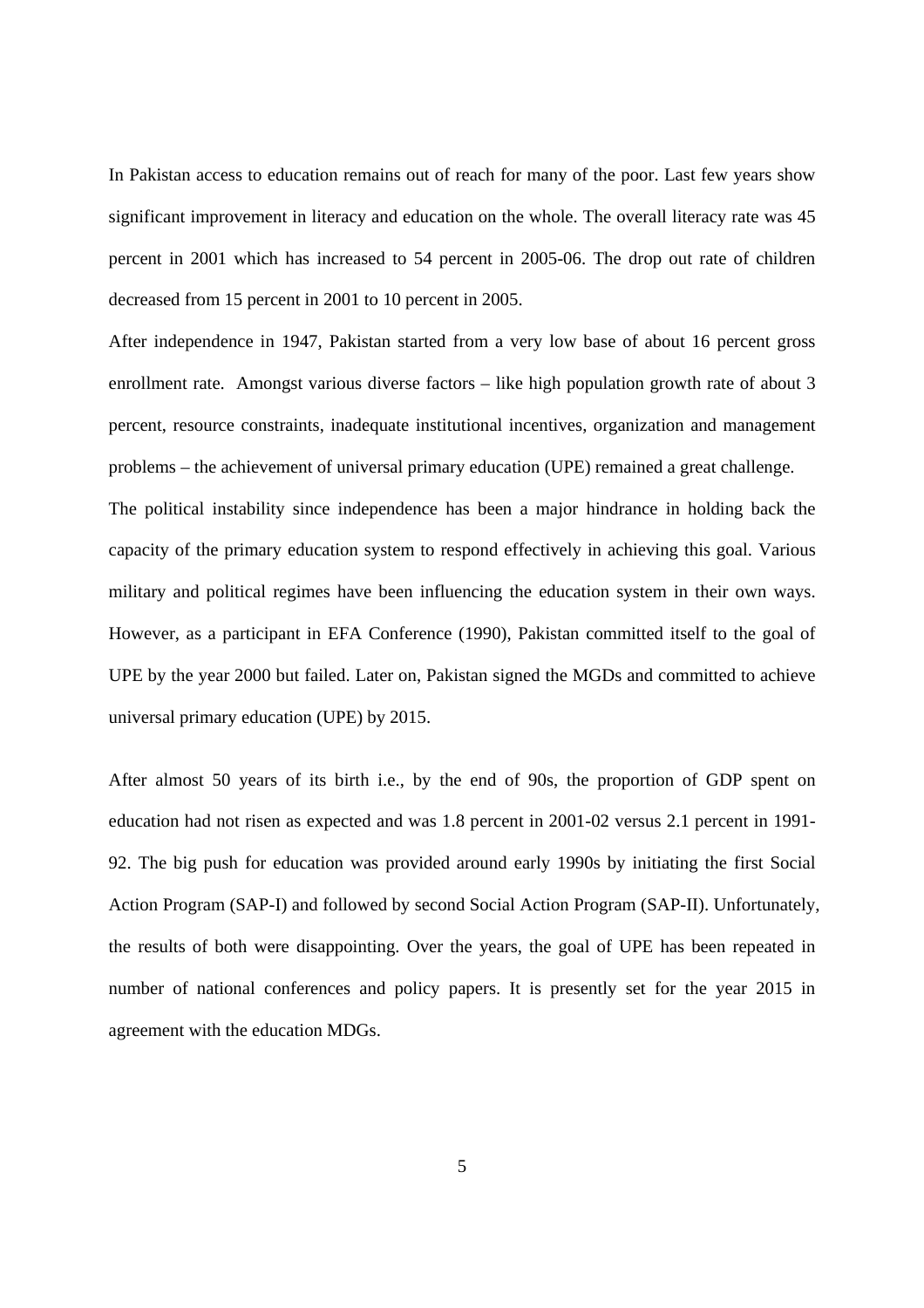Under the first Constitution of Pakistan in 1973, education became a provincial subject. The education in Pakistan can be divided into five levels. Despite many implementation problems that arose during 1990s, primary enrollment did increase. But overall results in the education sector remain disappointing.

The analysis about literacy and education indicates that national literacy GPI of Pakistan is 0.64. While for Punjab it is 0.67, for Sindh it is 0.89, for NWFP it is 0.46 and for Baluchistan the GPI is 037. Therefore smaller provinces deserve special consideration by the policy makers.

Pakistan did a lot of effort, but the comparison with other South Asian countries reveals that even more effort is required. According to Education Census 2005, main focus of government has been on primary education. The overall student-teacher ratio at the primary level is found 1:31, at secondary level it 1:21 and middle the ratio is 1:23. However, the condition of physical infrastructure of educational institutions is not very encouraging in Pakistan. It is becoming one of the major causes of low enrollment and high drop out rates in the country. Currently, the private sector is also working hand in hand with the public sector for providing the education to the masses at all three levels i.e., primary, secondary and tertiary.

In Pakistan during the past several years the education budget has been around 2 percent of GDP. In the provinces we can clearly observe a downward trend of educational budgets from 1998 to 2003 in all provinces. In addition to internal resources, Pakistan receives a lot of support from donors for education in form of loans and grants. Government has taken several strong initiatives to improve and overhaul the education system.

Various challenges are to overcome for UPE in Pakistan. They include: To increase the spending on education; Increase institutional capacity for quality and quantity of education; To make incentive structure appropriate; Ensure availability and dissemination of high quality, reliable and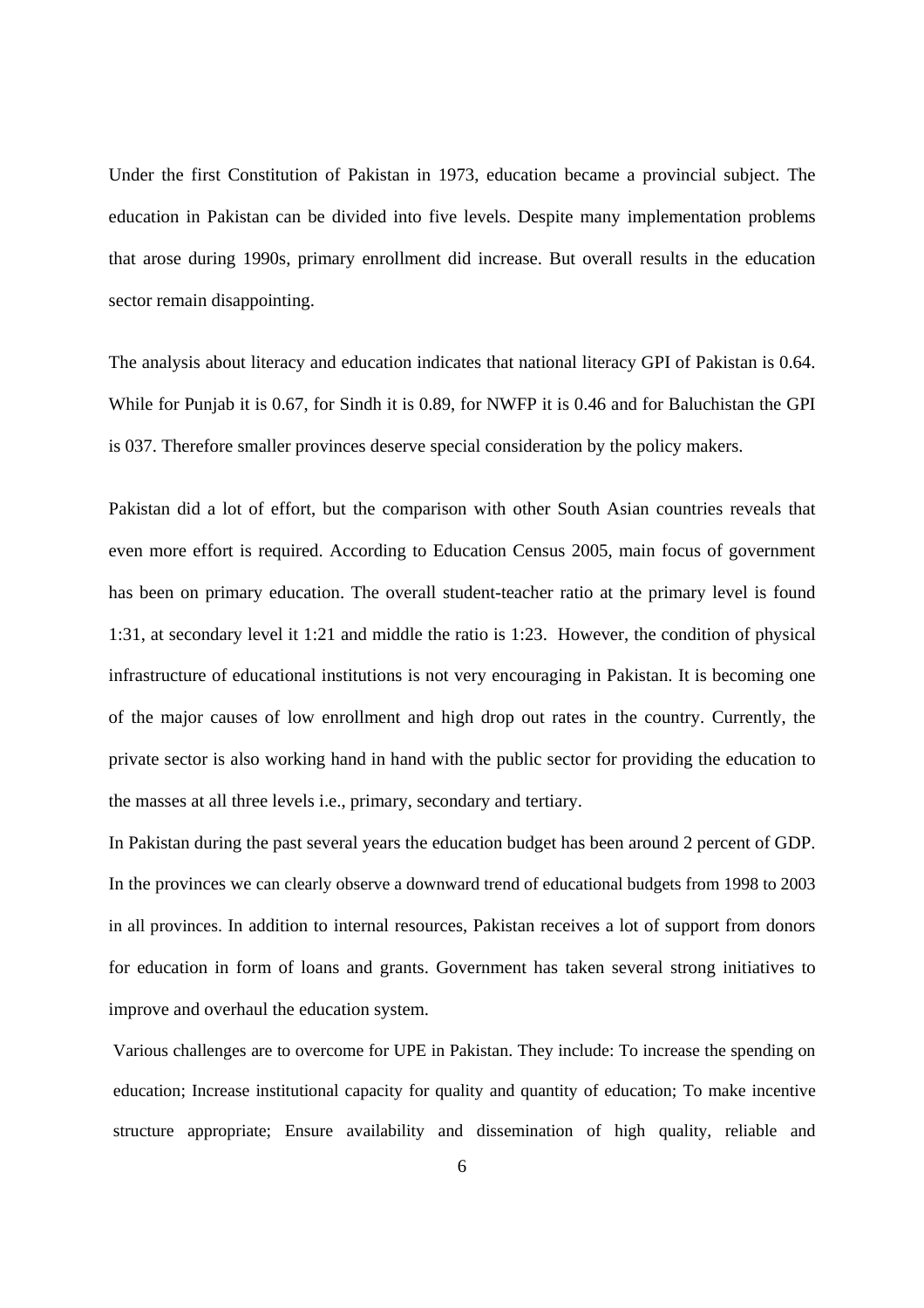standardized data and its dissemination on regular basis with consistency. There is no other way to get rid of poverty and underdevelopment, except focusing on human development.

### **Chapter 3**

In third chapter 'Primary Health Care in Pakistan' focus has been put on developing understanding about health achievements, health care system, health issues and initiatives. Discussion mainly covers the health indicators which are also targets in MDGs. Therefore, the description and analysis has bee done in the context of MDGs targets. Obviously, primary healthcare system and indicators have been reviewed in detail for the specific requirement. National context and future dimensions have also been discussed along with issues and challenges.

With over 158 million population Pakistan is having current population growth rate of 1.8 percent per annum. The figures of government for years  $1992 \sim 2003$  show that percentage of deaths attributed to communicable diseases have decreased to 26.2 percent from 49.8 some years ago. Communicable diseases include; i) – Communicable Infectious Diseases; ii) – Reproductive Health Problem; and iii) – Nutritional Deficiencies. Equally important is the prolonged harsh lack of preventive and curative health infrastructure. The gravely flawed preventive measures include inadequate sanitation, unsafe drinking water, improper reproductive healthcare facilities for women and no food safety regulations with respect to raw and cooked food available outside the household. Inequalities do exist among richest and poorest.

The reasons for child mortality and infant mortality are malnutrition, acute respiratory illnesses and other communicable and vaccine preventable diseases. Prevalence of bad practices due to ignorance and illiteracy and the overwhelming burden of poverty have hampered achieving significant reduction in CMR. The budget is mainly spent on salaries and management in stead of on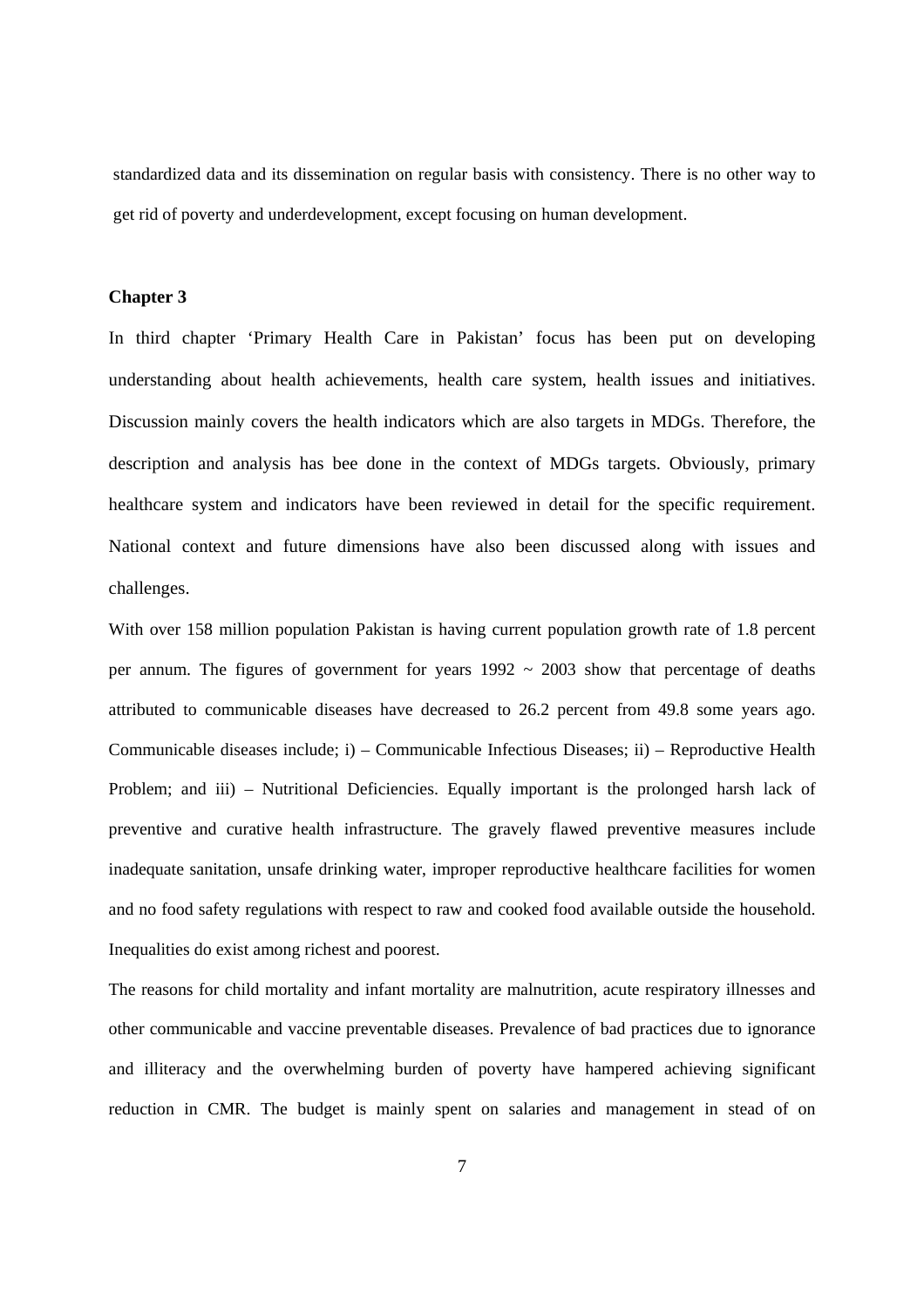development of healthcare system and service delivery. Maternal mortality is as high as 350~400 per 1,000 live births in Pakistan. It is mainly attributed to low skilled birth attendance rate, insufficient access to care services, illiteracy, malnutrition and socio-cultural practices which limit women's mobility.

Government spent 0.57 percent of GDP on health sector amounting to Rs. 50 billion. In fact, health is not a priority area for government in Pakistan. Spending on health is optimistic but not promising. Under the Constitution of Pakistan, health is primarily the responsibility of provincial governments like education. The federal Ministry of Health is responsible for implementation of some vertical programs on AIDS and malaria, and extended program of immunization. Both public and private sectors provide the healthcare in Pakistan.

At the bottom of primary healthcare system are Basic Health Units (BHUs) with no beds and labor rooms, they provide basic health services. Then come Rural Health Centers, Tehsil Headquarter Hospitals, District Headquarter Hospitals and finally, Divisional Headquarter Hospitals with all kinds of facilities. Various studies indicate that these facilities remain underutilized. The human resources available for improving the quality of primary healthcare services are of two main types. They can be categorized into two main categories i.e., allopathic and non-allopathic. There is no central information about the private hospitals like their exact number, human resources, equipment, financial records and quality of their service.

At the time of its independence in 1947, Pakistan inherited a health care delivery system that was a legacy of British colonial period. The systematic approach to improve healthcare system was adopted after 1955. It was done under broad policy framework of Five Year Plans (FYPs). Careful review reveals that major infrastructure of public healthcare was set during 1970s and have been improve afterward. In recent programs the government has aimed to bring about Programmatic and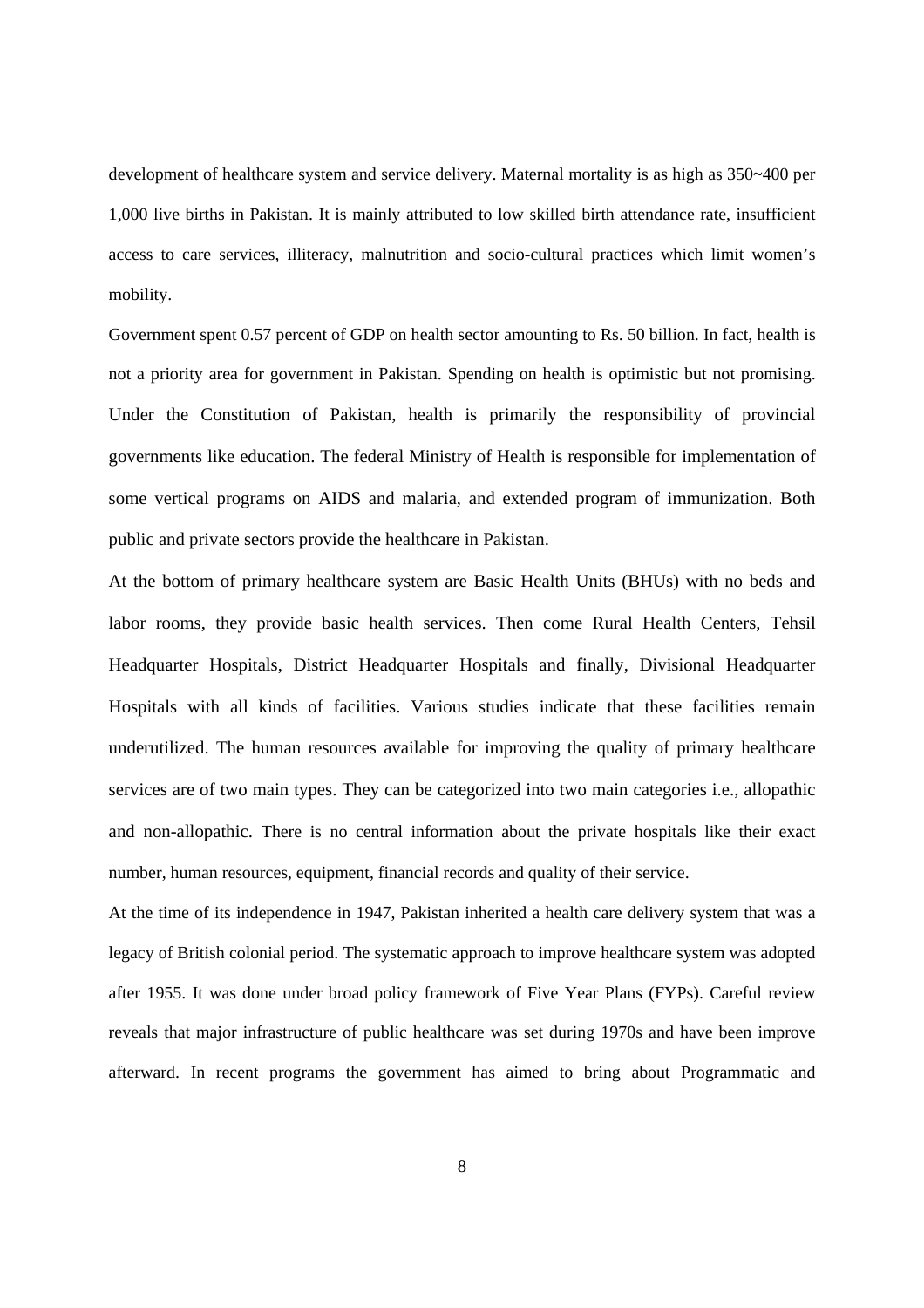Organizational and Management Reforms. Planning is healthcare is highly centralized. The manifestation of *public health model* is rarely reflected in theory and practice.

There is hardly any system for service operations and practices in the country for healthcare sector. Pakistan made three national policies for health in 1990, 1997 and 2001. Among current government initiatives, the most important is 'National Health Policy 2001'. The policy aims to integrate with poverty alleviation, focusing on primary and secondary care and good governance. The policy focuses on ten key areas for intervention. If we analyze the guiding principles and key focus areas, it becomes evident that the healthcare system in Pakistan is still in its early stages.

#### **Chapter 4**

In fourth chapter, effort has been made to analyze factor which are responsible for deteriorated situation of human development in Pakistan. Chapter starts with introduction to the dismal state of human development. Then a background and historical information has been given to make understand the context of sate and society. Then the analysis of weak democracy and governance has been presented. After that an analysis has been presented for clarifying the vital link of various factors.

The location of Pakistan has great geo-political importance for the country and makes it vulnerable for various international influences. Created in 1947 could not maintain its integrity and as result of civil war in 1971 country was broken in two parts. Pakistan's history is characterized by repeated military rule and political instability. First in 1956 and then the final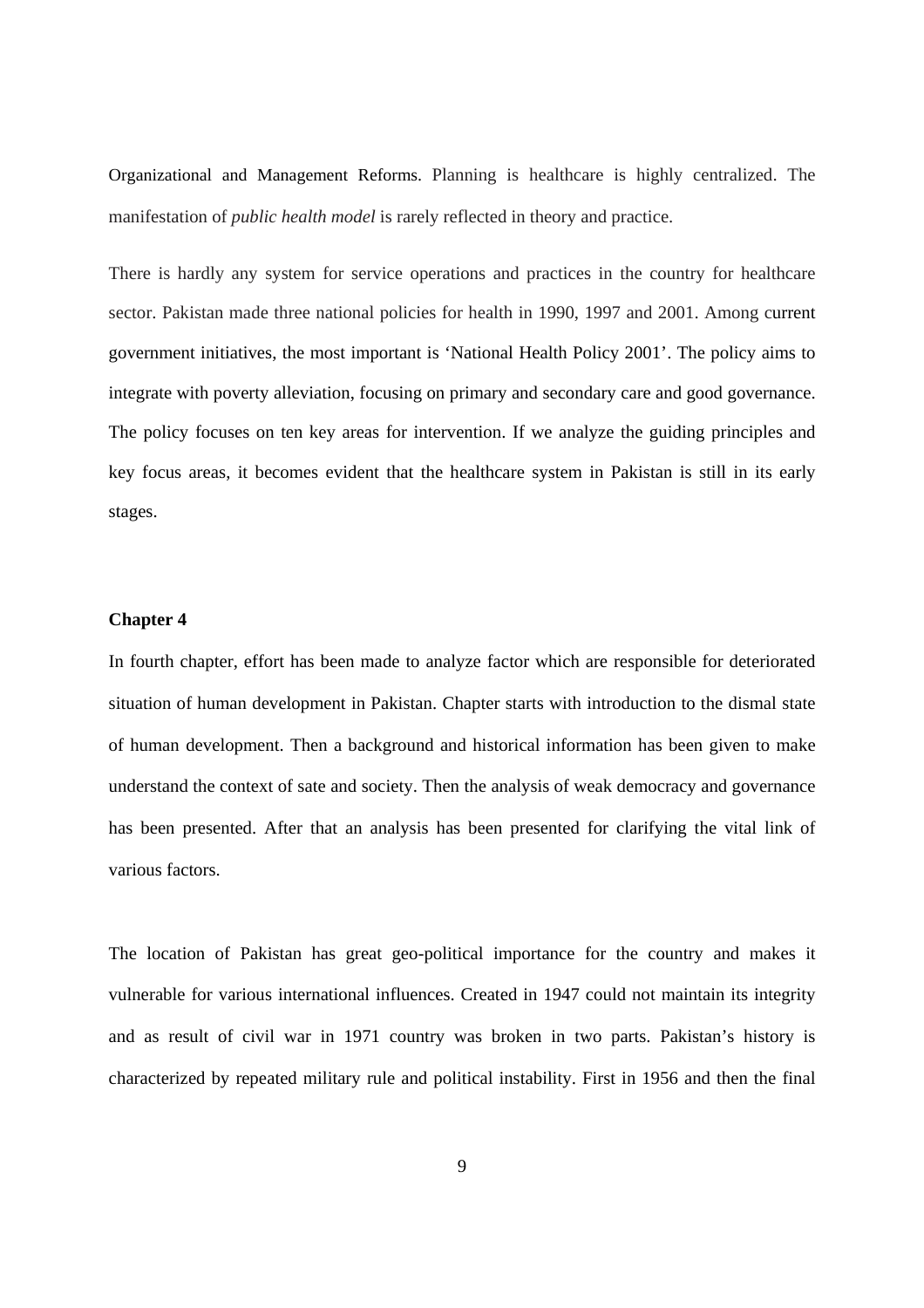Constitution adopted in 1973 and according to this the country is semi-presidential, federal democratic republic with Islam as the state religion.

Since its independence on 14th August 1947, the peculiar perception of 'insecurity', rather than human development, dominated the rulers and it became the determining factor for setting priority of national agenda, in Pakistan. The military acquired the role of the guardian of the country's sovereignty and overall security and viewed domestic political crises from the perspective of the external threat of India. For having reliable security and its maintenance, the state was in natural need of strong army, allied civil bureaucracy political parties and politicians. Hence, the state gradually evolved into a unique security state, in stead of development state.

The deliberate effort of state for introducing hard line 'Islamization' happened during Zia's military rule (from 1977 to 1985), when Pakistan was aligning with USA against USSR in Afghanistan. Various changes introduced during Afghan War era, helped state in successfully shaping the structure of state centered on security rather than human and social development. Later on, a particular brand of Islamic ideology has been reinforced, whenever there was need to gain the public support for carrying out military adventures.

With careful examination of socio-political and economic factors, one can conclude that it was 'security paradigm' of state which ultimately influenced every facet of state and society. The security here does not imply the physical and territorial security, but in Pakistan 'security' enshrines all kinds of securities ranging from life security to social, economic, financial and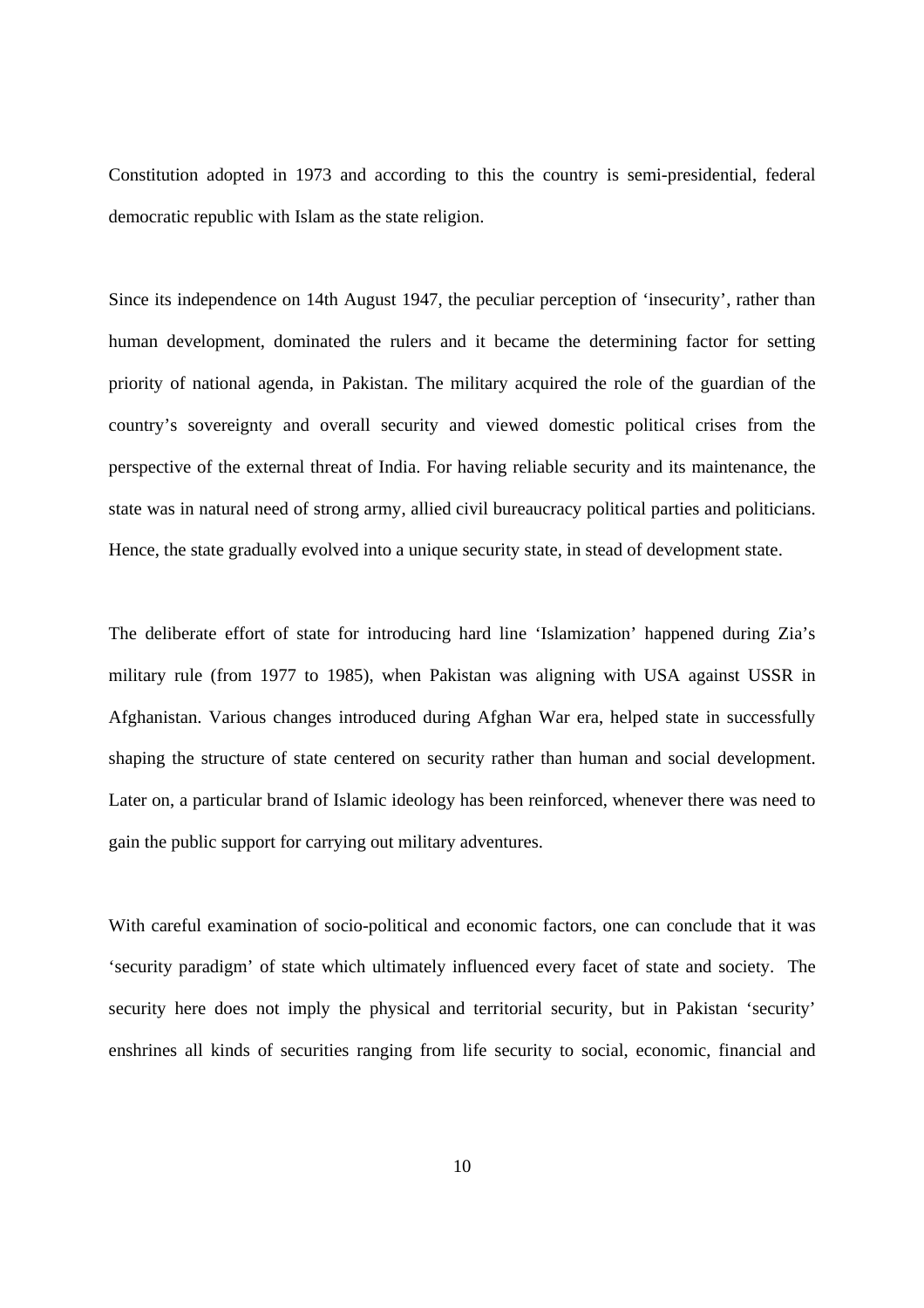political securities. This has always reinforced by creating clients in bureaucracy, civilian and political spheres.

It is also important to note that military did not accidently gain power but was led to do it, albeit inadvertently, through the relationship of the dominant classes with force. Every stakeholder, other than military, became primarily concerned with two main interests; first to safeguard the interests of prime institution and secondly individual interests. Consequently, it leaves human and social development unattended in the priority list of national agenda.

All this became possible by making 'security' a supreme national concern. The most recent military intervention took place in October, 1999 when the Army General, Pervaiz Musharaf, throw out the elected government of Nawaz Sharif. Becoming ally of US in so called 'War on Terror' deepened the security considerations into state, society and economy.

The Afghan war of US against USSR can be marked as one of the most important events in the history of Pakistan which determined the course of state and society of Pakistan in coming years. Apparently the Afghan war was a military adventure, but it involved economy, politics and culture as well.

On the other side, weaknesses of democracy and governance have also given space military to develop into a monopolistic institution. To understand the shortcomings in the governance and the democracy in Pakistan, one must find explanations for the weaknesses in political tolerance and identity. Despite the revival of democracy from time to time, it is predictably held in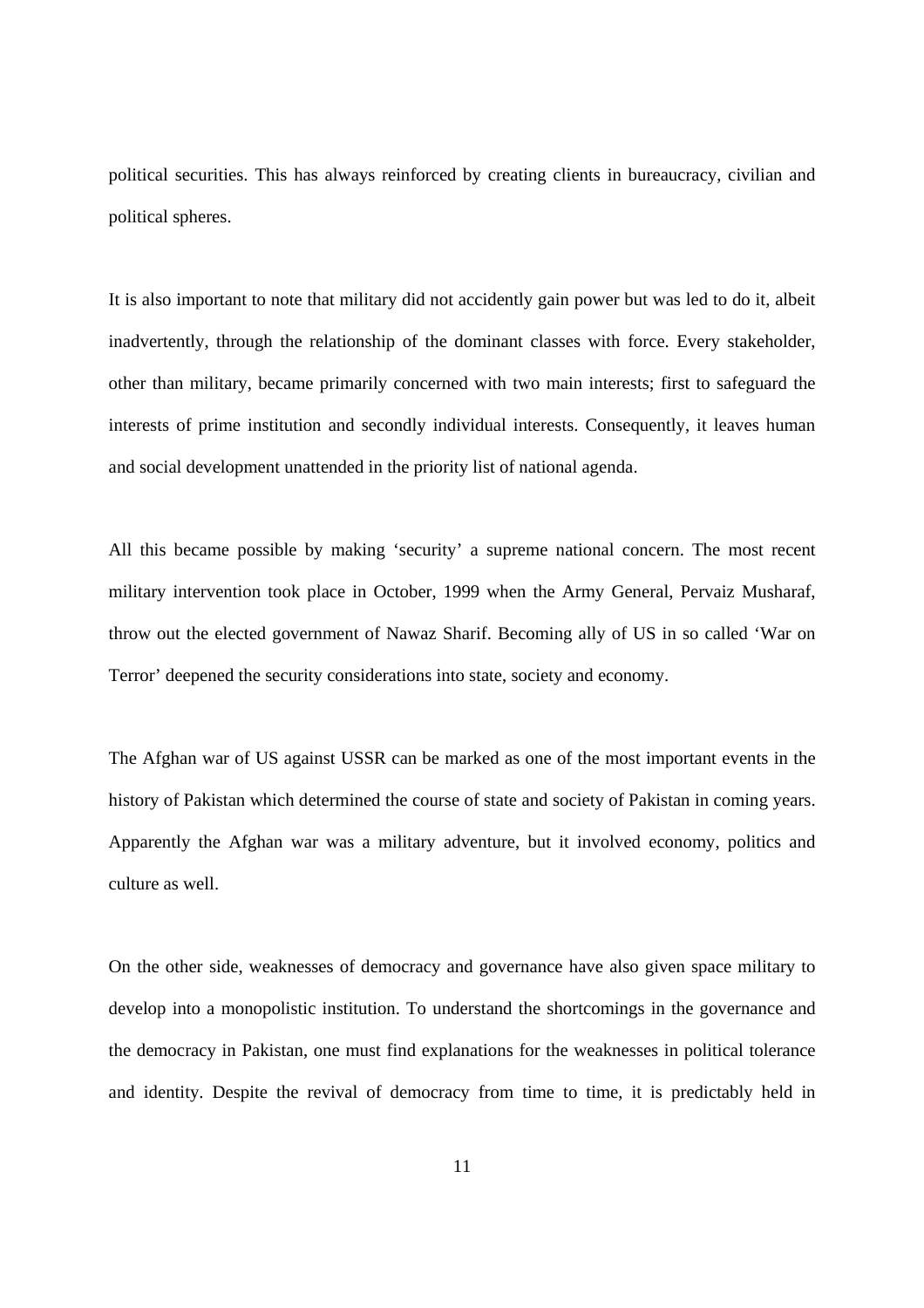suspicion. One of the tenets of civil society, the concept of a legitimate opposition, naturally won little acceptance among competing political elites or within the larger public.

Zulfiqar Ali Bhutto provided the strongest hope for a politics that would involve the masses and socialize them to democratic and socialist ideals. The issues of the day were articulated forcefully and clearly, such that voters had meaningful choices to make. Yet Bhutto shed much of the regime's populist ideology and strongly personalized his rule rather than working through participatory institutions and educating the public to their value.

In general, opportunities for a fair governance, true democracy and civil society in Pakistan would have flourished if the democratic practices were allowed to prevail under the supremacy of unchanged constitution. The repeated dismissal or overthrow of elected regimes, alterations in the constitutions that suit to existing ruler, left no positive memory and little chance for institutions to adapt and supportive values to root.

The land reform is also another important issue which would have brought a harmony in the country's social, political and economic system. Although the need of land reforms have always been felt by the various governments and some steps have also been taken, but these steps more cosmetic in nature and could not produce expected socio economic and political results. All efforts of land reforms did not prove efficacious for bringing any significant change in socioeconomic and political sphere.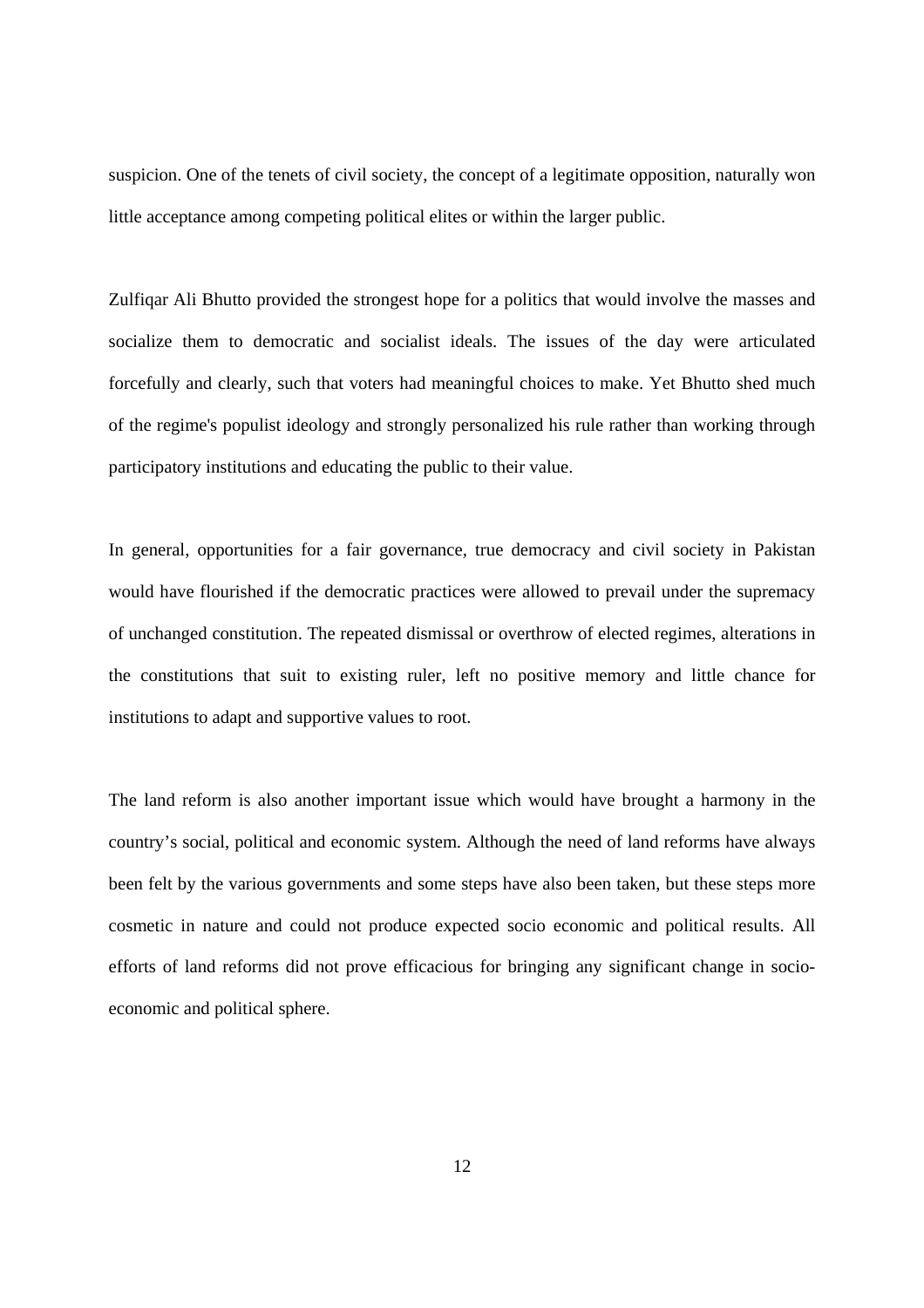Another important factor responsible for low human development is the population size and its growth rate. The rapid population growth in Pakistan, one of the highest among developing countries, has been offsetting the gains in social and economic development.

The democratic and political institutions were not allowed to grow and flourish during first decade and remained influenced by the British Crown. From 1947 to 1958 Pakistan had seven prime ministers and eight cabinets. The first military coup in 1958 was a result of a political alignment between the civil and military bureaucracy. First military take over was beginning of shift in paradigm of state from human development state to a security state. After 1958 to 1971, remained a military government. A lot of industrialization coupled with 'green revolution' in agriculture boosted the economic growth. During the 1960s, the famous 22 families who owned about 68 per cent of Pakistan's industries and 87 per cent of its banking and insurance assets were sympathetic to their source of power, the army.

#### **Chapter 5**

In the final chapter 'Strategy of Economic Growth' has been presented in the context of Pakistani economy. The strategy keeps the human development in centre and finds the prospects for implementing it. The strategy remains within the scope of four broad parameters which has been defined under the concept of human development. At the end of the chapter, summary and conclusion present a succinct but comprehensive review o the chapter.

The chapter starts by presenting an outline of an economic strategy to achieve growth and greater poverty alleviation. It has two broad driving forces: (1) A restructured economic growth for higher GDP growth and poverty alleviation. (2) Direct attack on poverty by empowering them.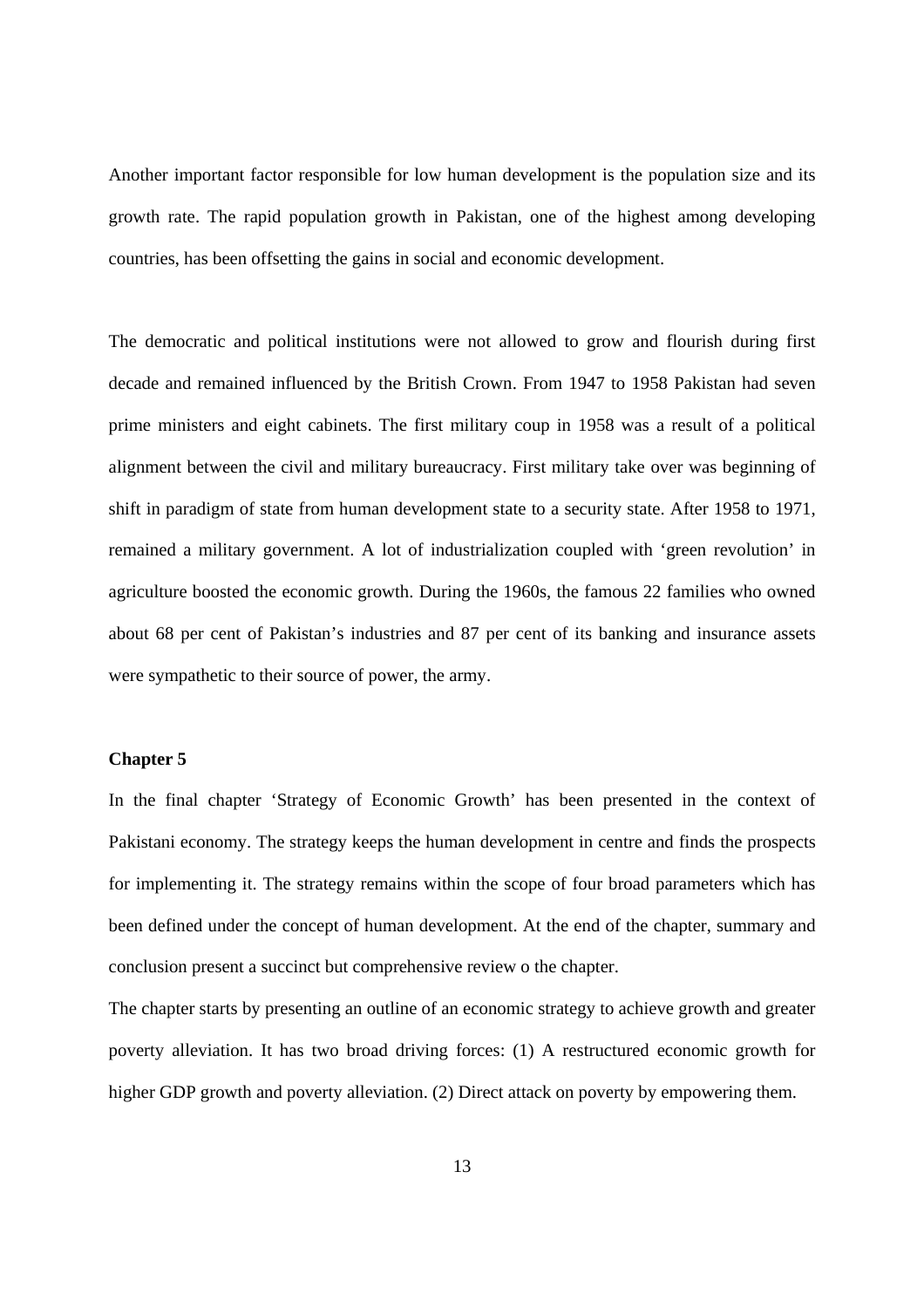Then chapter offers us to understand the aims of economic growth strategy. These are: (a) change the composition of investment; (b) Enhance the employment generation capability of economic growth; (c) Accelerate the growth rate of exports; and (d) Transform low skill and low productivity into high skill and high productivity. In the light of these strategic parameters, a four pronged strategy has been proposed which focus on: 1- Rehabilitation of irrigation system; 2- Produce high value added products of milk, marine fisheries, fruit, vegetables and flowers; 3- Develop infrastructure; and 4- Accelerate the growth of small scale enterprises. For achieving these objectives the establishment of Industrial Support Centers can play central role.

The other driving force is to attack poverty directly. It can be done through increasing their participation in planning and decision making. Establishment of their organizations can play very instrumental role, specially the establishment of women organizations. How this kind of strategy can be incorporated in the existing system of local government? The effort has been made to answer this question.

The chapter also reviews the comprehensive set of reforms introduced by current regime. These include: (a) More efficient and transparent financial management; (b) Growth with poverty reduction; and (c) Better governance through civil service reforms.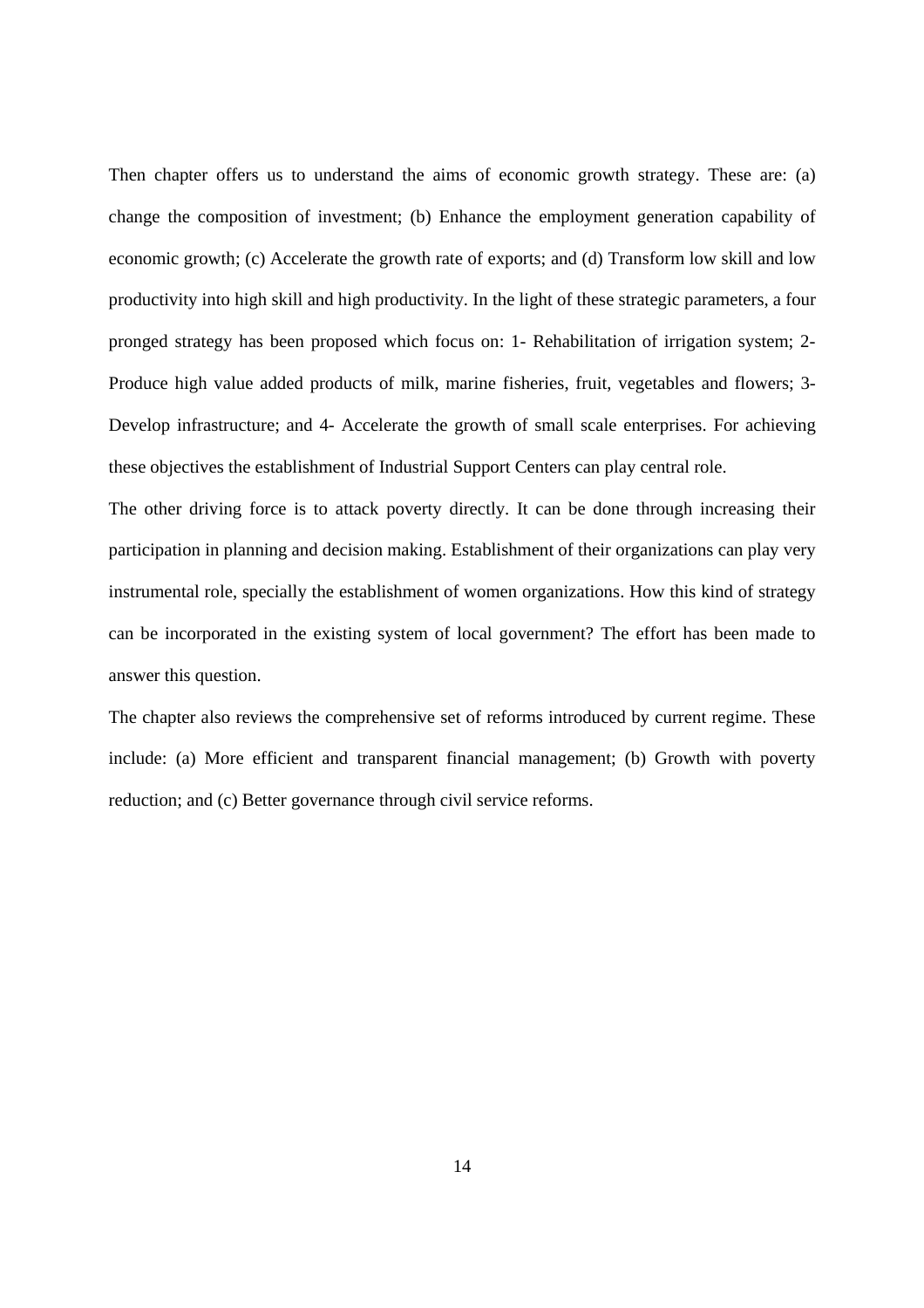# Chapter One

# Review of Relevant Literature

# 1.1 Introduction

In rapidly globalizing world, the development has become a very dynamic and complex process which has to deal with many economic, social and political challenges simultaneously. To meet these challenges, various models offer partial solutions but 'human development model' gives more comprehensive solution to meet these challenges. This chapter will focus on describing and explaining the salient features of this model.

Development influences all aspects of life and environment. With the passage of time, the modern intellectual trend has started conceiving development holistically including economic, social, cultural and political aspects. Various powerful actors contribute in determining the course of development in a country. Among these actors, the government/state play most important role in giving shape to development, generation & spread of its outcomes and finally sustaining the development process. These are policy makers which articulate development priorities into policies and devise strategies to implement those policies for translating them into reality. In this way, public policy and its implementation constitute the basic elements of planned change in a country.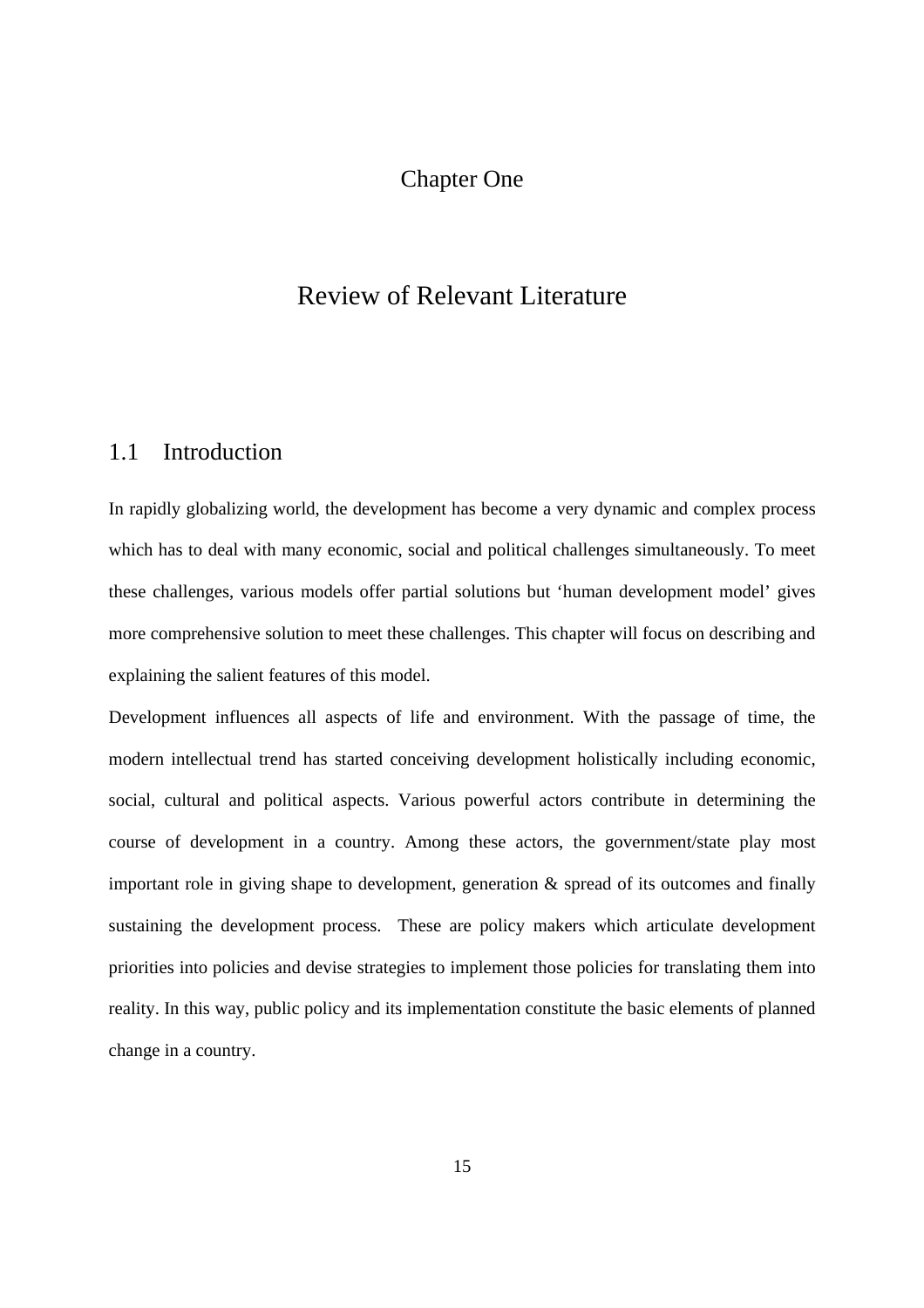Public policy takes guideline from the goal it wants to achieve. Therefore, conceptual orientation and rationale of policy are important areas to concentrate in the beginning. If the conceptual orientation of policies is to improve quality of individual and collective life, then it can serve individual and collective needs. But if the policy is devoted to serve the privileged minority it will not cater the needs of unprivileged majority – as is the case of developing countries. The allocation of physical, natural and human resources will also be made in the corresponding manner. In addition to formulation of policy, its implementation matters a lot.

For implementation we need resources – financial, physical, natural and human. But resources are not unlimited and free rather they are limited and controlled by someone. Consequently the factors such as amount of resources available and who controls those resources also influence formulation and implementation of policy. Various powerful actors – including public, private and civil society sectors – exercise control over those resources. The developing countries suffer from asymmetric power relationships and control over resources. The ruling elites exploit the resources mainly for their own benefits. In addition to that, developing countries lack capacity to formulate policy and also its implementation within scarce resources. They do have to bear the burdens of debts, corruption, insecurity and lawlessness. The developing countries, however, have edge to take the advantage of others' experiences. They can choose, modify, combine and adopt suitable models.

Mentioned above are serious challenges for policy makers in developing countries. Various development models offer unique opportunities to overcome these challenges in peculiar ways. Nonetheless, human development model is gaining relatively more popularity among the critics of public policy and also the policy makers.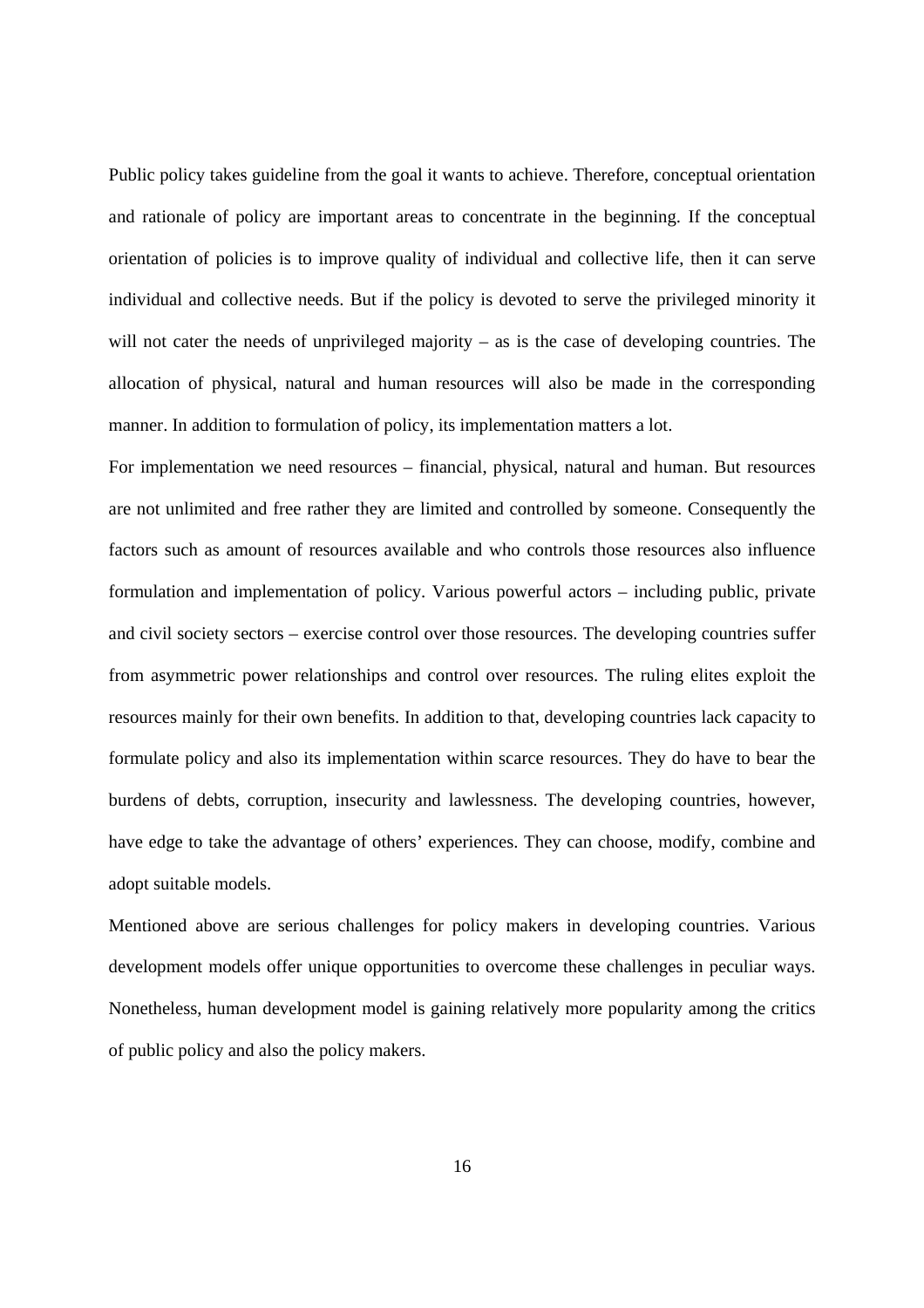# 1.2 The Concept of Human Development

The ultimate objective of economic development is the betterment of individual and collective human life. For improving the quality of life through development, human also play the role of 'means'. These two aspects can be summarized as 'development for the people and by the people'. This implies that humans have central importance in both cases, whether we talk about the outcomes or process of development. The concept of human development acknowledges this fact and offers viable options for achieving this objective of development. Therefore, human development is believed to have two sides: one it builds the human capabilities; second it creates opportunities to use those capabilities.

What does development do at the end of the day? In fact, development influences the life of people by generating opportunities which, if availed appositely, can assist in improving the quality of life. It is always desirable for every country and state that development should benefit human beings at large, for a longer period and across the generations. Without understanding the development in the context of its human needs, a country will achieve only economic indicators. The social and political indicators will remain unachieved which are equally important for achieving the goal of development.

The development process generates opportunities in all fields together with economic, social, cultural and political fields. But the creation of opportunities is one part and appropriate utilization of those opportunities is other complementary part. Utilization of opportunity by human beings depends on two conditions; the availability of opportunity and the capability to utilize that opportunity. Creating and providing opportunities indiscriminately and building suitable capabilities are two interlinked separate processes which need to be addressed simultaneously. Otherwise the created opportunities are exploited only by 'capable minority'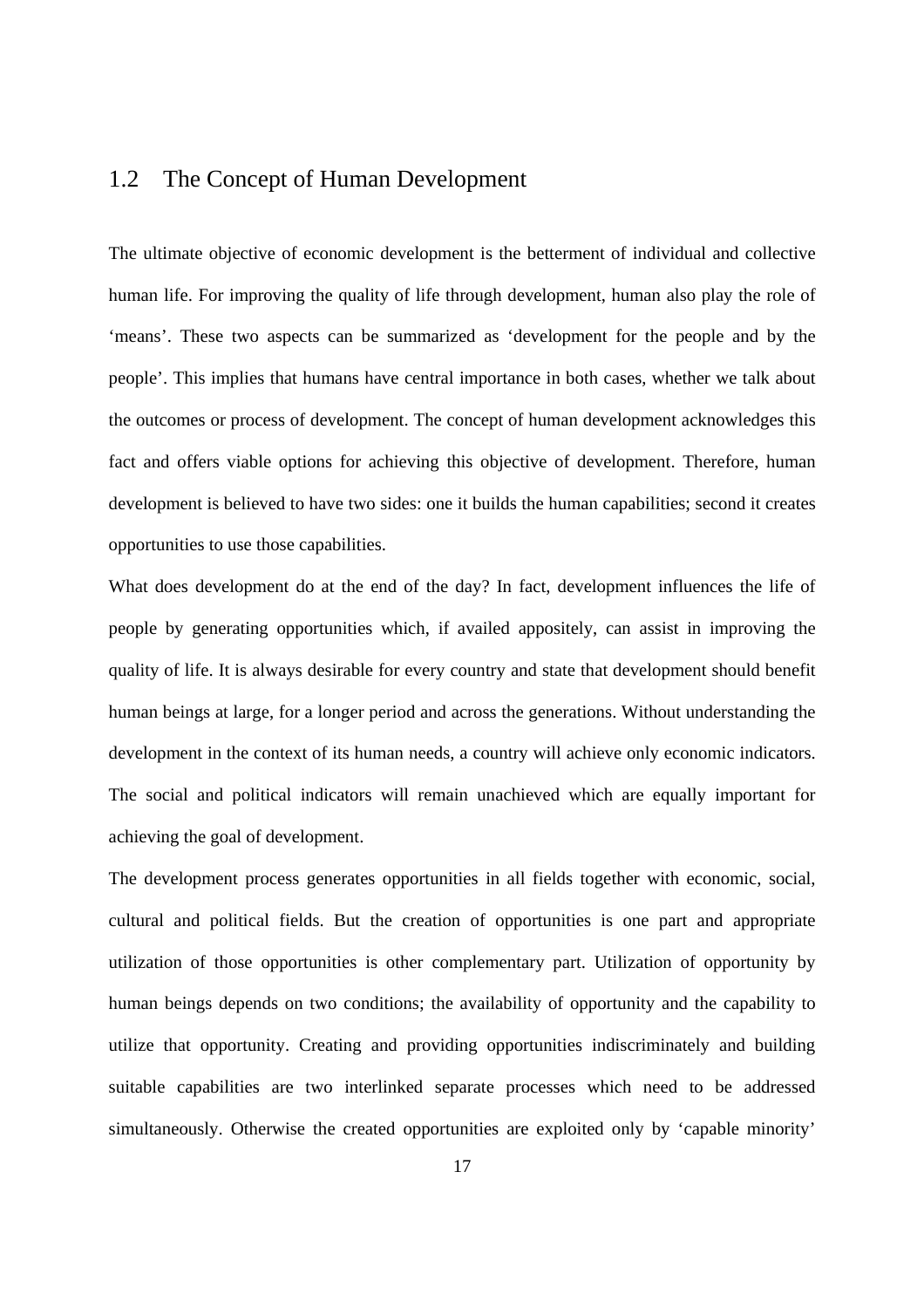consisting on elite groups. In developing countries there is a wide gap of capabilities and access to opportunities, between ruling elites and the general public. Having very limited access to opportunities and lesser capabilities, general public can take benefit of barely some opportunities. Building human capabilities and providing matching opportunities indiscriminately are vital for achieving sustainable development. Keeping in view this concept, only human development strategy offers a workable strategy. It is 'human development strategy' which gives central importance to people and is capable to cover all other dimensions, too. It gives primary importance to people as 'means' and 'ends'. This does not imply that human development strategy undermines other strategies like industrialization, foreign direct investment, trade, import substitution, export promotion and so on. Rather, it takes benefit of all other strategies by keeping human concerns in the centre. Therefore Dr. Haq states that, "The concept of human development weaves development models around people rather than people around development models."<sup>1</sup> It gives us a clear understanding about the central importance to human beings, whether we talk about means or ends of development.

Putting humans in the centre of development is to acknowledge the importance of all aspects of human life including material and non-material. Perceived in this way, development becomes a value laden concept. Its value is derived from 'freedom' which is considered main 'objective' of development and also an 'instrument' of making progress. Human freedom breeds a process that enables people to participate in their development. Consequently they become partners, instead of becoming the passive recipients of a biased development process. It is a comprehensive strategy with a holistic view of development. Explaining interrelatedness and instrumental role of freedoms, Amertya Sen states, "The instrumental role of freedom includes several distinct but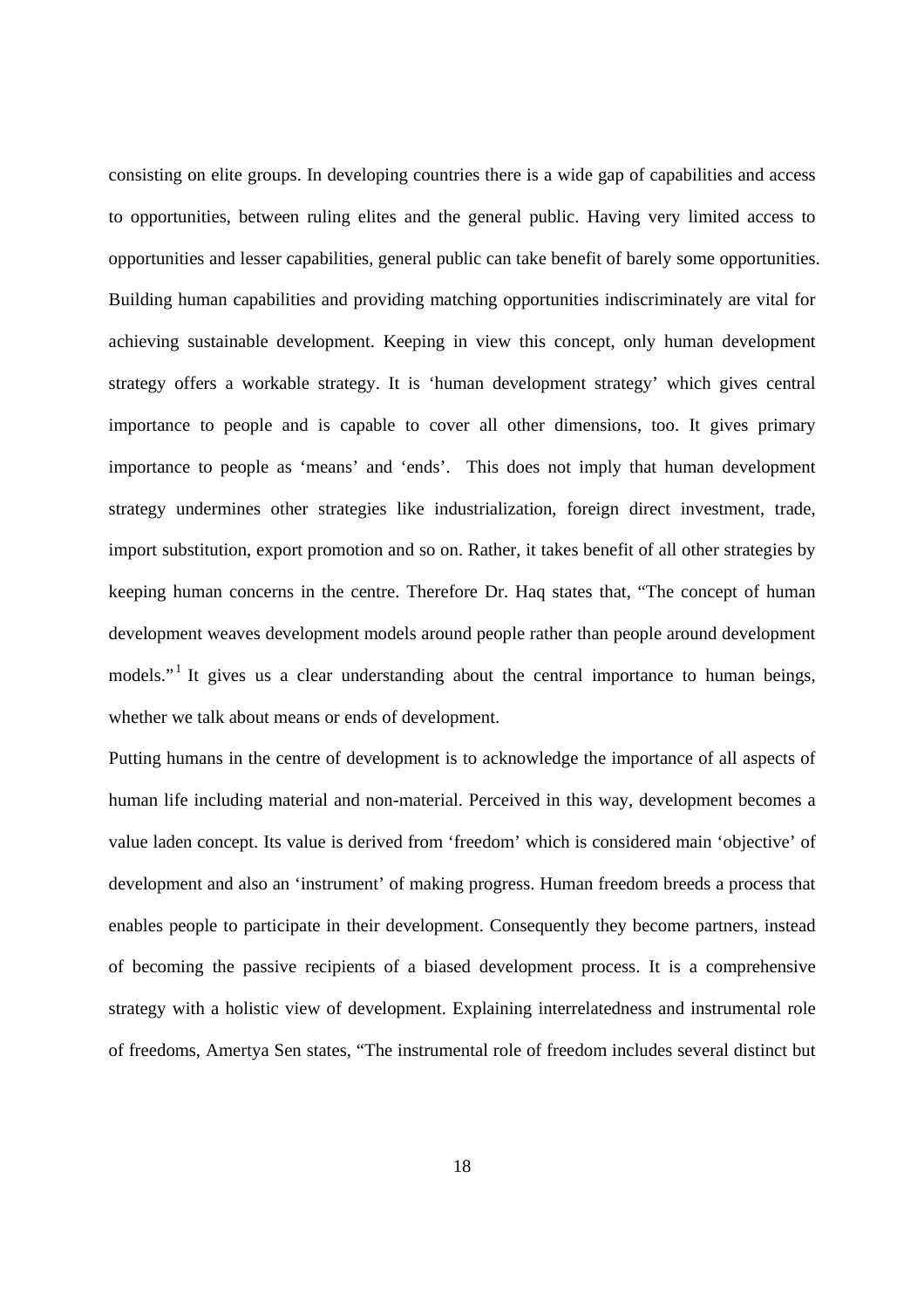interrelated components such as economic facilities, political freedoms, social opportunities, transparency guarantees and protective security."<sup>2</sup>

Professed as an end in itself, human development is about enriching human lives and defined as means for development, it considers human beings as the best mean. It recognizes and establishes a viable connection among all forms of capital whether natural, physical or human capital. The question of sustainability also pertains to the nature of inter-relationship among various forms of capital. It is only the human development model which recognizes vehemently the central importance of human beings in policy formulation and implementation.

It is also necessary to differentiate human development strategy from some similar strategies, like human resource development (human capital formation) and sector approach (health, education, agriculture etc.). Foremost approach ignores the human participation in growth process and later approach overlooks the integration of various sectors. But human development strategy, in addition to well being of individuals, takes into account the multi-sectoral and macroeconomic policy concerns. It brings together 'developing human capabilities' and then providing a wide range of 'choices' for utilizing those capabilities.

The objective of development is not to produce more 'stuff, more goods and services, but, rather, to increase the capabilities of people to lead full, productive, satisfying lives."<sup>3</sup> It should not be understood as undermining the importance of increased output per head. Rather, the increased output may multiply the capabilities of people, and thus should be warmly welcomed in some cases. But increased output should be seen as, "an intermediate product that under appropriate circumstances can enhance human well-being."4 It highlights the fact that ultimate concern is the ability of people to lead a long life (measured perhaps by life expectancy at birth), to enjoy good health (measured perhaps by morbidity rates), to have access to the stock of accumulated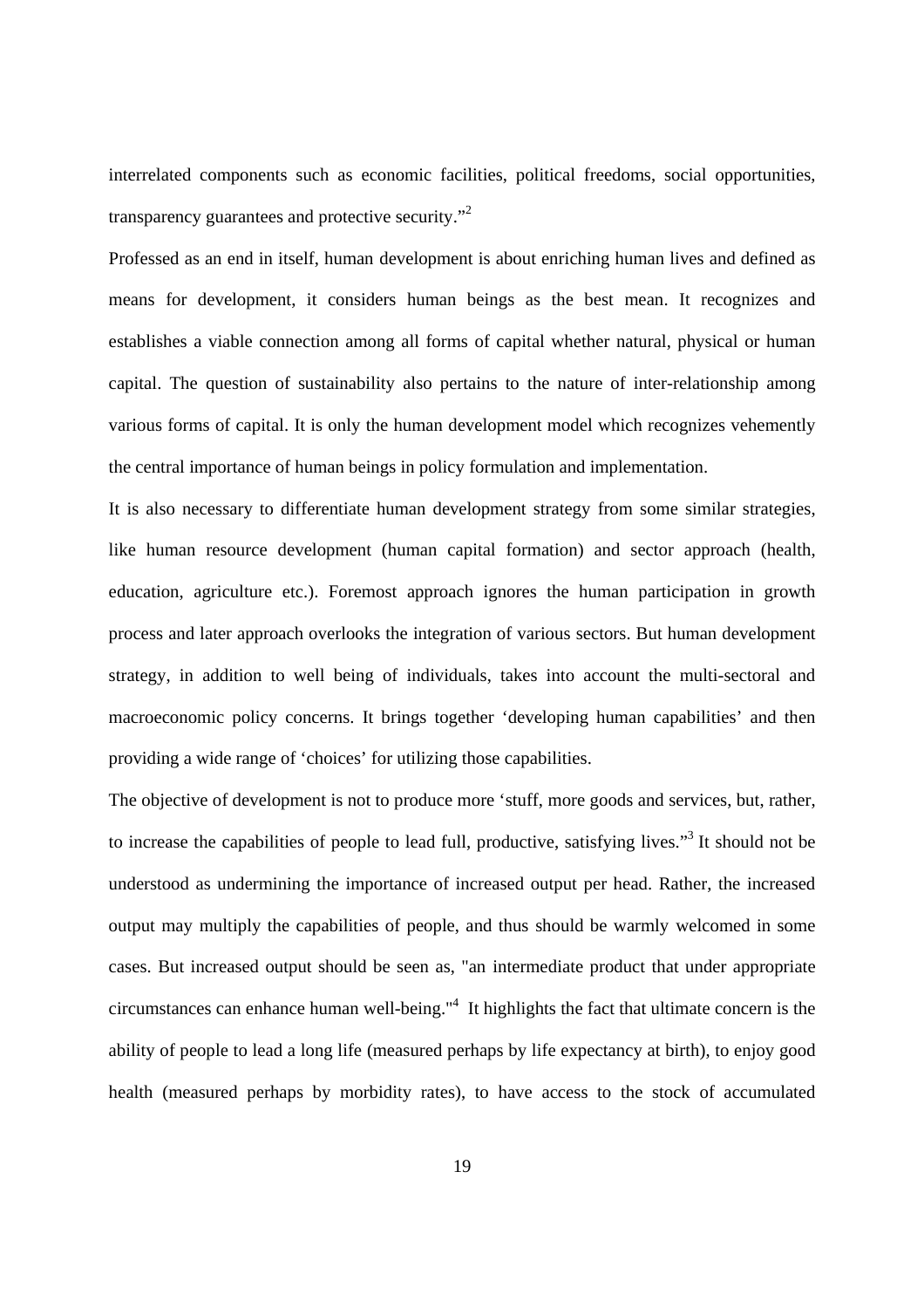knowledge (as approximated by enrollment and literacy rates), to have sufficient income to buy food, clothing and shelter, to participate in the decisions that affect (directly or indirectly) their lives and their community.

Integrated programs and policies provide more chances for entertaining disadvantaged groups for a longer period of time. The human development approach does not replace one aggregate statistic (GNP**)** by another (HDI) and then seek to maximize the numerical value of the replacement. But as Griffin states, objective of development should be looked as "inherently multi-dimensional."5

The two concepts 'human development' and 'human resource development' may blend together easily. For better understanding, it seems necessary to clarify the distinction between two, a slight more. Let us elaborate the concept of development by examining the outcomes of development. Irrespective of the nature development strategy to be followed, we witness generation of manifold economic and non-economic benefits – opportunities and choices. Not all benefits are beneficial for society as a whole and for a longer period. The importance of these benefits can be derived from their capability to improve human lives. The economic benefits – income, goods and services – are regarded as most important benefits. These benefits are distributed among people through formal means like state, market and other institutions. Distribution of benefits is also made through informal means like social and personal relationships. Questions like how these benefits are generated and distributed are also very important to answer while devising the development strategy. Human resource development concentrates on developing human capital. Along with developing human resources, human development also takes into account the participation of human resources in development. It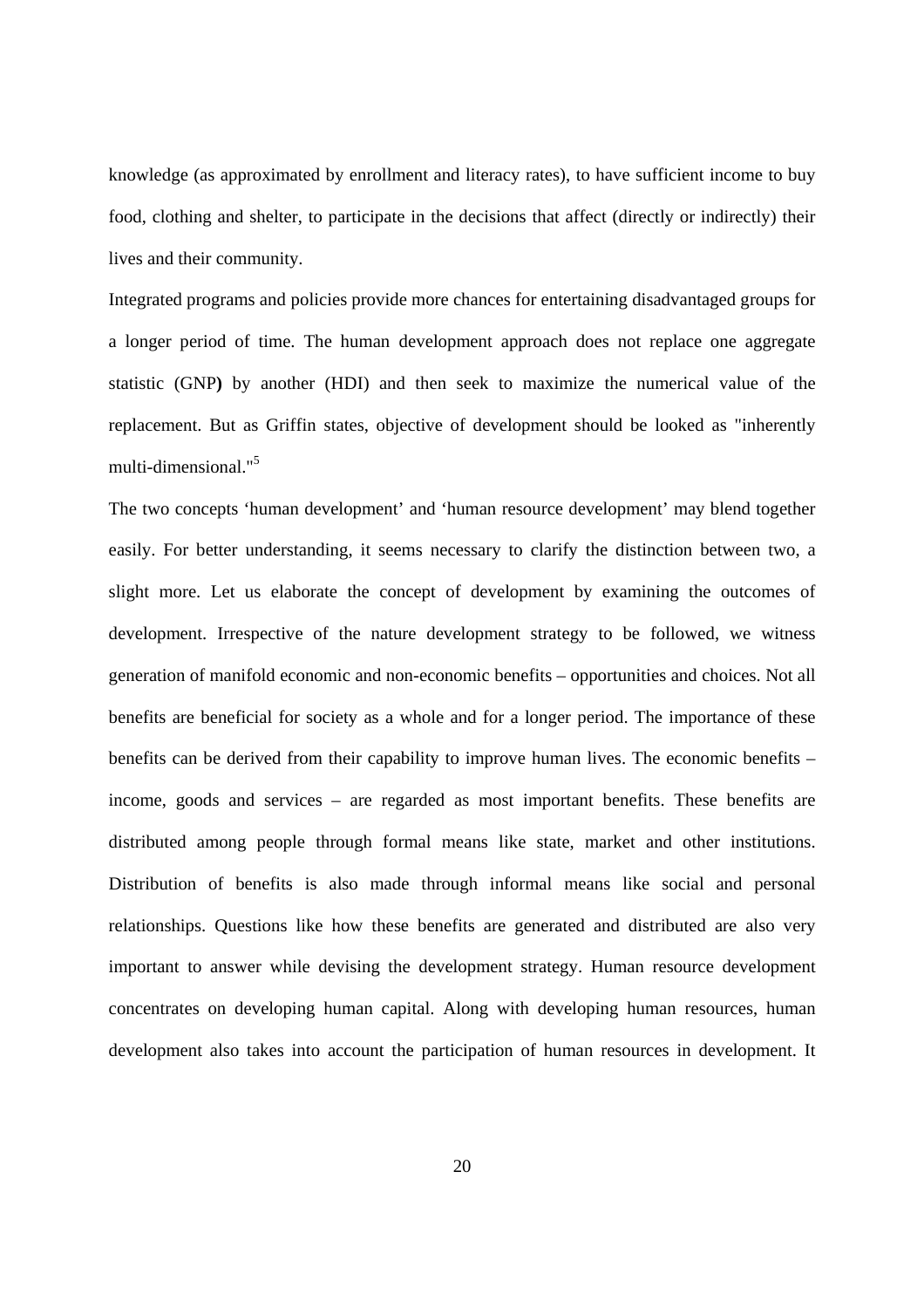ensures the inclusion of human beings in decision making, which is considered equally important as the benefits of development.

Economists believe that economic benefits received by people are 'flows originated from the stock of capital'. Let us try to understand the stock of capital. For better understanding, the stock of capital can be divided into three categories: (i) the stock of natural capital, (ii) the stock of man-made physical capital and (iii) the stock of human capital. Stock of natural capital includes all kinds of natural resources available to us. The stock of physical capital includes 'produced mean(s) of production. i.e., the plant and equipment used in the agricultural, industrial, and service sectors, roads, bridges, ports etc. and the stock of dwellings.

The stock of human capital consists on the knowledge, skills, experience, energy, and inventiveness of people. "It is acquired in a variety of ways: through training and apprenticeship programs; while on the job through learning by doing; in the formal education system; through informal contacts by word of mouth; through newspapers, radio, and the internet; in institutions dedicated to pure and applied research; and through private study and reflection."<sup>6</sup> The stock of human capital, like the stocks of physical and natural capital, will deteriorate if it is not maintained. Hence the importance of a wide range of programs – including, pre-natal and maternal care, school lunch programs, and other nutritional programs, the provision of safe drinking water and sanitation facilities, public health and disease-control measures, and guaranteed employment schemes – are recognized as very important.

It is now acknowledged that human capital plays a central role in the development process and this has heightened interest in the economics of education, health economics, labor economics, and related sub-disciplines. It is important to repeat here that human capital is just one component in the stock of total capital. Human resource development focuses on human capital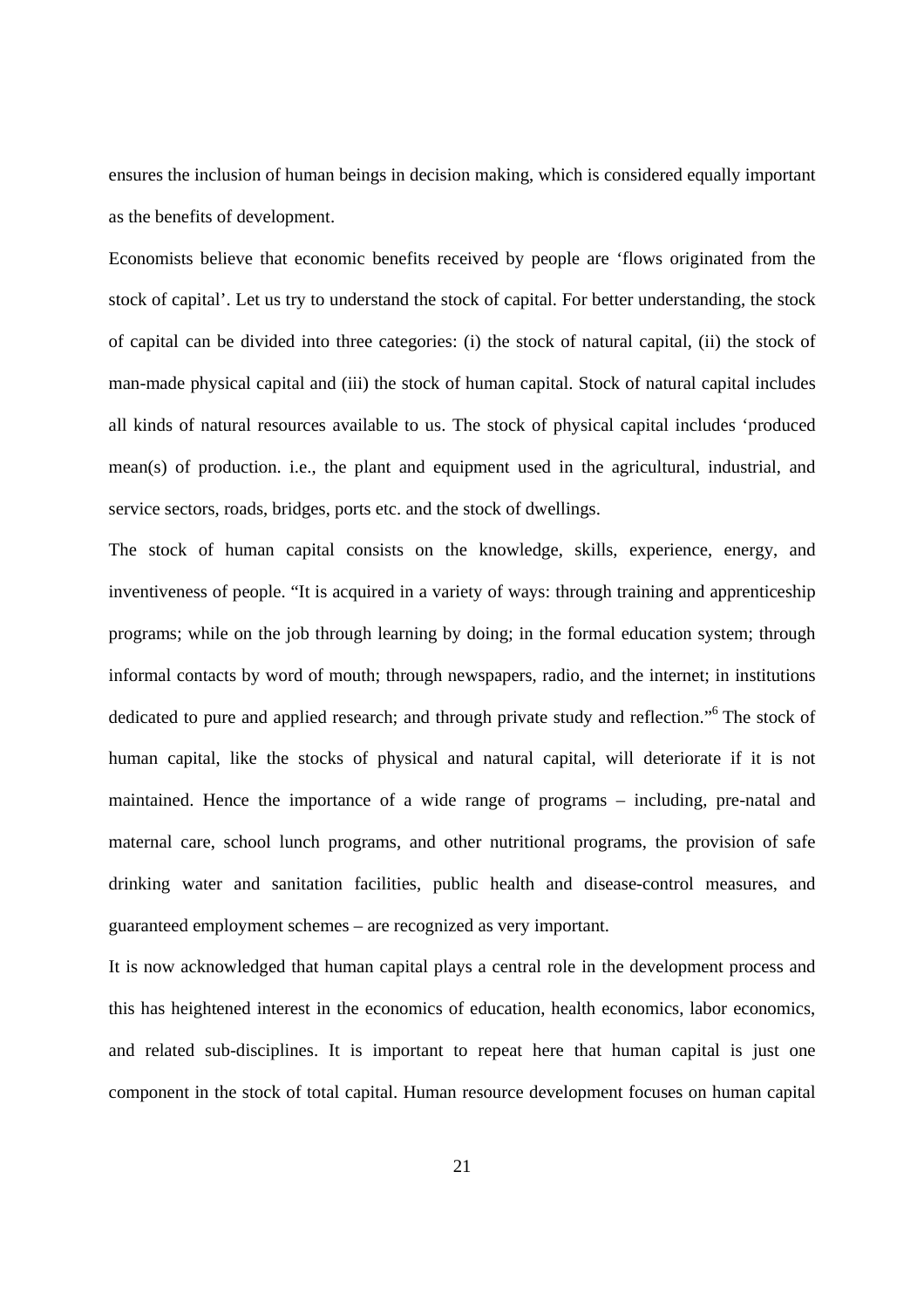formation. But, human development goes beyond this. It emphasizes formation of human capital, as well as, natural and physical capital. Furthermore, it also advocates the integration of capital in such a way that development becomes sustainable.

Compared with other economic growth strategies, is there any rational and scientific ground for giving priority to human development strategy? Why human capital formation should be given priority than other forms of capital (natural and physical)? According to Pronk and Mahbub ul Haq, the justification for this change in priorities is; first, that the returns on investing in people are in general as high as, if not higher than, the returns to other forms of investment; second, that investment in human capital in some cases economizes on the use of physical capital and the exploitation of natural resources; and third, when people are truly a priority, the benefits of investing in people are in general more evenly spread than the benefits from other form of investment. Thus a greater emphasis on human capital formation should result in "as fast and perhaps even a faster pace of development, more sustainable development and a more equitable distribution of the benefits of development."7

The strategy helps us to translate policy into practical reality for bringing planned change. Previous paragraphs have been throwing light on the philosophical and general aspects of human development strategy. The next paragraphs will focus on concrete and specific aspects of human development, as strategy. Only the most important features of human development strategy have been focused. These include; structure of incentives, role of government, education, healthcare, public expenditures and structural reforms.

## 1.3 The structure of incentives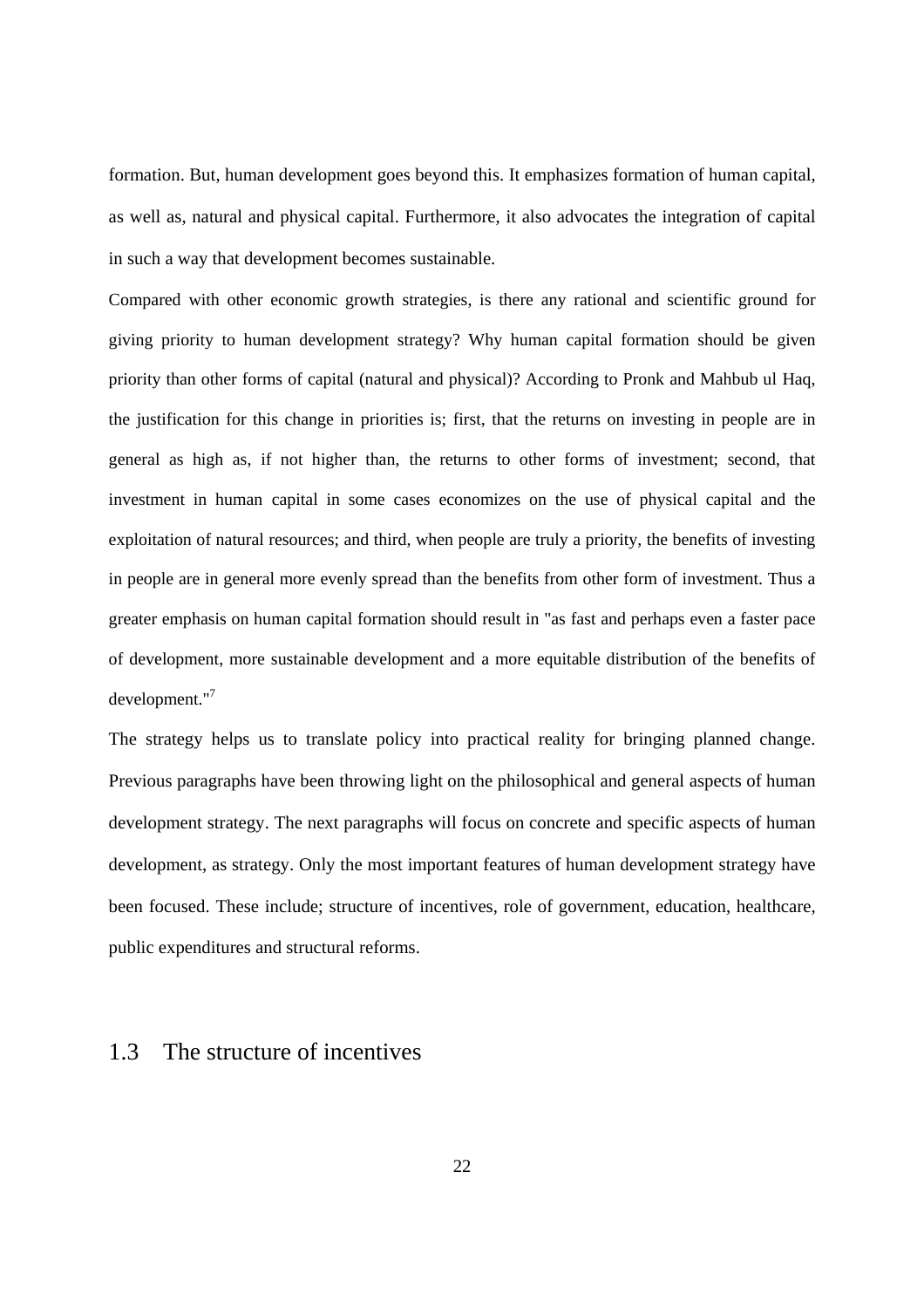In any economic system incentives offer options for investment which in turn act as fuel for economic system to move on and take shape. Structure of incentives is a 'set of relative prices that prevail'. Incentives help the private sector to decide about; what to produce; how much to produce; and what methods of production be used. That means incentives help the investor to choose among various options of investment. Investments are made in those enterprises which offer relatively certain returns and investments are gradually pulled back or reduced from those enterprises which do not offer certain returns. Incentives guide both producers and consumers to undertake economic activity. In this way incentives guide the economy to grow in a particular manner and take specific shape. The sector wise allocations are made both by public and private sectors. Therefore, it is very important to understand the structure of incentives in any economy. If the structure of incentive is pro human, it will promote human development. Otherwise, the structure of incentives will not promote human development and may and may not strengthen the economy but increase the disparities and discriminations.

The structure of incentives is very central policy concern in human development strategy. Policy makers can establish an incentive structure which can promote human development and vice versa. Two things are important to be acquainted with while defining the structure of incentives. One, people are most valuable asset, which should be deployed sensibly. The prevailing relative prices in economy should encourage the efficient use of human resources. Second, the sets of incentives encourage the acquisition of specific skills and knowledge by the members of society. That means incentives also encourage discovery and dissemination of knowledge.

It is the composition of incentives that leads to efficient or inefficient use of labor and also the distribution of income. Incentives encourage and discourage various kinds of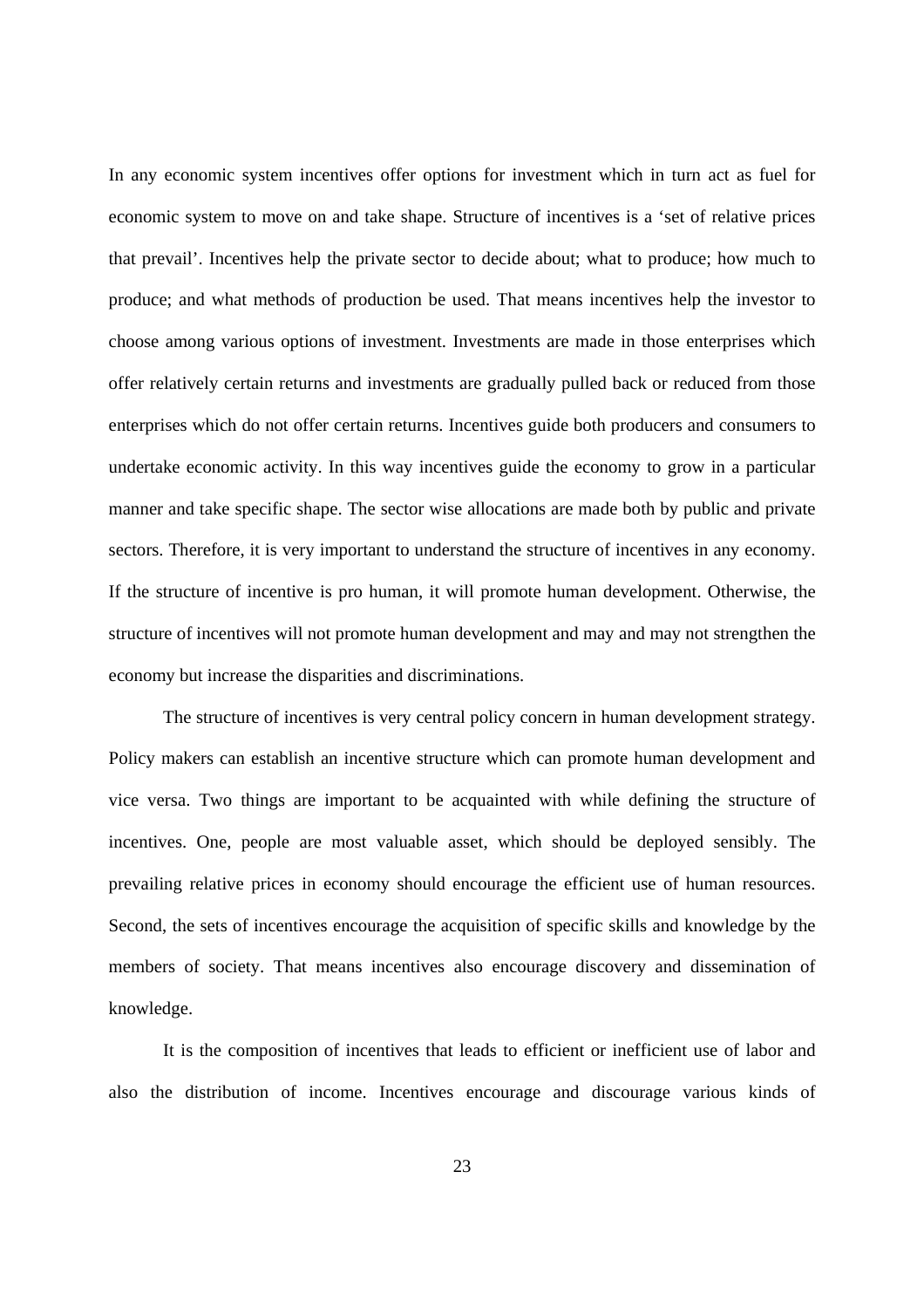investments which can and can not promote the human development. For promoting the desirable growth in the economy with respect to human development, 'relative market prices' and 'market access' are important factors. For discouraging the undesirable growth of economy, 'barriers' and 'discrimination' are important factors. For example, licensing regulations, restricted access to businesses (e.g. small businesses, credit markets etc.), discriminations, missing markets, they are manifestations of barriers. These are all priced and market mediated economic activities.

In the real economy many economic activities took place which are neither priced nor mediated through market. They do have great impact on the state of economy and on human development in the society. Therefore the structure of incentives includes non market mediated activities, too. In words of Griffin and Mckinley, "… the structure of incentive includes all activities, whether mediated by the market or not."8 The typical examples of non-priced and nonmarket mediated activities are nurturing infants, teaching pre-school children, caring for sick and old, collecting water and food and managing house. These activities are not priced, but they have great economic and social value. These are, in fact, back-up supports which are extremely helpful for poor to survive. The interpersonal relationships are not priced but they can trigger a lot of economic activities. Hence the incentives can be categorized into priced and non-priced categories. Priced incentives are those which have some price value and are mediated by the market. The non-priced incentives are neither mediated through market nor do they have any price value. The following figure helps us to understand the structure of incentives.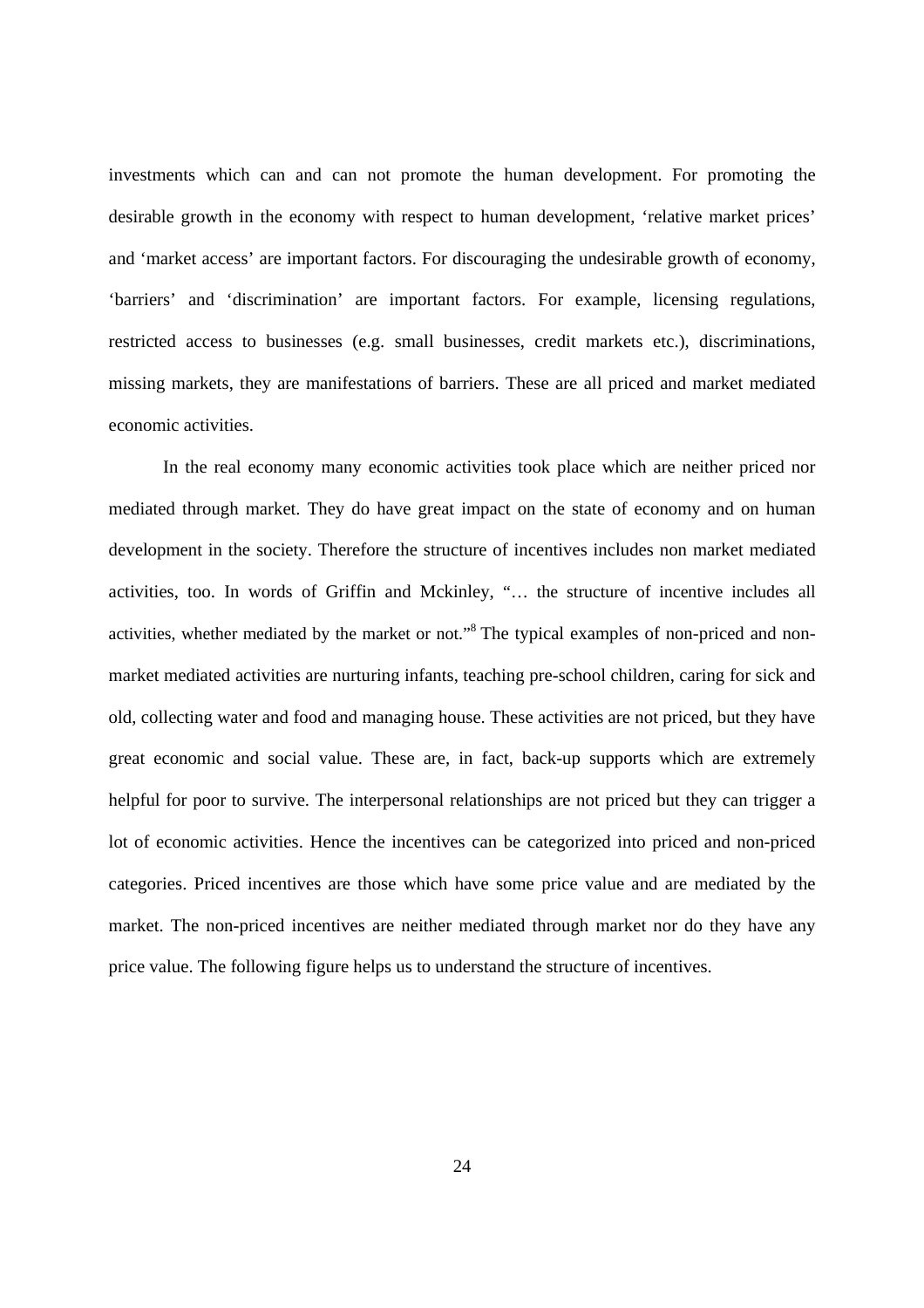



Discrimination reduces the chances of human development and increases disparities in the society. It hampers the human development in following two ways. One, it restricts the choices and keep them limited to a privileged minority. Second, it reduces opportunities for the un-privileged majority. Most important manifestation of discrimination is evident in employment and access to resources. At top of the employment ladder, we observe that desirable and highly paid jobs are available only to a privileged minority, because they excel in education and skills. They do not face high competition due specialized requirements of such jobs. High demand and low competition gives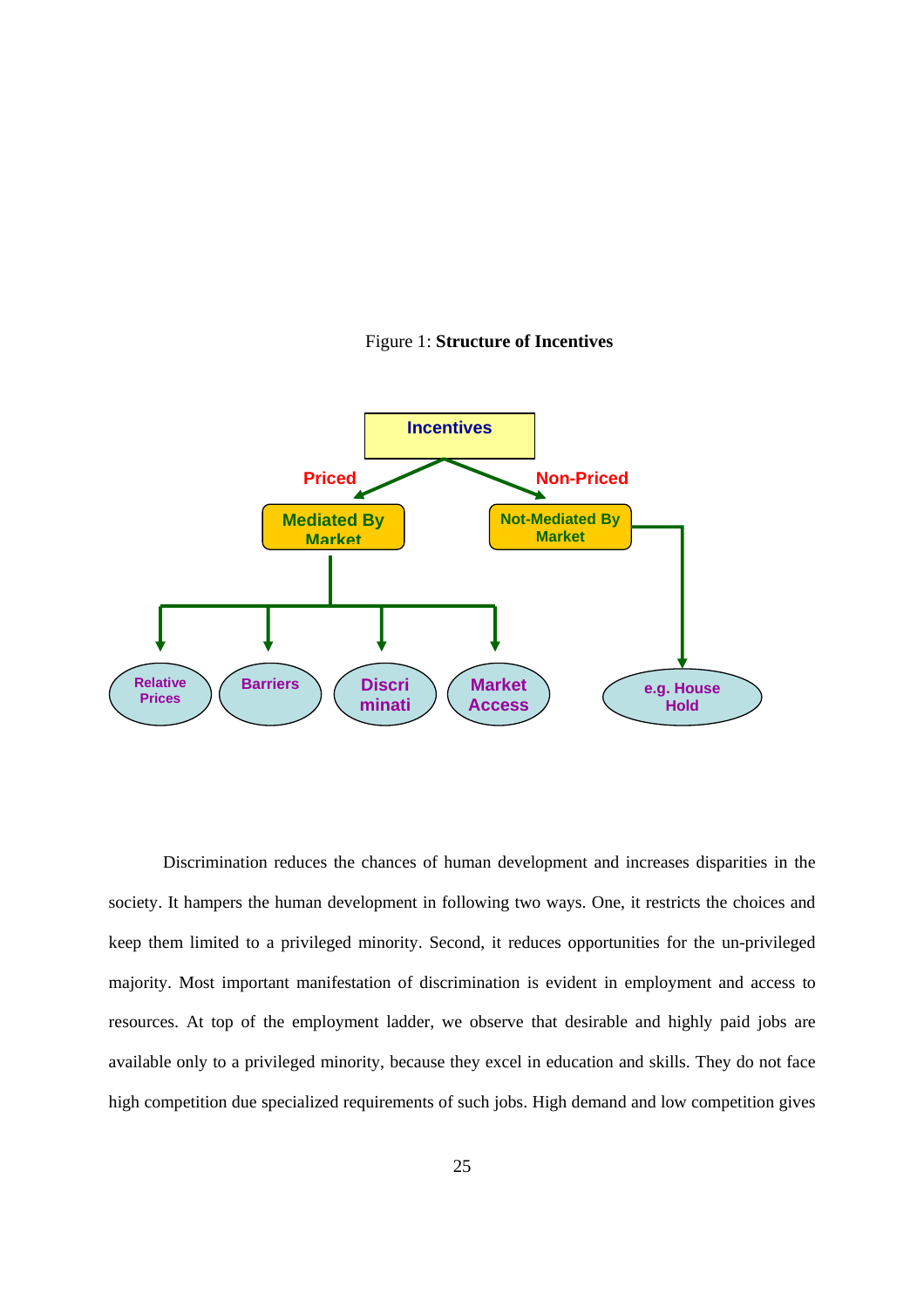them leverage to bargain for higher salaries. At bottom of the employment ladder, we observe the inverse trend. At bottom of the employment ladder, there are undesirable, low paid and less specialized jobs. These are the jobs, which usually require simple skills and are accessible for majority of the population seeking jobs. Supply of large number of needy workers creates a high competition and the job givers enjoy the leverage for choosing the best worker. Because many individuals are always available to work on lower wages, therefore wages are kept low. Following diagram helps us to understand the situation

more clearly.





It is clear from the above diagram that specialized and highly paid jobs and opportunities are at the top of this ladder. Unspecialized and low paid jobs are at the bottom of this ladder. The choices are restricted for minority at the top and opportunities for upward mobility are very less at the bottom. Discrimination reduces the upward occupational mobility of the unprivileged groups, increases competition among them for the jobs. Thereby increases the supply of labor at lower end of the job ladder and reduces the wage rates.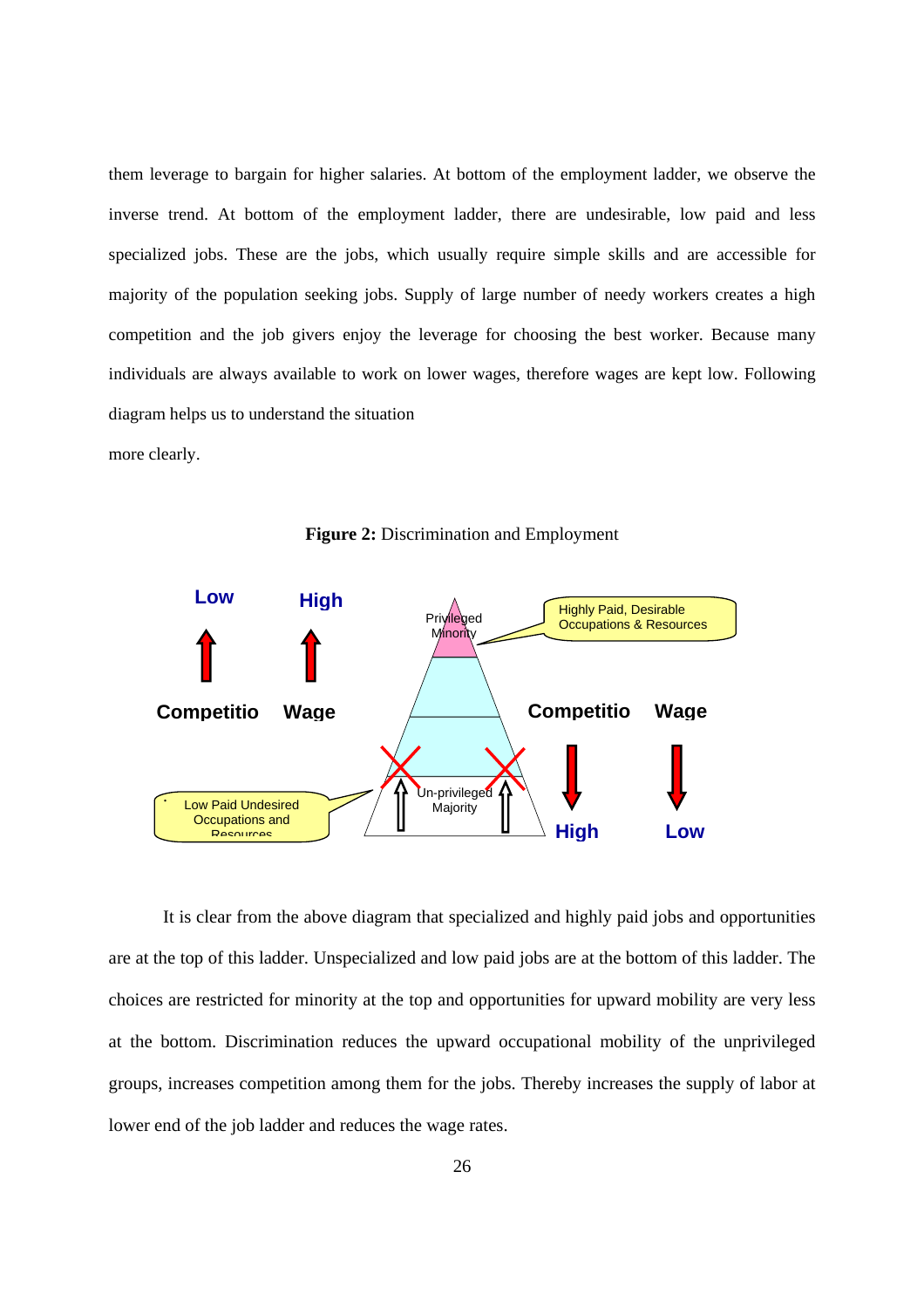Another example of discrimination is access to finance where various groups of society are treated differently. Mainly, the two sectors provide access to finance i.e., formal sector and informal sector. "The formal credit markets differ from informal markets in terms of price and ease of access."<sup>9</sup> Formal markets include commercial banks, insurance companies, development banks, government banks, housing and finance institutions etc. Here the prices or charges of credit are low (sometimes below the inflation). They address needs of large, well established industrial and service enterprises, rich and middle class, rural rich, companies etc. There is always excessive demand (credit rationing) for credit from these types of institutions and the finance is consumed by using mechanized techniques of production to economize.

On the contrary, the informal credit markets include money changers, small shopkeepers, rural money lenders, large land lords, relatives and friends etc. They serve majority of population, small businesses, urban informal sector, peasant farmers and the poor etc. Price and credit range varies from zero to very high but mainly higher than public sector. There are always strong incentives for using labor intensive methods of production (due to cheap labor). These methods of production reduce the productivity of labor and earning of working people.

Different kinds of credit prices produce different kinds of adverse impacts on human development and environment. Low credit price provides incentive to use highly mechanized methods for more profits and ignores the employment aspect. It creates environmental degradation, absorbs extra resources at cost of human development and also promotes inefficient use of resources. On the other hand, high credit price pushes the borrower to use more labor intensive methods by keeping the wages low. Maximum efforts are made to earn more and by extensively using the natural resources. So, it creates hazardous environmental and human development impact. However, the trend of resource utilization in human development strategy is different. As described by Griffin and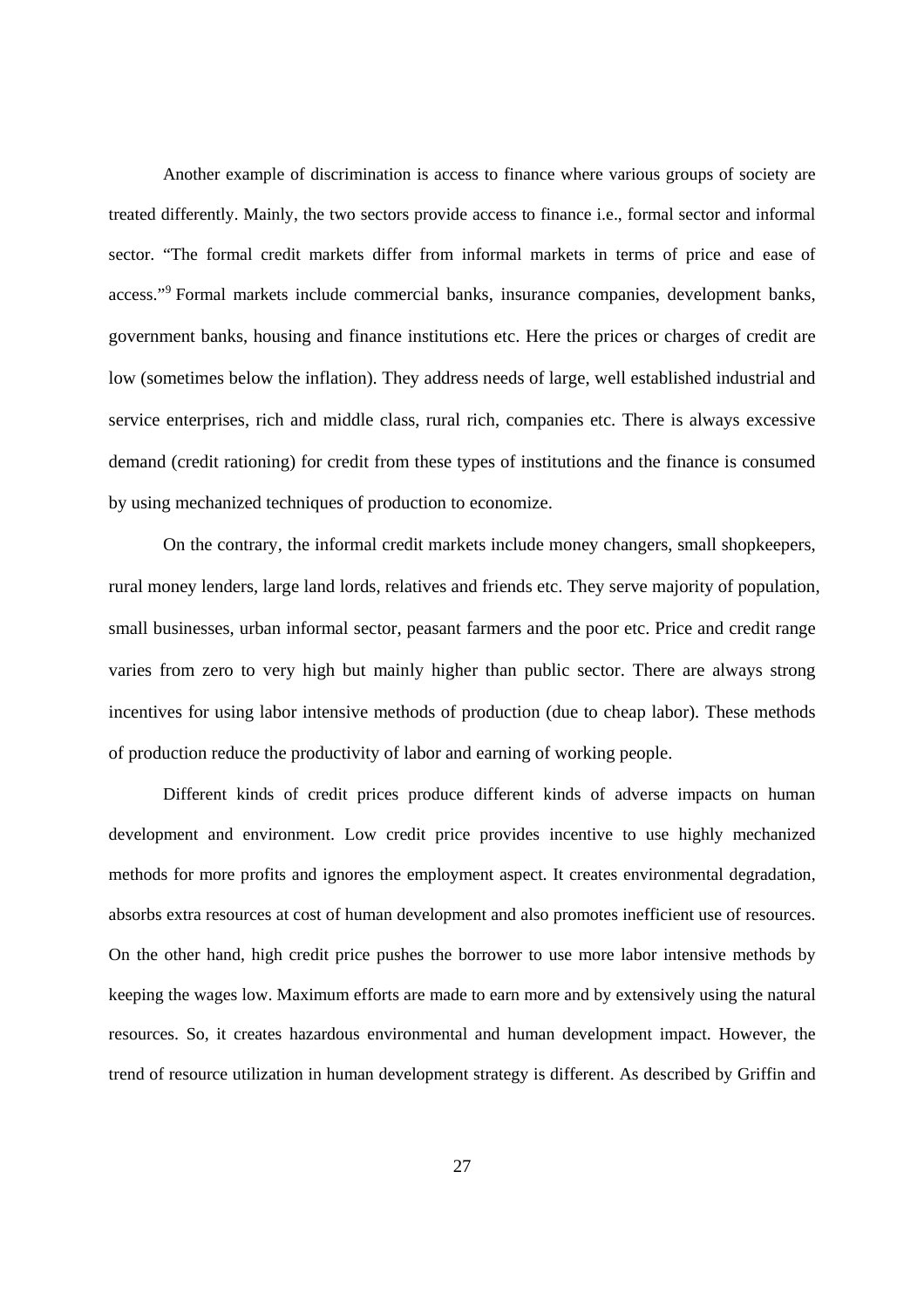Mckinley, "…. a human development strategy relies on an incentive structure which is more compatible with protection and enhancement of the natural environment."10

Discrimination of one type breeds the discrimination of other types which are mutually supportive. In the words of Griffin and Mckinley, "…economic discrimination often is reinforced by discrimination in the political and social spheres of life."<sup>11</sup> It becomes evident when we compare the groups enjoying economic benefits with those who are not. In developing countries, these are economically advantaged groups who form the ruling elites and enjoy social prestige. This is also other way round and can be described as, that politically strong groups have better access to economic means and they keep on consolidating their social position.

In conclusion, the incentives created by government have following four unfortunate effects;

- a- They damage the environment and decrease the natural capital through soil salinity, deforestation, water pollution etc.
- b- Absorb public revenues heavily which would support human development, otherwise.
- c- Inefficient use of resources which has entrapped the developing countries in a pattern of production which is economically disadvantageous. So, the countries adopt wrong comparative advantages by concentrating on natural capital and not giving due attention to human capital.
- d- Inefficient resource allocation and investment;
	- Inefficient resource allocation and pattern of trade that fails to reflect longrun comparative advantage.
	- Inefficiency in resource allocation which leads to a pattern of investment that tends to perpetuate the status quo.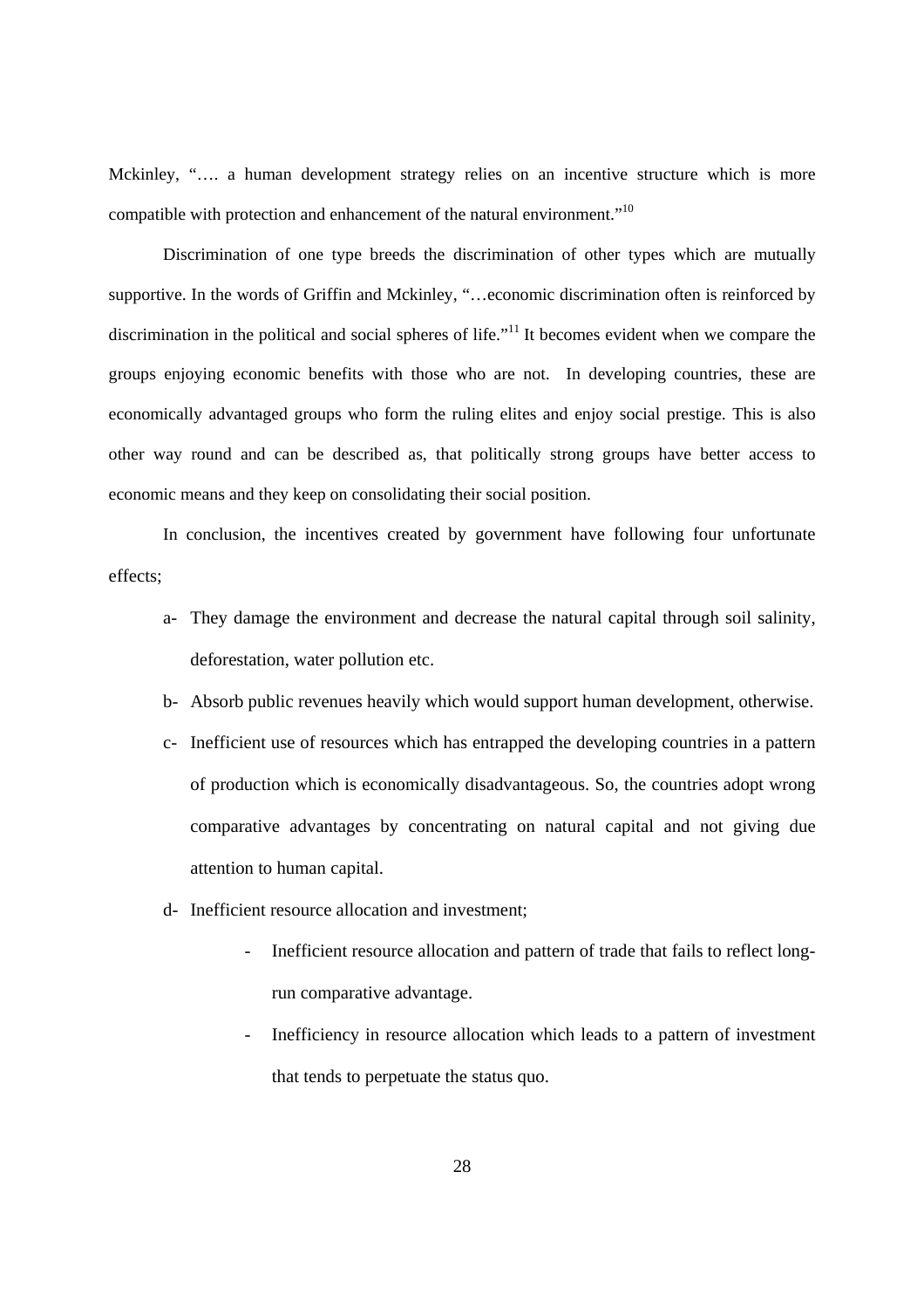## 1.4 Role of Government

In addition to structure of incentives, speed of response to economic opportunities depends on factors like "initial conditions, institutional arrangements, the capabilities of people and the government initiatives."12 Governments can play key role in designing and implementing the human development strategy, in developing countries. The governments are sole players and gather a lot of authority vested in state institutions. "Many developing countries have highly centralized governments, often inherited from the colonial period, when the primary concern of the authorities was to maintain control over a subject population."<sup>13</sup> Due to lack of opportunities and to gain popular support, there is over employment in the government institutions and unemployment otherwise. This is a common phenomenon observed among the developing countries. But the size of government does not matter much, as Griffin and Mckinley state, "The size of government is of secondary importance: what matters for human development is what functions the state performs, and how well it performs them." 14 Therefore, if governments focus on human development, they can make difference in very cost effective manner to the lives of people.

The most important strategic turn, which the governments can take to promote human development, is to allocate more budgets in favor of human capital formation. Unlike to social policy of developed countries, it should be done as a part of growth and development strategy intended to improve the well being of people in short time, as much as possible. If we summarize the recommendations from human development literature, they constitute the following main points:

- 1. Reduce budget of non-developmental expenditures (military, bureaucracy, debts etc.);
- 2. Elaborate a comprehensive pension and social security system. This should be indigenous and should not cover only urban elite;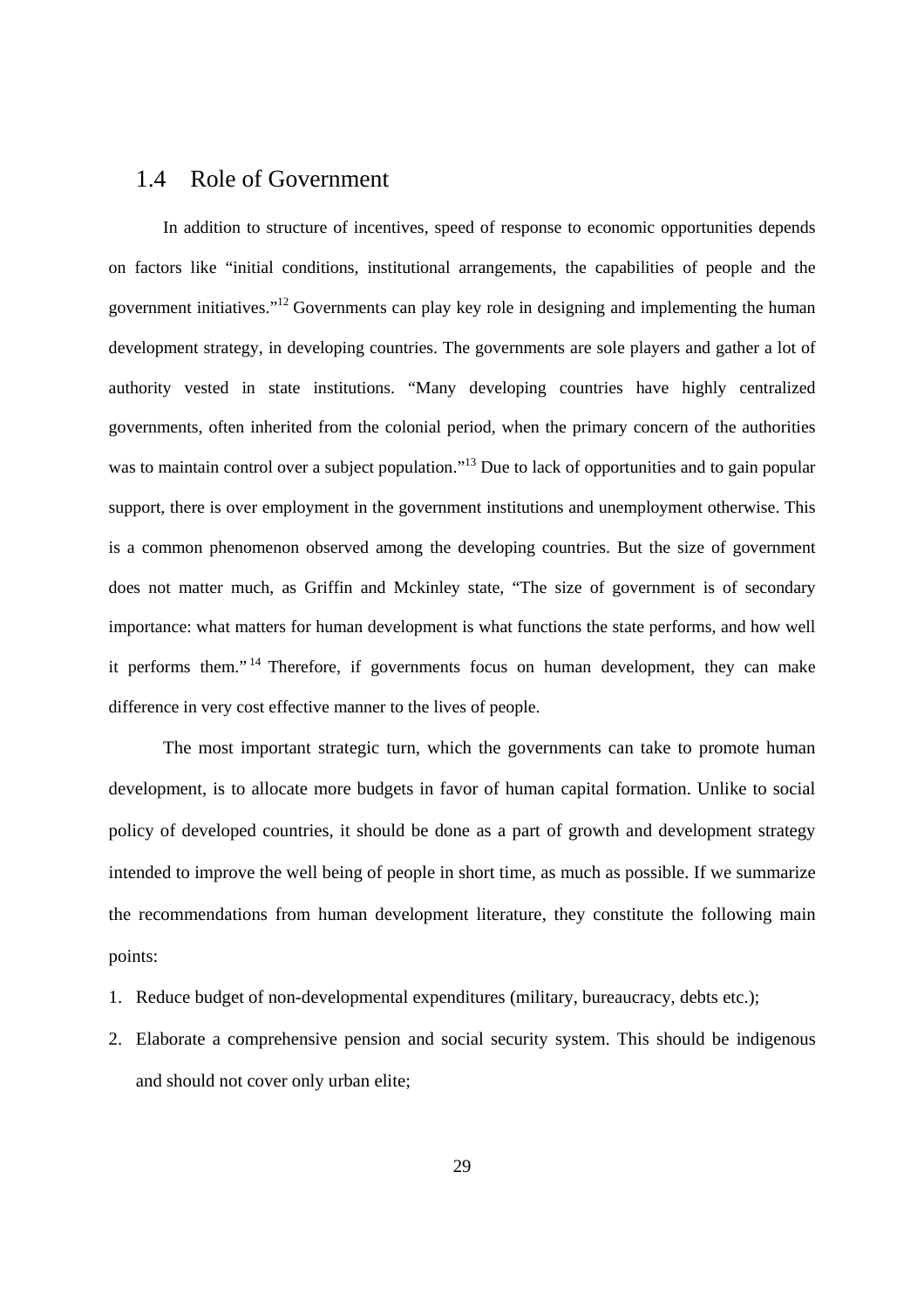- 3. Demarcation of selected beneficiaries and leakage to non-beneficiaries should be avoided, to the maximum extent. But it has following problem;
	- A- Practically difficult to avoid the non-beneficiaries;
	- B- Selectivity is costly. Because large administrative structure is required (Bureaucracies); and
- 4. The supported programs are rather better to be universal for being politically advantageous. They should be, rather attractive to intended beneficiaries.

Implementation is the major trap of developing countries which potentially reduces the chances of making progress for human development. Two mistakes are considered to be committed by the governments while implementation i.e., E-mistakes and F-mistakes. E-Mistakes mean excessive coverage of population i.e., non-intended beneficiaries receive the benefits. F- Mistakes imply that government programs or projects failed to cover intended beneficiaries. Usually, in reducing E-mistakes, a lot of F-mistakes are conducted by the policy makers. These mistakes invite our attention to three policy implications given in the following.

- A- The enhancement of capabilities of all people should be the guiding principle of public policy.
- B- Due to F-mistakes, the future productivity of target beneficiaries will be lower than otherwise. Therefore, it needs to be calculated realistically and rectified.
- C- Policy maker should have a bias in favor of broadly-based schemes and not become excessively pre-occupied with designing narrowly targeted schemes.

While devising human development strategy, we need to take proper care for not making any trade between 'efficiency' and 'growth'. The efficiency and the rate of growth of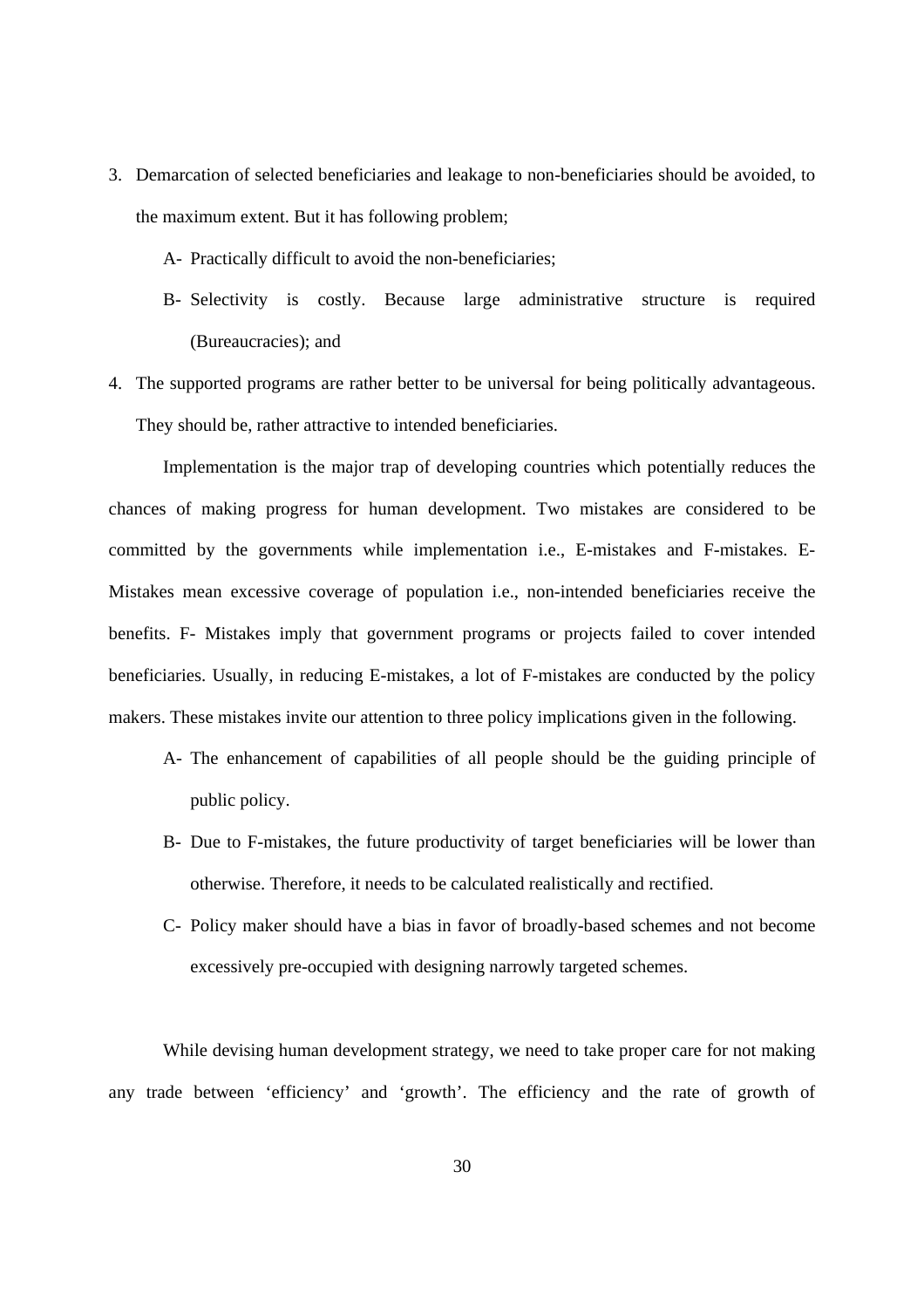professional incomes properly measured should increase. Per capita cost for 'primary healthcare' against 'urban hospitals' and 'first twelve years of education' than 'university education' should be compared. In globalization age the comparative advantage for developing countries rests on skills, education and technical competence of their labor force and will affect the transfer of technology and technical knowledge. It is obvious that a healthy, well educated nation plays a role to the social unity of a country and imparts dynamism to all aspects of life and culture.

While implementing human development strategy, governments need to address external shocks and internal macroeconomic disequilibrium through tactical means like adjustments, stabilization, restructuring etc. The human development strategy requires a political support to sustain but the status quo opposes. It is opposing minority which wins most of the time. The reason is that status quo constitutes an articulate, well organized and powerful opposition. They also have fear of 'virtual certainty of immediate loss. But the favoring majority often fails for powerfully supporting the human development efforts. The reasons are that they are less articulate, unorganized and politically less influential. Their incentive is uncertain and long delayed expectation of gain. It is important to minimize opposition and avoid alienating those who are in the middle.

HD objectives should be selected on the basis of rigorous technical analysis of: benefits and costs; potential supporters and opponents; and feasibility and desirability using some of benefits to compensate losers. As a result of HD strategy, if income distribution changes, then compensation should be given to avoid political opposition.

# 1.5 Education

Education sets economic growth in motion and has positive impact on poverty reduction. It also influences positively the social and political spheres. Education needs appropriate importance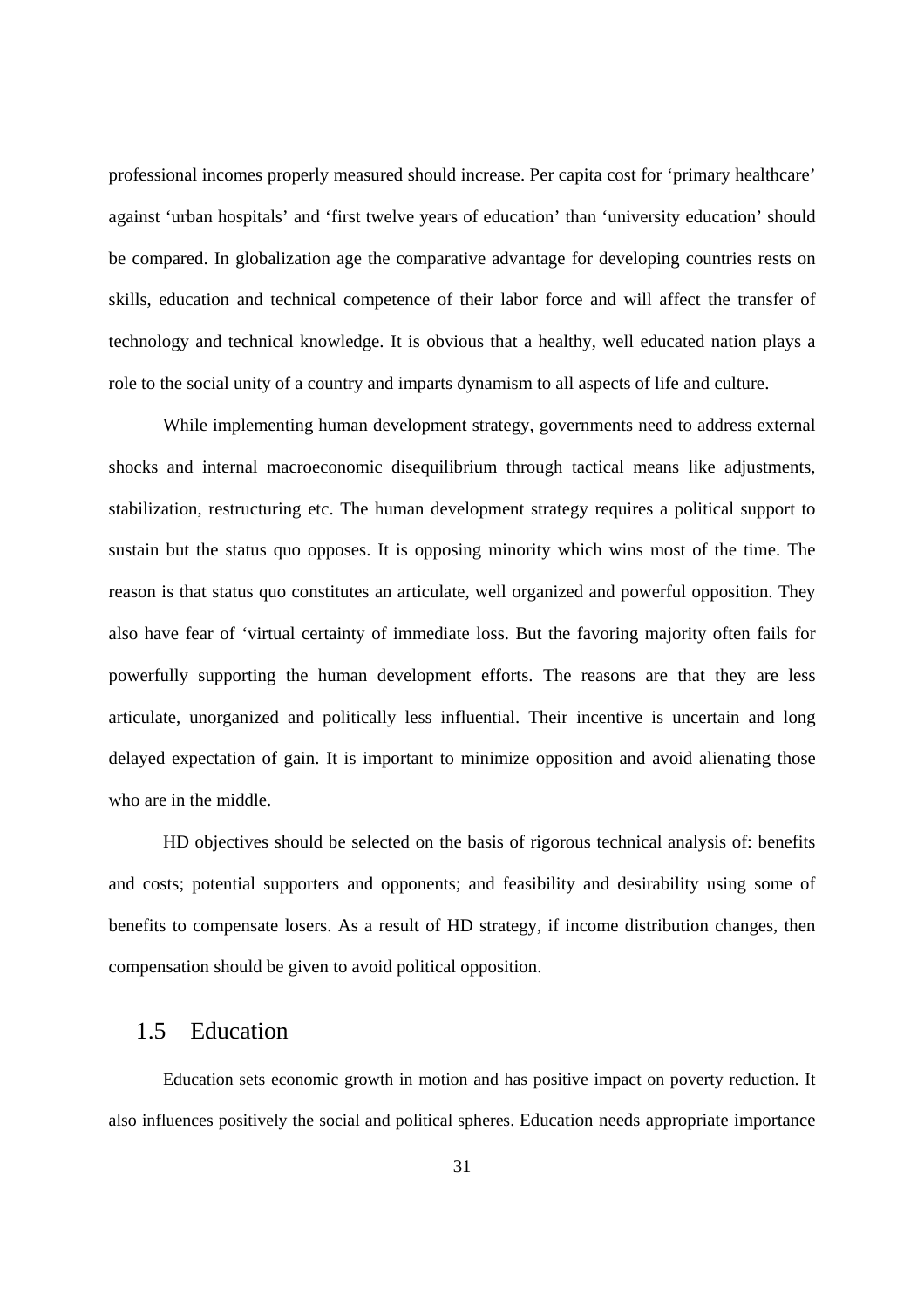for high priority to primary education and due importance to other levels of education. It is important to create inter-linkage between three tiers of education like primary, secondary and tertiary. For creating complementarities among different levels of education, social rate of return should be calculated at different levels. The objective of education should be "to mobilize local talents, skills and energy to accelerate human capital formation in the locality for the benefit of everyone, children and adults alike."<sup>15</sup> There is no doubt that realization is increasing about the economic aspects of education and education "often is and certainly could be a low-cost industry in developing countries"<sup>16</sup>

The size and composition of education expenditure in extremely important for gaining required results of human development strategy. Firstly, developing countries spend very less budget on education than required. Secondly, there exist imbalances in the budgets allocated for different levels of education. Thirdly, composition of budget is inclined to physical resources than human resources and support material. Explanation of second and third points is given in next two paragraphs.

Imbalances in the budgets allocated for different levels of education need to be corrected during implementing human development strategy. In many cases primary schools lack funds, while universities enjoy heavy subsidies. Majority, especially poor, may lack adequate educational facilities. First two tiers, receive fewer funds than third level, in developing countries. Usually the structure of education expenditures is more inclined to tertiary and secondary education than primary education, Griffin termed it as "inverted educational expenditure pyramid"<sup>17</sup> It is necessary that composition of expenditure among different levels of education is made appropriate. This can be done by using analytical techniques. No doubt, it is not easy to measure the benefits of education in economic terms. Therefore, guesses and intuition should be used very carefully. Education suffers various biases against women, the poor and rural areas. The female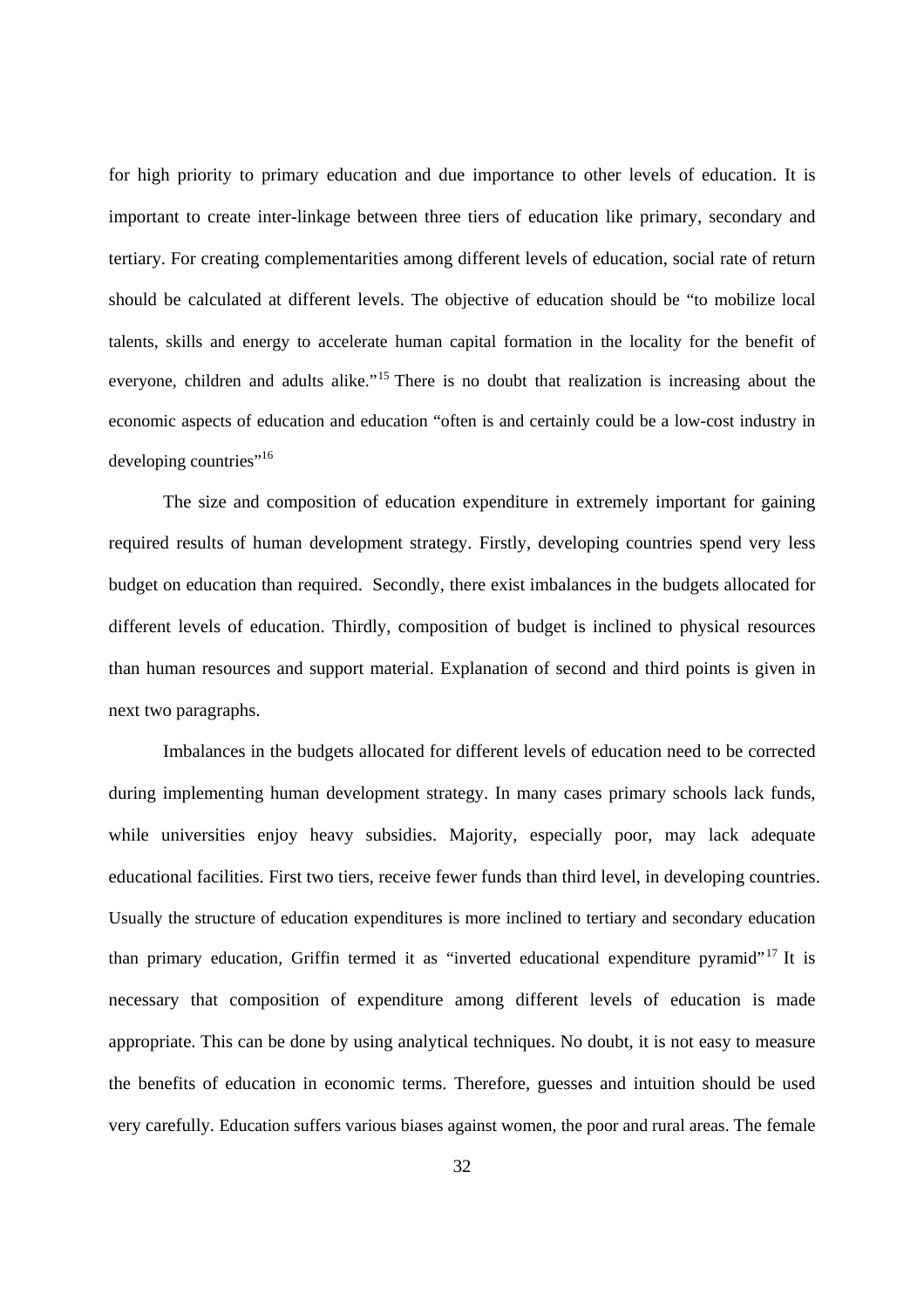education is receiving how much attention in the budget, is also an indicator of importance given to education. Under human development strategy if developing countries want to take maximum benefit of education system, they need to orient the education system for human capital formation.

The composition of budget matters a lot for providing quality education. Usually the budgets are consumed more on physical capital (buildings) and administrative costs. Furthermore, "there is a bias in favor of spending on physical capital and against human capital – teachers, lecturers, instructors, professors."<sup>18</sup> The capacity building of human resources (teachers and others), adequate support material and quality of curriculum are more crucial aspects. In short term, it is appropriate to use existing facilities but provide additional training to teachers. Therefore, excessively, ambitious targets of establishing new schools should be avoided.

Community participation and utilization of educated people are important aspects for increasing the number educated workers in relatively short period. Participatory approach is ideal vehicle for promoting literacy and basic education. In developing countries, highly educated people lack opportunities to apply their skills. Poor utilization of highly educated people lowers both private and social rate of return on expenditures of tertiary education.

### 1.6 Health

The attainment of highest standard of health is considered basic human need and fundamental human right of every citizen. Health plays key role in developing human capital. Better health contributes in improving the efficiency and productivity of labor force and ultimately contributes in economic growth and leads to human welfare. Therefore, health is valued not only for its own right but also for positively contributing to economic and social development. It is also an indicator of good quality of life and definition made by WHO conceives health in a broad way by referring it to "a state of complete physical, mental and social wellbeing not merely the absence of disease or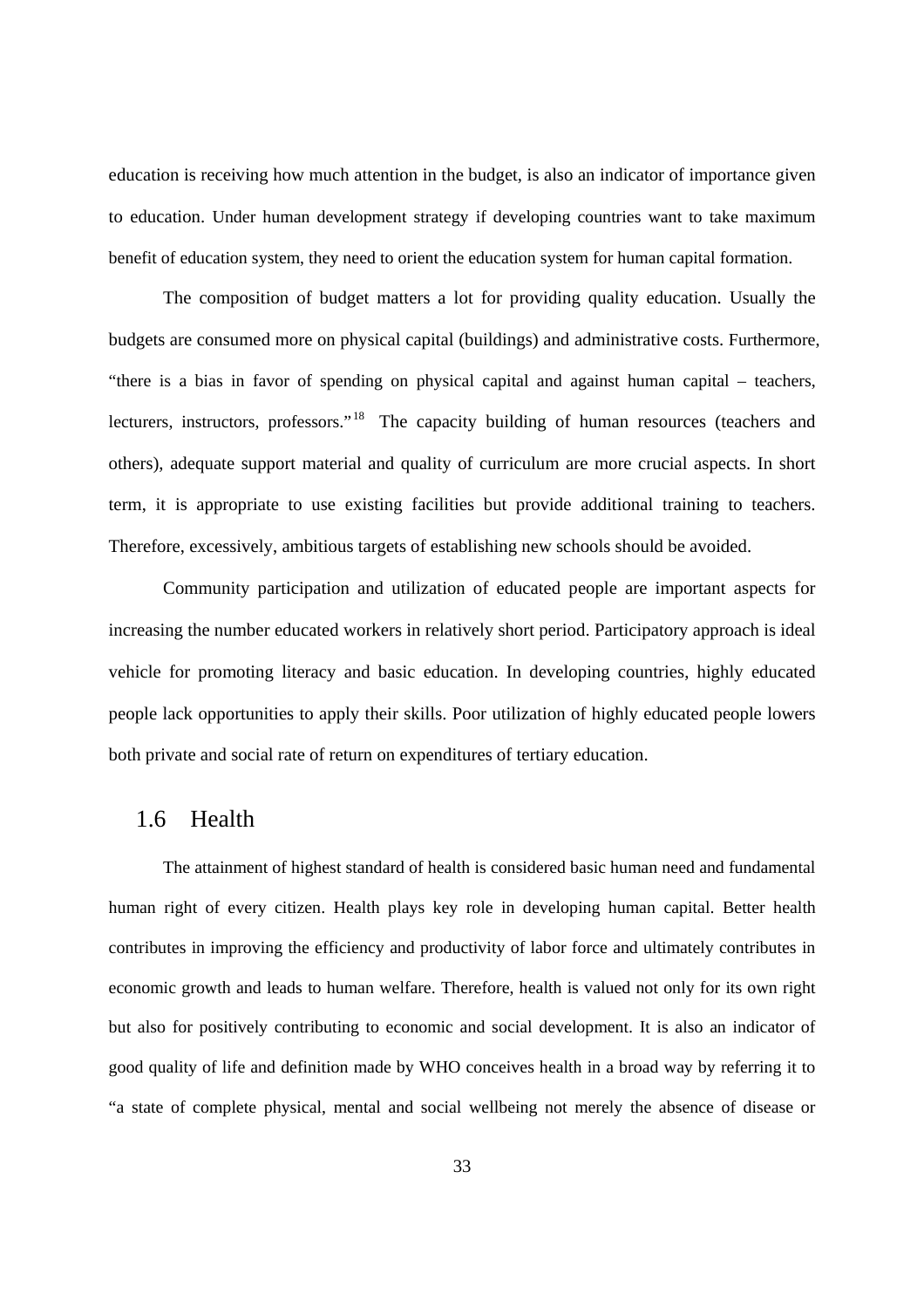infirmity". This is comprehensive understanding of health signifying the comprehensive impact of health, too. Accepting this viewpoint, it can be concluded that inequalities and deficiencies in health, thus affect betterment of individual, as well as betterment of society.

It is believed that human health is the most important element of maintaining the human resource available for advancement and productivity. It should be regarded as contributing to human capital formation. Contrasting most educational deficiencies, the early life health deficiencies can not be corrected later on and "their negative effects on productivity, income and general well being can last indefinitely." <sup>19</sup> Water, sanitation and nutrition make the essential part of health debate. Undoubtedly, these are very important aspects which should be focused to promote human development. Usually health systems in developing countries suffer from lack of funds and same inverted expenditure pyramid as mentioned in education.

For maintaining health of populace certain conditions and prerequisites are necessary to maintain. These include clean drinking water, sufficient food & nutrition, adequate hygienic surroundings, appropriate shelter, availability of affordable health facilities, awareness about importance of health and positive attitude toward healthcare. Developing countries can not achieve these conditions together. Rather they need to achieve these conditions gradually by starting from the most important and boosting the others. Health indicators show that developing countries have been unable to achieve these inevitable conditions for ensuring the maintenance of health. The most important condition is the availability of accessible, affordable and efficient healthcare facilities. In view of increasing population, prevailing poverty and income inequalities, it becomes more difficult for governments to provide affordable and efficient healthcare system to all people.

To attain skilful, efficient and more productive human capital, governments have to subsidize healthcare facilities for its people. Public sector pays whole or some part of the cost of utilizing healthcare services. The amount of spending on health varies from country to country. But critics of development focus more on the productivity and effectiveness of spending than its size.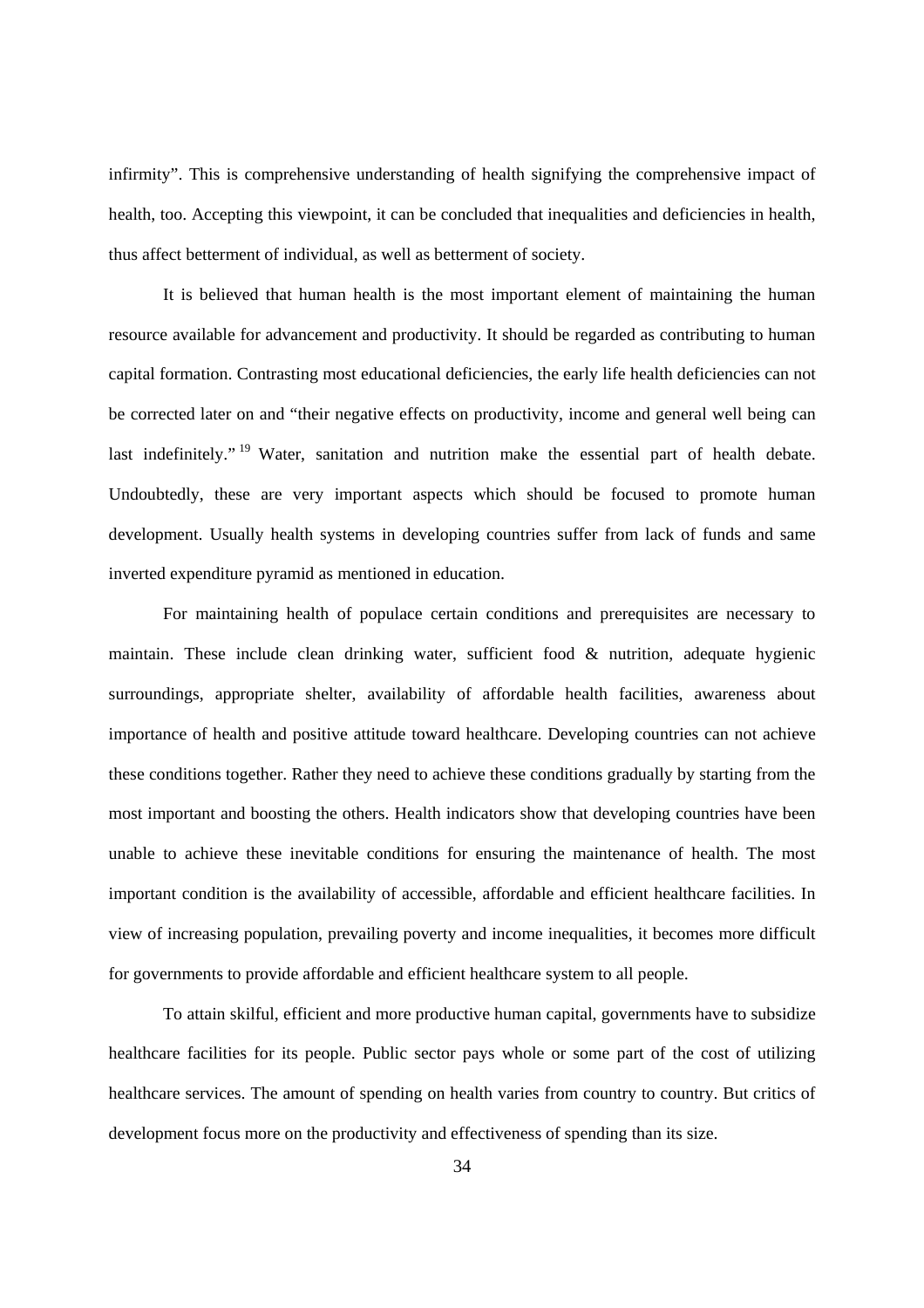Primary healthcare is very important focus area for improving the health of people at large. But it is estimated that in health about three-quarters of all public health expenditures are made on expensive medical care that benefits a minority of the population living in urban areas. As high as 80 to 90 percent in some countries is spent on hospitals almost all located in the cities. Similarly, access to primary healthcare is also very limited for poor. In addition to immediate, direct effects of public health programs, there are long term benefits in the form of increased productivity due to good health. The adverse consequences of poor health are sometimes irreversible, persisting over an entire lifetime.

Other distinctive feature of a human development strategy is the importance of complementarities among the various kinds of human capital expenditures." For example, expenditure on primary health care services should result in better health for the poor. This in turn should expand nutrition effectiveness, thereby increasing the benefits of maternal and child nutrition programs, school lunch programs and public food distribution schemes. Improved nutrition increases the ability of children to lean and is likely also to result in higher rates of attendance at school.

The need for reallocating public expenditures for inexpensive preventive healthcare is higher than costly curative care (hospitals and doctors). Expansion of preventive health measures reduces the need for expenditure on curative healthcare measures. Therefore, reallocation of resources in favor of primary healthcare is preferable than secondary and expensive tertiary healthcare. There are strong complementarities between primary education and primary healthcare. Provision of clean water, adequate nutrition and improved sanitation are equally important to make the healthcare efforts effective.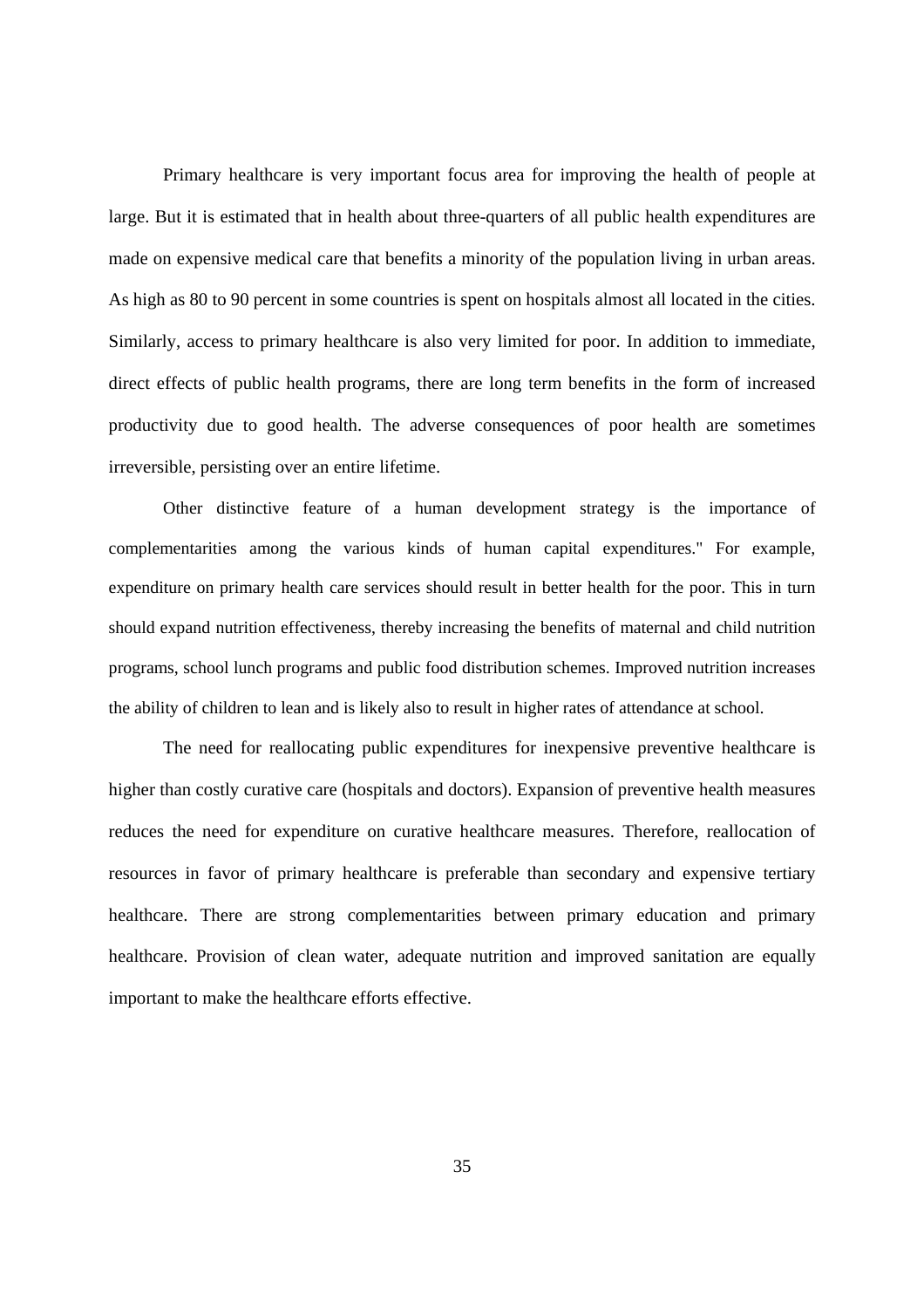# 1.7 Public Expenditure and Structural Reforms

Gradually the developing countries need to reduce non-developmental expenditures and increase human development expenditures. The areas which should be reviewed for reducing expenditures include debt servicing, expenditure on military, internal security, public sector enterprise and subsidies to rich. The expenditures should be increased in favor of human capital formation and creating supportive infrastructure for utilizing the human capital.

For promoting human development, it is important to complement the incentives structure with structural reforms. These include guaranteed employment and minimum subsistence wage rates. In macroeconomic context programs should be designed in such a way that they become "selffinancing in the long run."<sup>20</sup> Another important aspect which can hamper the pace of human development is the unequal distribution of income-generating assets, especially the ownership of natural and physical capital. Arrangements for equitable distribution of benefits and labor-intensive projects' will add significantly to human development. Land reforms would be worth mentioning in this regard. Countries which introduced land reforms have been very successful in accelerating the pace of development. "Land reform has been most successful in countries such as Japan, China, South Korea and Taiwan province, where the rural population is well organized and is able to implement the reform after it has been adopted as national policy."<sup>21</sup> Food security should also be looked upon as an integral part of human development strategy.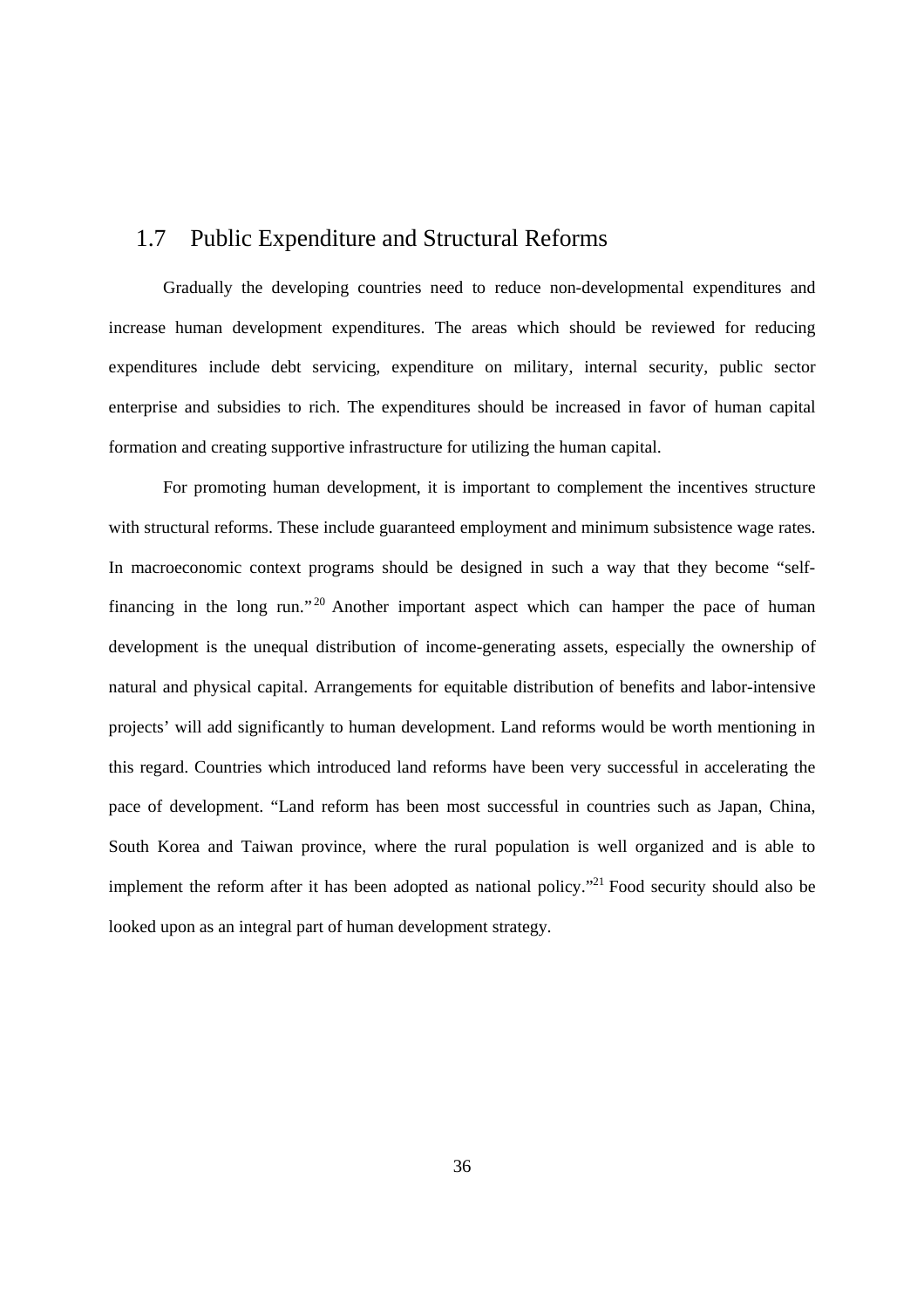# 1.8 Summary and Conclusion

This chapter offers us the opportunity to understand the concept of human development. We can understand the various theoretical foundations of human development. Starting from underlying logics, chapter takes us to the aspects which are directly related to strategy.

In rapidly globalizing world, human development model seems capable to response the challenges of globalization. Development influences all aspects of life and environment. Therefore, modern intellectual trend is to conceive development holistically including economic, social, cultural and political aspects. Public policy takes guideline from the goal it wants to achieve. The allocation of physical, natural and human resources is also made in the corresponding manner. In addition to formulation of policy, its implementation matters a lot. As the resources are limited, we need to understand, how much resources are available and who controls those resources. Along with many challenges of capacity and resources, the developing countries suffer from asymmetric power relationships.

The development process generates opportunities in all fields together with economic, social, cultural and political fields. Appropriate utilization of those opportunities is very important to overcome various constraints. It is believed that, human development strategy weaves development models around people rather than people around development models. The concept of freedom is equally important and relevant in the debate of human development. Freedom is believed to include several distinct but interrelated components such as economic facilities, political freedoms, social opportunities an so on.

Professed as an end in itself, human development is about enriching human lives. Defined as means for development, it considers human beings as the best mean. It is also necessary to differentiate human development strategy from some similar strategies, like human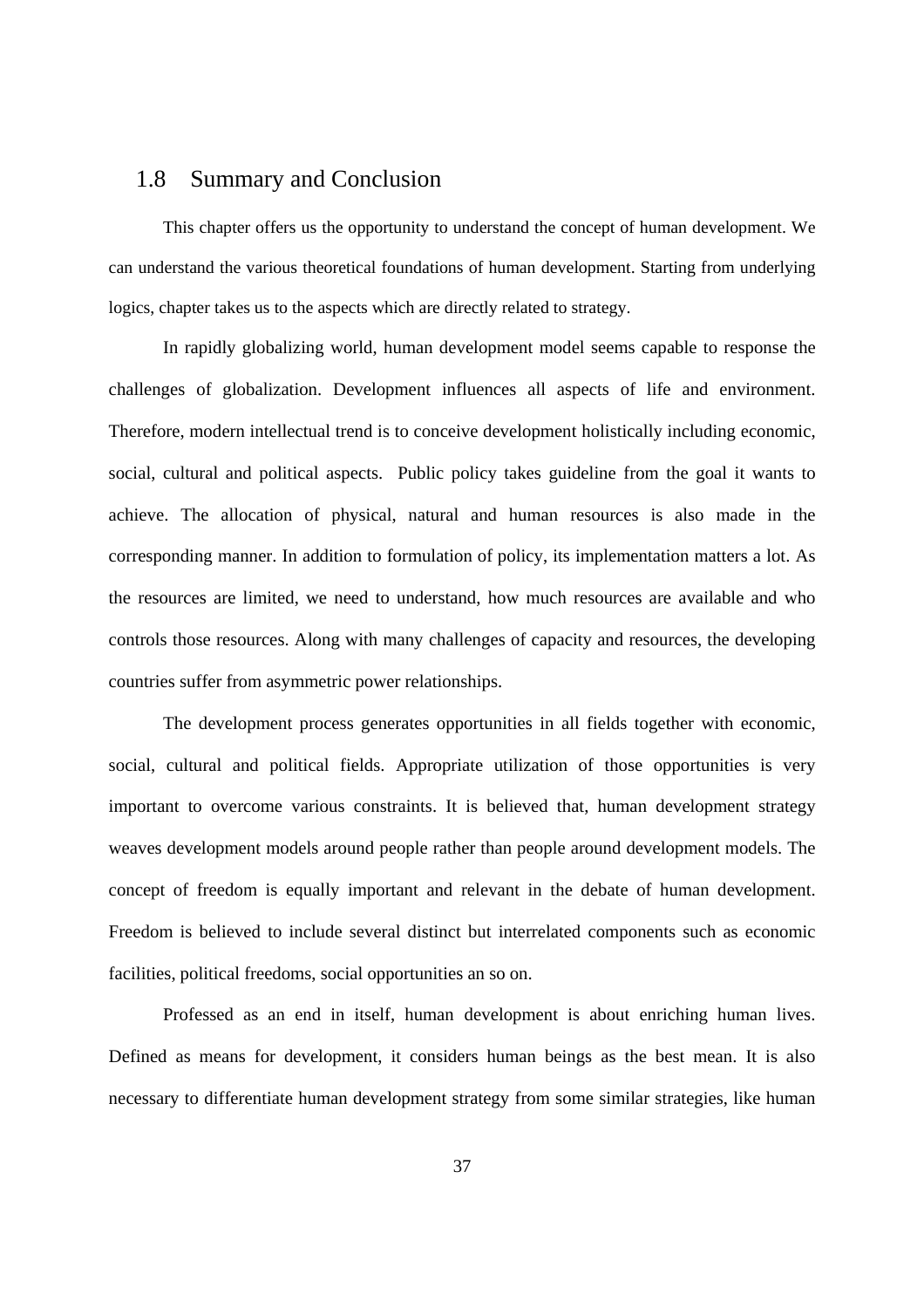resource development and sector approach. The human development approach does not replace one aggregate statistic (GNP**)** by another (HDI) and then seek to maximize the numerical value of the replacement.

The stock of human capital consists on the knowledge, skills, experience, energy, and inventiveness of people. The stock of human capital, like the stocks of physical and natural capital, will deteriorate if it is not maintained. Compared with other growth strategies, human development strategy can be justified on three grounds. First, the returns on investing in people are in general as high as, if not higher than, the returns to other forms of investment. Second, that investment in human capital in some cases economizes on the use of physical capital and the exploitation of natural resources. Third, when people are truly a priority, the benefits of investing in people are in general more evenly spread than the benefits from other form of investment.

In any economic system incentives offer options for investment which in turn act as fuel for economic system to move on and take shape. Structure of incentives is a 'set of relative prices that prevail'. Two things are important to be acquainted with while defining the structure of incentives. One, people are most valuable asset. Second, the sets of incentives encourage the acquisition of specific skills and knowledge by the members of society. It is the composition of incentives that leads to efficient or inefficient use of labor and also the distribution of income.

Discrimination also makes the part of structure of incentives and hampers the human development in following two ways. One, it restricts the choices and keep them limited to a privileged minority. Second, it reduces opportunities for the un-privileged majority. Similarly access to finance matters a lot. Privileged classes enjoy easy and cheap access to finance. Unprivileged classes have to rely on informal credit markets including money changers, small shopkeepers, rural money lenders, large land lords, relatives and friends etc. Different kinds of credit prices produce different kinds of adverse impacts on human development and environment.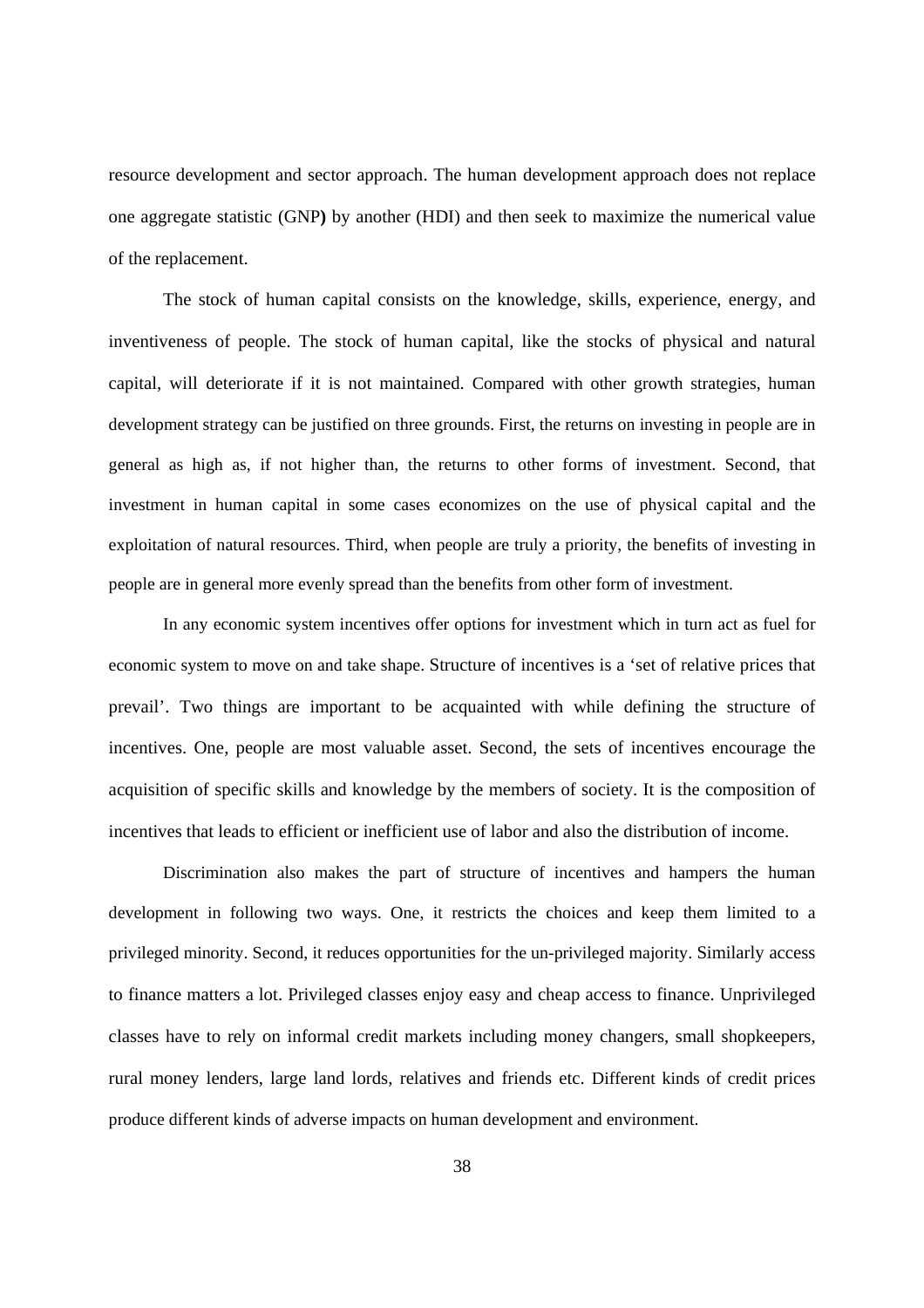Governments can play key role in designing and implementing the human development strategy, in developing countries. The size of government is of secondary importance important concern is what functions the state performs, and how well it performs them. The most important strategic turn, which the governments can take to promote human development, is to allocate more budgets in favor of human capital formation.

Human development strategy offers various solutions for successful implementation. Two mistakes are considered to be committed by the governments while implementation i.e., Emistakes and F-mistakes. E-Mistakes mean excessive coverage of population i.e., non-intended beneficiaries receive the benefits. F- Mistakes imply that government programs or projects failed to cover intended beneficiaries. The human development strategy requires a political support to sustain.

Education and health are the fundamental to promote human development. Education sets economic growth in motion and has positive impact on poverty reduction. It also influences positively the social and political spheres. Education needs appropriate importance for high priority to primary education and due importance to other levels of education. The attainment of highest standard of health is considered basic human need and fundamental human right of every citizen. Health plays key role in developing human capital. Better health contributes in improving the efficiency and productivity of labor force and ultimately contributes in economic growth and leads to human welfare.

Gradually the developing countries need to reduce non-developmental expenditures and increase human development expenditures. For promoting human development, it is important to complement the incentives structure with structural reforms. These include guaranteed employment and minimum subsistence wage rates.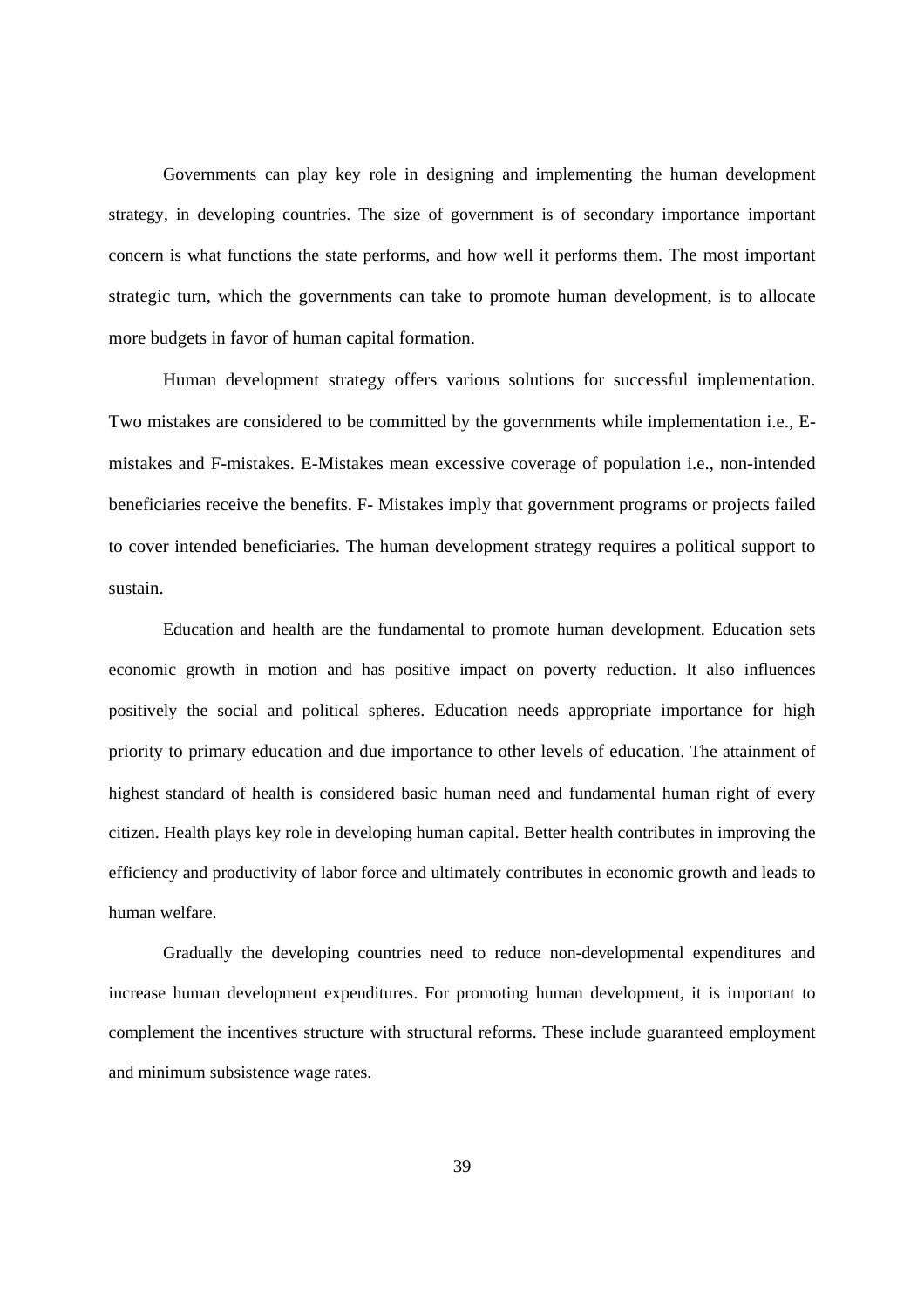# Chapter Two

# Understanding Primary Education in Pakistan

### 2.1 Introduction

Education is a basic human right, acts as driving force and has positive impact on economic growth and poverty reduction. It also influences positively the social and political spheres. The multidimensional impact of education on human life makes it an essential area of policy concern. At macro economic level education contributes heavily for generating positive growth through technological adaptation, innovation and increased human productivity. A clear relationship between educational attainment and increased individual income has also been detected at microeconomic level.

Owing to its contribution for increasing human productivity immensely, education becomes the most viable option for policy makers when there are scarce resources and opportunities. Most of the developing countries need to maximize human productivity through education and health. The benefits of education range from being pure human to political, economic, social and cultural. Education increases self-esteem along with confidence which lead to empowerment. The bulging population of Pakistan offers a perfect opportunity – by growing and channeling its human resource – toward growth, development and for utilizing opportunities of today's global economy.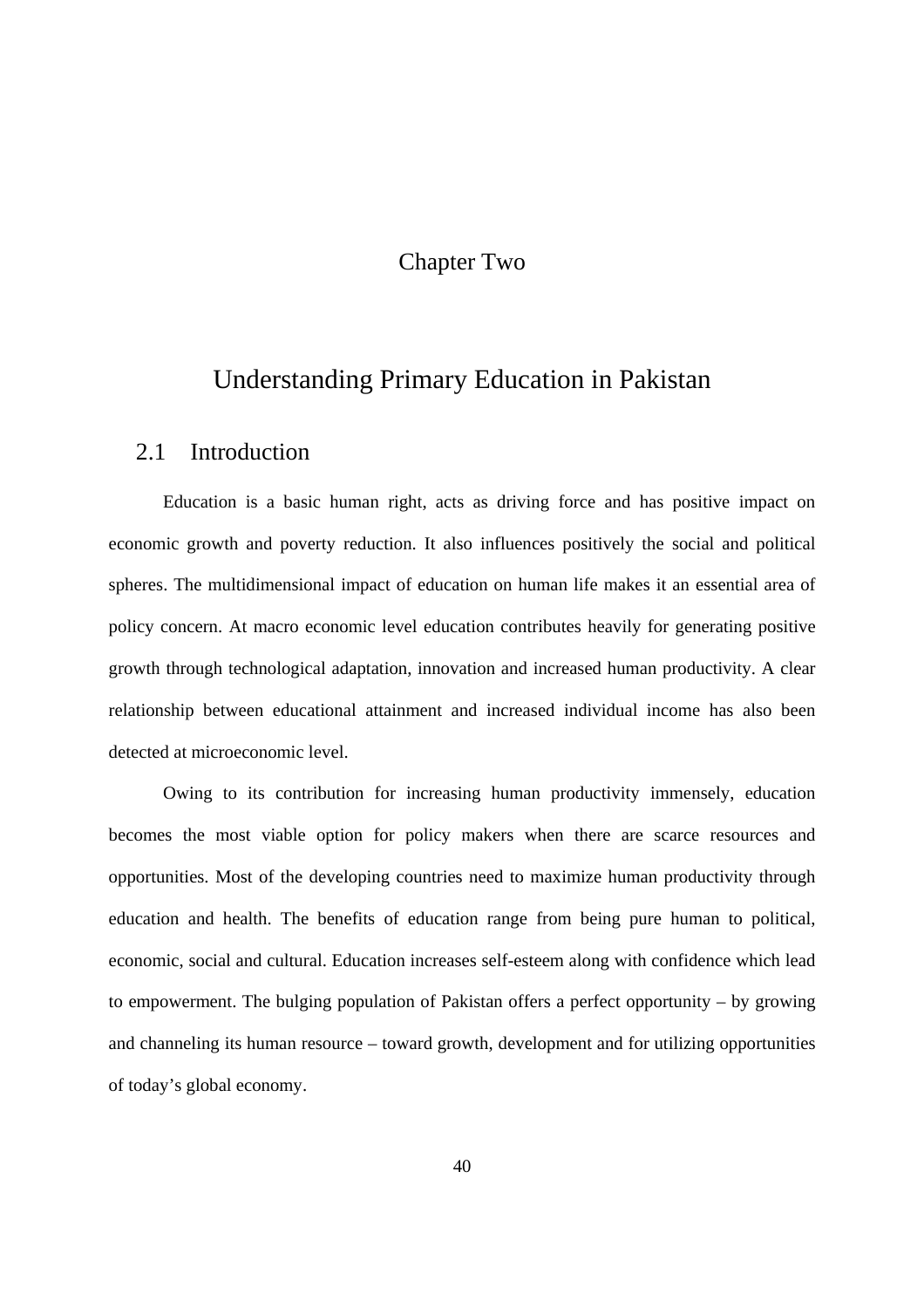In Pakistan access to education remains out of reach for many of the poor even though the literacy has improved at a moderate rate for decades. Last few years show significant improvement in literacy and education on the whole. The overall literacy rate was 45 percent in 2001 which has increased to 54 percent in 2005-06, indicating a 9.0 percentage point increase over a period of only five years<sup>22</sup>. The Economic Survey 2006-07 of Federal Ministry of Finance (Government of Pakistan), shows the positive aspects of growth rate for literacy. It indicates that percentage increase in literacy for poor and females is higher than non-poor and males. Through the period of 2001 to 2006 the literacy rate for poor increased 10 percentage points (from 30 to 40 percent) and for non poor it increased 8 percentage points (from 51 to 59 percent). Similarly for the same period, the literacy rate for females increased 10 percentage points (from 32 to 42 percent) and for males it increased 7 percentage points (from 58 to 65 percent).

We can also notice improvement in enrollment rates and deterioration in drop out rates of children (of ages of 10-18) before completing the primary school education. The drop out rate of children decreased from 15 percent in 2001 to 10 percent in 2005. The significant improvements made during last few years, have encouraged the government to increase the education budget. Recently, Government has decided to double the education budget in percentage of GDP term as envisaged in *Fiscal Responsibility and Debt Limitation (FRDL) Act*, 2005<sup>23</sup>. This will imply an extra spending of 1.8 percent of GDP in coming 5 years. The substantial part of this increase will be spent on primary and secondary education.

In the following sections effort has been made to review the national context, prevailing situation of educational attainments, resources for education, initiatives and the challenges of Government.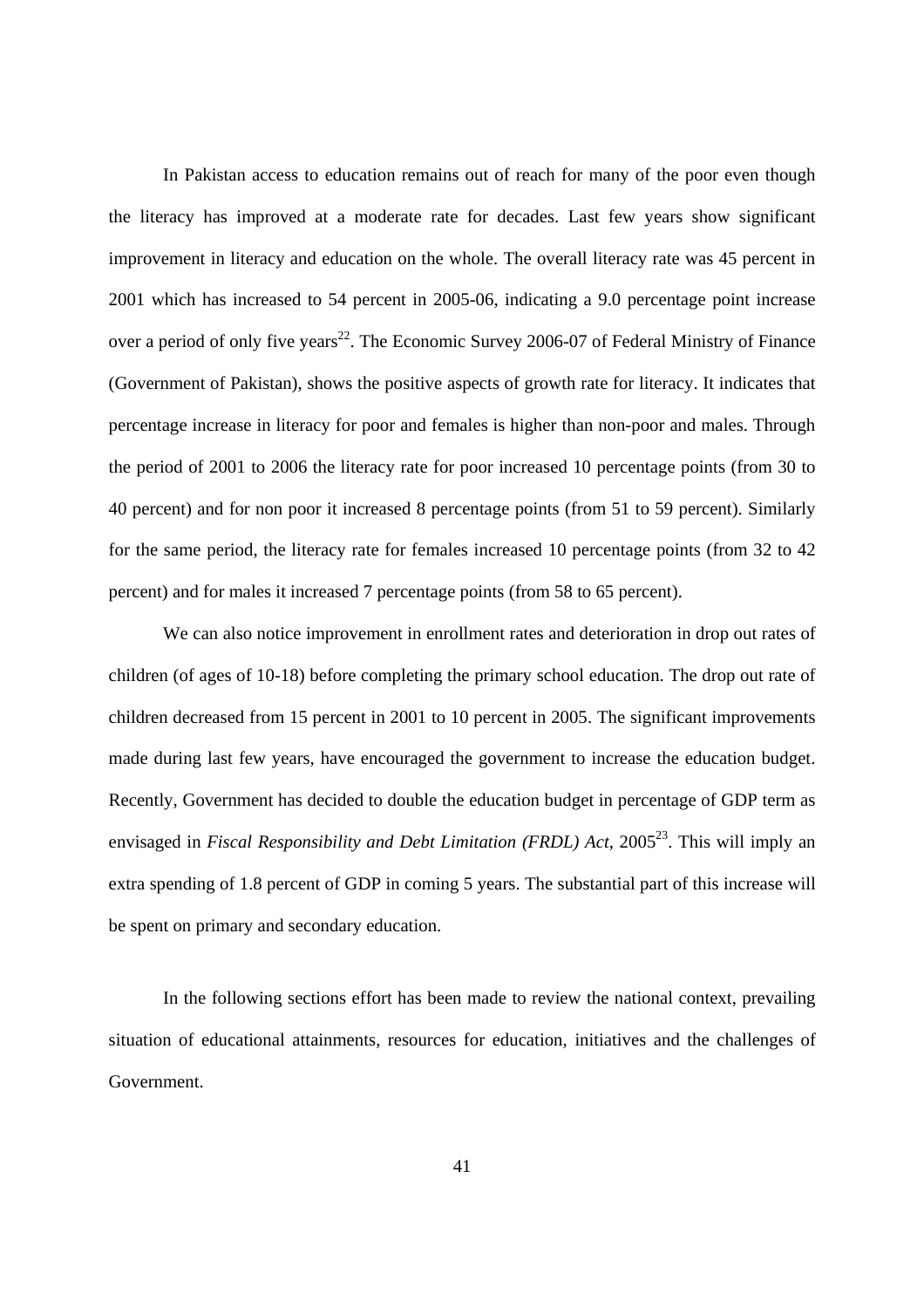# 2.2 Prevailing Situation of Educational Attainments

### 2.2.1 Outcome Indicators

Under the first Constitution of Pakistan in 1973, education became a provincial subject. All academic institutions are the responsibility of the provincial governments. The federal government is responsible for policy, planning and promotion of educational facilities like curriculum development, accreditation and some financing of research. The education in Pakistan can be divided into five levels: primary (grades one through five); middle (grades six through eight); high (grades nine and ten, leading to the Secondary School Certificate); intermediate (grades eleven and twelve, leading to a Higher Secondary School Certificate); and university programs leading to graduate (undergraduate) and advanced (post-graduate) degrees.

Despite many implementation problems that arose during 1990s, primary enrollment did increase. But overall results in the education sector remain disappointing. A World Bank report prepared for Human Development Forum in 2002 indicates that Pakistan's net primary enrollment rates were well below than its neighbors in South Asia: net primary enrolment rate was 51 percent in Pakistan, 75 percent in Bangladesh, 77 percent in India and close to 100 percent in Sri Lanka<sup>24</sup>.

Primary enrollment, measured as the gross enrollment rate (GER) showed some improvement in between 1991 and 1995/6 (from 65 to 70 percent) but none thereafter (falling to 69 percent in 1998-99 $^{25}$ . The trend of enrollment in urban areas is generally more positive and report finds that income does have very important influence on making decisions about sending children to schools. The report of World Bank on 'Improving Human Development in Pakistan', finds "a strong correlation between household income and school enrolment, with upper income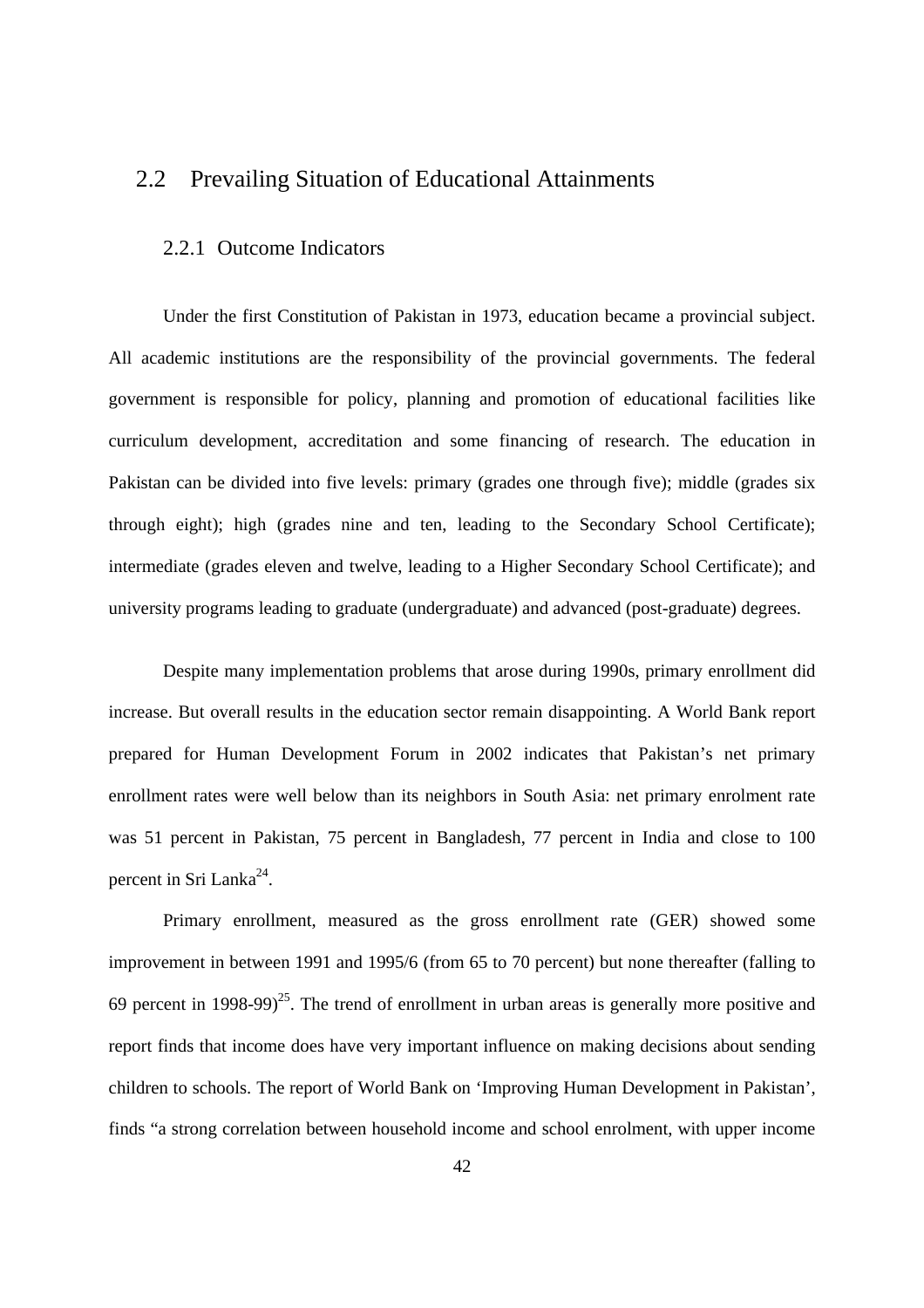groups having markedly higher school enrollment rates<sup> $26$ </sup>. Therefore, a close scrutiny of different income groups shows different trends of enrollment during a specific period.

During the nineties inequality in enrolment rates increased, with enrolment rates among households in the bottom half of the income distribution actually declining whilst those in the top quintile continued to improve<sup>27</sup>. The study also reveals that, "Literacy for the whole of Pakistan in 1998-99 is estimated at 43 percent. Both female and male literacy rates have increased during the nineties, but at 27 percent the female literacy rate lags that of males 58 percent by a significant margin $^{28}$ .

The acquisition of essential life skills is crucial for addressing the challenges of life. Therefore, literacy signifies an essential step in basic education. In Pakistan literacy is increasing slowly but steadily for the last few years. According to following data given Economic Survey of Pakistan 2006-07, the literacy rate has reached 54 percent as compared with 33.3 percent in 1990.

|                    | PIHS*   | PSLM**  | <b>PSLM</b> |  |
|--------------------|---------|---------|-------------|--|
| <b>Description</b> | 2001-02 | 2004-06 | 2005-06     |  |
| <b>Male</b>        | 58      | 65      | 65          |  |
| Female             | 32      | 40      | 42          |  |
| Total              | 45      | 53      | 54          |  |
| GPI                | 55      | 62      | 65          |  |

**Table 1: Literacy Rate of Pakistan** 

\* Pakistan Integrated House Hold Survey

\*\* Pakistan Social Standard Living Measures Survey

A considerable change is evident in the Gender Parity Index (GPI) over the last few years. If we compare the progress of provinces for improving the GPI during the recent years, we find that two provinces Punjab and Sindh showed better performance than the smaller provinces NWFP and Baluchistan. The analysis about literacy and education presented in Economic Survey (2006-07) indicates that national literacy GPI of Pakistan is 0.64. While for Punjab it is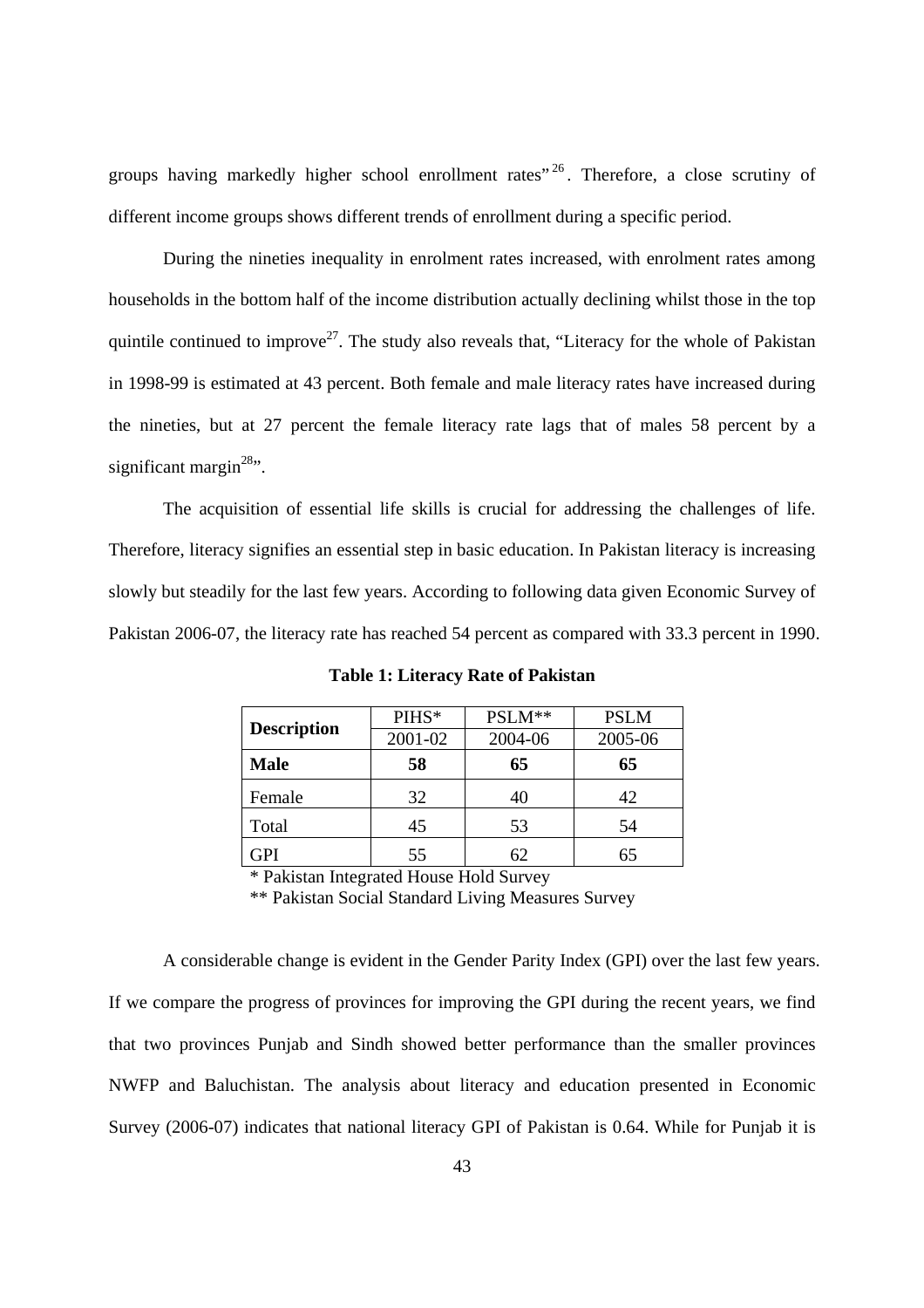0.67, for Sindh it is 0.89, for NWFP it is 0.46 and for Baluchistan the GPI is 037. Therefore smaller provinces deserve special consideration by the policy makers.

Pakistan did a lot of effort, but the comparison with other South Asian countries reveals that even more effort is required. For example, a comparison of literacy rates of 1960 and 1996 among Pakistan, India Sri Lanka and other low income countries (see National Human Development Report of Pakistan 2003) reveals that Pakistan needs to speed up its efforts. The figures given in the following table help us to understand the comparative achievements.

**Countries 1960 1996 Percent Point Difference**  Pakistan **15 38 23** India **75 85 10**  Sri Lanka **28 91 63** Other Low Income Countries **23 23 27** 

**Table 2: Cross Country Comparison of Achievements in Literacy** 

Source: National Human Development Report 2003 for Pakistan p.17

The above table shows that Pakistan had lowest literacy rate of 15 percent in 1960 as compared with India, Sri Lanka and other low income countries. Pakistan could increase its literacy from 15 percent to 38 percent over 30 years with a difference of 23 percent points in 1996. This increase is 4 percent point less than expansion made by other low income countries for their average, as they increased their literacy by 27 percent (from 23 to 50 percent) during the same period.

The institutional capacity in delivering education also matters a lot for achieving UPE and other required objectives of secondary and tertiary education. According to Education Census 2005, there were total 227,791 institutions in the country. About students, it states that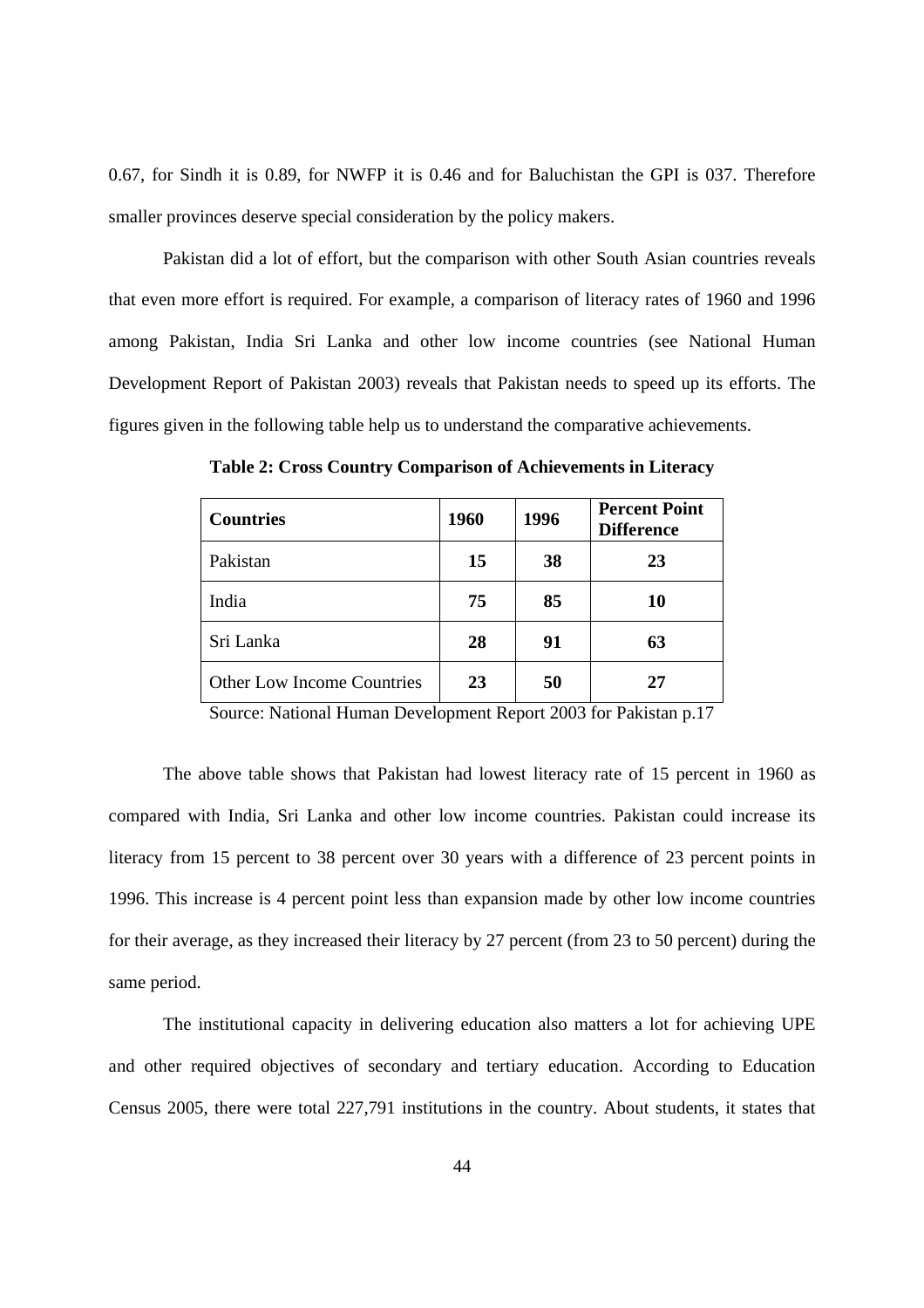out of total 33,379,578 students, 57 percent were male and 43 percent females. The data shows that main focus of government has been on primary education and out of total 227791 institutions 53 percent were primary institutions. The overall student-teacher ratio at the primary level is found 1:31, at secondary level it 1:21 and middle the ratio is 1:23.

However, the condition of physical infrastructure of educational institutions is not very encouraging in Pakistan. It is becoming one of the major causes of low enrollment and high drop out rates in the country. The infrastructure conditions vary from one province to other. Among total public institutions, 6 percent were without building, 31 percent were without drinking water supply, 35 percent were without boundary wall and 54 percent were without latrine. For availability of school buildings, Sindh province presents a gloomy picture, where 41 percent of total schools were found without building as compared with 35 percent in Punjab, 12 percent in NWFP and 6 percent in Baluchistan.

The availability of clean drinking water to the whole population is still a national challenge for Pakistan. But the educational institutions are more deprived. In Punjab 29 percent schools are without proper arrangements of clean drinking water compared to 25 percent in Sindh, 21 percent in NWFP and 12 percent in Baluchistan.

Currently, the private sector is also working hand in hand with the public sector for providing the education to the masses at all three levels i.e., primary, secondary and tertiary. A study conducted by Andrabi, Das and Khawja (2001-02) indicate that private schools are contributing significantly for reducing gender gap and also urban rural disparity for enrollment. They found that, "More than 36,000 private institutions in Pakistan attend to the educational needs of 6.3 million children.<sup>29</sup>. This trend seems to be increasing and the National Education Census Pakistan 2006, records that there are 80,103 private institutions.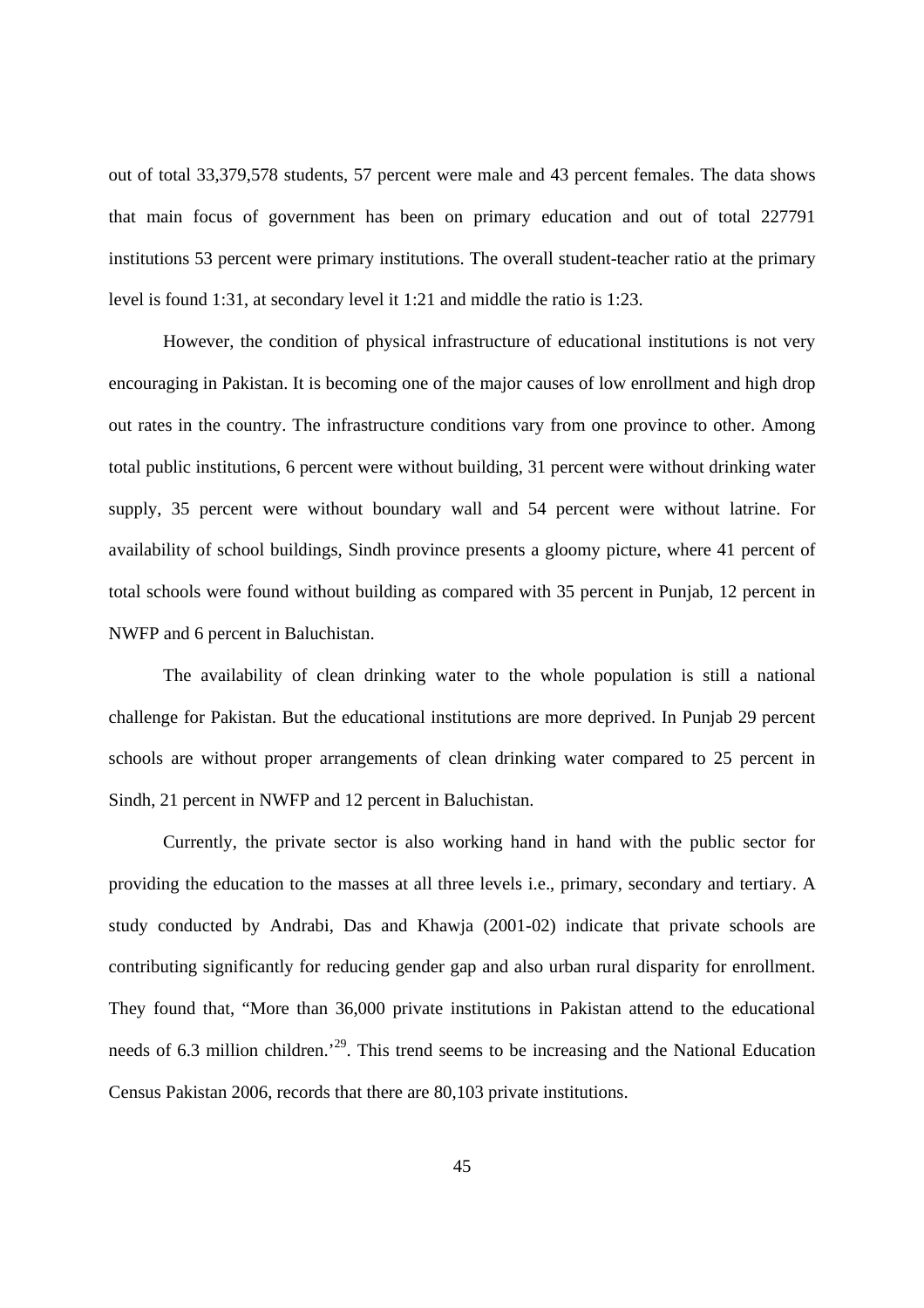The mentioned study examined various aspects of private education sector including its growth, affordability and its role. About the affordability, it concludes that "private schools are not an urban elite phenomenon but not only are they prevalent in rural areas but the fees charged in private schools make them affordable to middle and even low income groups<sup> $30$ </sup>. About quality issues, the study examines teachers' qualifications, expenditures per student, teacherstudent ratio and facilities and concluded that, "on many counts, private schools fared better than public schools"<sup>31</sup>.

### 2.2.2 Resources for Education

To make desirable advancements in any sector we need will, commitment, system and resources. The countries which followed these principles made significant improvements in very less time. In Pakistan situation is grave in all four aspects, especially for education and health. However, we shall focus the resources for education in Pakistan. During the past several years the education budget has been around 2 percent of GDP.

| Year    | As % of GDP                 | In Billion Rs. |
|---------|-----------------------------|----------------|
| 2000-01 | 1.82                        | 75.9           |
| 2001-02 | 1.79                        | 78.9           |
| 2002-03 | 1.86                        | 89.8           |
| 2003-04 | 2.20                        | 124.3          |
| 2004-05 | 2.13                        | 140.0          |
| 2005-06 | 1.92                        | 148.2          |
| 2006-07 | 2.42                        | 211.1          |
| $\sim$  | $\sim$ $\sim$<br>. <i>.</i> |                |

**Table 3: Expenditures on Education in Pakistan** 

Source: Economic Survey 2006-07

We can see a steady increase in education budget during last few years. It increased from 1.82 percent in 2000-01 to 2.42 percent in 2006-07. This shows firm commitment of government for providing education to every man, woman and child in the country. In comparison to other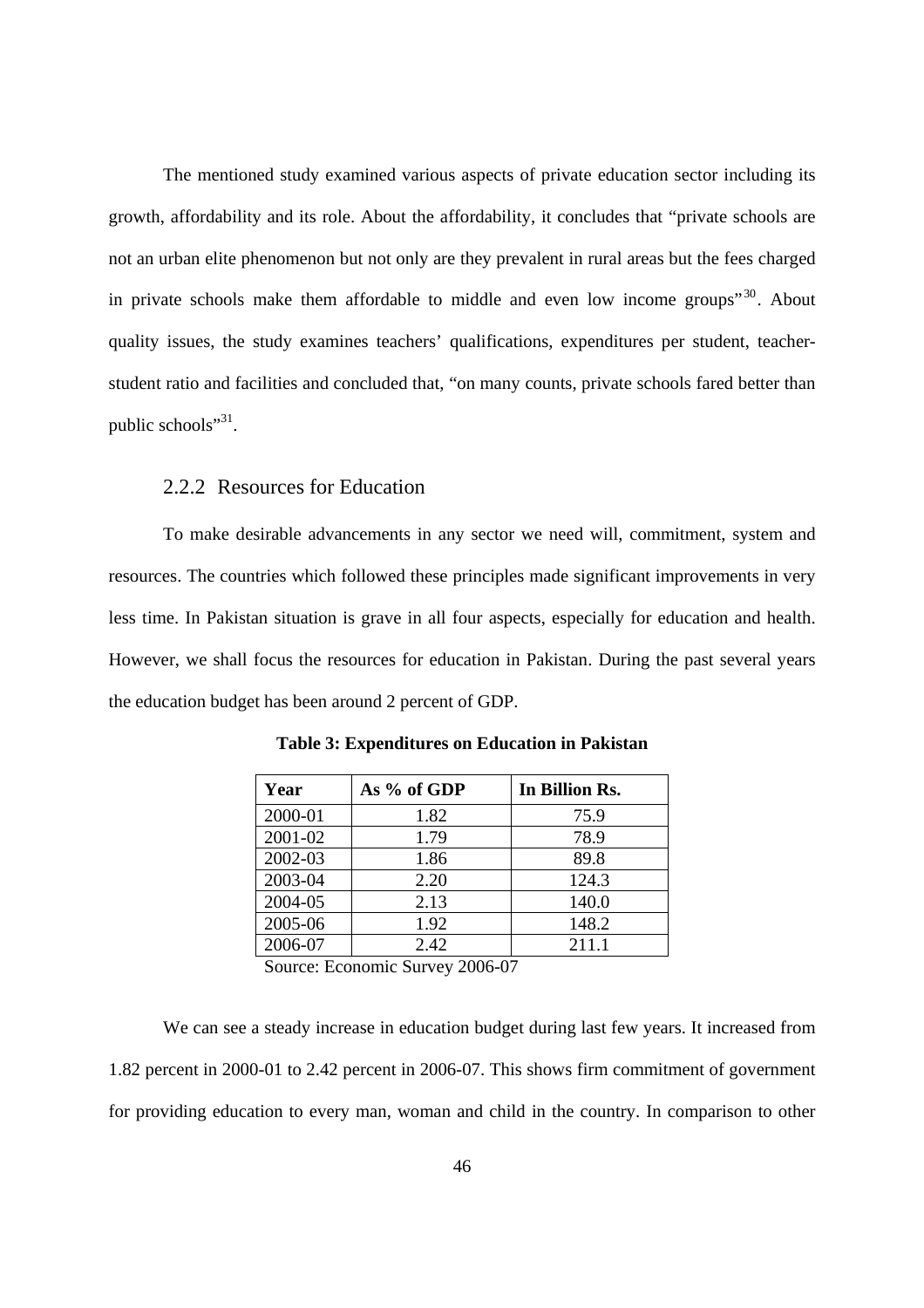South Asian countries, Pakistan needs to enhance its efforts and following comparison highlights this fact.

|            | As % of GDP |           |  |  |
|------------|-------------|-----------|--|--|
| Country    | 1990        | 1998-2000 |  |  |
| Bangladesh | 1.5         | 2.5       |  |  |
| India      | 3.9         | 4.1       |  |  |
| Maldives   | 4.0         | 3.9       |  |  |
| Nepal      | 2.0         | 3.7       |  |  |
| Pakistan   | 2.6         | 1.8       |  |  |
| Sri Lanka  | 2.6         | 31        |  |  |

Table 3.4: Expenditure on Education in South Asia**<sup>32</sup>**

In the table, in 1990 Pakistan was only behind Maldives and India in terms of allocation of resources. Over the decade, Pakistan lagged behind every country in the region. That indicates that Pakistan allocates least proportion to education relative to its neighboring countries.

It would be highly relevant to review the trends of spending on education at provincial levels. The following table presents a comparison of provincial budgets.

| <b>Provinces</b>   | 1998-99 | 1999-00 | 2000-01 | 2001-02 | 2002-03 |
|--------------------|---------|---------|---------|---------|---------|
| Punjab             | 31.58   | 31.44   | 25.36   | 24.82   | 23.59   |
| Sindh              | 21.75   | 21.87   | 18.95   | 17.46   | 19.01   |
| <b>NWFP</b>        | 29.18   | 28.89   | 24.96   | 22.42   | 16.41   |
| <b>Balochistan</b> | 22.18   | 23.53   | 20.6    | 19.64   | 26.69   |

**Table 4: Expenditure on Education in Provinces** 

Source: Journal, The Pakistan Development Review, 42: 4 Part II

We can clearly observe a downward trend of educational budgets from 1998 to 2003 in all provinces. The highest spending among all four provinces is of 31.58 percent in Punjab during 1998- 99 and the lowest spending of all provinces is 16.41 percent of NWFP in 2002-03. If we note the difference of highest and lowest spending during this period, we find the highest difference of 12.77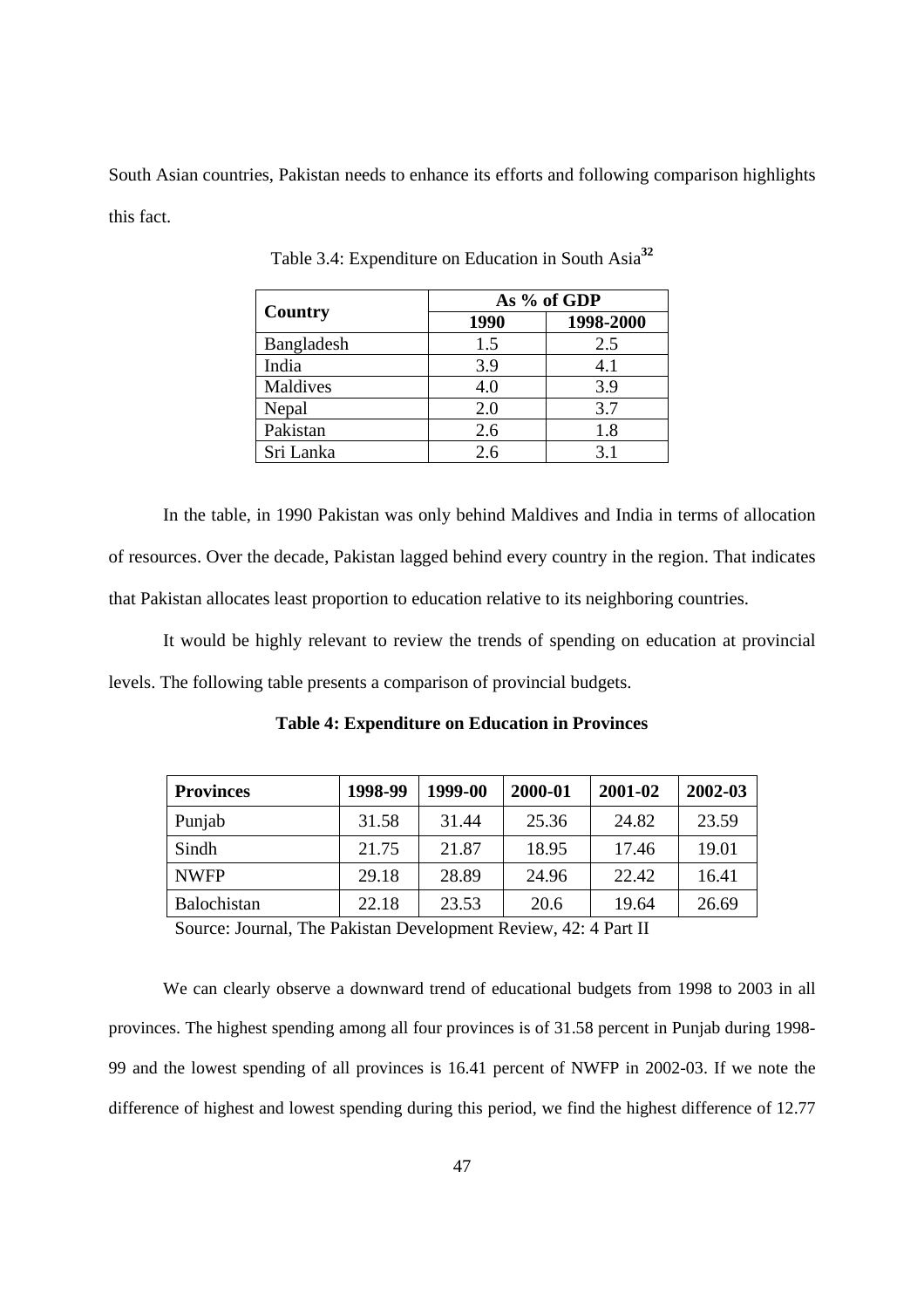in NWFP. Spending in NWFP went down from 29.18 in 1998-99 to 16.41 2002-03. The minimum difference of spending can be observed in province Sindh which remained 2.74 during this period. That means a consistency can be found in the education spending of this province. The following graph presents the trends of education spending in terms of percentage of GDP.



**Graph 1: Trends in Education Expenditures in Provinces** 

As given in Table 3.5, Baluchistan shows a deviation in the trend at the end and allocation goes to 26.69 percent in 2002-03 from its lowest allocation of 19.64 percent in 2001- 02. The overall downward trend in expenditures of education is a matter of concern. If we examine the allocation of budgets on education at districts levels, it is revealed that literacy has a positive correlation with spending on education. Hussain, Qasim and Sheikh found that, "The positive and significant correlation between district's allocations of funds to education implies that without a significant increase in allocation of funds to education especially, for development purposes, the attainment of EFA goals would be a nightmare.<sup>33</sup>

In addition to internal resources, Pakistan receives a lot of support from donors for education in form of loans and grants. According to official document of Ministry of Finance, Government of Pakistan (Economic Survey 2006-07), loans are received from three multilateral organizations namely Asian Development Bank, the World Bank and the Islamic Development Bank. Grants are made by six organizations, like ILO, UNDP, UNESCO, UNFPA, UNICEF and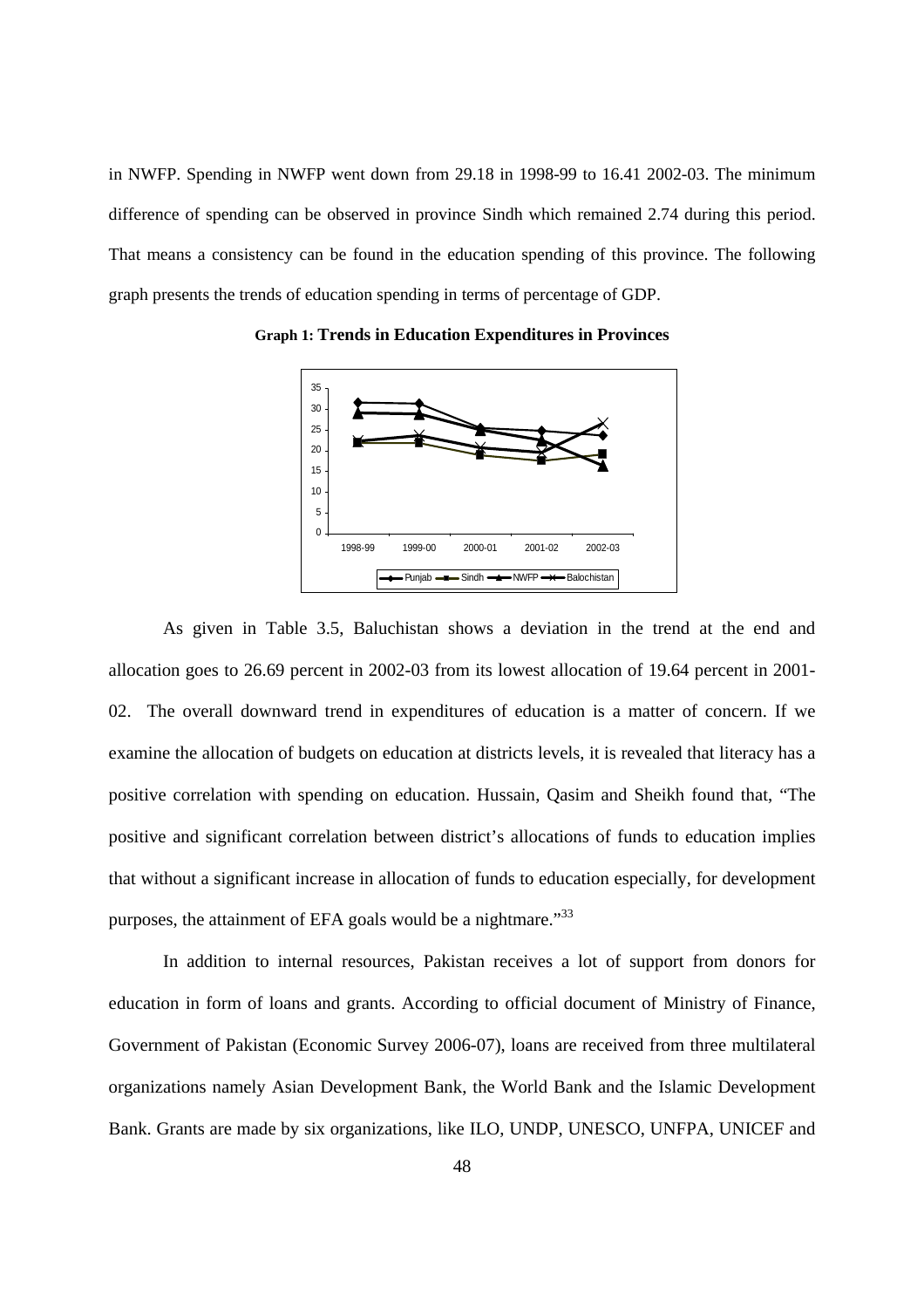WFP. The same document reveals that there are also bilateral organizations extending grants and they include AusAid, CIDA, DFID, EC, GTZ, JICA, NORAD and USAID.

# 2.3 National Context of Education

After independence in 1947, Pakistan started from a very low base of about 16 percent gross enrollment rate. Amongst various diverse factors – like high population growth rate of about 3 percent, resource constraints, inadequate institutional incentives, organization and management problems – the achievement of universal primary education (UPE) remained a great challenge. These factors accompanied with many political and economic factors and kept the progress very slow for improving enrollment rates. Even though the first National Education Conference in 1947, recognized strong role of education and established UPE as a prime goal.

The political instability since independence has been a major hindrance in holding back the capacity of the primary education system to respond effectively in achieving this goal. In 1950s, political instability led to first military regime of General Ayub Khan, who governed throughout most of the 1960s. The civilian government of Zulfikar Ali Bhutto came to power in early 1970s after the civil war, resulting in the loss of West Pakistan (Bangladesh). Prime Minister Bhutto attempted many policy changes under the banner of an Islamic Socialist regime, including the nationalization of many private educational institutions. During this period, one major achievement was the making of first Constitution of Pakistan in 1973. The constitution helped to improve the role and functioning of state in all aspects including education.

Then comes the era of General Zia ul Haq, who overthrown Bhutto's civilian government in 1978 and introduced privatization and deregulation policies to counter his socialist policies. It is the time when the emergence of private schools is clearly distinguished and a change in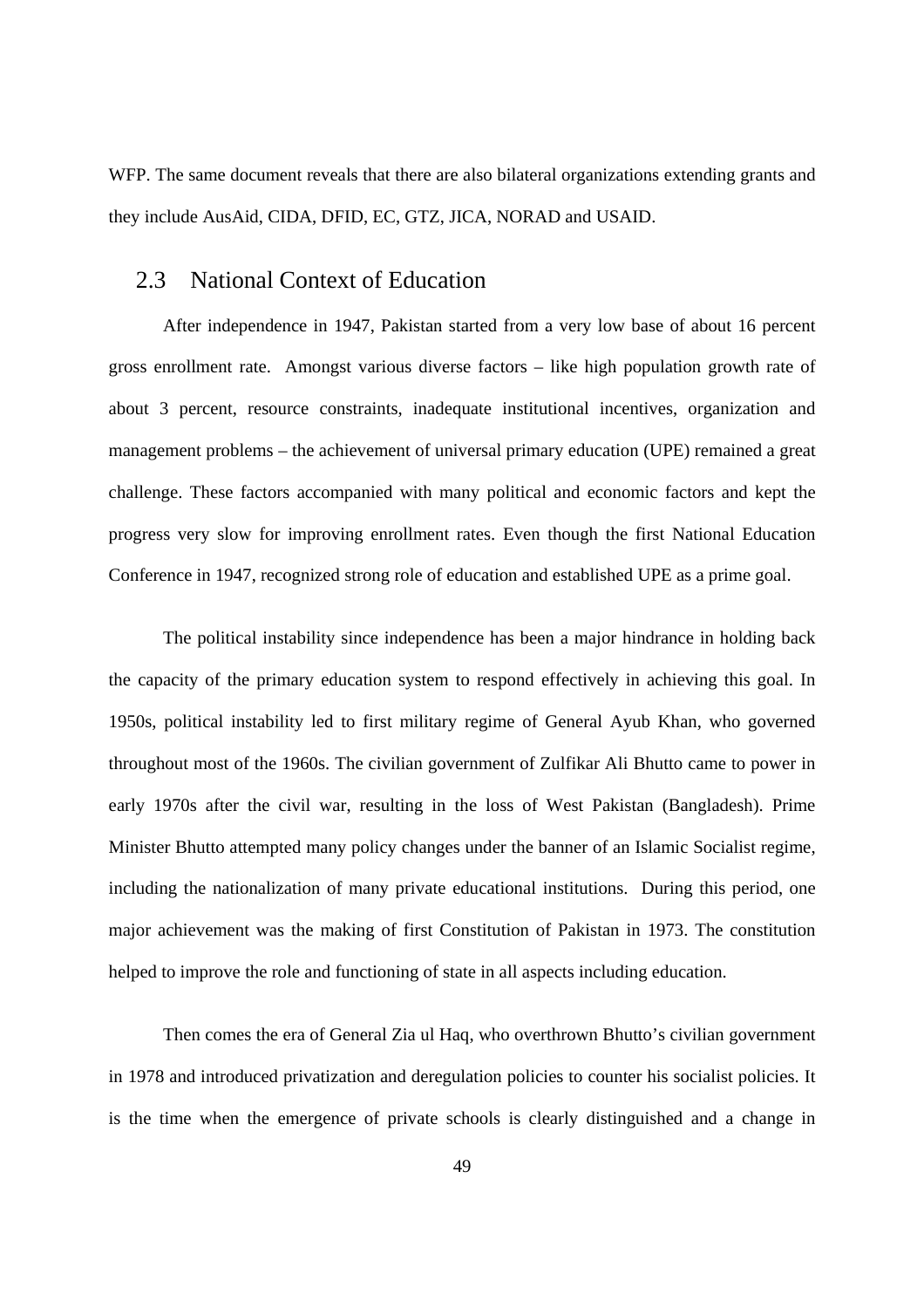enrollment is also recorded. Since then the private schools are playing very important role in increasing enrollment and reducing gender gap at primary level across the country including urban and rural areas. This does not imply that priority changed for private schools and they were affordable rather they were the only choice available. In fact, the inability of public sector for providing access to affordable quality education to the masses significantly contributed in emergence and growth of private sector.

General Zia also introduced comprehensive changes in education policy, including his version of Islamization of education. These included establishing mosque/maktab primary schools, supporting madrassas (religious seminaries beyond the primary school level), and revising all subjects in conformity with Islam and requiring teaching of Islamiyat up to grade 14 (early years of university). The opening of mosque / maktab schools was an attempt to increase dramatically access to primary education. Strategy was to add regular primary school subjects in traditional religious instructions provided to young children in the local mosque. Later the program was disposed of for being ineffective at teaching academic subjects, partially because of untrained teachers and insufficient infrastructure.

The regime of General Zia came to an end with his tragic death in 1988, leading to a decade of elected civilian governments. The next decade of 1990s is referred as decade of political instability and economic stagnation. There was an alternation of elected civilian governments between Benazir Bhutto (daughter of Zulfikar Ali Bhutto) and Nawaz Sharif, leaders of the two main political parties. But there alternation was not a result of smooth democratic process and completion of defined tenures of five years. Rather the governments were dissolved by the then presidents with many charges of corruption, failure, inefficiency and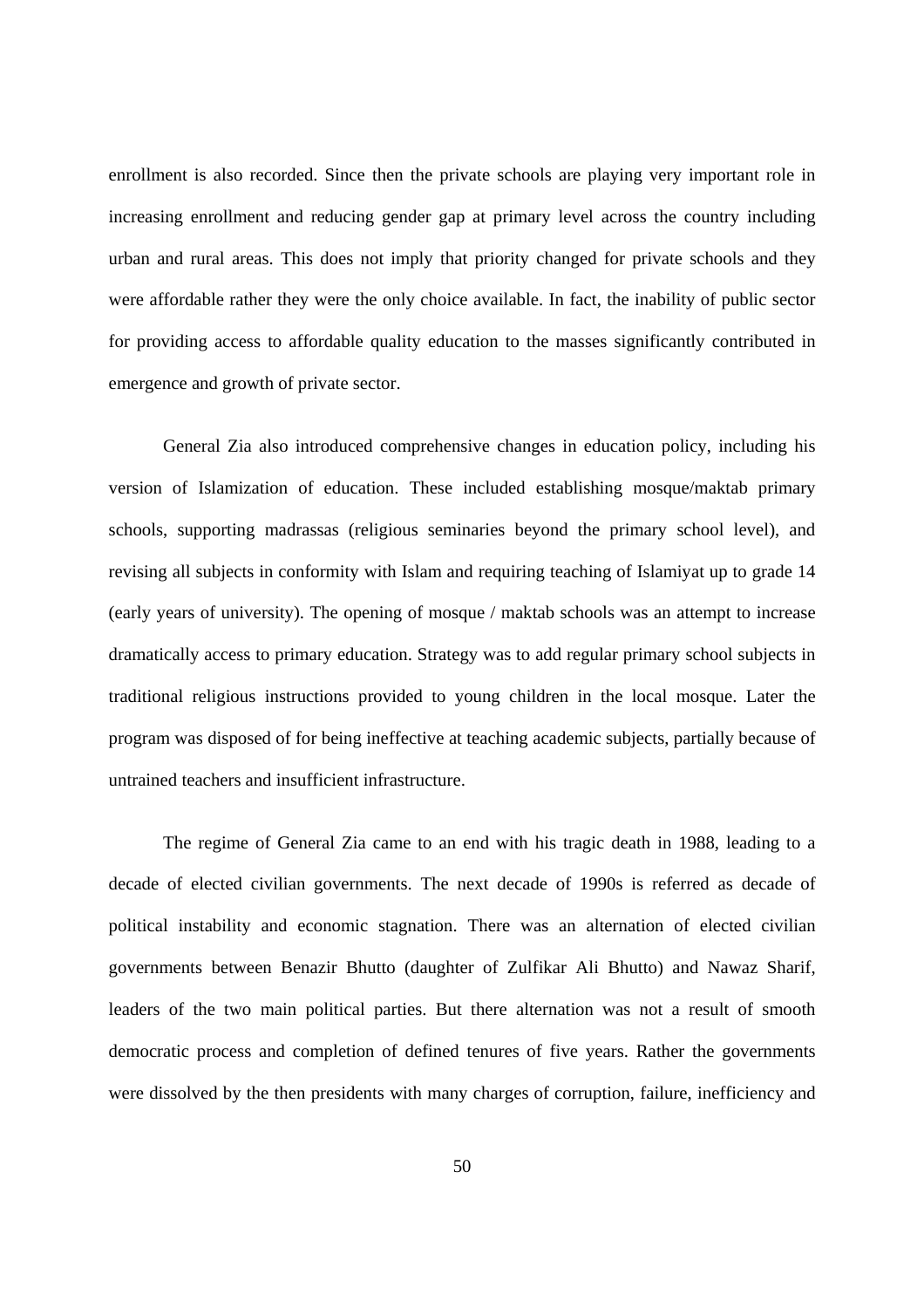so on. Political corruption was on the rise in the provinces, affecting primary education through processes such as political patronage in the appointment and deployment of teachers.

As a participant in EFA Conference (1990), Pakistan committed itself to the goal of UPE by the year 2000 but failed. Later on, Pakistan signed the MGDs and committed to achieve universal primary education (UPE) by 2015. Education is important not only for itself, but also for the achievement of all other MDGs such as poverty reduction, gender equity, child and maternal health, lowering HIV/AIDS and other communicable diseases, and environmental stability.

After almost 50 years of its birth i.e., by the end of 90s, the proportion of GDP spent on education had not risen as expected and was 1.8 percent in 2001-02 versus 2.1 percent in 1991- 92. The big push for education was provided around early 1990s by initiating the first Social Action Program (SAP). This initiative (supported by donors) was aimed at making rapid improvements in Pakistan's social indicators (education, health, and poverty). This was followed by a second Social Action Program (1998). Unfortunately, the results of both were disappointing. The causes of failure are believed to be the complexity of projects and poor design in terms of mechanisms for implementation. For example, there were many donors involved, and supervision missions were large and unmanageable. Likewise, the disbursement mechanisms were too complex and placed an unduly large reporting and documentation responsibility on an educational administration that could barely handle its normal day-to-day responsibilities. Over the years, the goal of UPE has been repeated in number of national conferences and policy papers. It is presently set for the year 2015 in agreement with the education MDGs.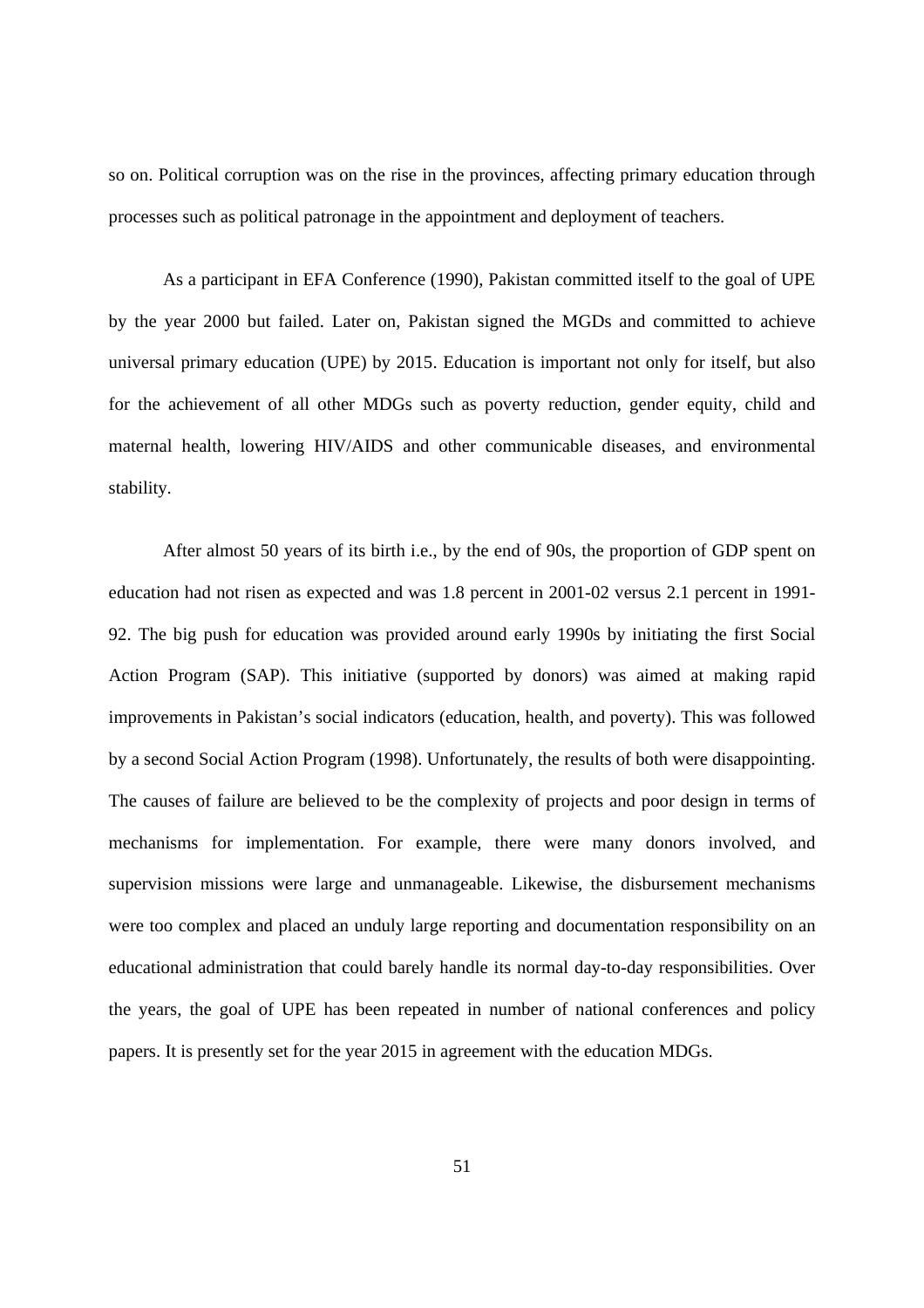The decade of civilian rule came to an end in 1999 when General Pervez Musharraf, who was Chief of the Army Staff under Prime Minister Sharif, took over the government. Broad education policy remained the same, and Pakistan participated actively in the EFA follow-up conference in Dakar, Senegal, in April 2000, again signing on to the goal of UPE, this time by the year 2015.

The events of the September 11, 2001, and the ensuing war on terror proved helpful for the government of General Musharraf. He associated his government with the war against terror and opposed the Taliban regime, previously allies of Pakistan. Partly as a result of this, aid flows have increased dramatically and the economy has shown an improvement compared to the stagnation of last decade (1990s). Education also benefited from this in the form more resources.

## 2.4 Recent Major Government Initiatives

Government has taken several strong initiatives to improve and overhaul the education system.

#### **1- Education Sector Reform Action Plan 2001-2005**

The Education Sector Reform Plan 2001-2005 was developed to overhaul the education sector. The plan envisages the devolution of responsibility of delivery of education to the local governments including improving literacy, enrollment and access to education.

#### 2- **National Education Census 2005**

Reliable, accurate and comprehensive data is always prerequisite for any type of planning. The Pakistan Social and Economic Survey gave 84.3 percent for the GRE in 2000- 1 while the Pakistan Integrated Household Survey described 72 percent in 2001-02. However, the two surveys were closer for net enrollment rates (NERs), with the Pakistan Social and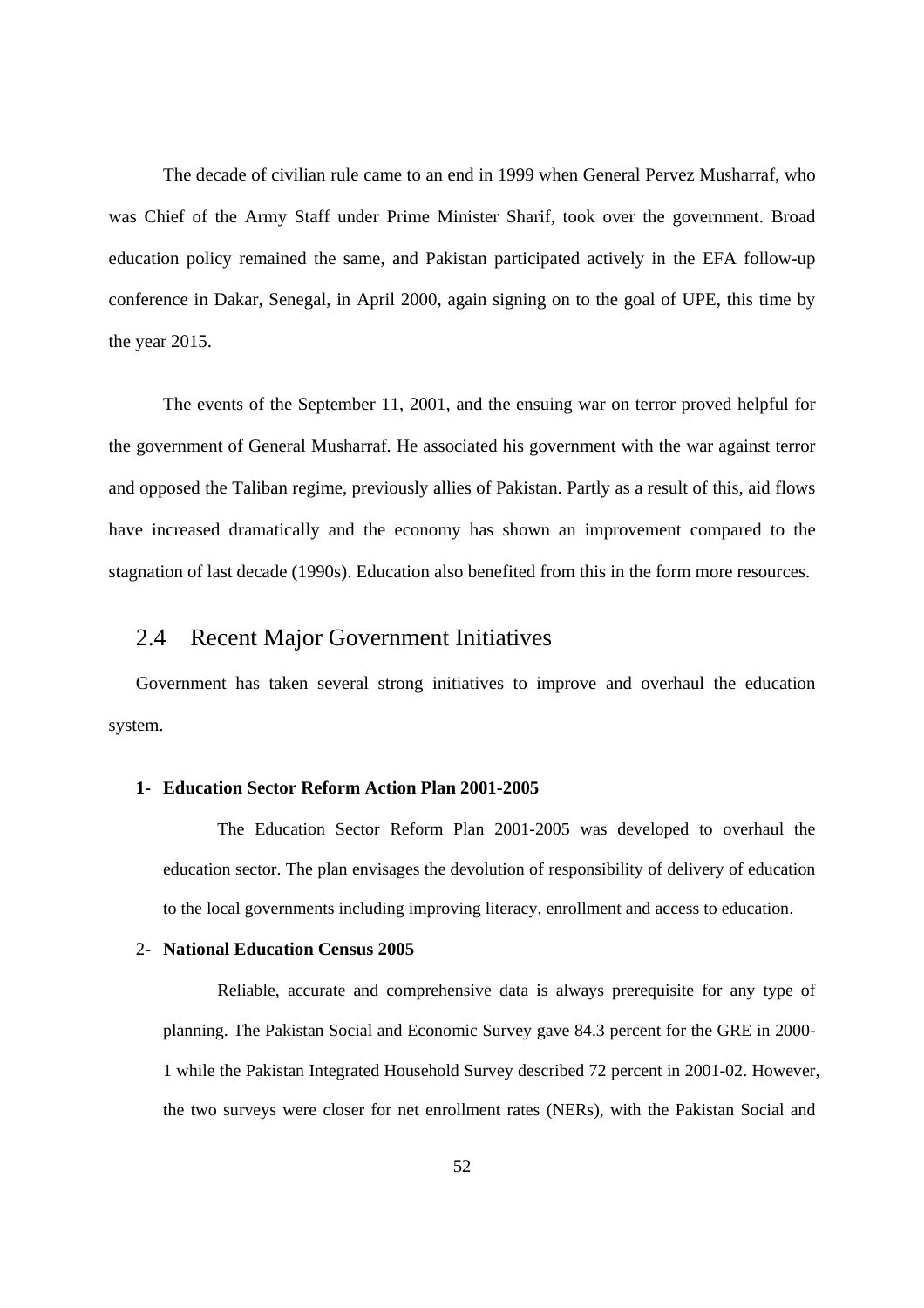Economic Survey giving 48.6 percent and the household survey giving 42 percent for the same years. The reasons for these differing measurements are not clear. However, the availability of accurate data is lacking in every sector of Pakistan. But for the first time in the history of Pakistan, Ministry of Education conducted National Education Census (NEC) 2005 in collaboration with Academy of Educational Planning and Management (AEPAM) and Federal Bureau of Statistics, Statistics Division. It is hoped that data will be refreshed periodically and will help in making sound plans for improving literacy and education indicators.

#### **3- Review of Curriculum and Examination System**

To meet the challenges of modern world and become competitive in job market, government has started reviewing curriculum and examination system. The review of examination system is expected to promote uniform educational standards through in the country.

#### **4- National Education Policy 1998-2010**

This is an initiative of government for ensuring the ownership of all stakeholders in various national programs of education.

#### **5- Human Resource Development through Higher Education Commission**

Under a well thought out strategy of poverty alleviation through human resource development, Ministry of Education introduced an independent Higher Education Commission (HEC). Government claims that "implementation of this strategy over the past four years has resulted in a doubling of enrollment in higher education<sup>34</sup>. Similarly, a twenty percent yearly growth in internationally indexed research publications, award of more than 200 domestic and 1,200 international PhD scholarships and so on are attributed to the efficient role of HEC.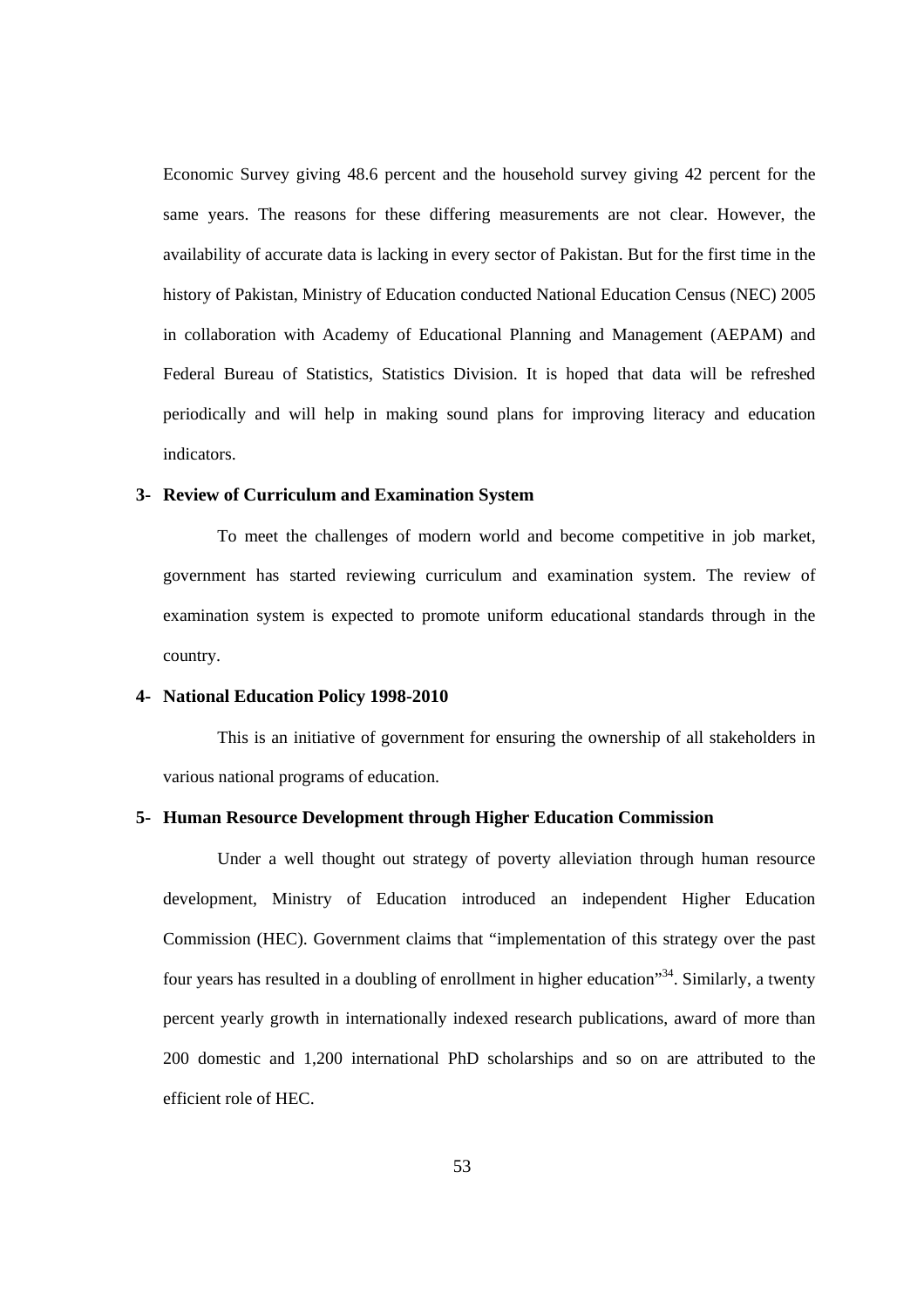#### **6- Initiatives At Provincial Levels**

At provincial level, UPE has always been focus of government policy for primary education, but the targets keep on shifting constantly. Government policy also has always cited quality and equity goals, including the poor and girls' education. During the 1990s a number of provincial education projects were initiated which were aimed at creating the capacity to achieve policy goals. Consequently there were the Sindh Primary Education Project (1990), Balochistan Primary Education Project (1993), the Northwest Frontier Province Project (1995), and the Northern Education Project (1998).

#### **7- National Commission For Human Development (NCHD)**

To promote the public-private partnership in efforts for human development, government established the National Commission for Human Development (NCHD) in 2002 with the directive of President of Pakistan. It helped in mobilizing a lot of resources in education. Starting from very few districts, currently NCHD is operating in more than 90 percent districts of Pakistan and assisting the efforts of increasing literacy. A research study conducted by Shell Pakistan in 2005 found that, "NCHD's Universal Primary Education (UPE) has resulted in significant increase in net enrollment and decline in drop outs".

### 2.5 Challenges

After the careful study of available literature, we find following as major challenges for education in Pakistan.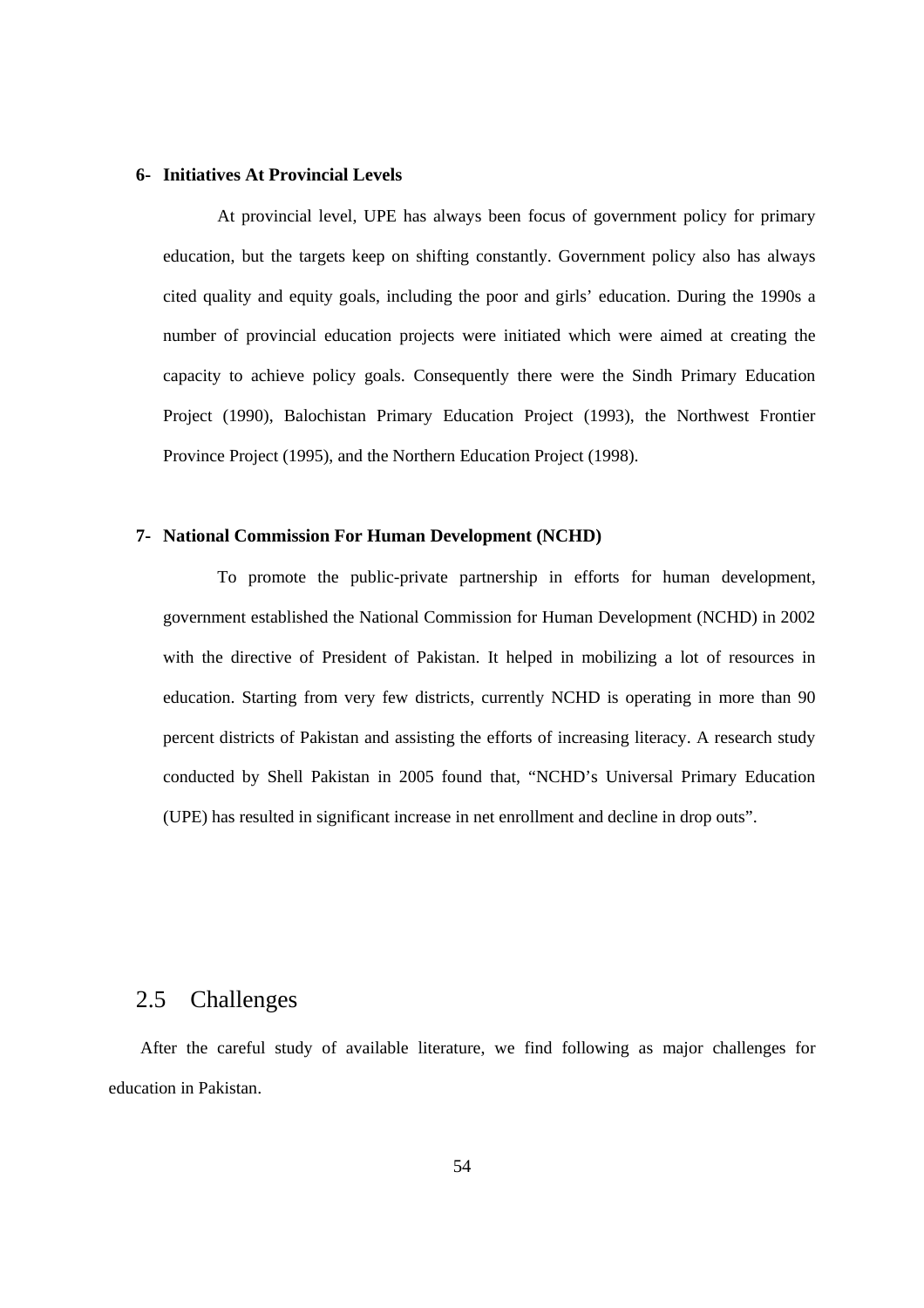- **Resources:** The current spending on education is about 2.42 percent of GDP (2006-07). The spending on education has been below this percentage for most of the period after the independence of country in 1947. This is due to limited resources available and also because of different national priorities than education.
- **Institutional Capacity:** The capacities of institutions are lacking for quality and quantity of education like number of institutions, infrastructure and trained teaching staff, periodic improvements in curriculum, monitoring & evaluation systems.
- **Incentive Structure:** The incentive structure in public sector and specifically for education does not correspond to the increasing inflation in the country. This is one of the major causes promoting corruption, inefficiency and hindering the optimum utilization of existing resources in education.
- **Standardized Data Collection and Dissemination:** Ensure availability and dissemination of high quality, reliable and standardized data and its dissemination on regular basis with consistency.
- **Cost of Education:** To keep the cost of quality education affordable and accessible for majority of the population.

Careful review of literature on education and human development guides us to take sound policy modifications and measures for achieving the targets of UPE till 2015. There is no other way to get rid of the poverty and underdevelopment, except focusing on human development.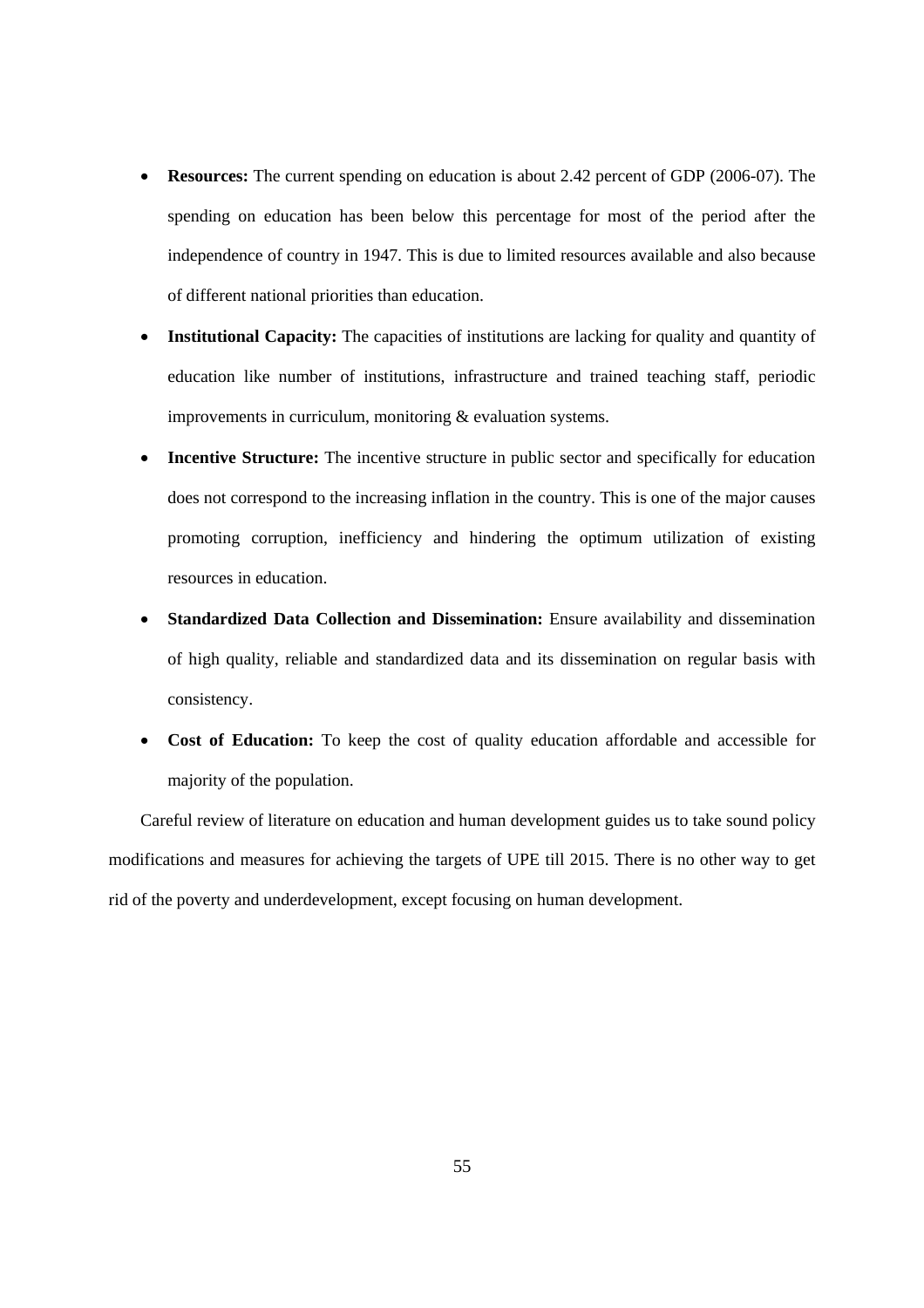## 2.6 Summary and Conclusion

In this chapter effort has been made to review the attainments literacy and primary education. The national context of education system has also been presented for understanding prospects and limitations. Finally, the policy issues, major challenges and initiatives have been reviewed at national level.

In Pakistan access to education remains out of reach for many of the poor. Last few years show significant improvement in literacy and education on the whole. The overall literacy rate was 45 percent in 2001 which has increased to 54 percent in 2005-06. The drop out rate of children decreased from 15 percent in 2001 to 10 percent in 2005. Recently, Government has decided to double the education budget in percentage of GDP term as envisaged in *Fiscal Responsibility and Debt Limitation (FRDL) Act*, 2005<sup>35</sup>. This will imply an extra spending of 1.8 percent of GDP in coming 5 years. The substantial part of this increase will be spent on primary and secondary education.

After independence in 1947, Pakistan started from a very low base of about 16 percent gross enrollment rate. Amongst various diverse factors – like high population growth rate of about 3 percent, resource constraints, inadequate institutional incentives, organization and management problems – the achievement of universal primary education (UPE) remained a great challenge. The first National Education Conference in 1947, recognized strong role of education and established UPE as a prime goal.

The political instability since independence has been a major hindrance in holding back the capacity of the primary education system to respond effectively in achieving this goal. Various military and political regimes have been influencing the education system in their own ways. General Zia also introduced comprehensive changes in education policy, including his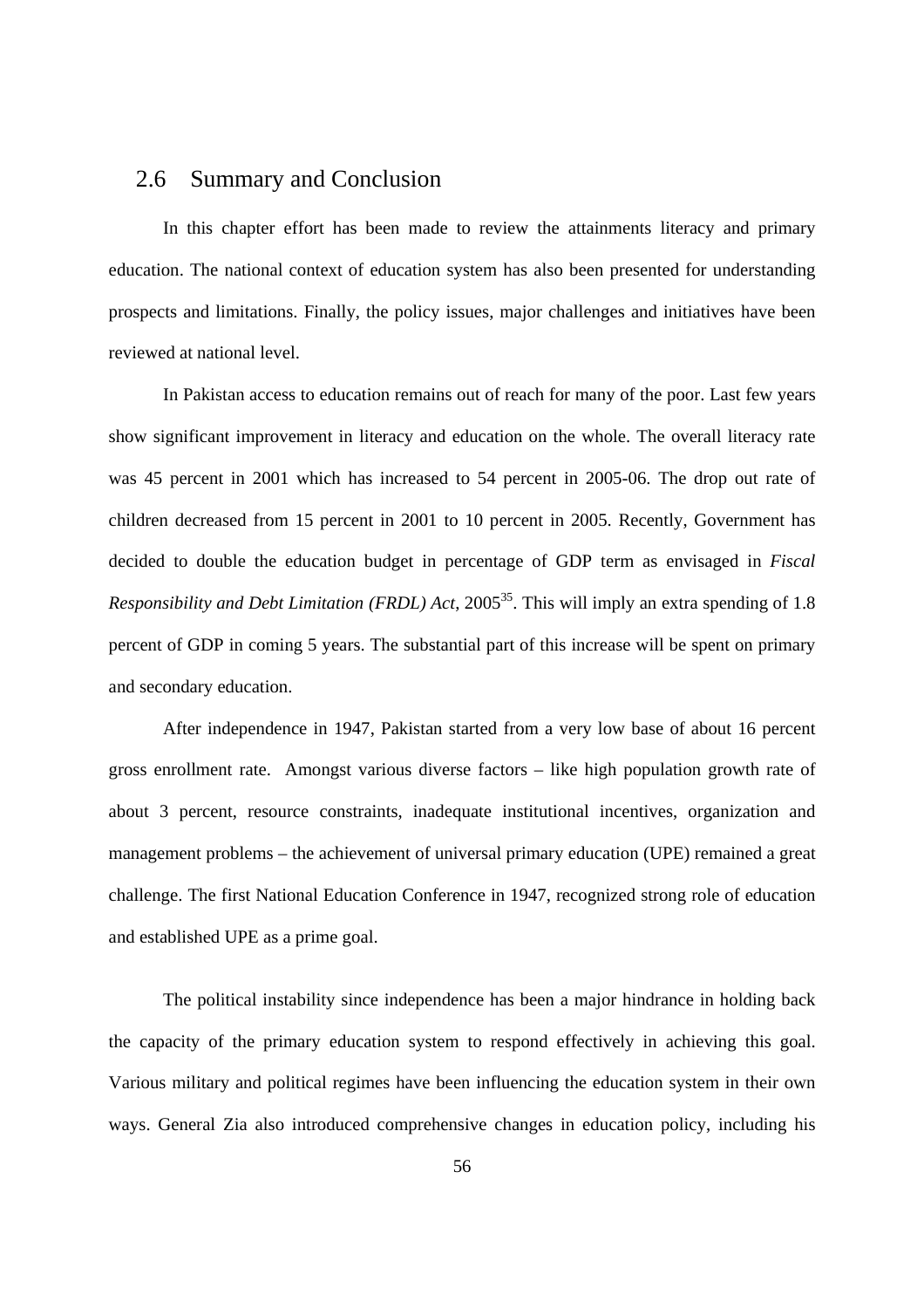version of Islamization of education. The decade of 1990s is referred as decade of political instability and economic stagnation.

As a participant in EFA Conference (1990), Pakistan committed itself to the goal of UPE by the year 2000 but failed. Later on, Pakistan signed the MGDs and committed to achieve universal primary education (UPE) by 2015.

After almost 50 years of its birth i.e., by the end of 90s, the proportion of GDP spent on education had not risen as expected and was 1.8 percent in 2001-02 versus 2.1 percent in 1991- 92. The big push for education was provided around early 1990s by initiating the first Social Action Program (SAP-I) and followed by second Social Action Program (SAP-II). Unfortunately, the results of both were disappointing. The causes of failure are believed to be the complexity of projects and poor design in terms of mechanisms for implementation. Over the years, the goal of UPE has been repeated in number of national conferences and policy papers. It is presently set for the year 2015 in agreement with the education MDGs.

Under the first Constitution of Pakistan in 1973, education became a provincial subject. The federal government is responsible for policy, planning and promotion of educational facilities like curriculum development, accreditation and some financing of research. The education in Pakistan can be divided into five levels. Despite many implementation problems that arose during 1990s, primary enrollment did increase. But overall results in the education sector remain disappointing. A strong correlation is found between household income and school enrolment. During the nineties inequality in enrolment rates increased, with enrolment rates among households in the bottom half of the income distribution actually declining whilst those in the top quintile continued to improve.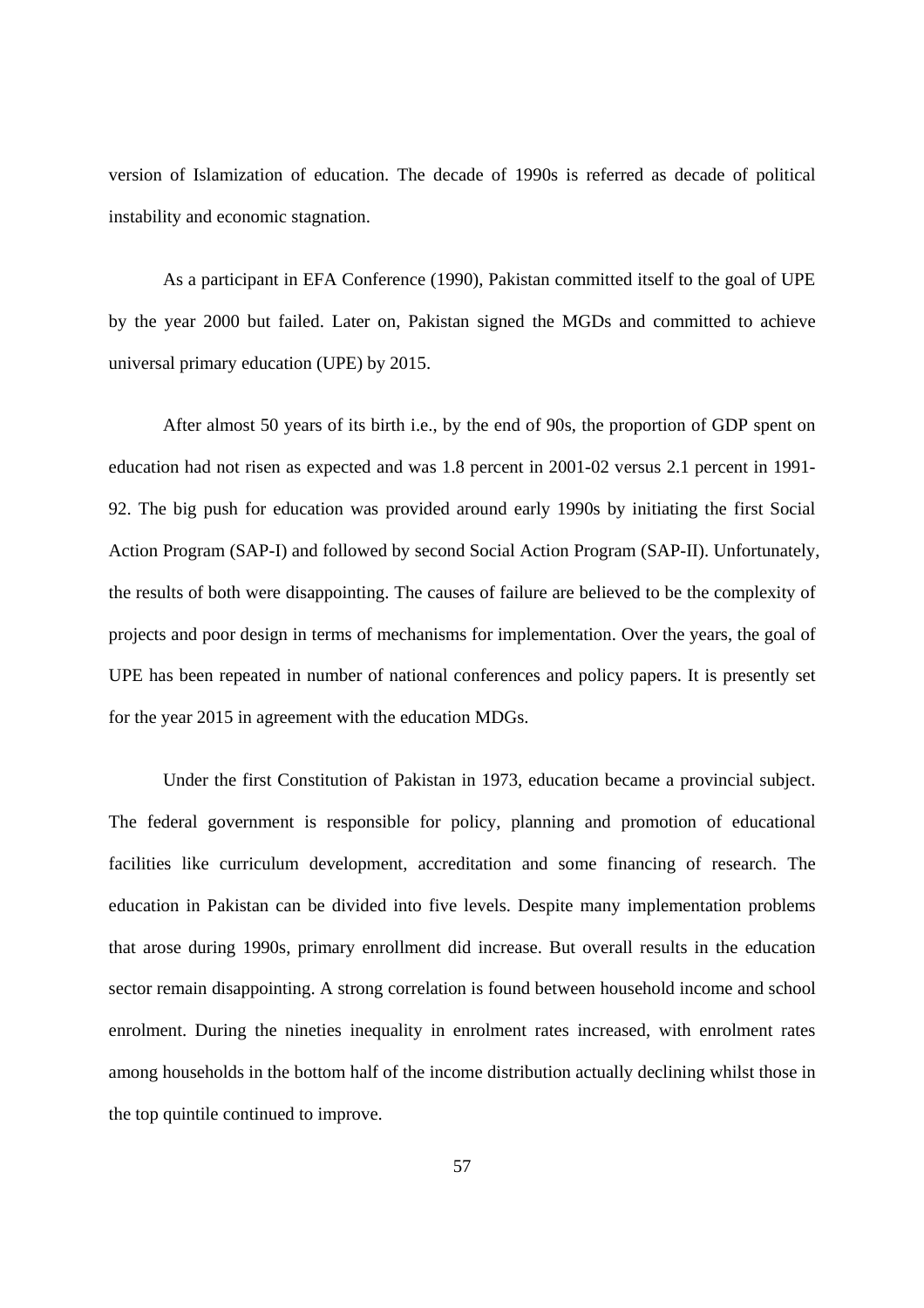The analysis about literacy and education indicates that national literacy GPI of Pakistan is 0.64. While for Punjab it is 0.67, for Sindh it is 0.89, for NWFP it is 0.46 and for Baluchistan the GPI is 0.37. Therefore smaller provinces deserve special consideration by the policy makers.

Pakistan did a lot of effort, but the comparison with other South Asian countries reveals that even more effort is required. Pakistan needs to speed up its efforts. The institutional capacity in delivering education also matters a lot for achieving UPE and other required objectives. According to Education Census 2005, there were total 227,791 institutions in the country. The data shows that main focus of government has been on primary education and out of total institutions 53 percent were primary institutions. The overall student-teacher ratio at the primary level is found 1:31, at secondary level it 1:21 and middle the ratio is 1:23.

However, the condition of physical infrastructure of educational institutions is not very encouraging in Pakistan. It is becoming one of the major causes of low enrollment and high drop out rates in the country. The infrastructure conditions vary from one province to other. In Punjab 29 percent schools are without proper arrangements of clean drinking water compared to 25 percent in Sindh, 21 percent in NWFP and 12 percent in Baluchistan.

Currently, the private sector is also working hand in hand with the public sector for providing the education to the masses at all three levels i.e., primary, secondary and tertiary. The affordability of private schools is in the reach of rural middle classes and in few cases by lower classes.

In Pakistan during the past several years the education budget has been around 2 percent of GDP. We can see a steady increase in education budget during last few years. It increased from 1.82 percent in 2000-01 to 2.42 percent in 2006-07. In the provinces we can clearly observe a downward trend of educational budgets from 1998 to 2003 in all provinces. If we examine the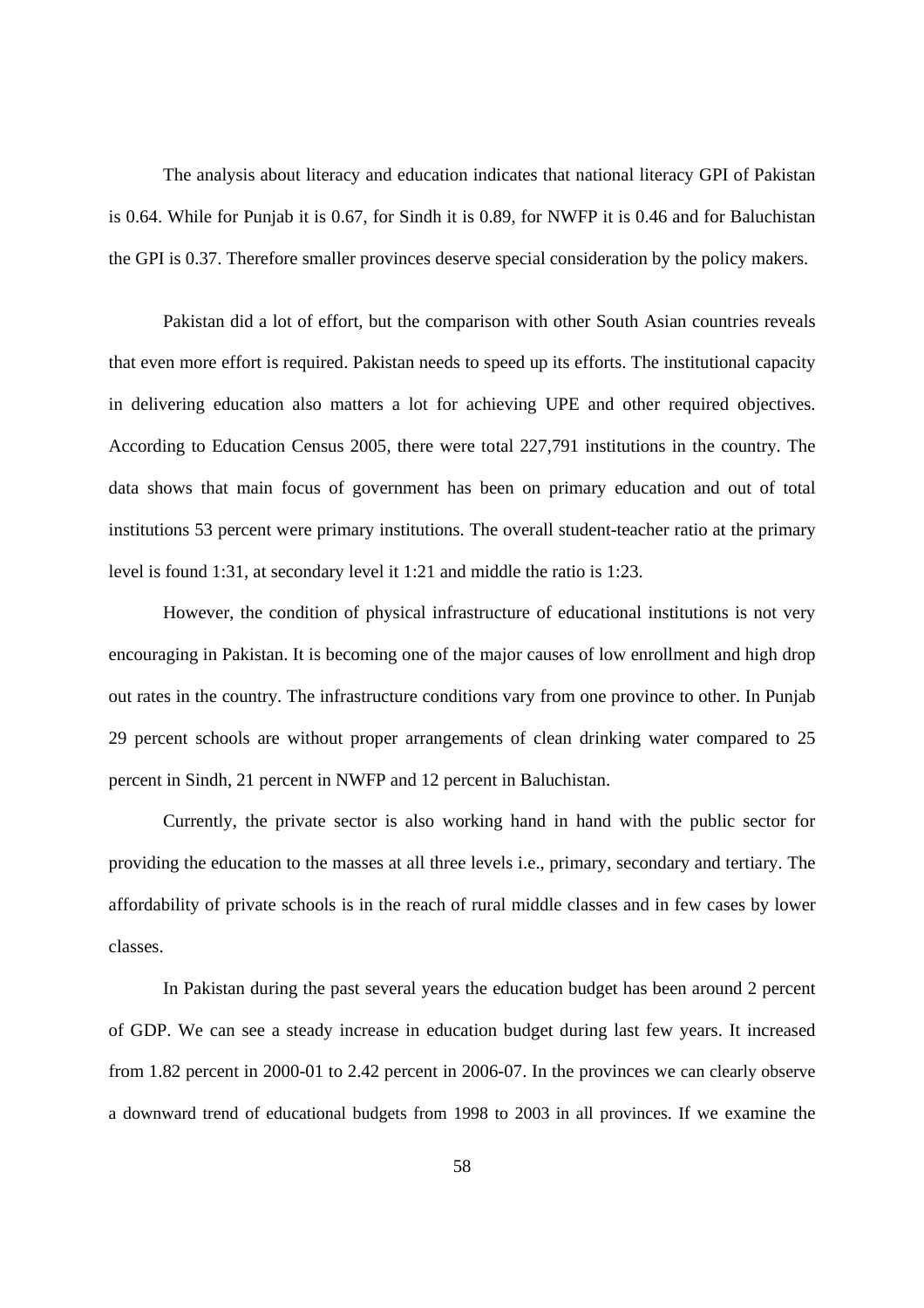allocation of budgets on education at districts levels, it is revealed that literacy has a positive correlation with spending on education. In addition to internal resources, Pakistan receives a lot of support from donors for education in form of loans and grants. Loans are received from three multilateral organizations namely Asian Development Bank, the World Bank and the Islamic Development Bank. Grants are also taken by six organizations, like ILO, UNDP, UNESCO, UNFPA, UNICEF and WFP. Government has taken several strong initiatives to improve and overhaul the education system. Education Sector Reform Action Plan 2001-2005, National Education Census 2005, Review of Curriculum and Examination System, National Education Policy 1998-2010, Human Resource Development through Higher Education Commission, establishment of National Commission For Human Development (NCHD),

Various challenges are to overcome for UPE in Pakistan. They include: To increase the spending on education; Increase institutional capacity for quality and quantity of education; To make incentive structure appropriate; Ensure availability and dissemination of high quality, reliable and standardized data and its dissemination on regular basis with consistency; To keep the cost of quality education affordable and accessible for majority of the population. Careful review of literature on education and human development guides us to take sound policy modifications and measures for achieving the targets of UPE till 2015. There is no other way to get rid of the poverty and underdevelopment, except focusing on human development.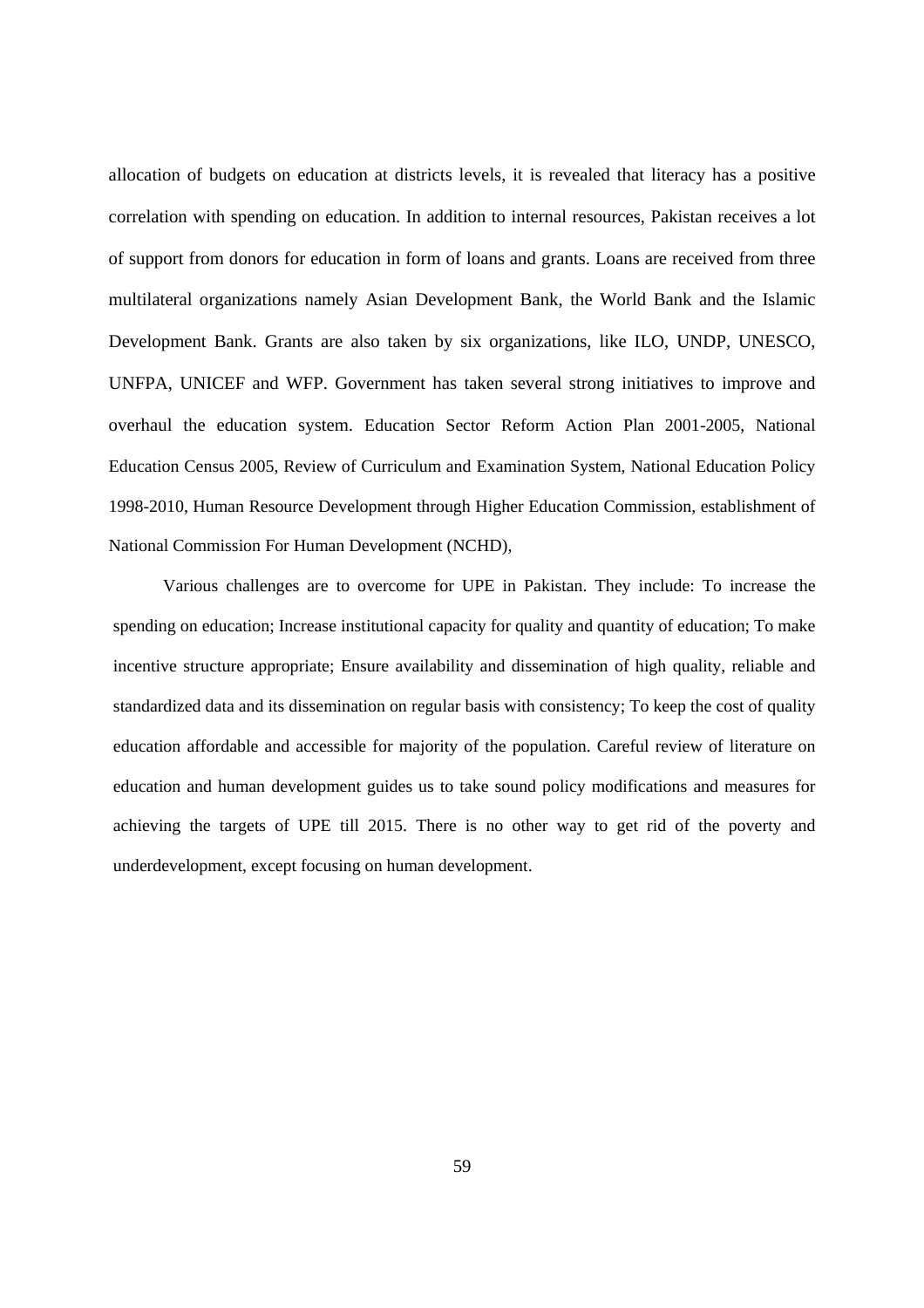# Chapter Three

# Understanding Health in Pakistan

### 3.1 Introduction

Like other South Asian countries, Pakistan has made progress during last 60 years in improving health indicators. But the progress has been slower compared with other neighboring countries. High level of income inequality, illiteracy, poverty and poor health status of most Pakistanis tell the story. Wide spread disparities of gender, income level, geographic location, class and social status make it extremely difficult to have access to healthcare for majority of population.

The quality of primary healthcare provided, especially in rural areas is very poor. Government policy, over the entire period of independence, has not been able to address these grievances. Following sections present brief overview of achievements of health and healthcare, national context and future course.

### 3.2 Health Achievements

With over 158 million population Pakistan is the sixth most populous country in the world. Its current population growth rate is  $1.8$  percent per annum<sup>36</sup>. Health indicators in Pakistan have shown improvements during the last fifteen years, slowly but steadily. The figures of government for years 1992 ~ 2003 as given in Pakistan Demographic Survey (PDS) show that percentage of deaths attributed to communicable diseases have decreased to the level of 26.2 percent from 49.8 some years ago. However, international sources do not agree to these figures fully. Fact of the matter is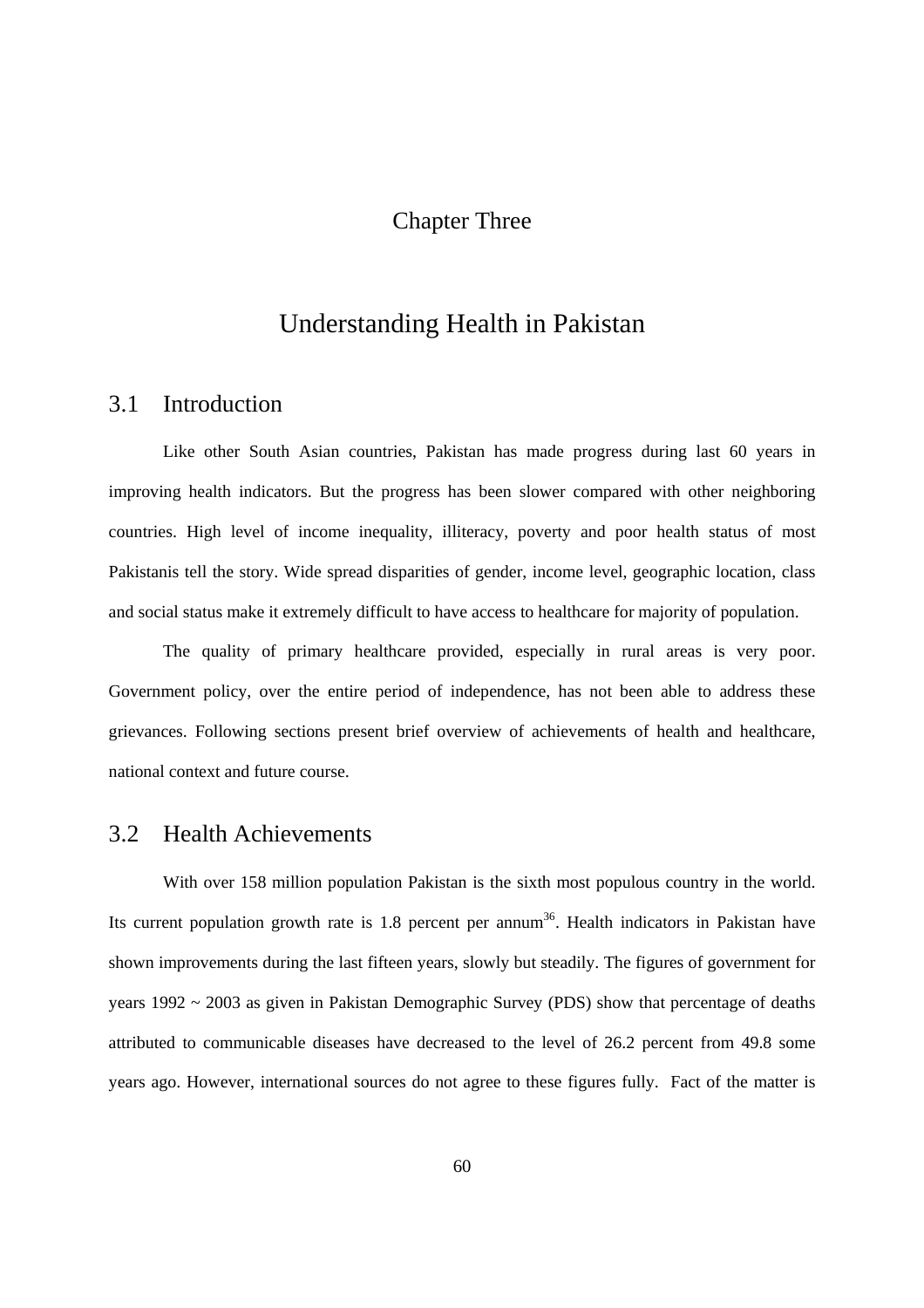that Pakistan lags behind from many countries for making improvements in health conditions of its people.

The National Human Development Report of Pakistan (UNDP-2003) finds that three factors account for 60 percent of burden of disease in Pakistan, when measured in terms of life years lost. They include; i) – Communicable Infectious Diseases; ii) – Reproductive Health Problem; and iii) – Nutritional Deficiencies. All these three factors are preventable and treatable, but the incidence of disease and mortality remains high in Pakistan. Important adverse factor causing this poor state of health is the poverty in the form of malnutrition and unhygienic living conditions. Equally important is the prolonged harsh lack of preventive and curative health infrastructure. The gravely defective preventive measures include sanitation, safe drinking water, reproductive healthcare facilities for women and food safety regulations with respect to raw and cooked food available outside the household.

According to the National Human Development Report of Pakistan (UNDP-2003) female life expectancy of women has increased 15 years from 49 years in 1970 to 64.1 years in 2000. The increase in male life expectancy over the same period is 13.4 years from 49.6 to 61.9. In Pakistan the trend longer life among females has just started to emerge. Mortality rates among children and mothers are still very high.

To understand the inequalities among richest 20 percent and poorest 20 percent, we can compare some key indicators. For example, the percentage of skilled health personnel attending births for richest 20 percent (i.e., 55.20 percent) is 12 times greater than poorest 20 percent (i.e., 4.60 percent). Infant mortality rate – per 1,000 live births – among richest 20 percent (i.e., 62.50 percent) is 26.27 percent points less than poorest 20 percent (i.e., 88.77 percent). If we compare under-5 mortality rate (for 1,000 live births) among richest 20 percent and poorest 20 percent, it is 50.70 percent points greater among the poor. However, these inequalities are relatively less than Brazil and India, as shown in the following table.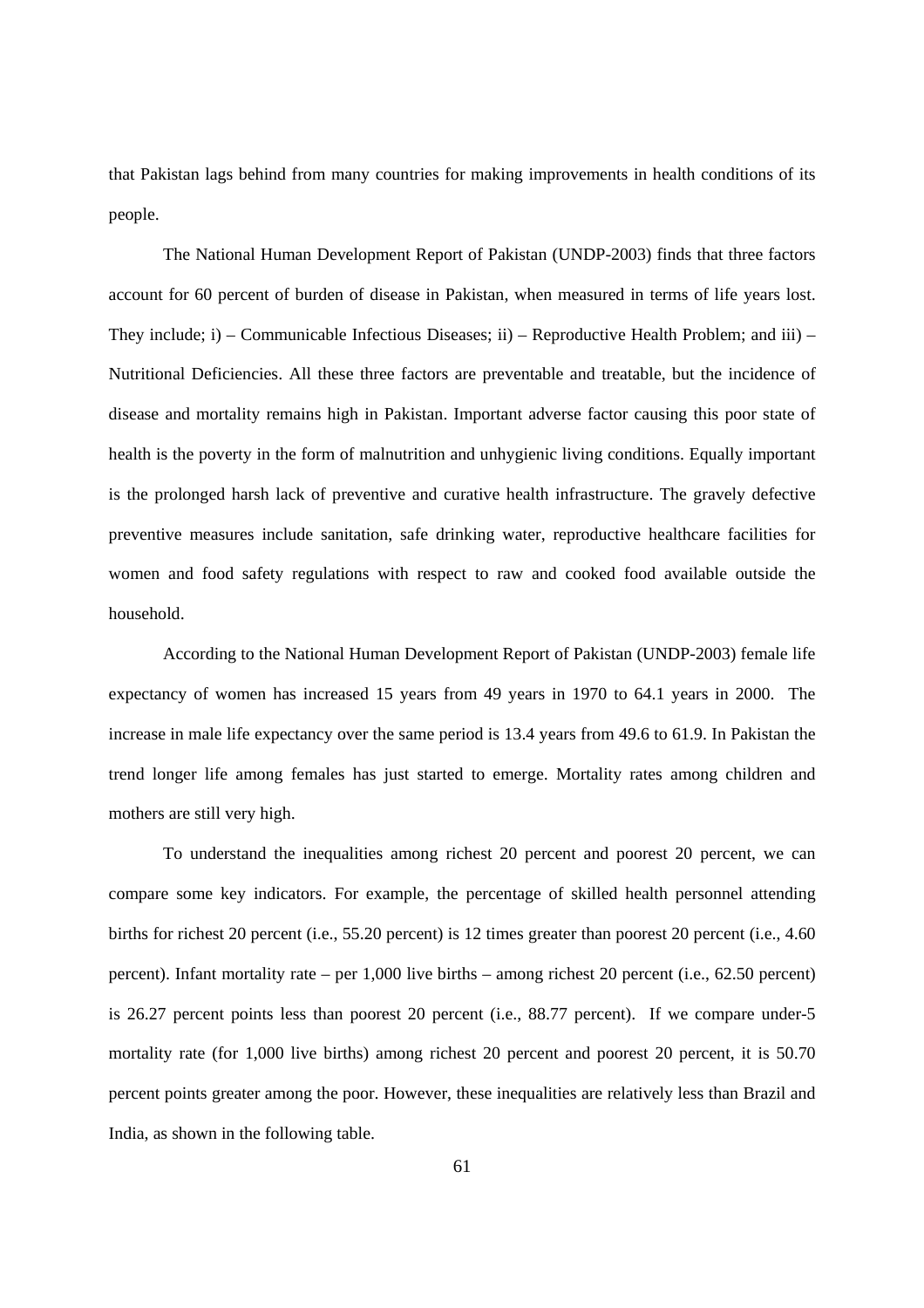| Countries | <b>HDI</b><br>Survey<br>Rank<br>Year |      | <b>Birth Attendants</b><br>by Skilled Health<br>Personnel (%) |                | <b>Infant Mortality</b><br>Rate (per $1,000$ )<br>live births) |                | Under 5 Mortality<br>Rate (per $1,000$<br>live births) |                |
|-----------|--------------------------------------|------|---------------------------------------------------------------|----------------|----------------------------------------------------------------|----------------|--------------------------------------------------------|----------------|
|           |                                      |      | Poorest<br>20 %                                               | Richest<br>20% | Poorest<br>20 %                                                | Richest<br>20% | Poorest<br>20 %                                        | Richest<br>20% |
| Brazil    | 63                                   | 1996 | 71.60                                                         | 98.60          | 83.20                                                          | 28.60          | 98.50                                                  | 33.30          |
| India     | 127                                  | 1998 | 16.40                                                         | 84.40          | 96.50                                                          | 38.10          | 141.30                                                 | 45.50          |
| Pakistan  | 135                                  | 1990 | 4.60                                                          | 55.20          | 88.77                                                          | 62.50          | 124.50                                                 | 73.80          |

**Table 5: Cross Country Comparison of HDI Rank and Mortality** 

Source: Human Development Report 2005

The official report of government of Pakistan about the achievement of MDGs in 2004 indicates improvements in reducing child mortality (goals 4) and improving maternal health (goal 5). While explaining the reasons for child mortality and infant mortality, it finds that two third deaths are caused by 'problems in prevention and control of malnutrition, acute respiratory illnesses and other communicable and vaccine preventable diseases<sup>37</sup>. It further elaborates that, 'prevalence of bad practices due to ignorance and illiteracy and the overwhelming burden of poverty have hampered achieving significant reduction in CMR'38.

The same report analyses the most pressing challenges to reduce child mortality and they are summarized in the following. According to this official report, biggest challenges include lack of integrated management of childhood illness as well as (availability, affordability) unawareness, the population growth rate and inadequate allocation of budget. This small budget is mainly spent on salaries and management in stead of on development of healthcare system and service delivery.

The preventive programs are not integrated at lower levels of service delivery such as district or tehsil. Inadequate social sector services delivery (including safe water and sanitation), professional and managerial deficiencies, drug pricing, and high prevalence of communicable diseases have also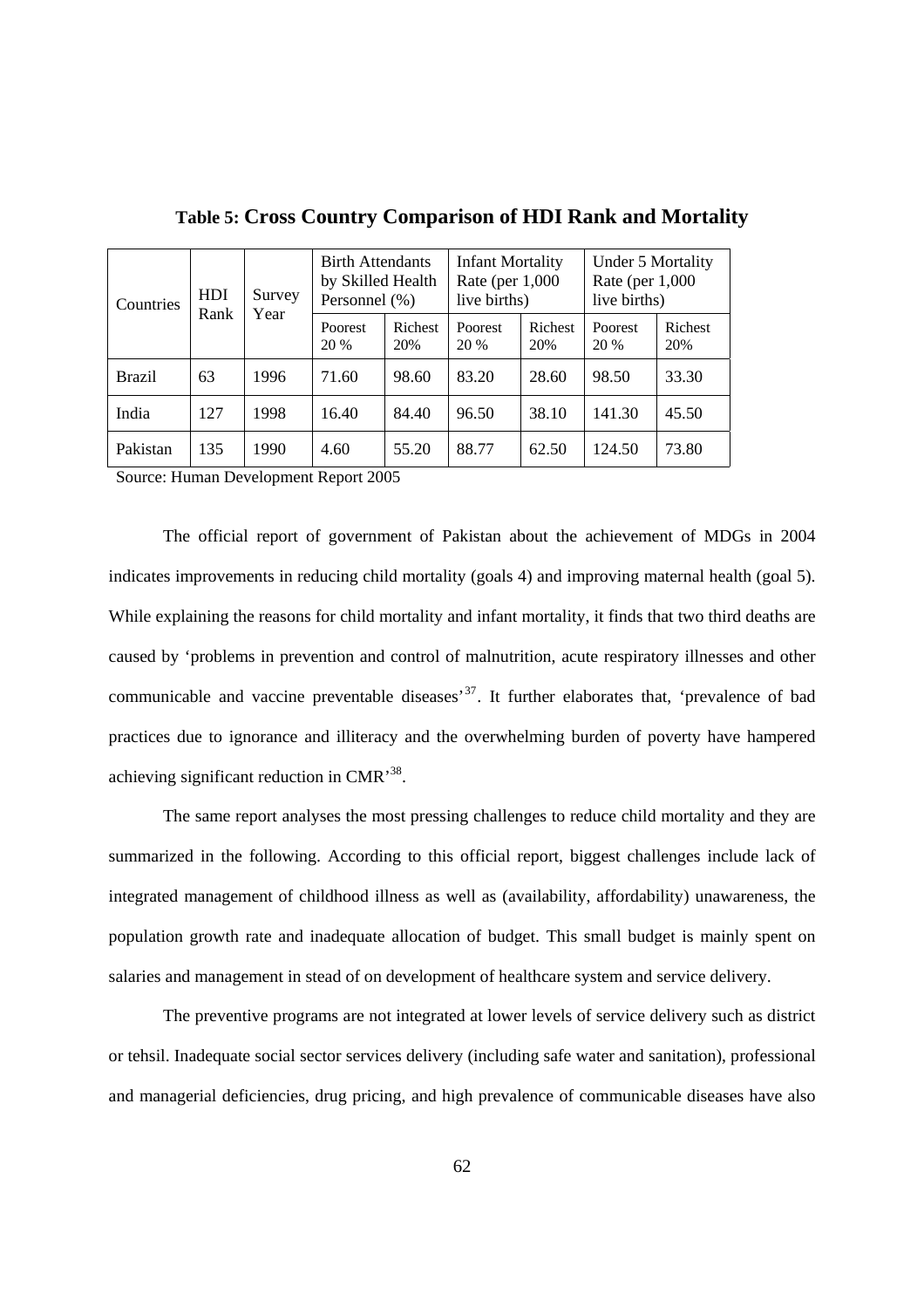been identified as other major challenges. Similarly, serious institutional deficiencies, lack of equipment and staff in BHUs and RHCs intensify the problem. But, malnutrition can be considered a major determinant of the death and disease rate in country.

 One of the most significant indicators of women health and availability of effective healthcare is maternal mortality. It is as high as  $350~-400$  per 1,000 live births in Pakistan<sup>39</sup>. It is mainly attributed to low skilled birth attendance rate, insufficient access to care services, illiteracy, malnutrition and socio-cultural practices which limit women's mobility. According to the same report only 31 percent of the female population seeks antenatal care. It is believed that two-thirds of pregnant women deliver at home and most (80 percent) deliver without assistance from skilled birth attendants. Lack of safe delivery services are thought to be the biggest challenge. The challenges in the way of reducing maternal mortality are almost similar as in the case of child mortality.

### 3.3 Resources for Health

According to Economic Survey of Pakistan (2006-07), during fiscal year 2006-07 government spent 0.57 percent of GDP on health sector amounting to Rs. 50 billion. In fact, health is not a priority area for government in Pakistan. Spending on health is optimistic but not promising. The total expenditure on health in 2006-07 was Rs. 50 billion which is double of 24.28 billion in year 2000-01. We can see a gradual increase in the health budget every year. The record change in health budget occurred between fiscal years 2005-06 and 2006-07 which is record 25 percent increase from the previous year.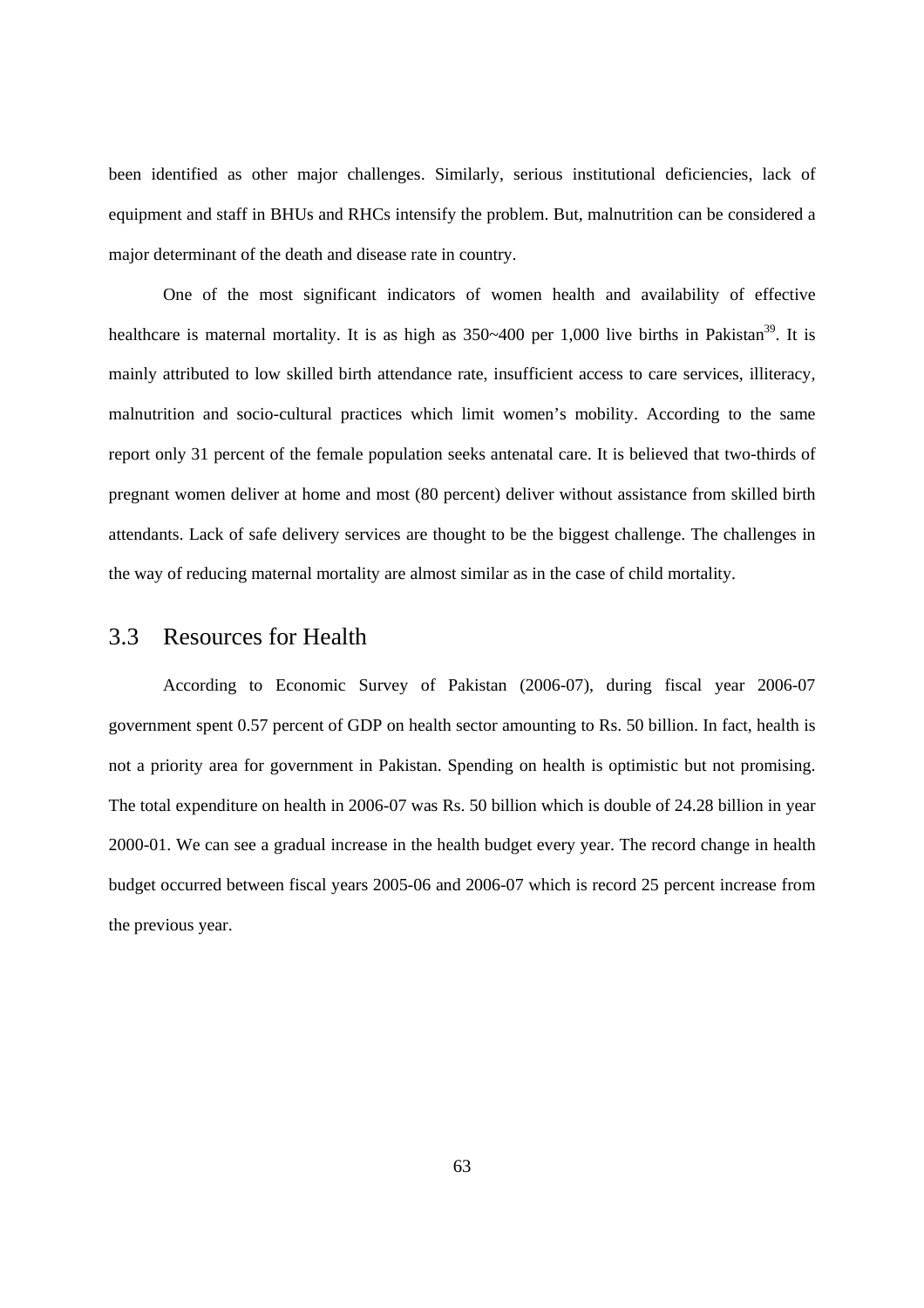| <b>Fiscal Year</b> |              | <b>Public Sector Expenditures</b><br>(In Rs. Billion) | Percentage                           | <b>Expenditure</b> |                  |
|--------------------|--------------|-------------------------------------------------------|--------------------------------------|--------------------|------------------|
|                    | <b>Total</b> | <b>Development</b><br><b>Expenditure</b>              | <b>Current</b><br><b>Expenditure</b> | <b>Change</b>      | as $%$ of<br>GDP |
| 1999-2000          | 22.08        | 5.89                                                  | 16.19                                | 6.10               | 0.58             |
| 2000-2001          | 24.28        | 5.94                                                  | 18.34                                | 9.90               | 0.58             |
| 2001-2002          | 25.41        | 6.69                                                  | 18.72                                | 4.70               | 0.57             |
| 2002-2003          | 28.81        | 6.61                                                  | 22.21                                | 13.40              | 0.59             |
| 2003-2004          | 32.81        | 8.50                                                  | 24.31                                | 13.80              | 0.58             |
| 2004-2005          | 38.00        | 11.00                                                 | 27.00                                | 15.80              | 0.57             |
| 2005-2006          | 40.00        | 16.00                                                 | 24.00                                | 5.30               | 0.51             |
| 2006-2007          | 50.00        | 20.00                                                 | 30.00                                | 25.00              | 0.57             |

**Table 6: Year Wise Public Expenditure on Health in Pakistan** 

Source: Economic Survey of Pakistan 2006-07

This percentage of health expenditures is significantly less than most of the south Asian countries. Human Development Report of South Asia for 2004 show that Maldives, Nepal and India spend more in terms of percentage of GDP than Pakistan.

# 3.4 Public Health Care System

Under the Constitution of Pakistan, health is primarily the responsibility of provincial governments like education. The federally administered territories remain out of the provincial scope. The Federal Government is responsible for planning and formulating national health policies. The federal Ministry of Health is responsible for implementation of some vertical programs on AIDS and malaria, and extended program of immunization. Both public and private sectors provide the healthcare in Pakistan. Nearly 70 percent population is served by the private sector which is 'fee for service' system and covers a long range of healthcare provision. The range of healthcare provisions comprise on trained allopathic physicians at one side, and faith healers operating in informal private sector on the other side. No regulatory framework is in place for public or private sector. Like education, little authentic data is available about health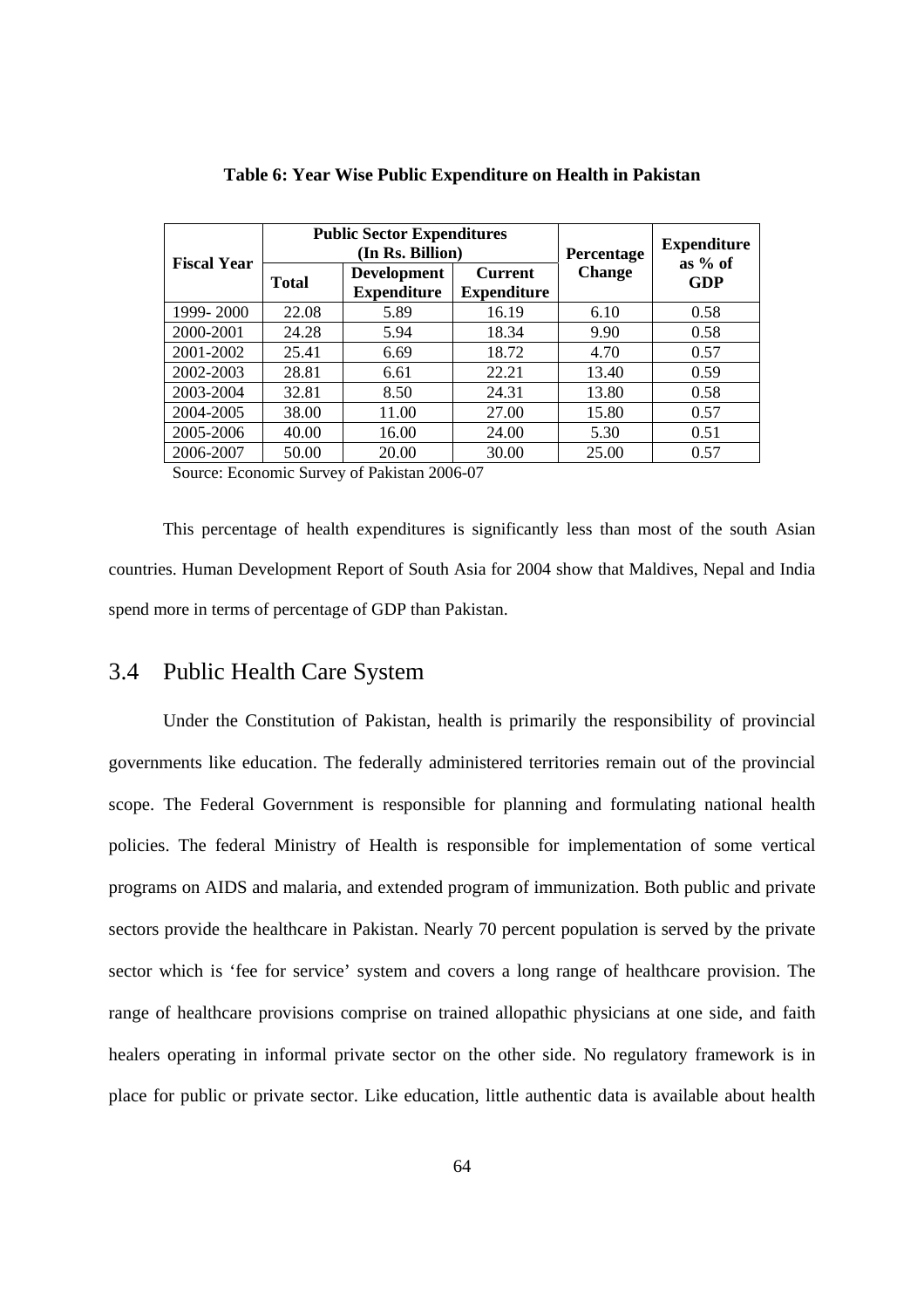indicators, services and resources involved. The Economic Survey of Pakistan (2006-07) gives following picture.

| Year | Hospit<br>als | Dispens<br>aries | <b>BHUs</b><br>Sub<br>Health<br>Centers | Maternity<br>& Child<br>Health<br>Centers | Rural<br>Health<br>Centers | <b>TB</b><br>Centers | Total<br><b>Beds</b> | Population<br>Per Bed |
|------|---------------|------------------|-----------------------------------------|-------------------------------------------|----------------------------|----------------------|----------------------|-----------------------|
| 1990 | 756           | 3795             | 4213                                    | 1,050                                     | 459                        | 220                  | 72,99                | 1444                  |
| 1995 | 827           | 4253             | 4986                                    | 859                                       | 498                        | 260                  | 85,80                | 1416                  |
| 2000 | 876           | 4635             | 5171                                    | 856                                       | 531                        | 274                  | 9<br>3,907           | 1456                  |
| 2006 | 924           | 4712             | 5336                                    | 906                                       | 560                        | 288                  | 102,0<br>73          | 1508                  |

**Table 7: Year Wise National Health Establishments** 

Source: Economic Survey of Pakistan 2006-07

According to this data, in 2006 there were 924 Hospitals, 4,712 Dispensaries, 5336 Basic Health Units, 906 Maternity and Child Health Centers, 560 RHC, 288 TB Centers and 102,073 Beds. It is clear that a trend of steady increase prevailed for Hospitals, BHUs, Maternity & Child Health Centers, Rural Health Centers, TB Centers and Total Beds. We also see a steady annual increase in the number of dispensaries since 1990 (3,795) to 2006 (4,712). Almost 1000 number of dispensaries increased during last fifteen years.

The dispensaries increased since 1990 from 3795 to 4712 in 2006. Although the number of beds increased with a steady rate, but number of beds per population almost remained same or even decreased. In 1990 there were 72,997 beds and persons for one bed were 1444. In 2006 there were total 102,073 numbers of beds and persons for one bed were even more than 1990 i.e., 1508. During 15 years, number of beds increased by 29,076 but number of persons per bed also increased because of rapid population growth.

It always remained a challenge for government to cater the needs of ever increasing population. If we compare the number of health facilities, we find that it is in line with other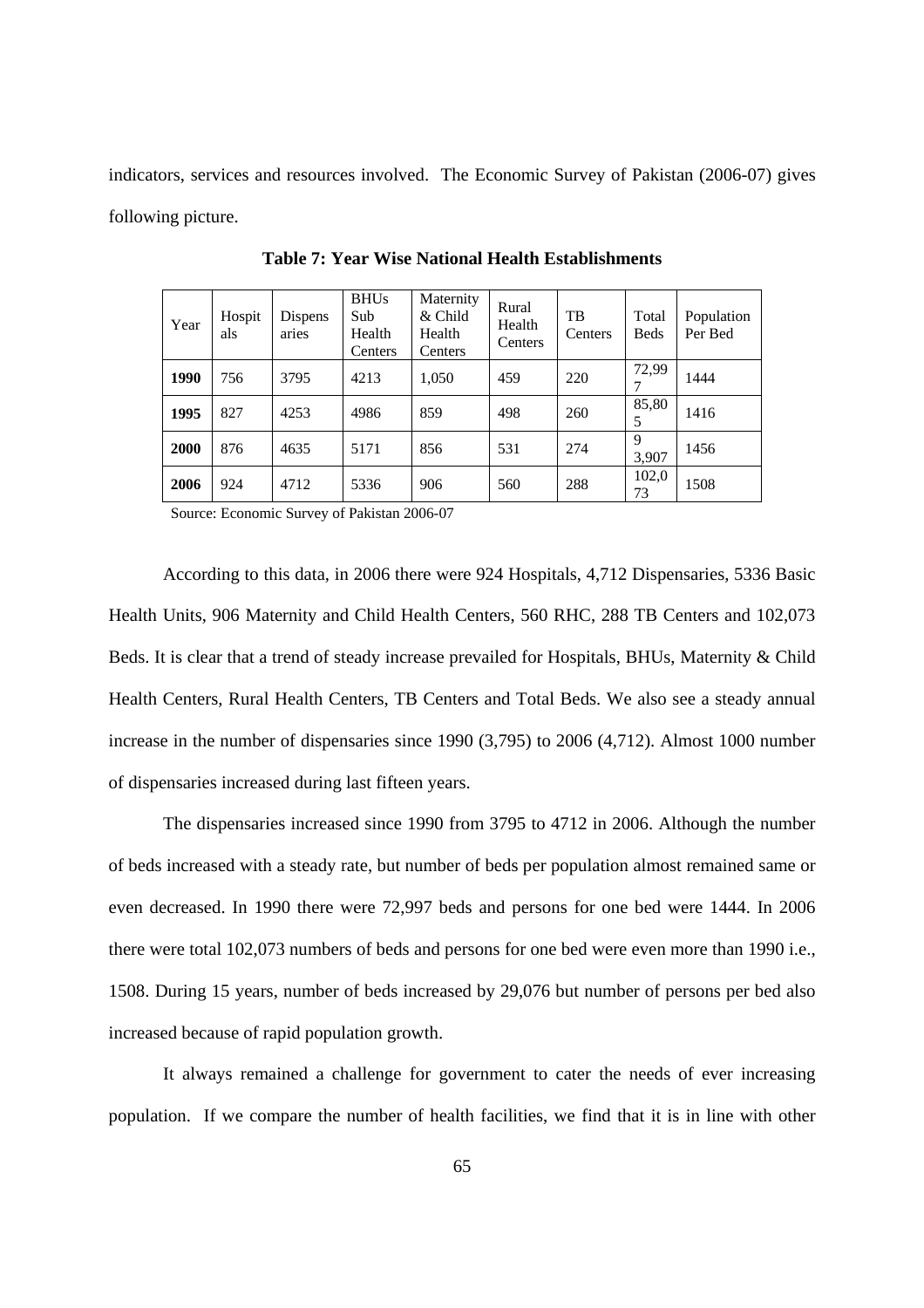developing countries. But the problem has been the management of these institutions<sup>40</sup>. Most of these RHCs and BHUs have been constructed on political considerations for earning popular support during elections. In effect a constructed facility is an evidence of serving the people and helps in gaining popular support for votes. On government side, it is also easy to grant funds for a building rather than to ensure improvement in its management.

Let us now examine the structure of public health infrastructure in Pakistan. It is organized in a hierarchical order. At the bottom are Basic Health Units (BHUs) with no beds and labor rooms, they provide basic health services including maternal and child care and family planning services to  $10,000 \sim 20,000$  population. Rural Health Centers form the next tier. They provide basic health services to  $50,000 \sim 100,000$  population and act as referral centers for BHUs. The RHCs have 10 to 12 beds in-patient services and they are equipped to handle some emergencies as well. The have basic diagnostic facilities (X-ray and Laboratory), two or three medical officers, nurses, dispensaries, lady health visitors, dental technicians and a vaccinator. But they do not have specialists.

The coverage of population and number of facilities available in the tehsil and district hospitals are more than BHUs and RHCs. The tehsil headquarter hospitals serve to a population of almost half million. They provide indoor services with almost  $50~\sim~100$  beds. The district headquarter hospitals are fully equipped with specialists. At the top, there are Divisional Headquarter Hospitals with all kinds of facilities. These hospitals are associated with teaching institutions and are located only in metropolitan cities. Following diagram helps us to understand the hierarchy of healthcare facilities. This has been drawn after reviewing relevant material including human development reports.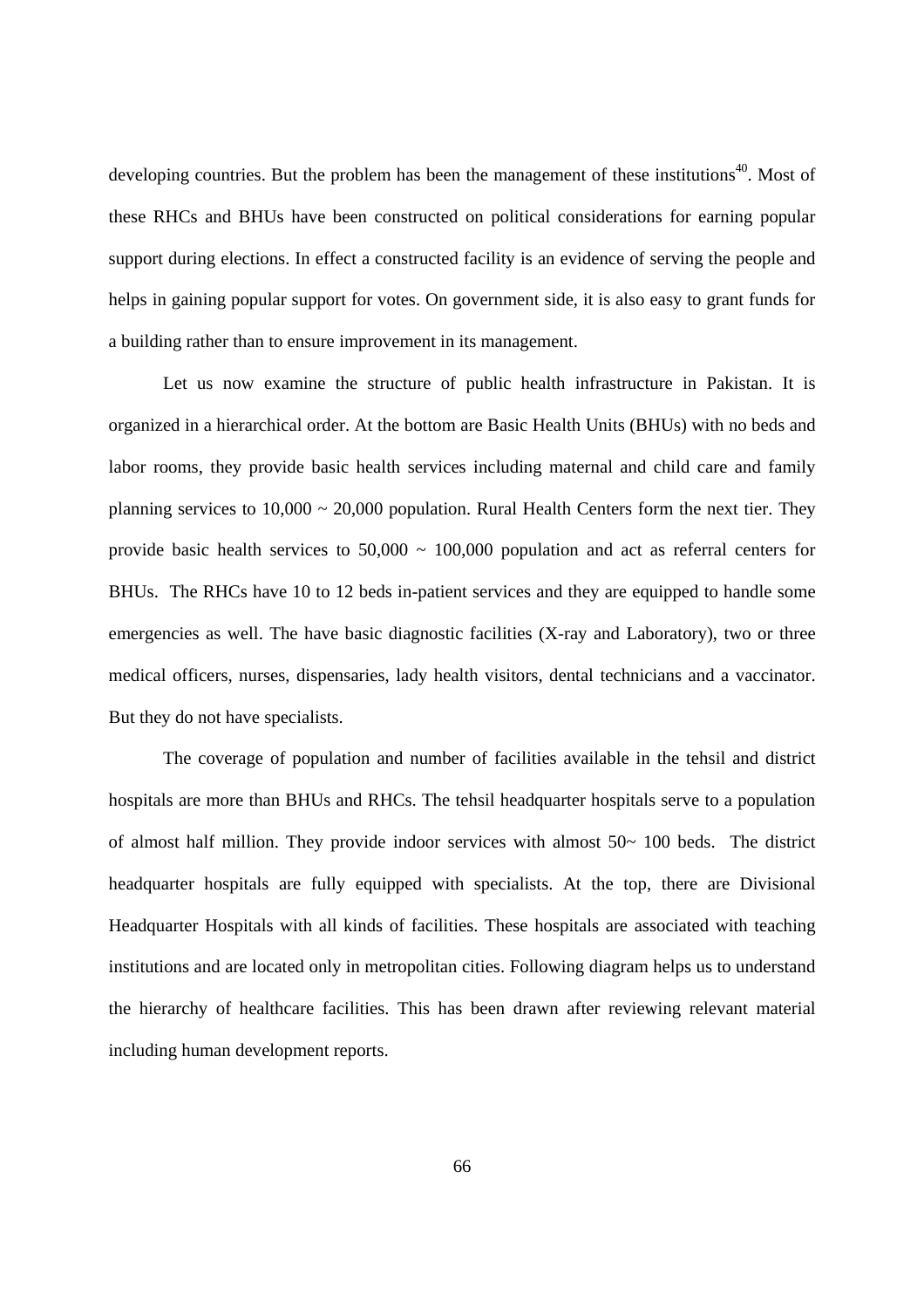

**Figure 3: Public Health Infrastructure of Pakistan** 

Various studies indicate that these facilities remain underutilized due to relative lack of healthcare professionals specially women, high rates of absenteeism, poor quality of services and inconvenient locations. In addition to this, Pakistan Army, Railways, department of local government and autonomous organizations provide healthcare to their employees, who form a significant portion of the population.

The federal government keeps on funding vertical programs. Among these the most prominent programs are: The National Program for Family Planning and Primary Healthcare; The Extended Program for Immunization; The National HIV/AIDS Program; The National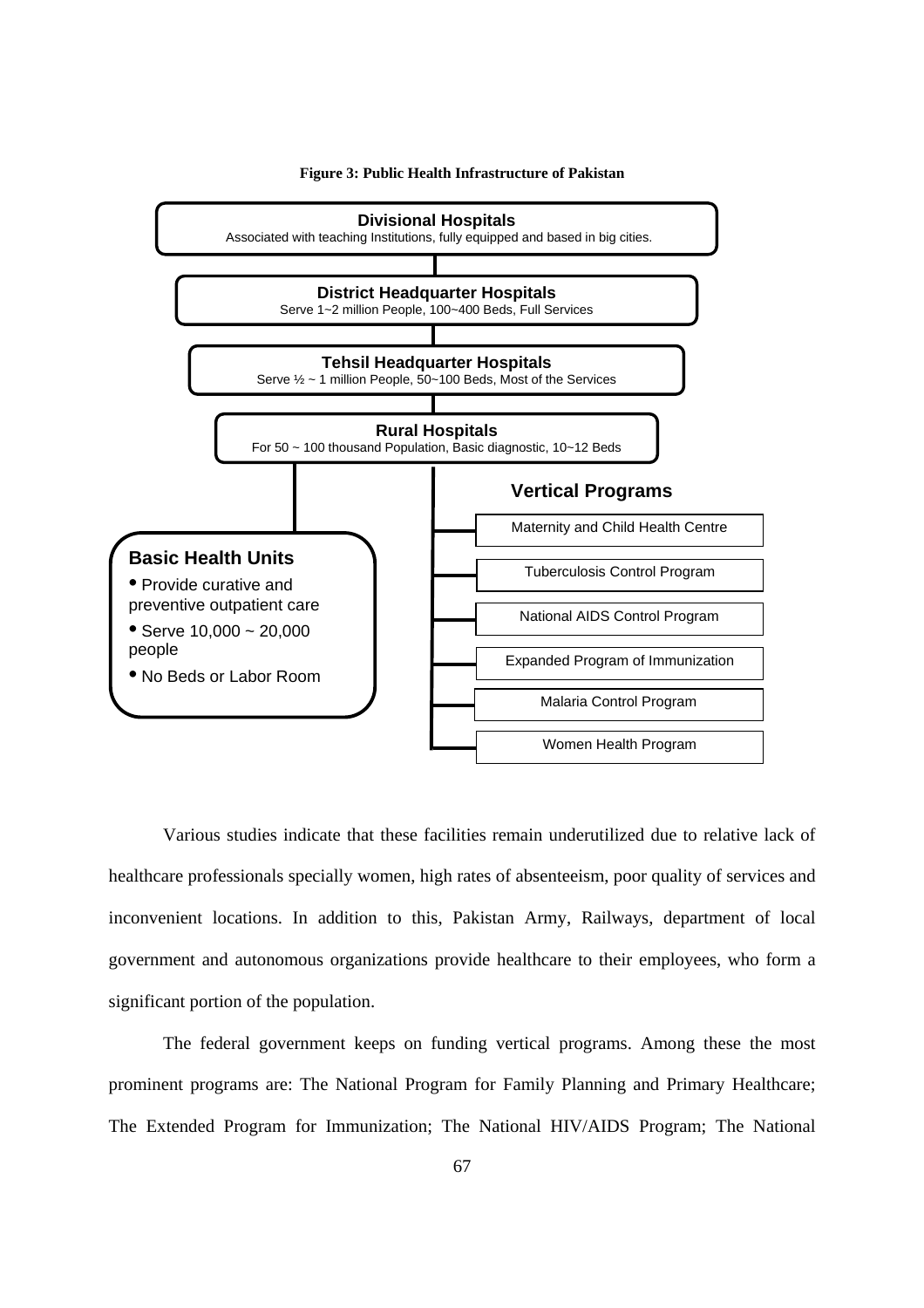Tuberculosis Control Program; The National Malaria Control Program; The National Nutrition Program; The Women Health Project; and recently started The Program for Prevention and Control of Blindness; National Program for Prevention and Control of Hepatitis; and National Neonatal, Maternal and Child Health Program.

Pakistan needs to increase the budget but more importantly needs to improve the efficiency of existing healthcare system for its optimum utilization. The benefits of regular healthcare services under the scope of provincial governments and vertical programs of federal government can not be obtained to the maximum level. One of the most important reasons is the less institutional capacity of health department. Various reasons explain the lack of institutional capacity including, lapses in system, insufficient incentives for health personnel compared with private sector, corruption, political exploitation and so on.

The urban and rural bias is also evident in investment and making improvements. It is common practice that rural areas always remain neglected for resource allocation and effective implementation of any health policy. But almost 70 percent population lives in the rural areas. In this way existing health infrastructure remains incapable for significantly contributing in producing quality human capital in rural areas.

The human resources are available for improving the quality of primary healthcare services are of two main types. They can be categorized into two main categories i.e., allopathic and non-allopathic. Among non-allopathic service providers include homeopathic, traditional Hakims and spiritual healers. Brief review of these healthcare service providers is given in the following paragraph.

Allopathic human resources are divided into three categories. Firstly, there are qualified service providers including MBBS and specialists. They are mostly providing services at private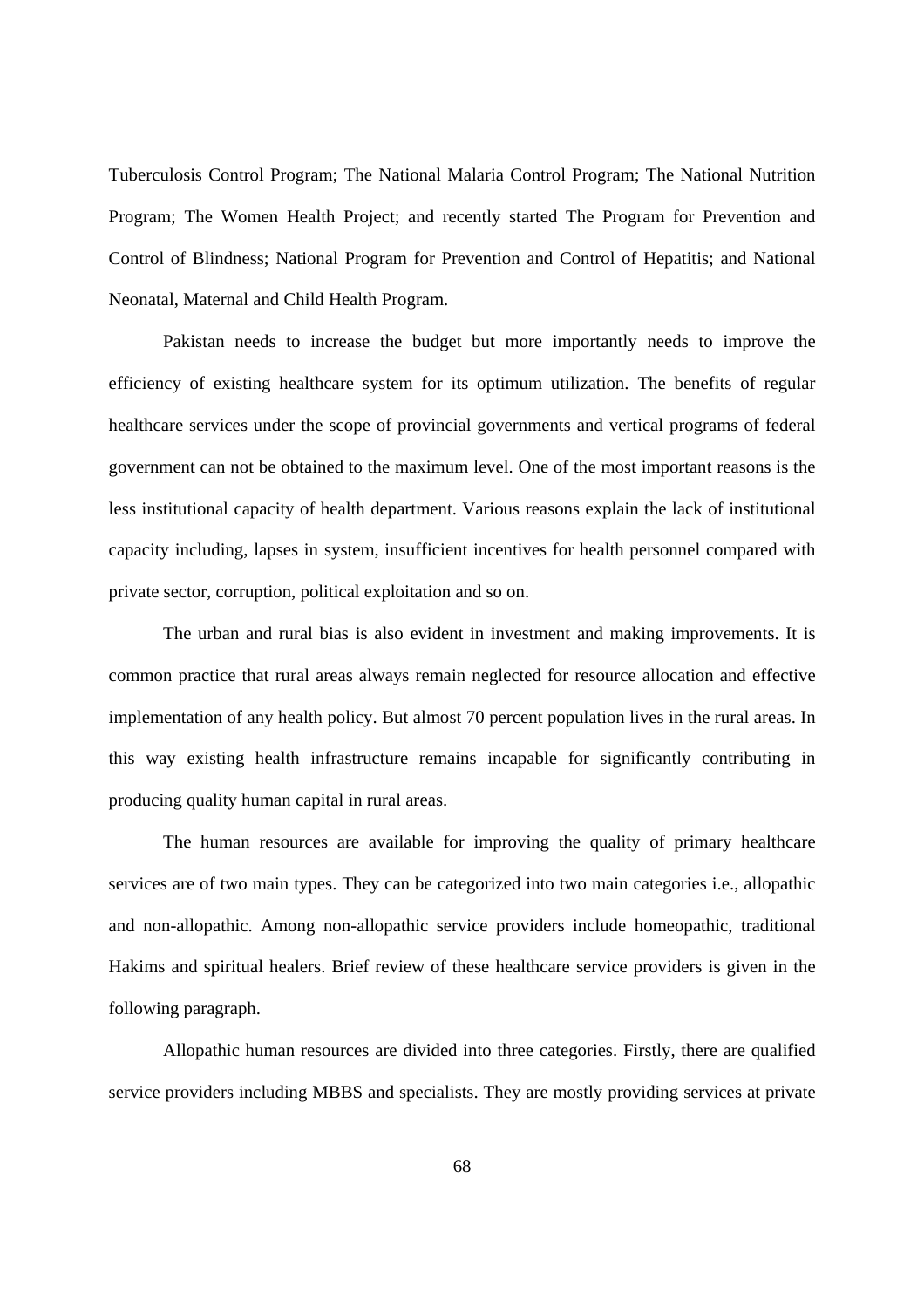hospitals, medical centers/nursing homes and at their clinics. They are not allowed for dispensing at their clinics but this practice is very common in Pakistan. Secondly, there are semi qualified health care providers which include LHVs, LHWs, etc. They are having some training and diploma as recognition. They are trained for specific purposes and have their limitations with respect to health care service provision. But it has been observed that they are mostly performing the functions of qualified doctors without enough knowledge. Thirdly, there are unqualified service providers including dispensers, ward boys or any other person having some experience of working with qualified healthcare provider. Unfortunately, they earn a lot of money by providing healthcare services in remote areas.

According to government figures given in Economic Survey of Pakistan 2006-07, there has been steady increase in number of health related human resources. The trend is ever increasing as is clear in following table. The increase in number of human resources was better during last five years (2001 to 2006) period than previous five years i.e., between 1995 to 2000. For example, in 1995, there were 70670 doctors during next five years they increased by 31 percent and became 92804.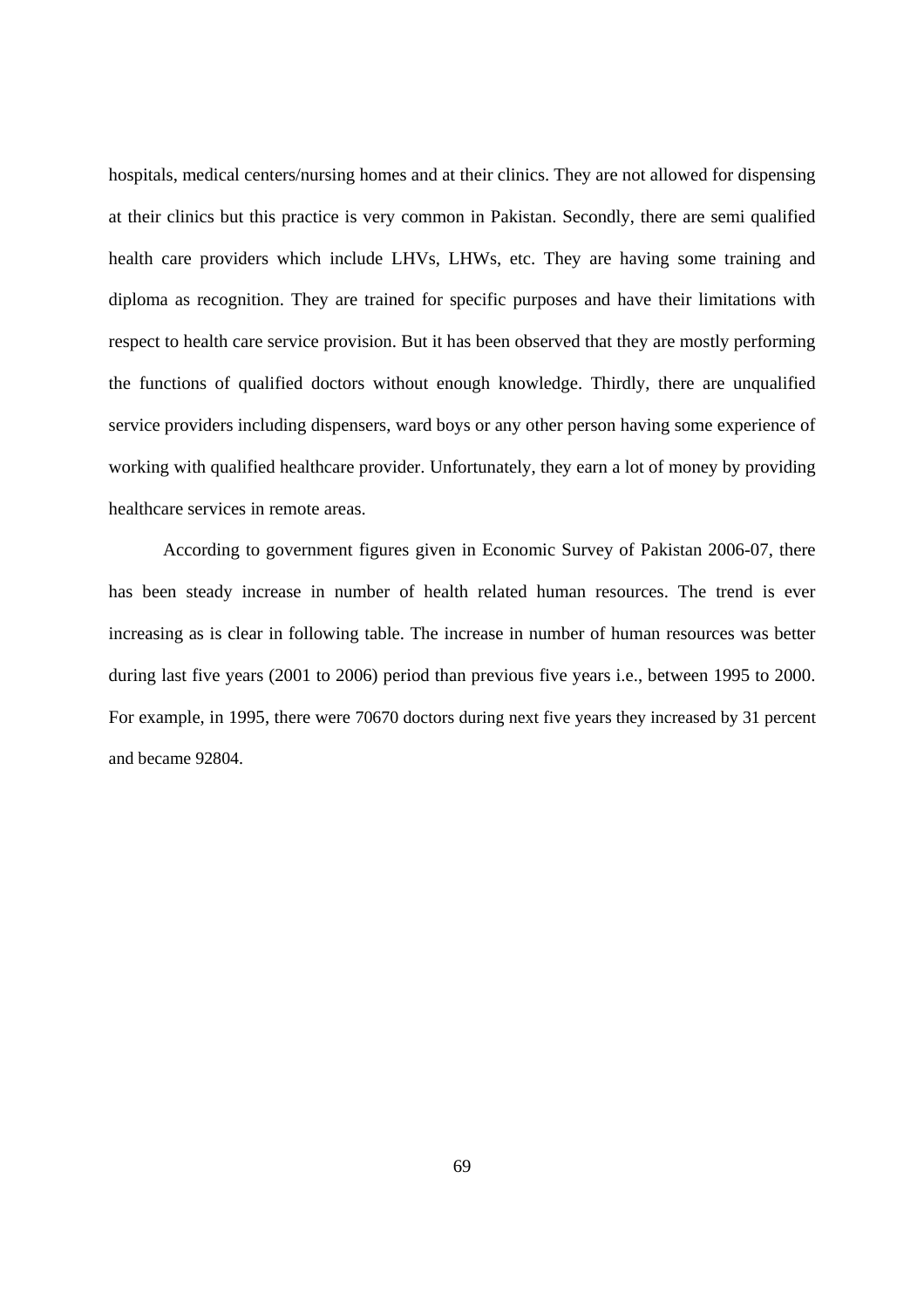| <b>Skilled</b><br>Human<br><b>Resource</b> | 1995   | 2000   | <b>Addition</b> | Percent<br><b>Increase</b> | 2006    | <b>Addition</b> | Percent<br><b>Increase</b> |
|--------------------------------------------|--------|--------|-----------------|----------------------------|---------|-----------------|----------------------------|
| <b>MBBS</b> Doctors                        | 70.670 | 92,804 | 22,134          | 31                         | 122.798 | 29.994          | 32                         |
| Dentists                                   | 2.747  | 4,165  | 1,418           | 52                         | 7.388   | 3,223           | 77                         |
| <b>Nurses</b>                              | 22,299 | 37,528 | 15,229          | 68                         | 57,646  | 20,118          | 54                         |
| <b>Midwives</b>                            | 20,910 | 22,525 | 1,615           | 8                          | 24,692  | 2,167           | 10                         |
| Lady Health<br><b>Visitors</b>             | 4,185  | 5,443  | 1,258           | 30                         | 8,405   | 2,962           | 54                         |

**Table 8: Health Professionals in Pakistan** 

Source: Economic Survey of Pakistan 2006-07

Among non-allopathic service providers include Homeopaths and others. They got homeopath degrees from regular institution, mostly from private institution. In second category of non-allopathic service providers are included Hakims. Traditionally they get training in the families and very few proper institutions are available for their training. This is categorized in 'Unani' ( Pertaining to Greek) and 'Ayurvedic' systems of medicine came to the United India via Arab physicians. However, the Unani medicine currently practiced in Pakistan is vastly different from its Greek roots. Finally, there are spiritual healers who treat the health problems through religious approach.

For providing healthcare in Pakistan the private sector is primarily a fee-for-service system. It is less organized sector with no structure and weak regulations. In private sector, there is a wide range of disparity in health care provision. Following is the brief description of healthcare facilities in private sector.

There is no central information about the private hospitals like their exact number, human resources, equipment, financial records and quality of their service. Therefore, we have to rely on subjective information about these hospitals. With respect to size of the facility, highest in rank are regular hospitals in private sector. They are in fact like 'hospital business' and are registered under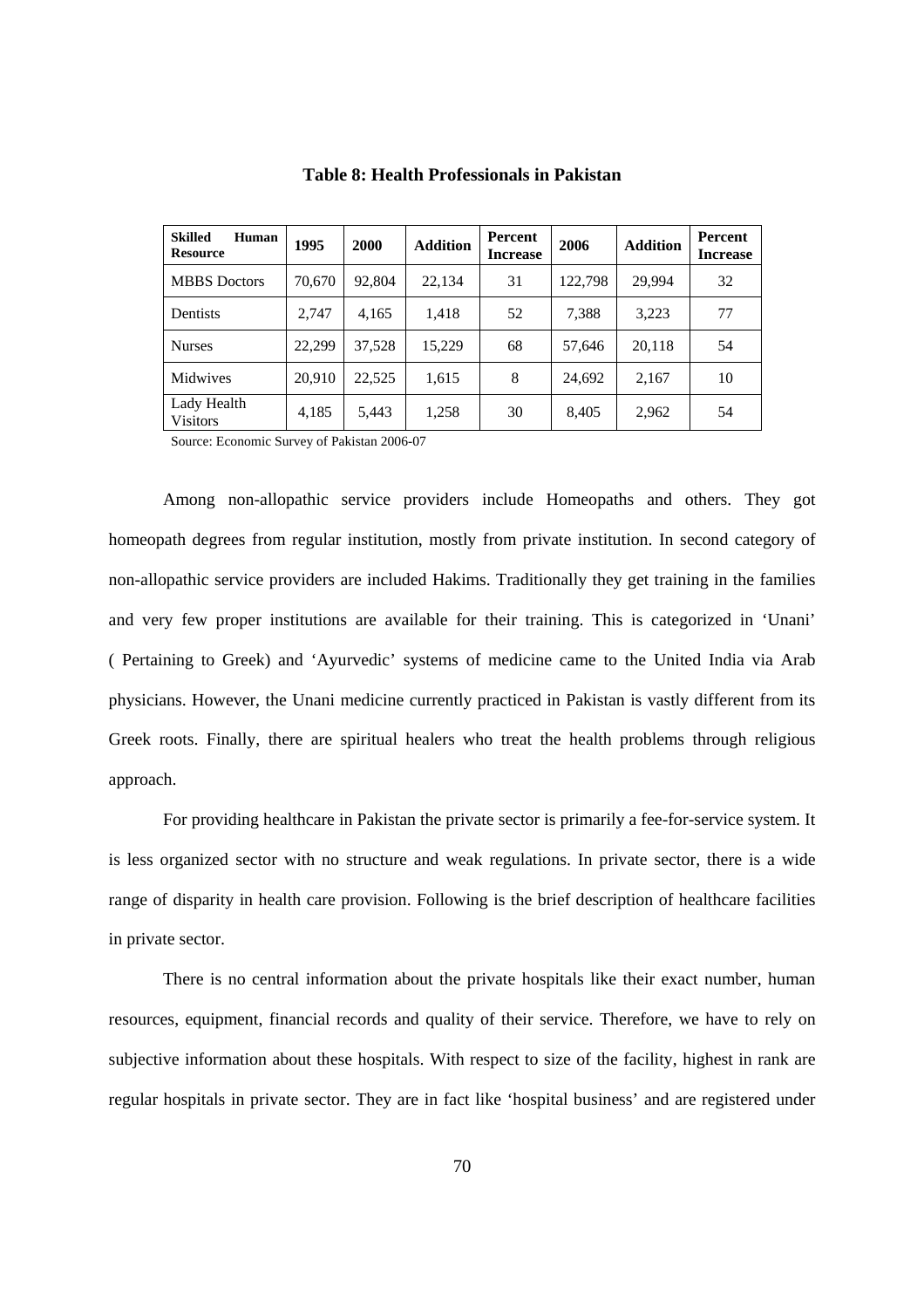company's ordinance. Few of these are fully equipped with necessary staff, supplies  $\&$  equipment, transportation and skilled staff and can be compared to any teaching hospitals of public sector.

Majority of hospitals in the private sector are under staffed and lack modern equipment. In spite of that, about 80 percent of the population seeks services from private sector as people are unaware about quality standard of services. Other than hospitals, are the nursing homes or centers. Some have all necessary provisions and skilled staff providing quality service to the public. But most of them have non-qualified and semi-qualified personnel adding to the increased risk of maternal deaths. They are also not fully equipped with supplies and equipment.

Major portion of private facilities comprise on clinics owned by a single person who is soleproprietor of this healthcare providing structure. But clinics established on partnership basis are also found. The clinics are of various types, some are day clinics, some are part time and some remain open for 24 hours. With respect to facilities there are few clinics which are well-equipped and provide quality service. Conditions of most of the clinics are pathetic due to weak regulatory system and are not providing required quality service. There are also clinics using the names of some qualified doctors but most of the times not having the person around. These clinics generally lack supplies and equipment.

### 3.5 National Context of Health Care & Policy

At the time of its independence in 1947, Pakistan inherited a health care delivery system that was a legacy of British colonial period. This elementary system was in the form of public health services and some curative services. It was basically designed to prevent large scale epidemics and provide curative services for the population. The system was limited to large and medium sized towns, many of which were selected under considerations of accessibility, political importance and having strategic consequences.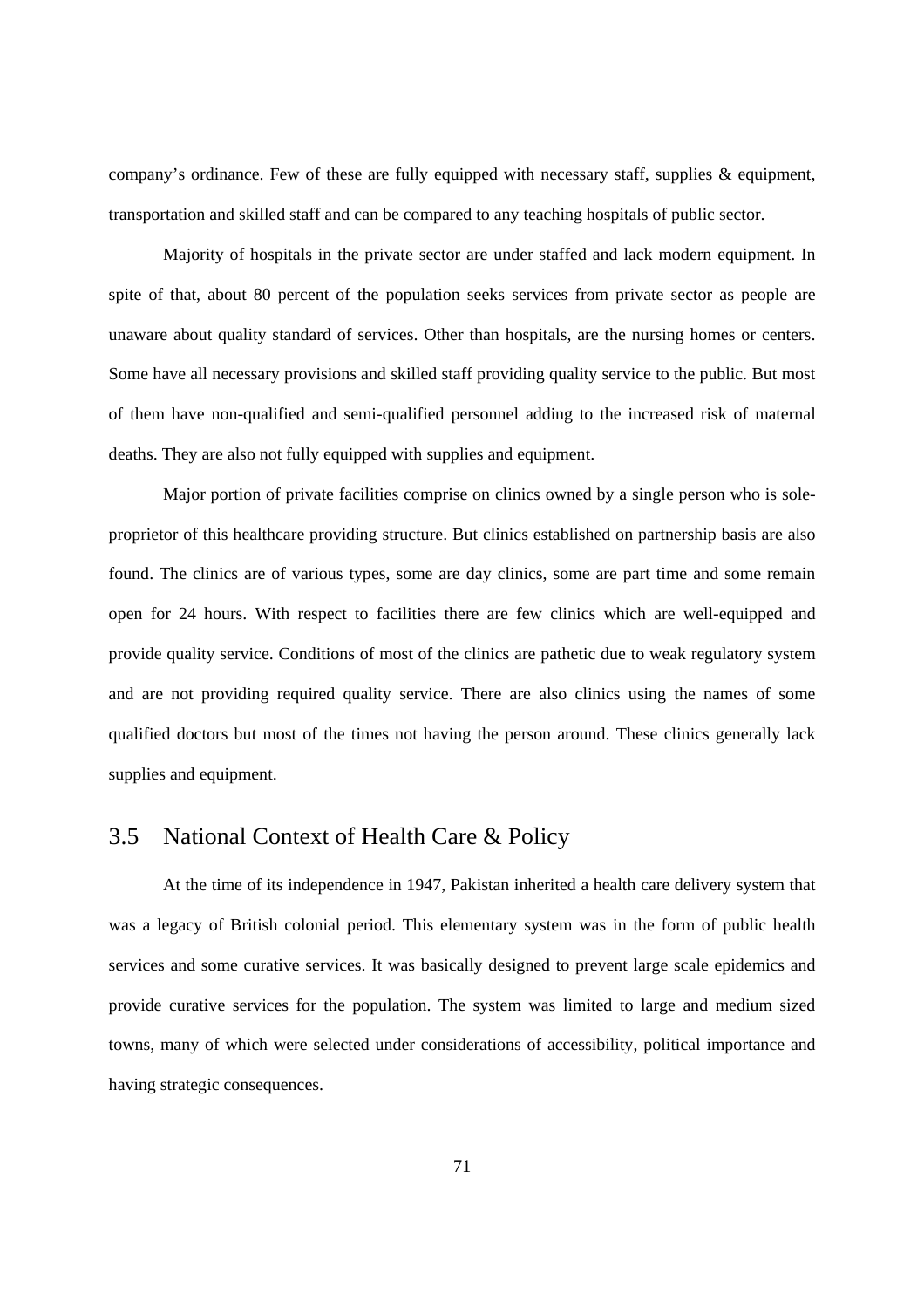Various problems were surrounding the healthcare system from the very beginning. During preliminary phase (1947-1955), the most important first problem was the replacement of technical staff which could not be tackled immediately. However some important initiatives were taken with the help of donors like UNICEF including BCG vaccination campaign. At that time two medical schools were also opened in the West Pakistan. The systematic approach to improve healthcare system was adopted after 1955. It was done under broad policy framework of Five Year Plans (FYPs). In the following few paragraphs brief review of gradual growth of healthcare system has been presented.

First Five Year Plan was started in 1955 which focused on producing technical human resource. During this period six new medical colleges, including one for women, were opened in both parts of Pakistan (East and West). A nursing school was attached to each of the medical college. In second FYP (1960-65) the institutional capacity was increased for providing primary healthcare service and also the technical human resource. The output was the establishment of Rural Health Centre scheme to cover 50,000 population by each unit, two Health Technicians' Training Institutes were opened, family planning program, and a malaria eradication program were also launched. The third FYP (1965-70), in addition to continuation of the aforementioned initiatives, launched Tuberculosis Control Program and Small Pox eradication programs. After fourth FYP (1970-75), quota of medicines was substantially increased for major hospitals. A generic drug system was introduced to bring down the prices of medicines and eight state-owned fair price drug shops were opened. Similarly, six medical schools, three nursing schools and one Public Health School were also opened.

The fifth FYP (1978-83) was in fact for the period 1975-80. But it could not be launched in a regular time period. We see a break of almost 3 years i.e., from 1975 to 1978. In this plan, effort was made to improve the planning and management. It was recommended that coverage of rural health centers be increased by 50 percent. Similarly, communicable diseases, malnutrition, food adulteration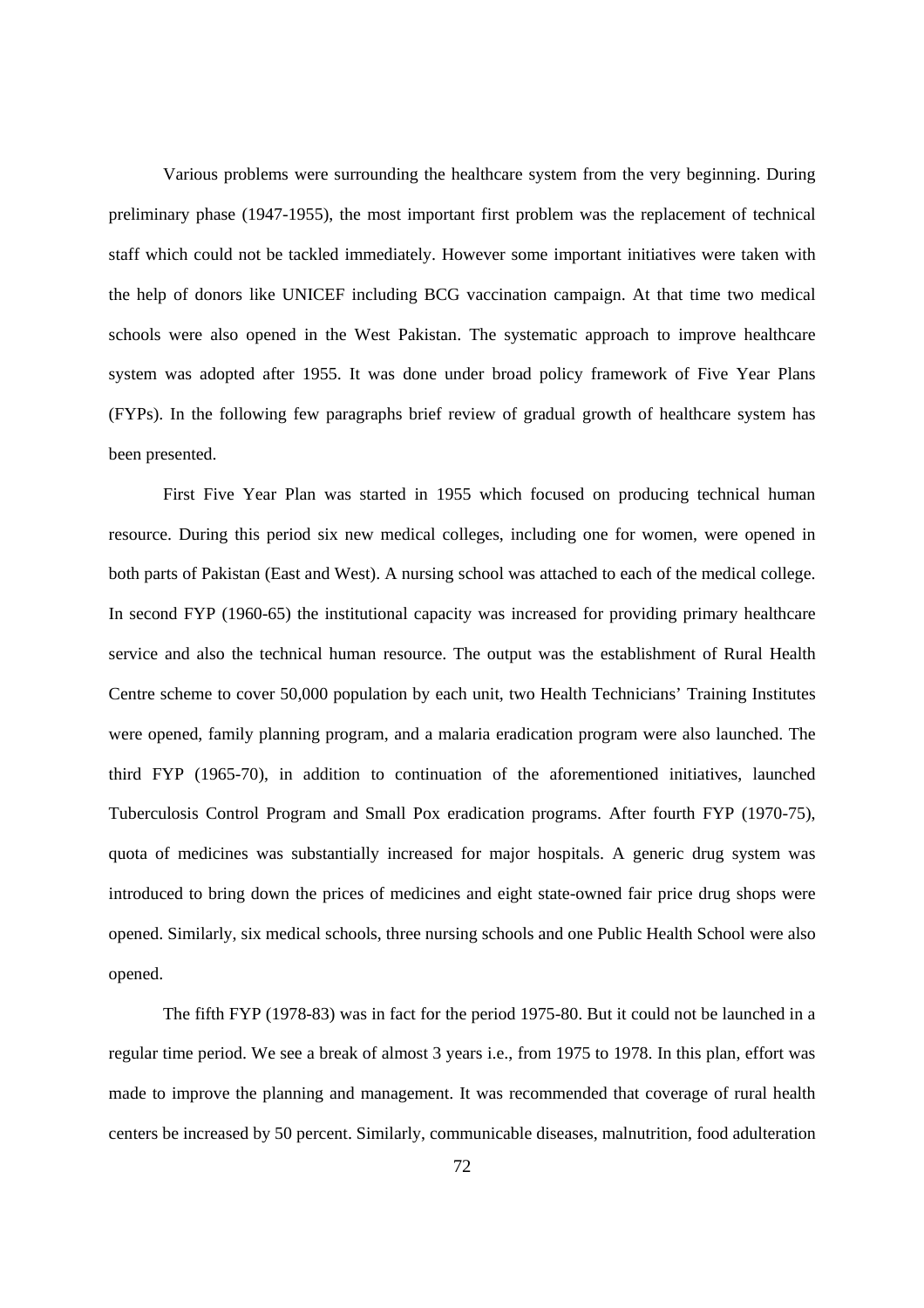and industrial hygiene were highlighted. During sixth FYP (1983-88), government focused on rural development and strengthened base of health system which helped in Health For All initiatives. Under seventh FYP (1988-93), health facilities were increased in rural areas including Basic Health Centers (BHUs) and Rural Health Centers (RHCs) and a female medical technician school was also established. Other significant improvements were the development of linkages between health facilities and semi-skilled, trained paramedics termed as Community Health Workers (CHWs), betterment in Mother Child Health (MCH) services, and initiating second Family Health Project.

In eighth FYP plan (1993-1998) significant interventions were made which included establishing Health Management Information System (HMIS) and Prime Minister Program for Family Planning and Primary Healthcare. During ninth FYP (1998-2003), decentralized planning, public private partnership, privatization of health facilities remained the prominent features. Underlying orientation was to create a balance of preventive and curative services and removal of management weaknesses of the health system.

Careful review reveals that major infrastructure of public healthcare was set during 1970s. Pakistan endorsed the "health for all by 2000" initiative of World Health Organization. Government launched extensive infrastructure and policy building initiatives. From village to Tehsil (sub-district) and Tehsil to district an up-gradation of healthcare system was introduced by creating inter-linkages of these three tiers. In villages, Basic Health Units were established for providing primary healthcare services. The Tehsil Headquarter Hospitals represented secondary healthcare and District Headquarter Hospitals represented tertiary care. Similarly, the teaching and referral units represented the tertiary care. Along with this, a significant public health campaign was launched for the first time, keeping in view local needs and WHO guidelines to meet the target. These included: An expanded program of immunization to eradicate the prevalent infectious diseases; Malaria Control Program; Tuberculosis Control Program; Family Planning Program; Diarrhea and Pneumonia Control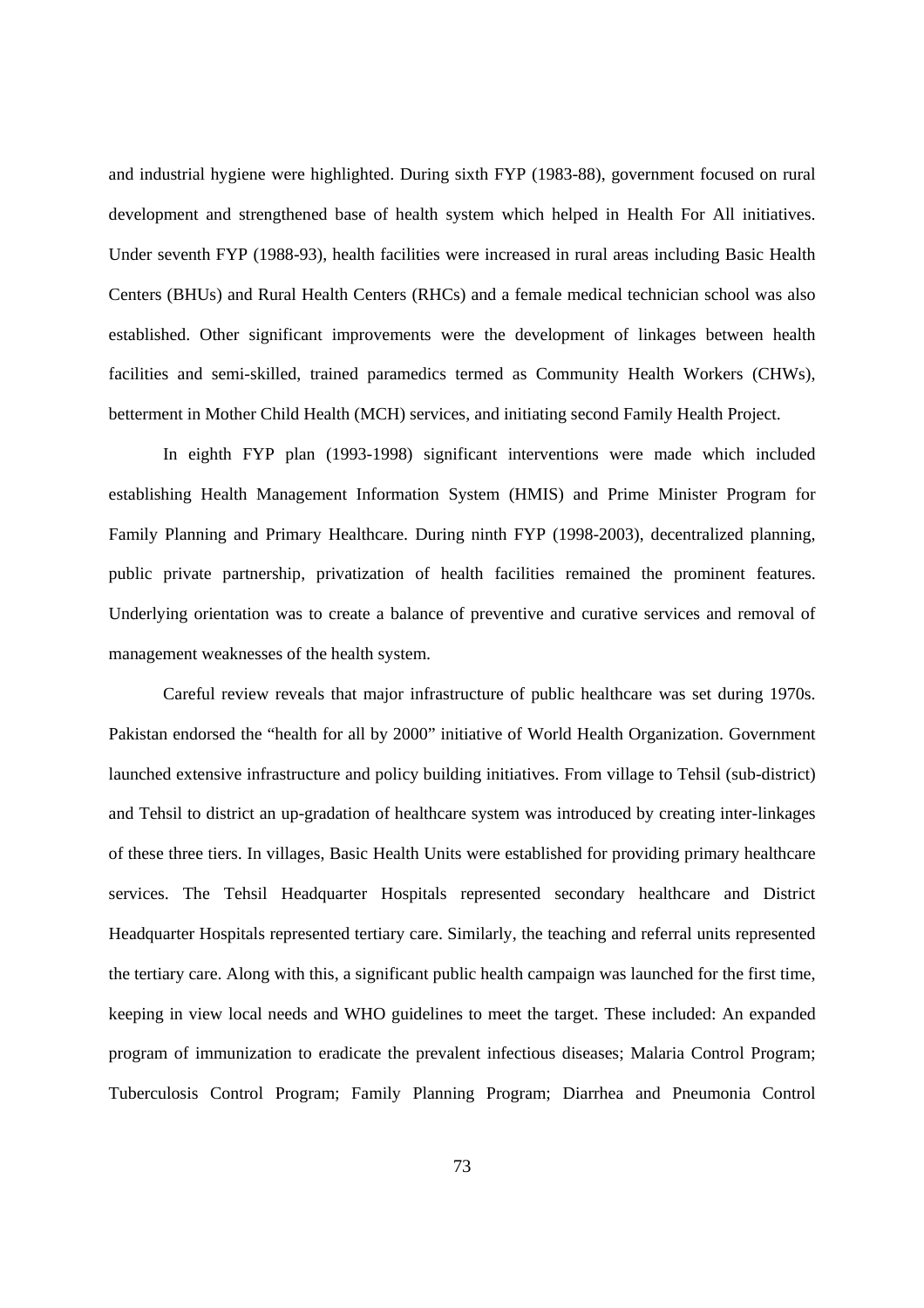Program; and many others. To monitor all these and to achieve further improvements National Institute of Health (NIH) was established, too.

In recent programs the government has aimed to bring about Programmatic and Organizational and Management Reforms. These are to foster alleviation of poverty efforts of government, under health sector reforms, devolution has acquired immediate importance and major thrust is on district health system. A policy analysis and reform unit is being established at federal level. The new Health policy 2001 considers health sector investment as a part of government's Poverty Alleviation Plan. It gives more importance to primary and secondary health services as opposed to tertiary level health services in the past. Good governance is seen as basis of health sector reform to achieve quality healthcare.

# 3.6 Policy Making

### 3.6.1 Planning

Planning is healthcare is highly centralized. The planning agencies including Federal Planning Commission, Provincial Planning and Development Departments and Planning Cells in provincial health departments of carry out task of planning. Recently, some efforts have been made to carry out the planning at districts level. An additional complication in the planning process is the lack of knowledge and orientation of bureaucrats in public health. A *medical model* is followed by both public and private sector which is characterized by an emphasis on curative health services. The manifestation of *public health model* is rarely reflected in theory and practice. The later model focuses on preventive interventions, obtaining maximum impact on the health status of communities for resources available, the use of appropriate technology and measurement of outcomes in terms of changes in health status.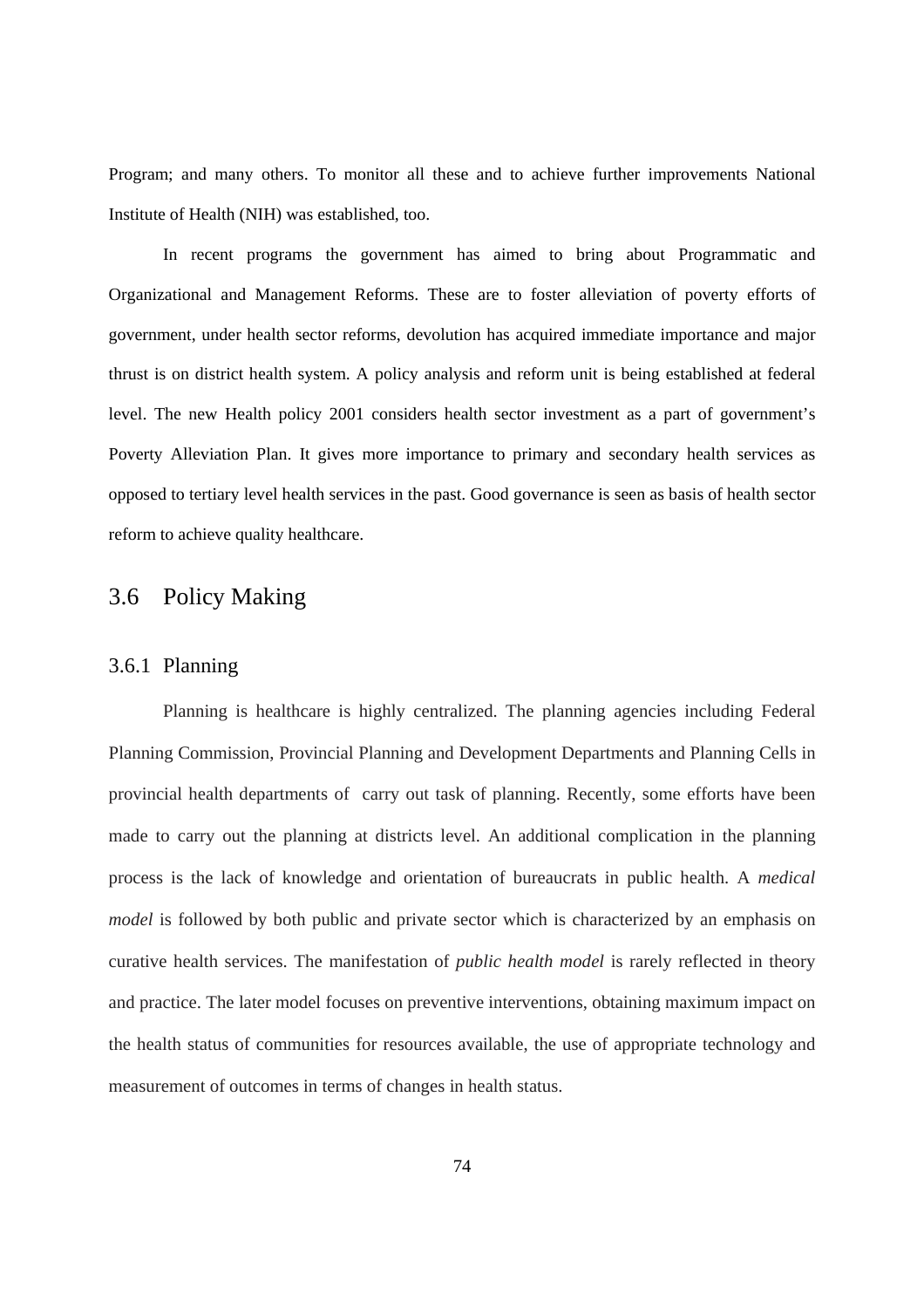There is hardly any system for service operations and practices in the country for healthcare sector. There is lack of team work among various cadres and no standardized operating procedures are available. Some degrees of standardized procedures are found for requisition supply, transport, inventory and dispensing but these are not integrated. There is no system of systematic monitoring and evaluation for the performance of healthcare services. The newly introduced Health Management Information System is a major step toward improvement. Similarly, no comprehensive and systematic information on public health care is available. Even some of the surveys are not done regularly.

Pakistan made three national policies for health in 1990, 1997 and 2001. The National Health Policy 1990 advocated need for extensive primary healthcare. The target was set for universal primary care within ten years through active participation of private and public sector. It also emphasized on improvements on BHUs and RHCs and health management system. An innovative program of Lady Health Workers was also started in 1993 to provide preventive and basic curative care to traditionally neglected groups. This program has been termed as success. The program seems to have addressed the issues of equity, urban bias and access of marginal groups to curative care. Then the initiatives for health were taken under Social Action Program 1 (SAP I), 1993-1997 for driving primary healthcare. Similarly, in SAP II during 1997-2002 initiatives were taken or primary healthcare, basic education and water & sanitation.

### 3.6.2 National Health Policy 2001

Among current government initiatives, the most important is 'National Health Policy 2001'. The policy has been developed on three guiding principles for improving the healthcare in Pakistan. These are: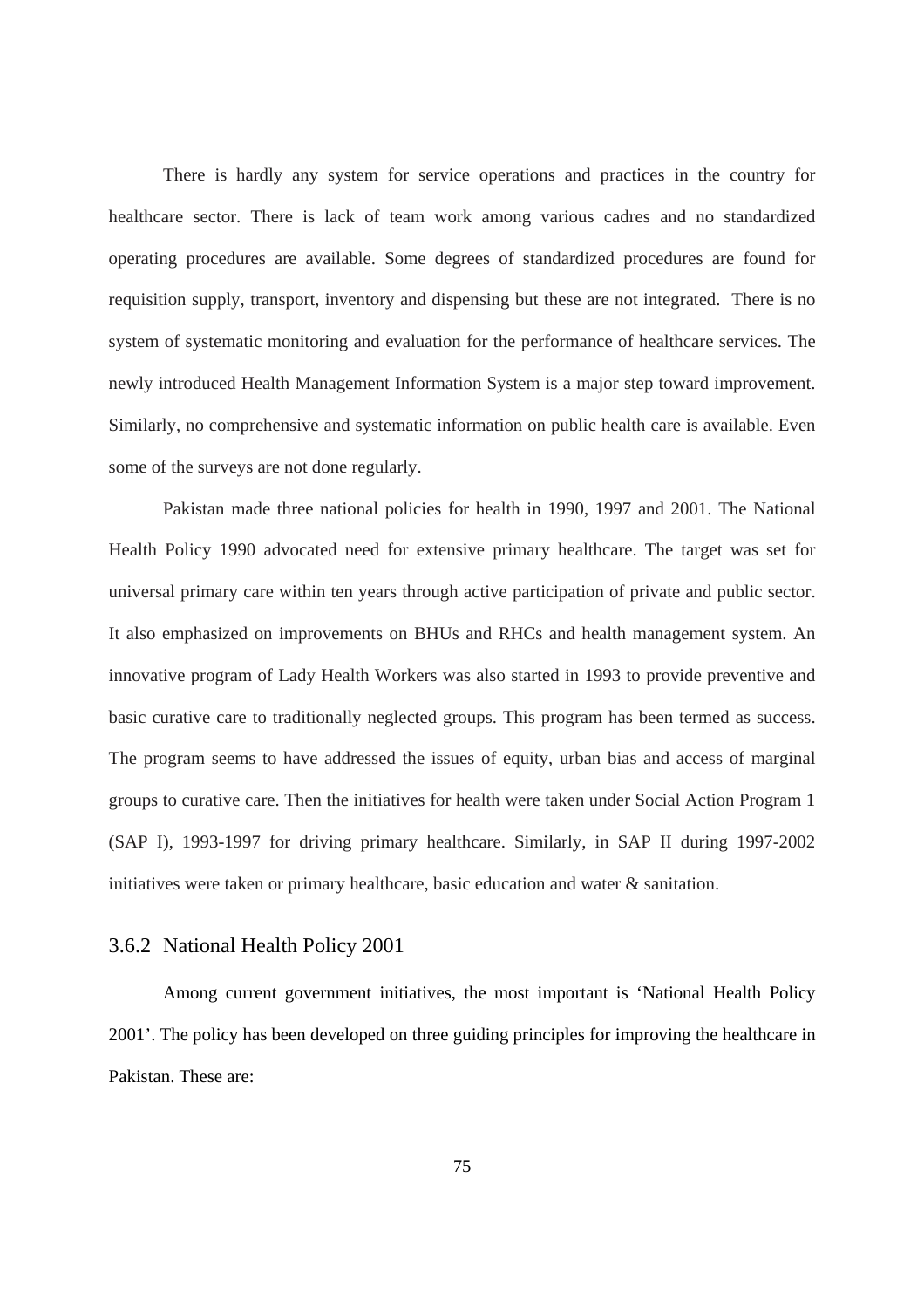- A) Health sector investments are viewed as part of Government's Poverty Alleviation Plan;
- B) Priority attention is accorded to primary and secondary sectors of health to replace the earlier concentration on Tertiary Care; and
- C) Good governance is seen as the basis of health sector reform to achieve quality health care.

In the light of these guiding principles, National Health Policy for 2001 identifies ten key areas for intervention. These key areas include;

- i- Reducing widespread prevalence of communicable diseases;
- ii- Addressing inadequacies in primary/secondary health care services;
- iii- Removing professional/managerial deficiencies in the District Health System;
- iv- Promoting greater gender equity;
- v- Bridging basic nutrition gaps in the target-population;
- vi- Correcting urban bias in health sector;
- vii- Introducing required regulation in private medical sector;
- viii- Creating Mass Awareness in Public Health matters;
- ix- Effecting Improvements in the Drug Sector; and
- x- Capacity-building for Health Policy Monitoring

If we analyze the guiding principles and key focus areas, it becomes evident that the healthcare system in Pakistan is still in its early stages. Recognizing investment in health sector as part of poverty alleviation efforts is an evidence of poor condition of human development in the country. After more than 50 years in 2001, government realizes that primary and secondary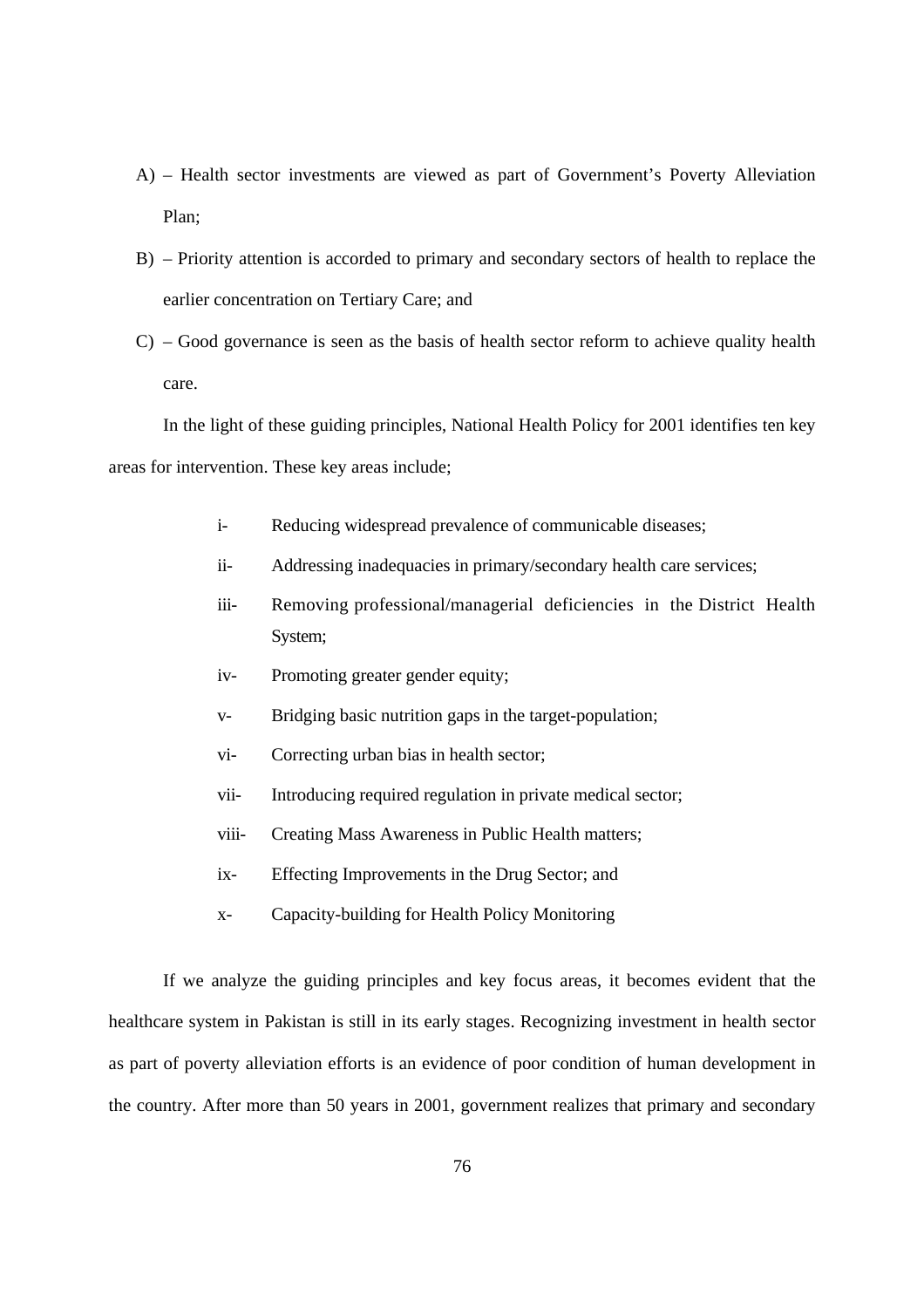care should be focused more. Similarly the question of good governance is clear indication of less institutional capacity of every sector including health. If we look at the ten key areas they all pertain to fundamental aspects.

### 3.7 Summary and Conclusion

The chapter focuses on capturing the current state of primary health indicators, features of healthcare system, its growth in national context and major policies and programs. Pakistan has shown slow progress in improving health indicators. High level of income inequality, illiteracy, poverty and poor health status of most Pakistanis tell the story. Wide spread disparities of gender, income level, geographic location, class and social status make it extremely difficult to have access to healthcare for majority of population. The quality of primary healthcare provided, especially in rural areas is very poor.

With over 158 million population Pakistan is having current population growth rate of 1.8 percent per annum. The figures of government for years  $1992 \sim 2003$  show that percentage of deaths attributed to communicable diseases have decreased to 26.2 percent from 49.8 some years ago. According to international sources three factors account for 60 percent of burden of disease in Pakistan which are actually preventable and treatable. They include; i) – Communicable Infectious Diseases; ii) – Reproductive Health Problem; and iii) – Nutritional Deficiencies. Equally important is the prolonged harsh lack of preventive and curative health infrastructure. The gravely defective preventive measures include sanitation, safe drinking water, reproductive healthcare facilities for women and food safety regulations with respect to raw and cooked food available outside the household. Inequalities do exist among richest and poorest.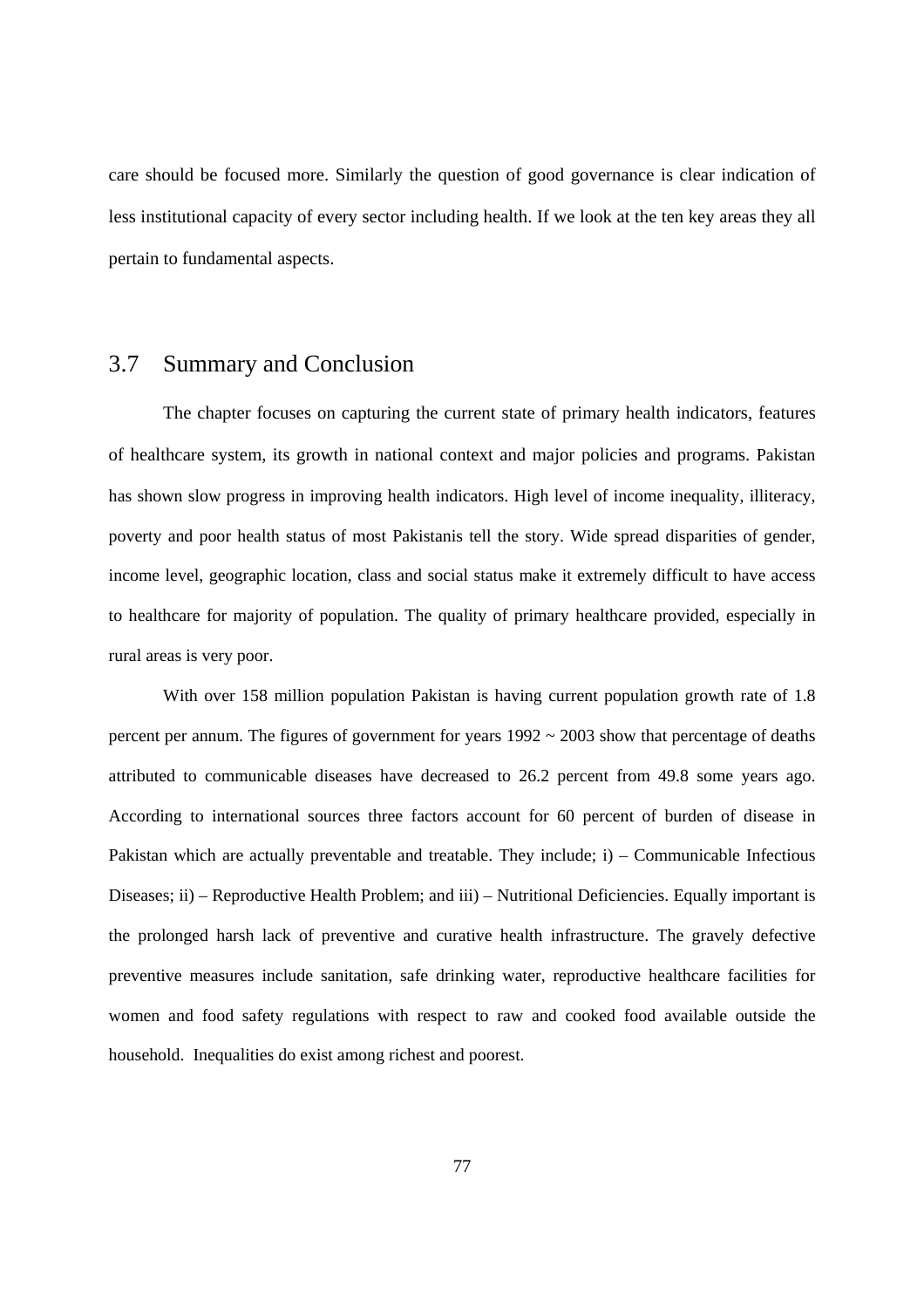The reasons for child mortality and infant mortality are malnutrition, acute respiratory illnesses and other communicable and vaccine preventable diseases. Prevalence of bad practices due to ignorance and illiteracy and the overwhelming burden of poverty have hampered achieving significant reduction in CMR. Biggest challenges include lack of integrated management of childhood illness as well as (availability, affordability) unawareness, the population growth rate and inadequate allocation of budget. This small budget is mainly spent on salaries and management in stead of on development of healthcare system and service delivery. The preventive programs are not integrated at lower levels of service delivery such as district or tehsil. A lot of gaps are found in institutional capacity.

 Maternal mortality is as high as 350~400 per 1,000 live births in Pakistan. It is mainly attributed to low skilled birth attendance rate, insufficient access to care services, illiteracy, malnutrition and socio-cultural practices which limit women's mobility. Only 31 percent of the female population seeks antenatal care. Lack of safe delivery services are thought to be the biggest challenge.

Government spent 0.57 percent of GDP on health sector amounting to Rs. 50 billion. In fact, health is not a priority area for government in Pakistan. Spending on health is optimistic but not promising. A gradual increase in the health budget is evident every year. This percentage of health expenditures is significantly less than most of the south Asian countries.

Under the Constitution of Pakistan, health is primarily the responsibility of provincial governments like education. The federal Ministry of Health is responsible for implementation of some vertical programs on AIDS and malaria, and extended program of immunization. Both public and private sectors provide the healthcare in Pakistan. Nearly 70 percent population is served by the private sector which is 'fee for service' system. Like education, little authentic data is available about health indicators, services and resources involved.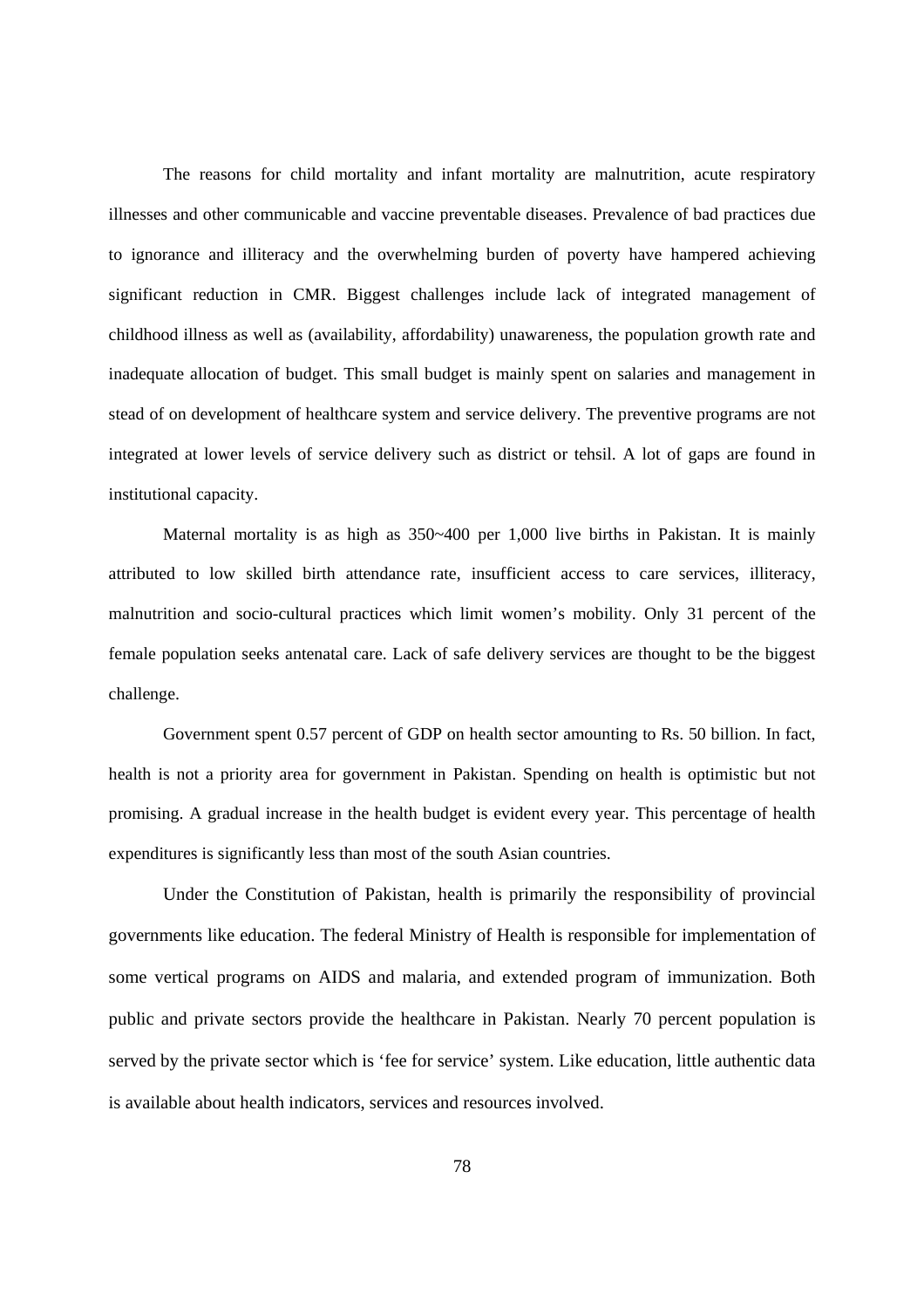At the bottom of primary healthcare system are Basic Health Units (BHUs) with no beds and labor rooms, they provide basic health services. Then come Rural Health Centers, Tehsil Headquarter Hospitals, District Headquarter Hospitals and finally, Divisional Headquarter Hospitals with all kinds of facilities. Various studies indicate that these facilities remain underutilized due to relative lack of healthcare professionals specially women, high rates of absenteeism, poor quality of services and inconvenient locations.

The human resources are available for improving the quality of primary healthcare services are of two main types. They can be categorized into two main categories i.e., allopathic and non-allopathic. For providing healthcare in Pakistan the private sector is primarily a fee-forservice system. It is less organized sector with no structure and weak regulations.

There is no central information about the private hospitals like their exact number, human resources, equipment, financial records and quality of their service. Therefore, we have to rely on subjective information about these hospitals.

At the time of its independence in 1947, Pakistan inherited a health care delivery system that was a legacy of British colonial period. Various problems were surrounding the healthcare system from the very beginning. During preliminary phase (1947-1955), the most important first problem was the replacement of technical staff which could not be tackled immediately. The systematic approach to improve healthcare system was adopted after 1955. It was done under broad policy framework of Five Year Plans (FYPs). In the following few paragraphs brief review of gradual growth of healthcare system has been presented. Careful review reveals that major infrastructure of public healthcare was set during 1970s and have been improve afterward. In recent programs the government has aimed to bring about Programmatic and Organizational and Management Reforms. Planning is healthcare is highly centralized. A *medical model* is followed by both public and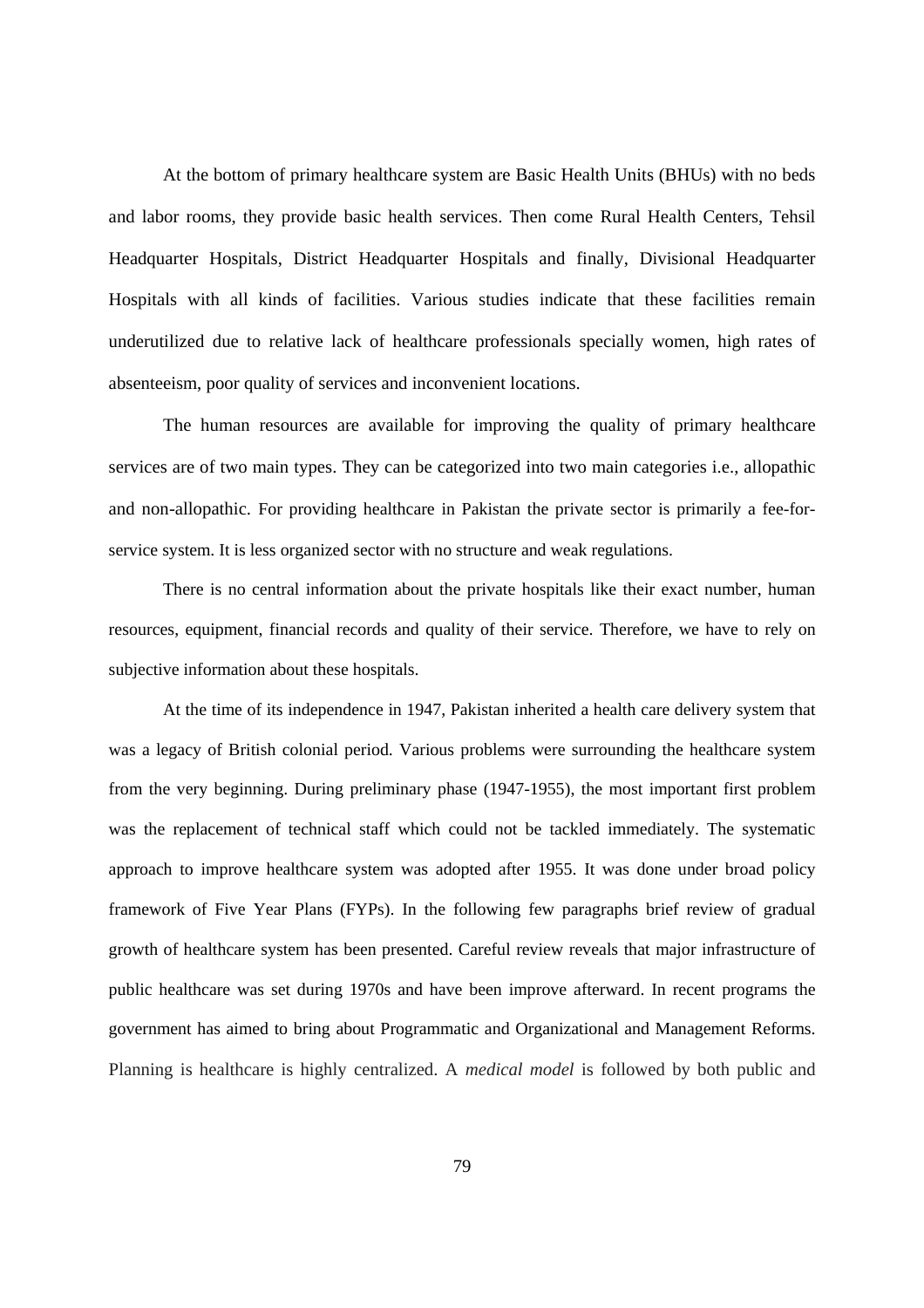private sector which is characterized by an emphasis on curative health services. The manifestation of *public health model* is rarely reflected in theory and practice.

 There is hardly any system for service operations and practices in the country for healthcare sector. Pakistan made three national policies for health in 1990, 1997 and 2001. Among current government initiatives, the most important is 'National Health Policy 2001'. The policy aims to integrate with poverty alleviation, focusing on primary and secondary care and good governance. The policy focuses on ten key areas for intervention. If we analyze the guiding principles and key focus areas, it becomes evident that the healthcare system in Pakistan is still in its early stages. Recognizing investment in health sector as part of poverty alleviation efforts is an evidence of poor condition of human development in the country.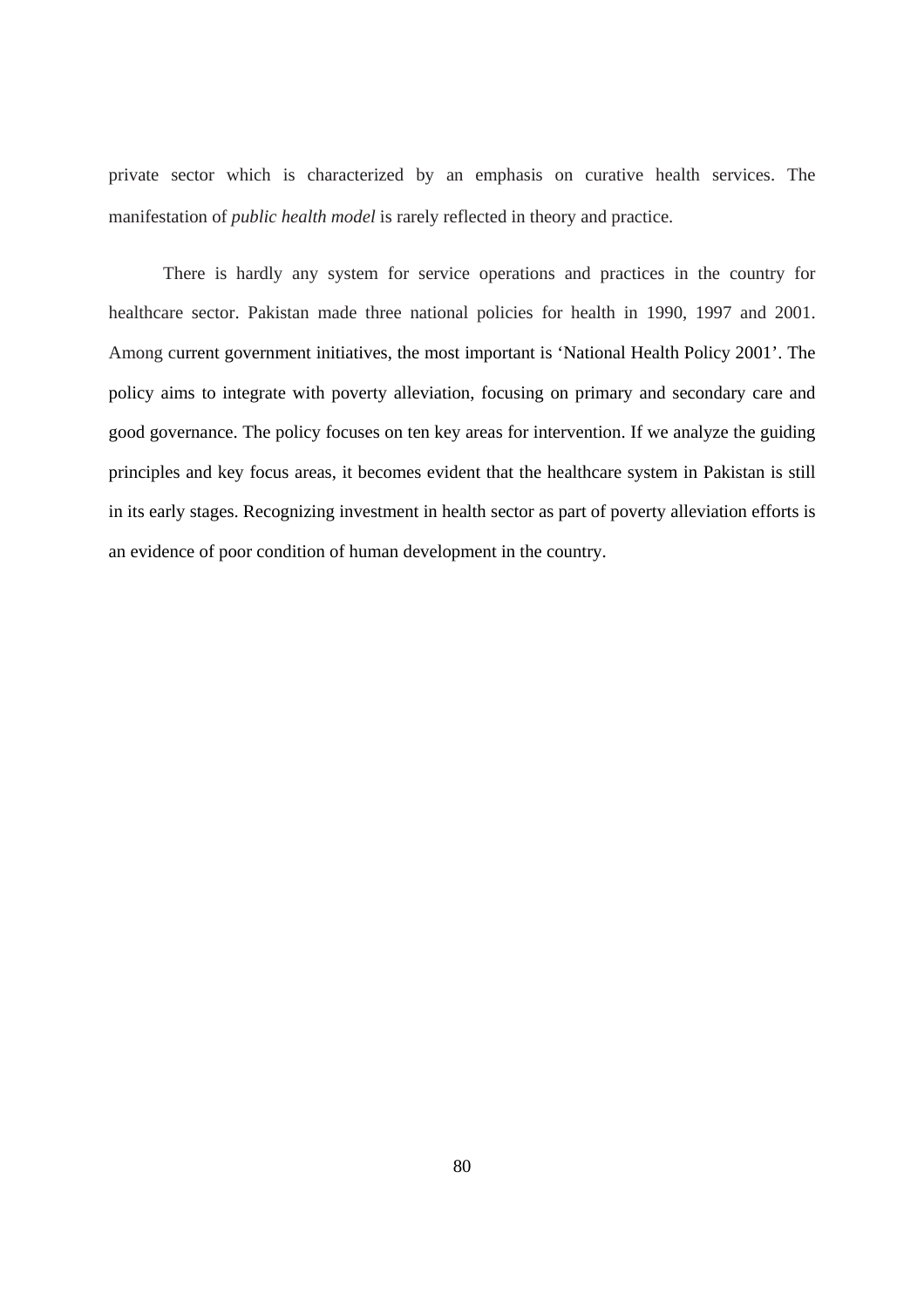# Chapter Four

# Why Pakistan Lags Behind In Human Development

### 4.1 Introduction

The state of human development in Pakistan presents a very dismal picture. In Human Development Report 2007, Pakistan's rank is 136 out of total 177 countries. The value of its Human Development Index is 0.551 points<sup>41</sup>. Among neighboring countries China, Iran, Tajikistan and India having HDI ranks of 81, 94, 122 and 128 (with HDI of 0.777, 0.759, 0.673 and 0.619 respectively), Pakistan is lowest in rank except Afghanistan. If we compare it with countries having highest and lowest ranks, it helps us to further evaluate the performance of Pakistan. On the highest rank is Iceland (HDI is 0.968) and on lowest rank is Sierra Leone (HDI is 0.336).

If we compare HDI values of countries from developing world, South Asia and Africa, Pakistan is found very close to low human development Sub-Saharan African countries. The average of HDI of these countries is 0.493 which is only 0.058 points less than Pakistan. While the average of developing countries (with HDI of 0.691 points) is more than Pakistan by 0.14 points and average of South Asian countries (with HDI of 0.611 points) is greater than Pakistan 0.06 point. Undoubtedly, this presents very gloomy picture of overall human development indicators.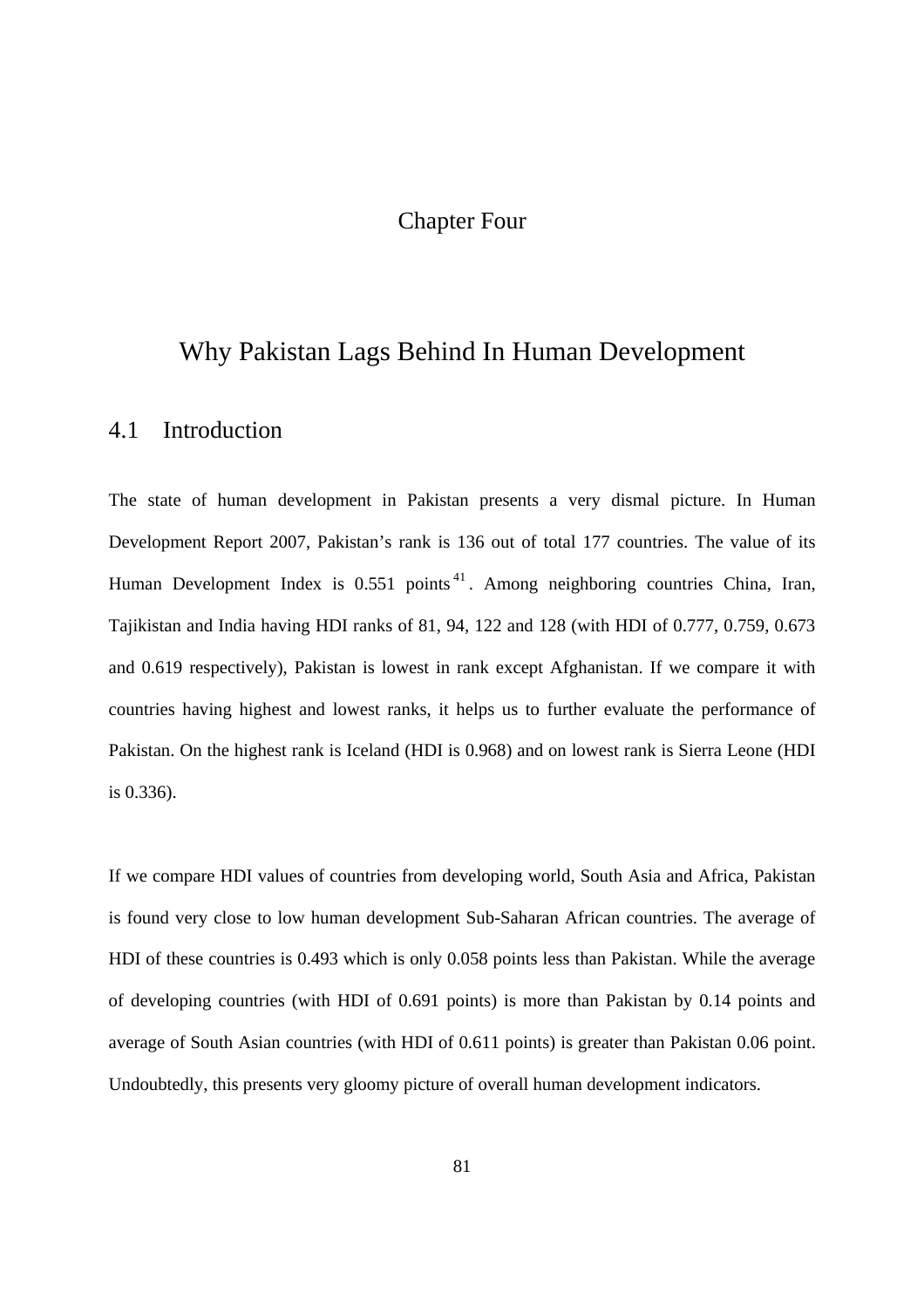Why Pakistan is lagging behind in human development indicators, not only from rest of the developing world, but also from its neighboring countries? This is important question to answer for formulating policy and for bringing any significant improvement in human development indicators. The gloomy picture of human development in Pakistan might be result of combination of many factors.

The most suitable manner in which a country can be evaluated is to examine its history and to look how and what kind of social system has evolved through what processes. And what is the underlying logic and linchpin of the system and responsible for pushing or driving the whole system into a certain dimension.

The following paragraphs will focus on exploring the important factors responsible for bad human conditions in Pakistan. The chapter starts with historical background of state and society for helping to understand social, political, economic and formal context. It also helps to know what kind of state 'liabilities' kept it 'indifferent' to constantly deteriorating state of human condition. Furthermore, it gives understanding of political processes which constantly kept on evolving and kept the state away from its primary responsibility of serving the people. This portion focuses on description and analysis of various factors and presents an overall picture.

Next, then comes the analysis of weak democracy and governance. It helps us succinctly the causes and condition of democracy and governance in Pakistan. Then the chapter offers analysis explicating the vital link of various factors and its comprehensive impact on the current state of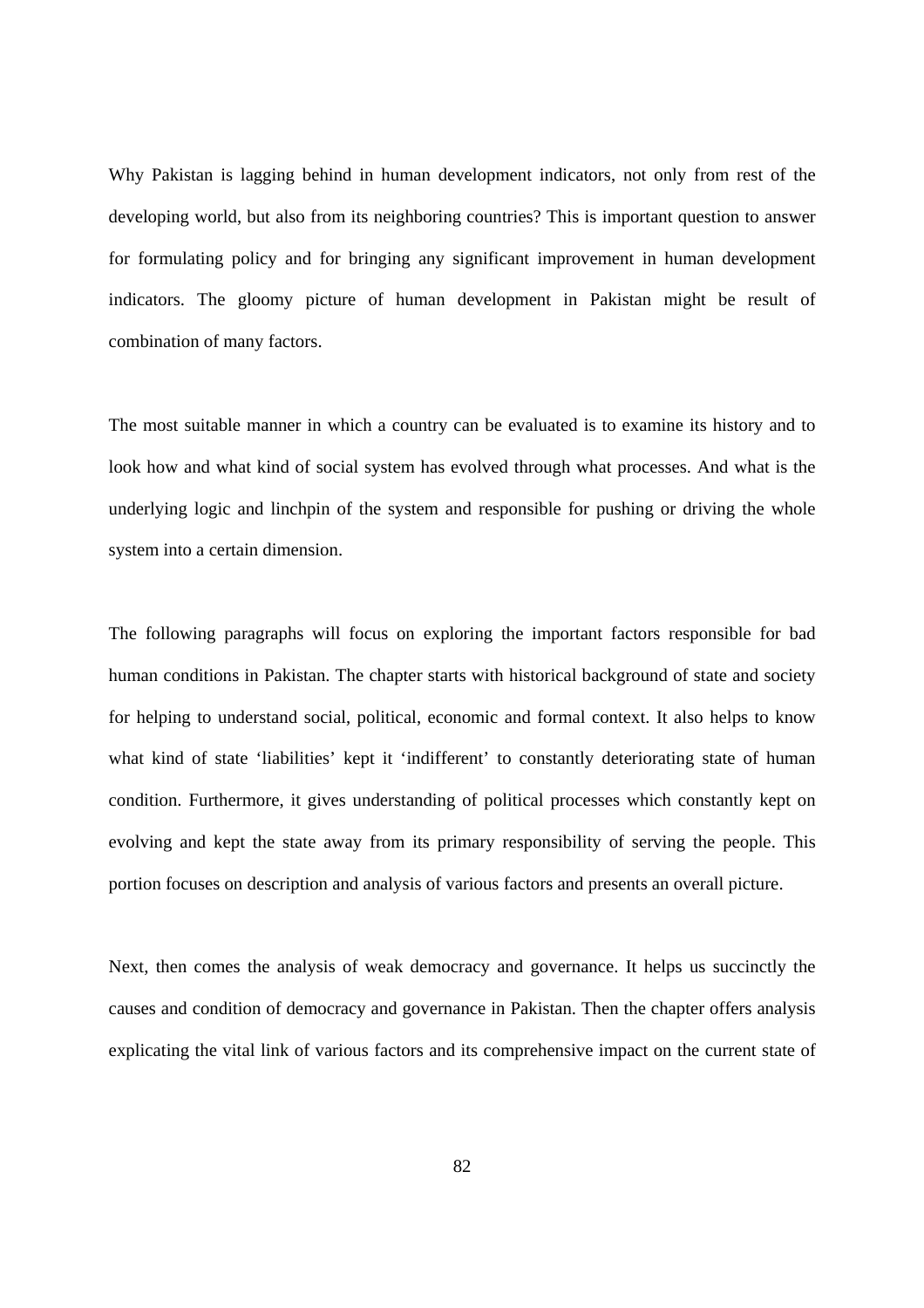human development. Effort has also been made to explore the underlying logic of non-human development character of state. In the end a summary and conclusion has been presented.

### 4.2 Historical Background of State and Society

Pakistan officially the Islamic Republic of Pakistan, is a country in South Asia. It is sixth most populous country in the world with high levels of poverty and illiteracy. It has the second largest Muslim population, more than 160 million, in the world after Indonesia. It is bordered by Afghanistan and Iran in the West, India in the east and the People's Republic of China in the northeast. Tajikistan also lies close to Pakistan but separated by a narrow corridor. Thus, it occupies a crossroads between south Asia, Central Asia and Middle East. This location has great geo-political importance for the country and due to this location various international events have imposed 'liabilities' on country's state, politics, economy and society. These 'liabilities' have consequently adversely affected the human development in country. In the next part of this chapter, effort will be made to establish link of human development with mentioned factors above.

The region forming Pakistan was at the heart of ancient Indus Valley Civilization and then later was the receiver of Vedic, Persian, Turco-Mongol, Indo-Greek and Islamic cultures. There has been invasion by Aryans, Persians, Greeks, Arabs, Turks, Afghans, Mongols, Sikhs and British.

In addition to Indian independent movement which demanded and independent India, the Pakistan movement, sought an independent state for the majority populations of the eastern and western regions of British India. British granted independence to Pakistan in 1947 comprising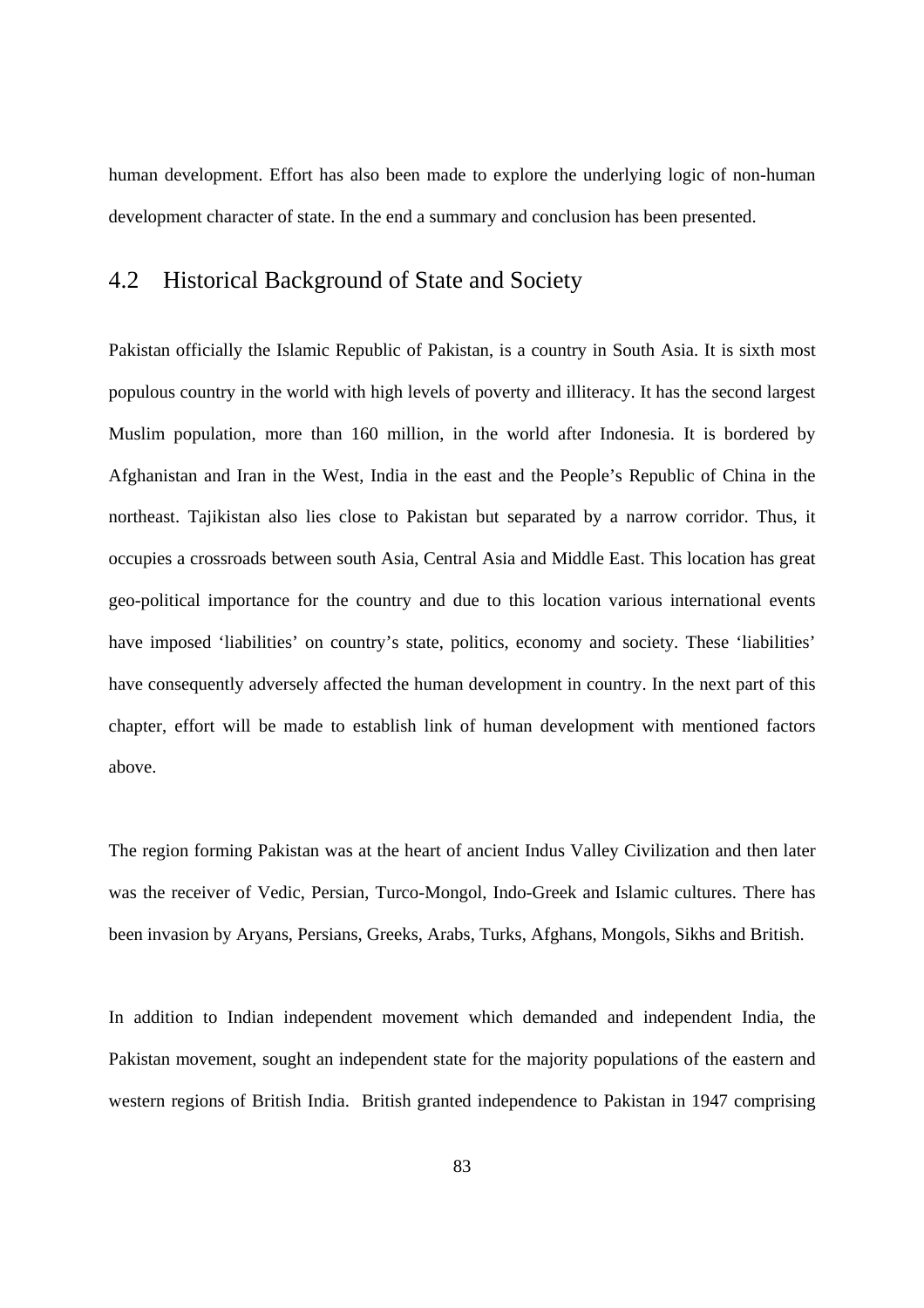on four provinces (Sindh, Punjab, North West frontier province and Baluchistan), independent Kashmir and East Bengal. In 1971, civil war in East Pakistan broke the country into two parts. The East Pakistan became Bangladesh and West Pakistan became Pakistan.

Pakistan's history is characterized by repeated military rule and political instability. The first Constitution of Pakistan was adopted in 1956, but was suspended in 1958 by General Ayub Khan. The last Constitution, under which the country is running its affairs, was adopted in 1973 and is regarded as the country's most important document. It was result of a broad based consensus among various state organs, political parties, provinces, ethnic groups and people of Pakistan. According to the 1973 Constitution of Pakistan, the country is semi-presidential, federal democratic republic and Islam is the 'state religion<sup>42'</sup>.

For developing better understanding of the socio-political process of the country, we can divide the whole 63 years period (from 1947 to 2009) in various eras, on the basis of political or military rule.

#### **From 1947 to 1958: Non Military Rule**

Immediately after its creation in 1947, Pakistan was bound to face multiple problems of political, social, economic nature. Most important hurdles included the settlement of immigrants from India, problems of state & governance. These were immense challenges to tackle sagaciously for a newly born country. Lack of sufficient human resource intensified the problems. According to 1951 census, the literacy rate was only 16.4 percent and majority of population was residing in rural areas i.e., 82.2 percent.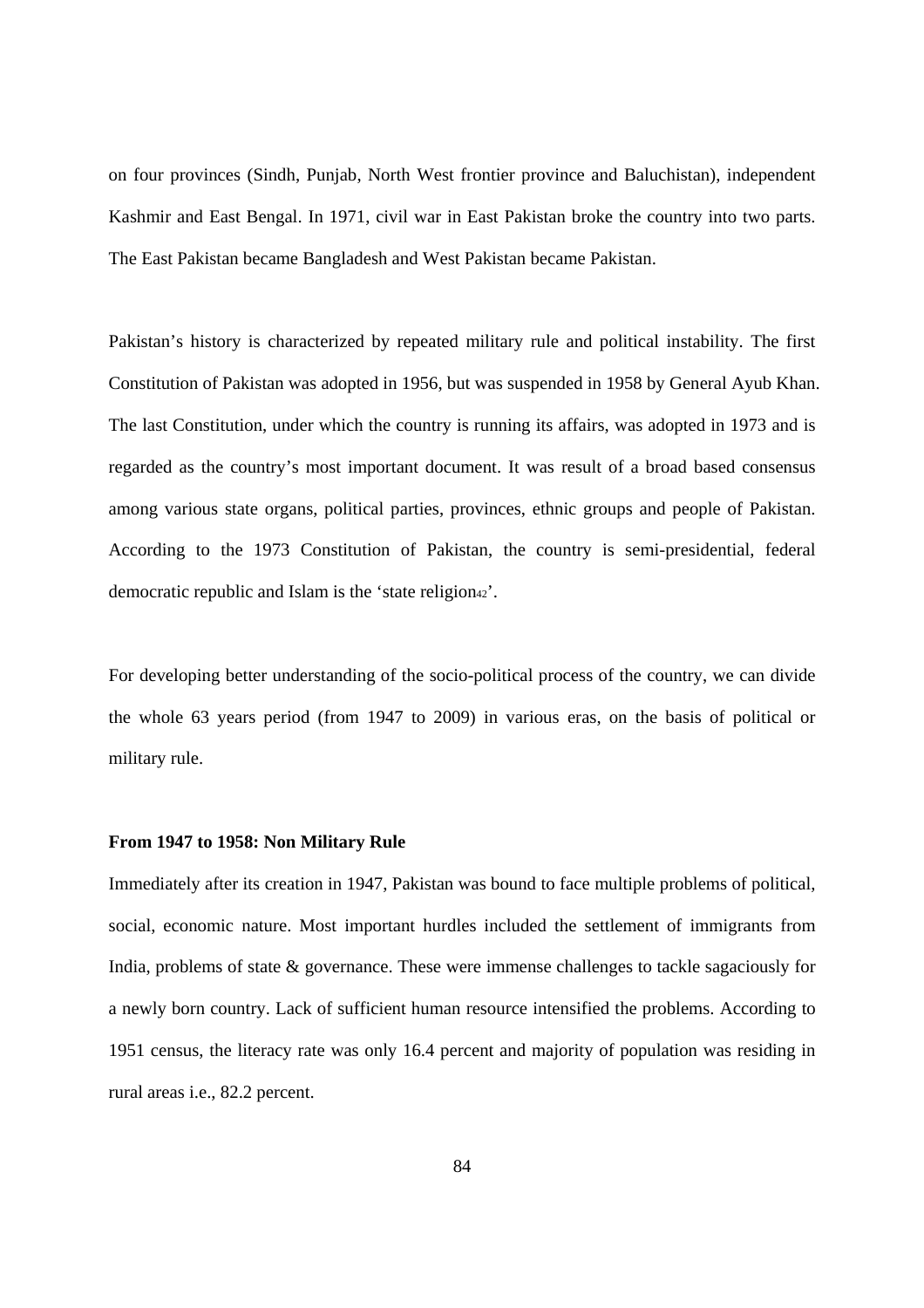The country was more like a less developed country in terms of industry, market size, labor force and infrastructure. As Zaidi states, "After independence in 1947, Pakistan was predominantly agrarian, underdeveloped, newly independent nation, with a little industry, few services and no infrastructure. The initial decade was devoted to survival and laying foundations rather than economic or human development. In the first five years, Pakistan's main concern was one of survival, where adverse international conditions and precarious domestic situation, with millions of refugees, made the provision of very basic necessities the primary task of the government<sup>43</sup>." All these problems bound the country to align with some super power. Leadership of Pakistan, at that time, aligned with US alone unlike India who developed and maintained relations with both super powers i.e., US and USSR.

For laying multiple foundations of new born country, politicians and early bureaucracy played important role. In the beginning, military was away from exercising any influence in state affairs. Large landowners were sharing power with those who were in top decision making ranks of civil bureaucracy. The bureaucracy was dominated, basically, by migrants from India. The bureaucrats along with politicians shaped the state and economy in a way which could serve their interests for a longer term in contrast to the interests of people. But the leading role was in hands of bureaucrats and they were not fully aware of the issues of people of land. As describes Zaidi, 'Since much of the bureaucracy was composed of urban migrants from India, it had little knowledge of or interest in agriculture, and felt that manufacturing should receive far greater state patronage $44$ <sup>.</sup>.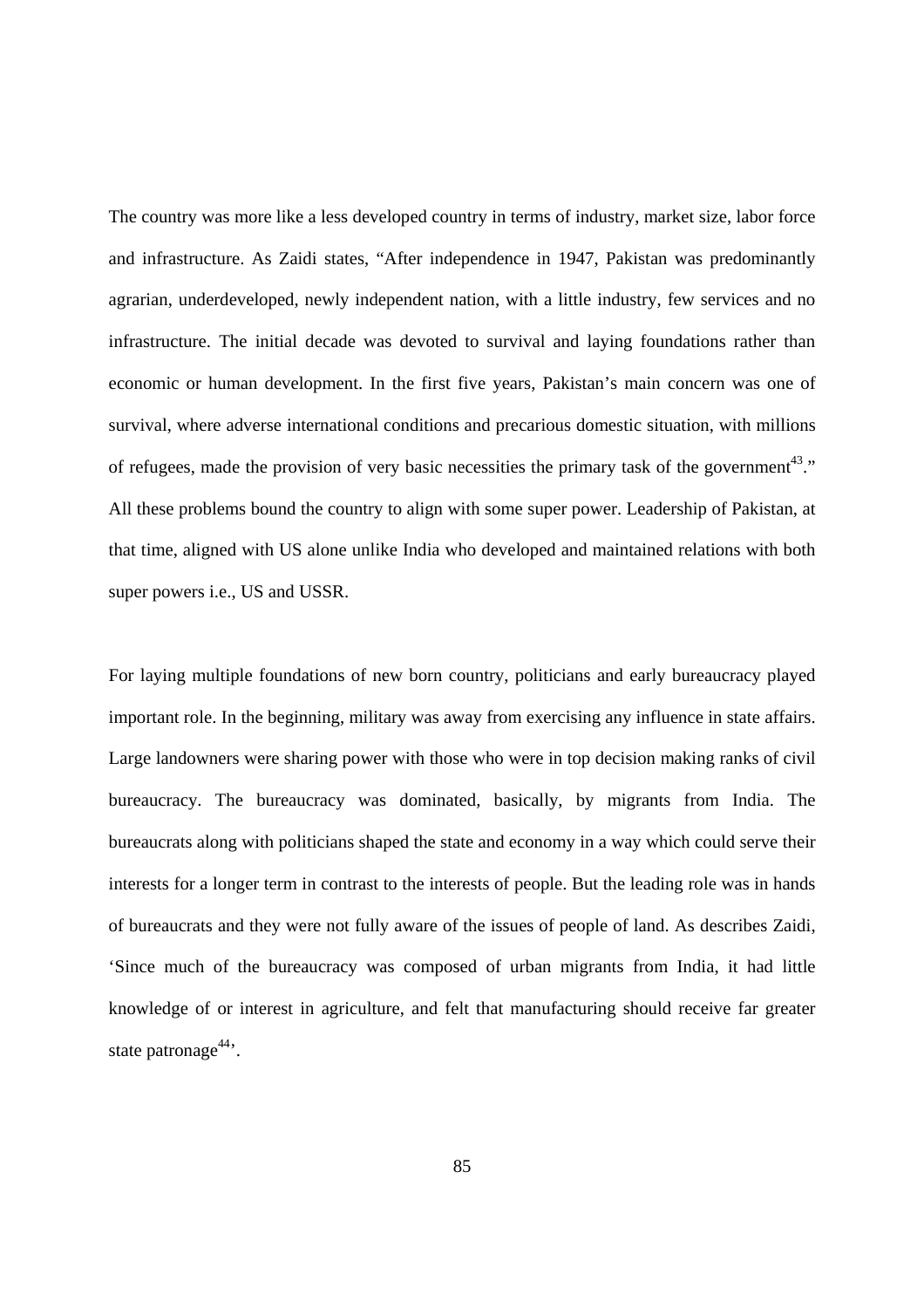At initial stages, the strategy was not made on the principle of 'building on built', but a policy of extensive industrialization was adopted. This was not compatible with existing structure agrobased economy and available labor force. As stated by Zaidi, "At the beginning politics was in hands of large number of big landowners, mostly feudal, and an equal number of tribal leaders. Since there was no industry, there was no class of individuals related to industrialization process. Bureaucrats were also having influential role in decision making….. essentially, bureaucrats dominated the political scene on Pakistan for the first few years, with collection land owning politicians, nawabs [lords] and sardars [Feudal Lords] comprising the political equation<sup>45</sup>."

The state of economy was more agrarian and almost 80 percent population was living in rural areas. "The economy was predominantly agro-based, so was the labor force and productive relations. But the bureaucracy was not fully sensitized to the gravity of prevailing economic, political and socio-cultural realities. They were more inclined to industrialization and hence under utilized the potential of agro-based economy. So we find very low growth rates in agriculture. The growth rates in agriculture, for example, were dismal in the first decade, emphasizing the belief of bureaucracy that the way to develop was through industrialization, even at the cost of agriculture and rural areas, where almost 80 per cent of population lived<sup>46</sup>."

Unfortunately, the governance, democracy and political institutions were not allowed to grow and flourish during first decade and remained influenced by the British Crown. The poor performance, might have been the outcome of intentional efforts of Pakistani 'establishment' [It is a common word in the analysis of Power politics of Pakistan and these are those groups or factions who always remain in power] for pursuit of their perceived 'notions' and also for their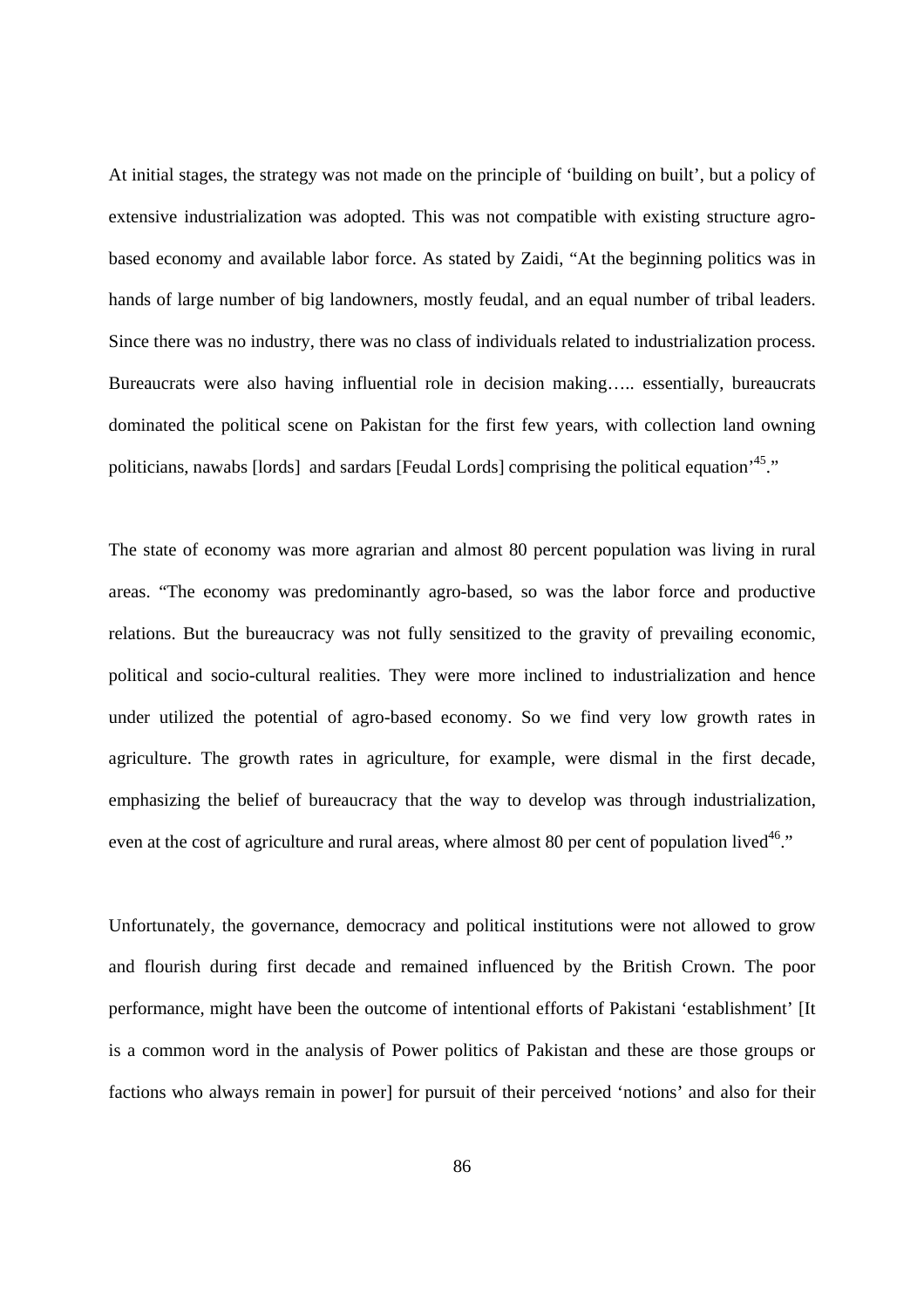ulterior motives. At the same, it might be result of less 'capacity' of all those who were ruling country and were making key decisions.

The early death of founder of Pakistan Mohammad Ali Jinnah in 1948 and murder of Prime Minister Liaqat Ali khan in October 1951 – both were among high rank champions of freedom movement – kept the vision of new state a dream and nothing significant could be done for translating it into reality. Hence the planning and implementation for general purposes and especially for human development remained short sighted and inefficient. Furthermore, the repeated crises of political governments created an impression of incapability of politicians and undermined their image and also the efficacy of political institutions.

As described by Siddiqa, "From 1947 to 1958 Pakistan had seven prime ministers and eight cabinets. Furthermore, the extravagant and viceregal behavior of the political elite set it apart from the common people. The issue was not just the use of colonial practices by the political leadership, such as keeping military secretaries and *aides de camp*, but their inaccessibility to the general public. This behavior undermined the image of politicians<sup>47</sup>."

#### **From 1958 to 1971: Military Rule**

On the whole weak performance of political governments on one side and enhanced institutional capacity of military on the other side, provoked military to take over and rule the country directly. This was done with the help of bureaucracy as described by Siddiqa, "The military rode into prominence on the shoulders of the civil bureaucracy. The first military coup in 1958 was a result of a political alignment between the civil and military bureaucracy<sup>48</sup>.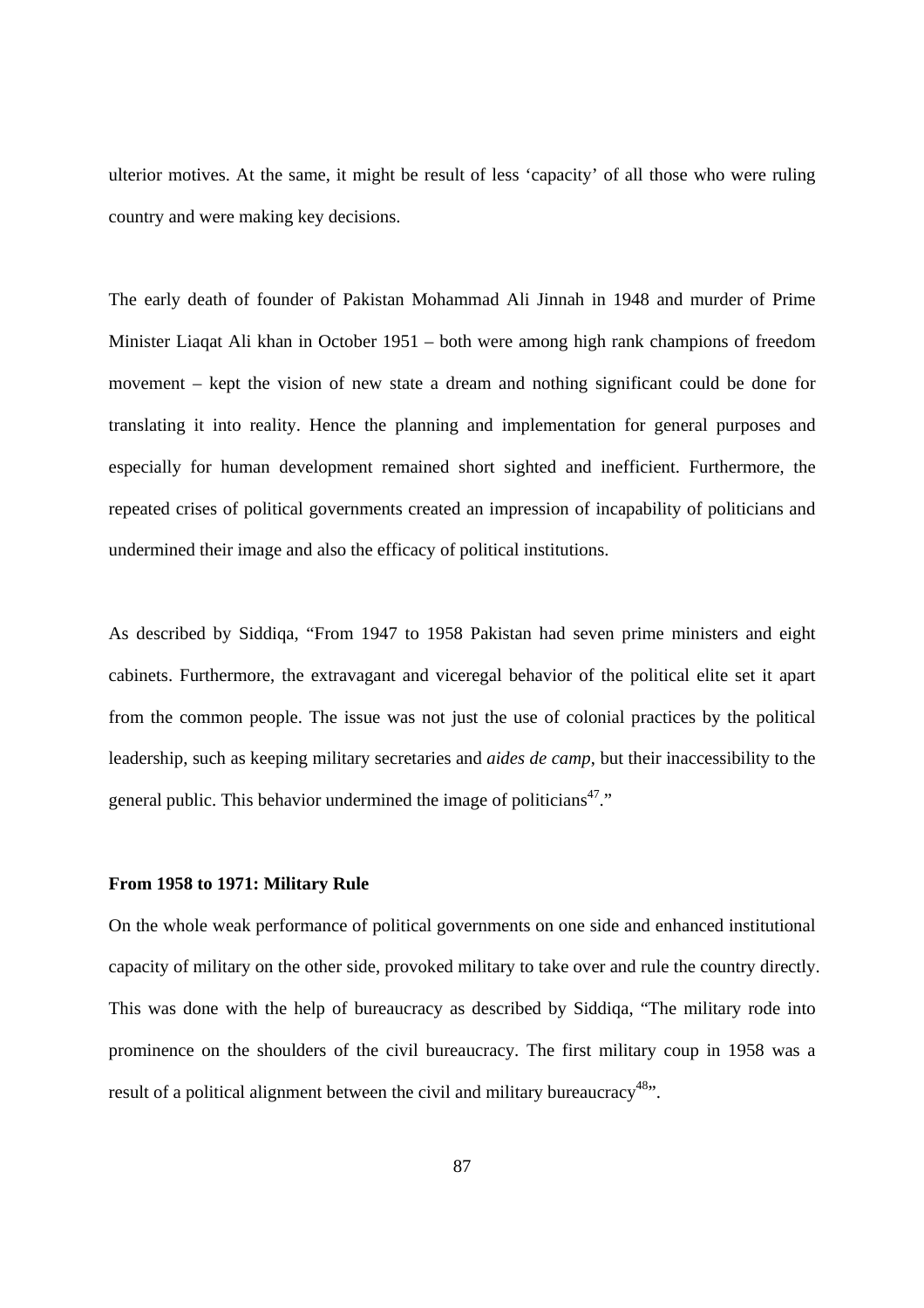Military always justified its interference into the 'business of state' – of course, this interference was unconstitutional – for the reasons like; building national economy, improving administrative efficiency and for ensuring more trusted security. Nonetheless, first military take over was more than just administrative take over rather it was also the beginning of shift in paradigm of state from 'human development state' to a 'security state'. The coming of military into power strengthened the image of Pakistan, within and outside the country, as 'security state' and image of military as the only 'credible institution' for fulfilling that purpose. This is proved with subsequent political developments in the country and from dynamics of foreign relations so far.

The military was concerned with the politico-economic instability and weak governance of last decade and perceived that as a 'threat' to national security, integrity and survival. Lack of political consensus and weak political institutions never enabled politicians for demonstrating good governance and assertive political governments. Hence, this undermined the efficacy and importance of democracy.

During this military rule we also see development and economic growth, which also needs to be understood. Though, it did not generally contributed in enhancing the human development in the country. It is important to mention that the decade is also labeled as 'decade of development'. Having central command in hand, it was relatively easy for military government to deliver for the economic development of country. A lot of industrialization coupled with 'green revolution' boosted the economic growth. Zaidi analyzes the situation in following words, "the very high growth rates in the economy and in large scale manufacturing would not have been possible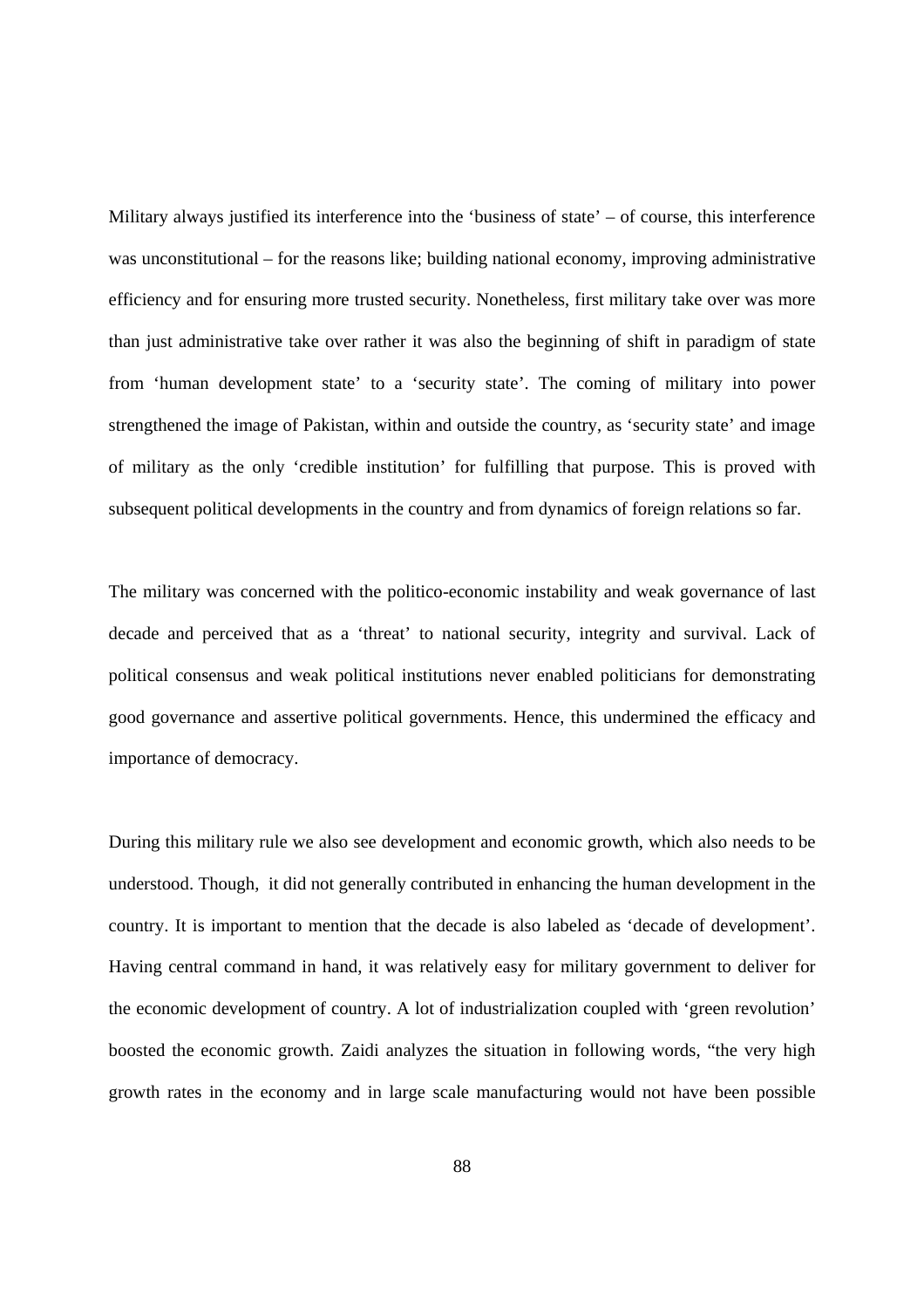without a central command, and the only institution capable of providing that sense of order at the time was the military<sup>49</sup>. But it should also be acknowledged that military made this possible by creating a support for itself among politicians and privileged affluent class.

Hence the political nature of the regime, or the political settlement in the Decade of Development, was one where the military and bureaucracy governed Pakistan, assisted by allies in industrial and agricultural sectors<sup>50</sup>. In spite of high economic growth, the benefits were restricted mainly to a distinguished minority and contributed in concentration of wealth and power in few hands, who were strong allies of military government. During the 1960s, the famous 22 families who owned about 68 per cent of Pakistan's industries and 87 per cent of its banking and insurance assets were sympathetic to their source of power, the army $^{51}$ .

At the end of this period in December 1971, a civil war took place in the East Pakistan and country was divided in two parts i.e., Pakistan and Bangladesh. It was an immense tragedy for a country and nation. Half of the country had gone and rest should have learnt lessons from that and the rights of people for human development must have been recognized and mistakes should have been corrected. Unfortunately, no lesson was learnt and the human conditions kept on deteriorating even further.

#### **From 1971 to 1978: Political Rule**

In 1971, breaking of Pakistan, defeat of army in civil war and leaving 90,000 soldiers as captives of India, put nation into new crisis. The nation was bound to face the consequences specially the unprivileged sections of society. The situation remained very precarious, but ultimately the crisis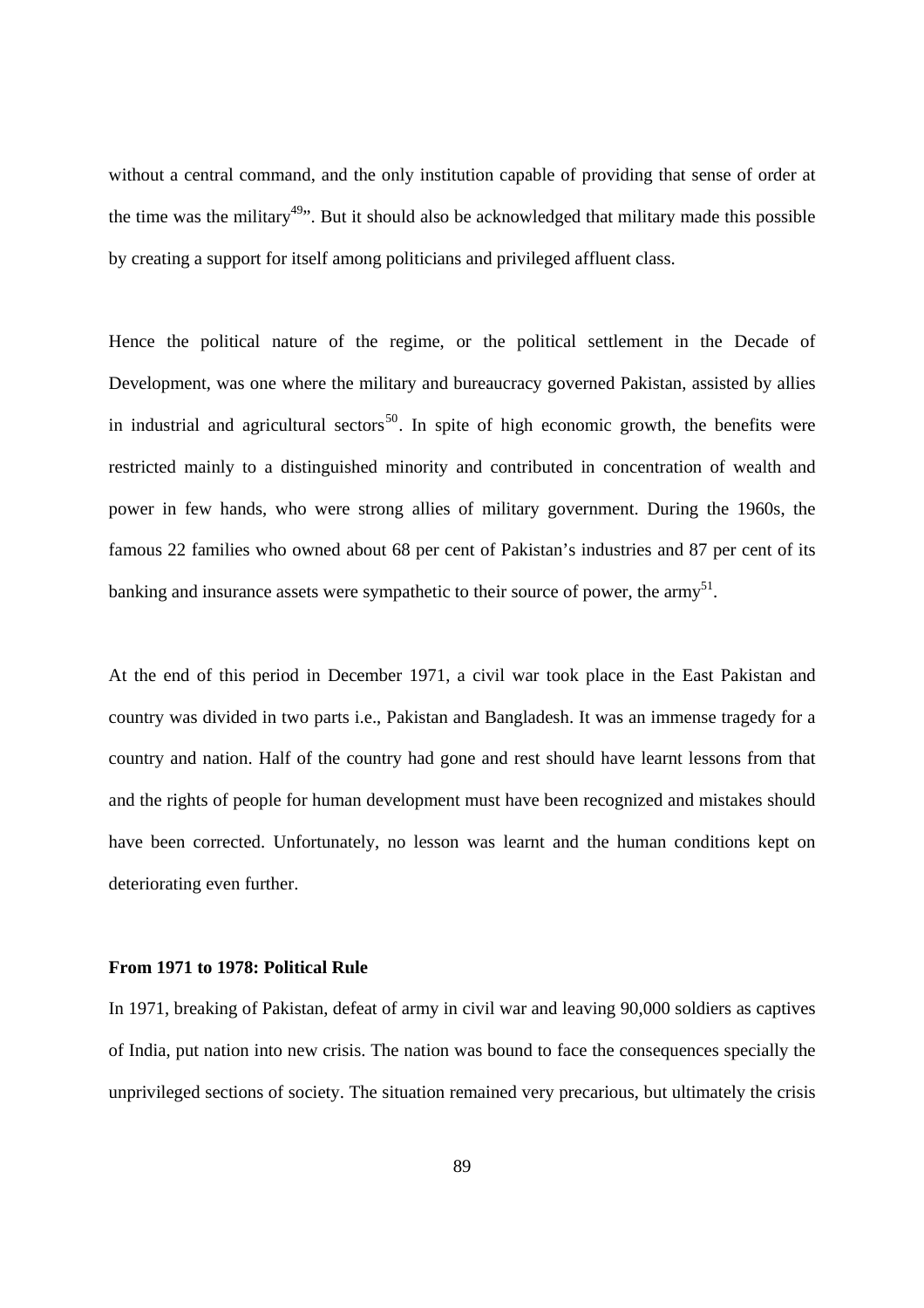was overcome by holding general elections in 1973. The government during 1973-77 is considered the first democratic government of people which represented the aspirations of people. It contributed in creating an environment relatively conducive for human development in terms of popular pro-human development policies and budgetary allocations. The then popular leader, of Zulfiqar Ali Bhutto from Pakistan Peoples Party, is considered responsible for making that possible.

"Bhutto's government also laid the foundations for future growth and development from which his successor benefitted. Basic industries were set up and a base for a capital goods industry was established which resulted in subsequent growth<sup>52</sup>. This period also witnessed high economic growth, in spite of policies of nationalization. Many from lower and lower middle classes found opportunities of employment in the country and also to go abroad for employment in Persian Gulf and Arab countries. This factor helped in bringing a lot of remittances from abroad to the country and people also privately invested more on basic human development. Remittances from the Middle East and aid from abroad helped launch Pakistan's second economic revolution, where the middle class emerged as a formidable economic and political category<sup>53</sup>.

One of the hallmarks of this period is the making of Constitution of Pakistan with consensus of all political parties in 1973. It was a new beginning in country after a disgusting defeat and loosing half of its territory. The main crux of last constitution is the recognition of right of people for development vehemently. It was a broad based consensus of representatives of the people for driving country in a direction which would ensure human development. It was a sufficient broad consensus which could modify the state's orientation from security to pro-people human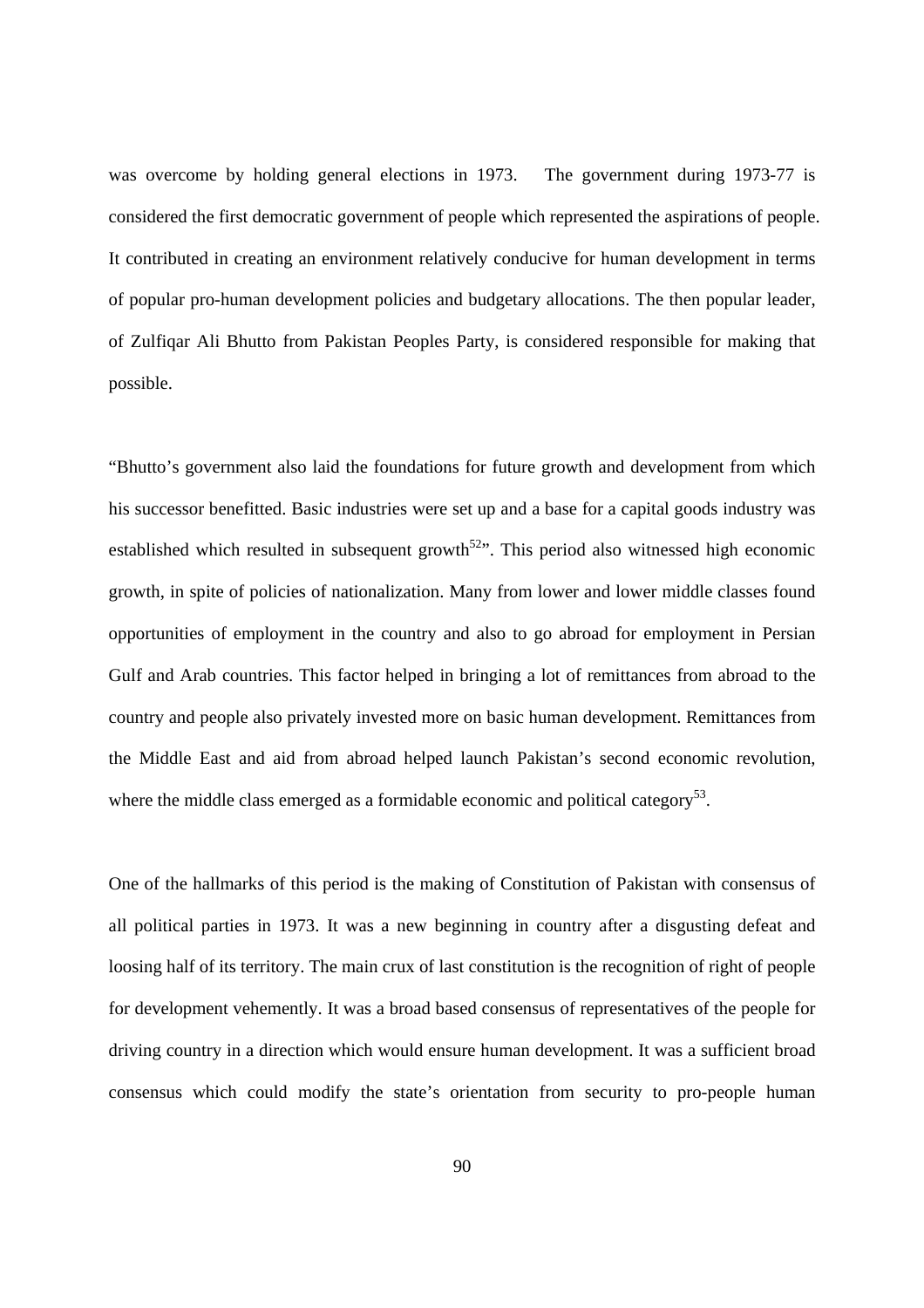development. But one did not find significant change in the very character of state which remained aloof from human development. The second worth mentioning development of this period is the gaining of nuclear capability, which the state has always propagated as a balance of power in region and important for maintaining deterrence for India. It is also claimed by various strategic analysts that Pakistan remained safe from India for any further attack after 1971 till to date.

It can not be concluded that everything was alright during Bhutto's reign, but this was the first period which can relatively be marked as the beginning of recognition of people's right of development. Bhutto is blamed from his critics for many reasons ranging from his dictatorial attitude to unwise policies of nationalization. But, there is no doubt that Bhutto is recognized as the only popular leader, in the political history of Pakistan, who challenged the establishment and finally lost his life for this cause. He was hanged in April 1979 by the military dictator General Zia.

#### **From 1977 to 1988: Military Rule**

The eleven years between 1977 and 1988 are the second prolonged direct military rule which was established by General Zia-ul-Haq. He imposed martial law after sacking the political government of Zulfiqar Ali Bhutto in 1977. Later on, Bhutto was hanged in April 1979 on the bases of criminal case of murder – although the decision is considered the most controversial decision in judicial history of country.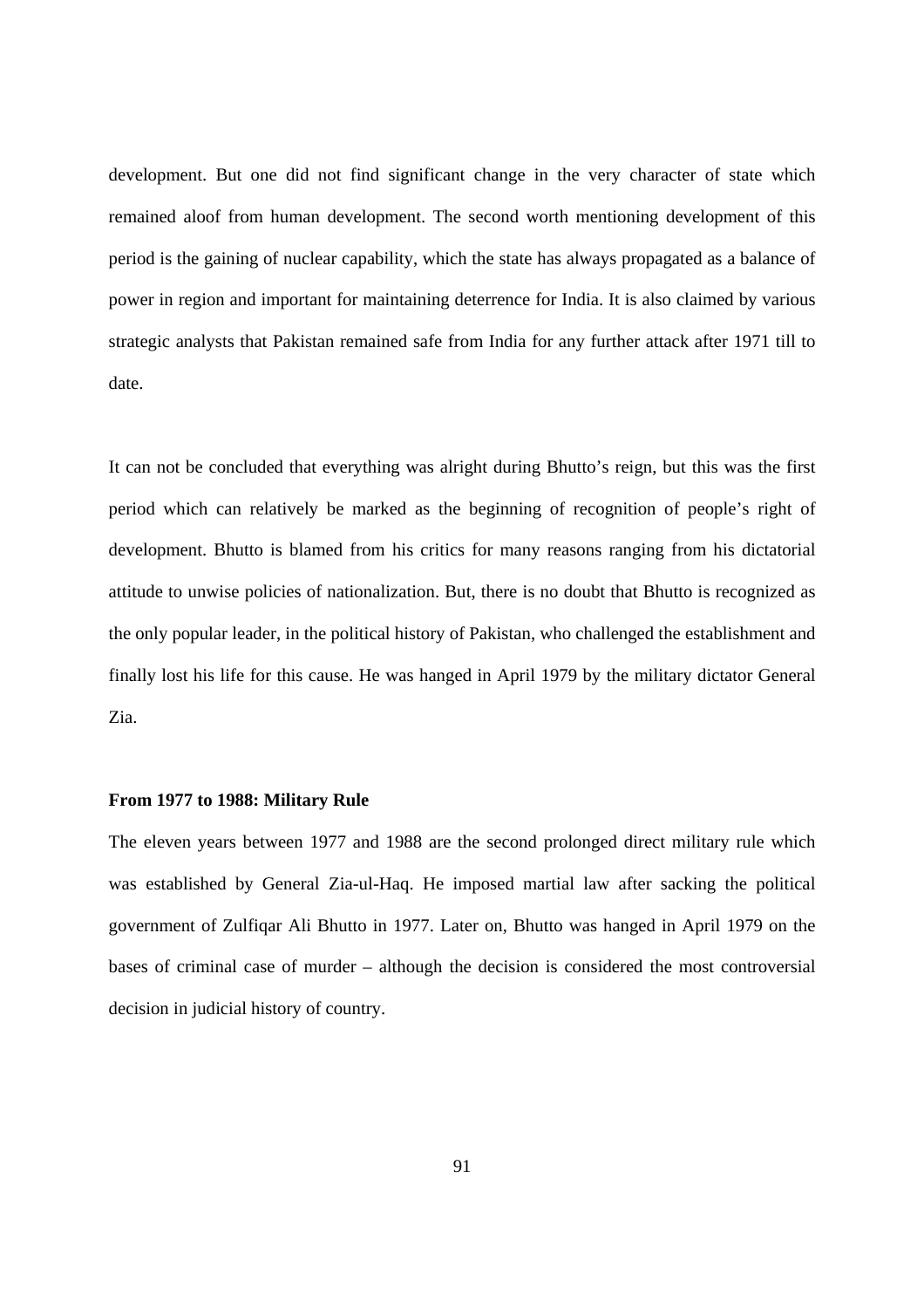This period bears great political importance in the history of Pakistan for three main reasons: first, enabling the military government to consolidate its institutional strength; second, inculcating hard line religious doctrine across the state and society; and third for creating a middle class which helped in creating mass support for these changes. These three aspects affected human development directly and adversely. Incidentally, the international political situation also helped the then military regime to run the state in its own security-oriented fashion. In this regard, the most important event was the US war against USSR in Afghanistan, in which Pakistan was bound to become a frontline state for being an old 'friend' of US and for its geopolitical importance in this region.

Becoming an ally of US put gigantic liabilities on the state for maintaining a warlike environment to facilitate the war against USSR. In other words, the notion of 'security' was glorified and it dominated every affair of state and society. The whole structure of state and society was modified in favor of war against Russia. For keeping high level of motivation, a matching ideology was required which was extracted from religion. The religious leaders particularly propagated importance of desirable version of 'Jihad' – the wholly war against evil and enemies of Islam – vehemently amongst masses and kept the socio-politico and cultural environment conducive for that. The politico-religious groups and parties were allowed to nurture and they promoted 'typical religious education' which could indoctrinate the extreme religious ideology and Jihad easily. 'The religious parties were encouraged to open madrassas (informal religious schools) and recruit common people to fight in Afghanistan against Soviet forces. A relationship also developed with the urban-based trader-merchant class, which was socially conservative.  $54$ ,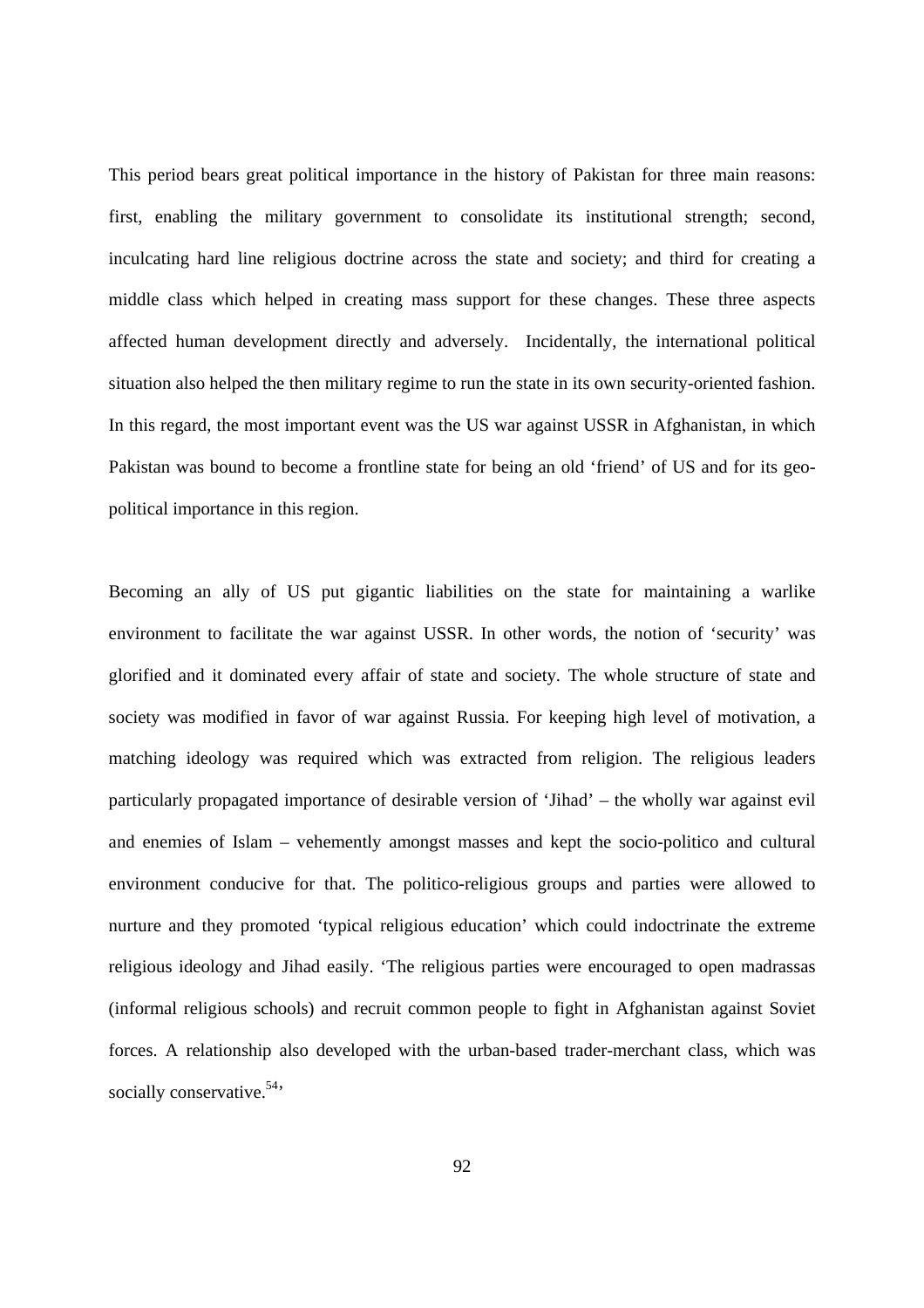Desirable interpretation of religion by a typical intelligentsia and ruling elites – though not a new phenomenon – helped in developing great motivation and gaining popular support in masses and in creating a required 'extremist mind-set'. This sort of ideological orientation was propagated as inevitable step to ensure the achievement of short and long term 'security' of country and Islamic Ummah – the whole Islamic brotherhood. It proved highly beneficial for military for various reasons of obtaining ideological strength. It also helped the regime in obtaining a better bargaining position for getting 'price' of strategic partnership with US.

They did it well and a lot of military and financial aid was provided by the US. The Military and overall 'security institutions' consolidated their powers, but the society suffered a lot in terms of worsening human development in the country. "By becoming the capitalists world's 'front line' state against all things Soviet, and especially Soviet expansionism in the region, Pakistan's government gained in terms of financial aid and resources. However, General Zia's martial rule inflicted deep-rooted damage to Pakistani society<sup>55</sup>". The focus of state remained on 'security' not on human development during this period.

Along with state, the society of Pakistan also transformed into new social order, which was quite different from the order which was at the time of independence in 1947. The most disastrous social trends emerged which spread like epidemics during this period. These include; fatal terrorism, sectarian violence, linguistic and regional disparities, arms and heroin smuggling and high segregation within the society. All this did not happen just as a matter of chance rather it was result of a deliberate effort by creating a 'favorable environment' and making available the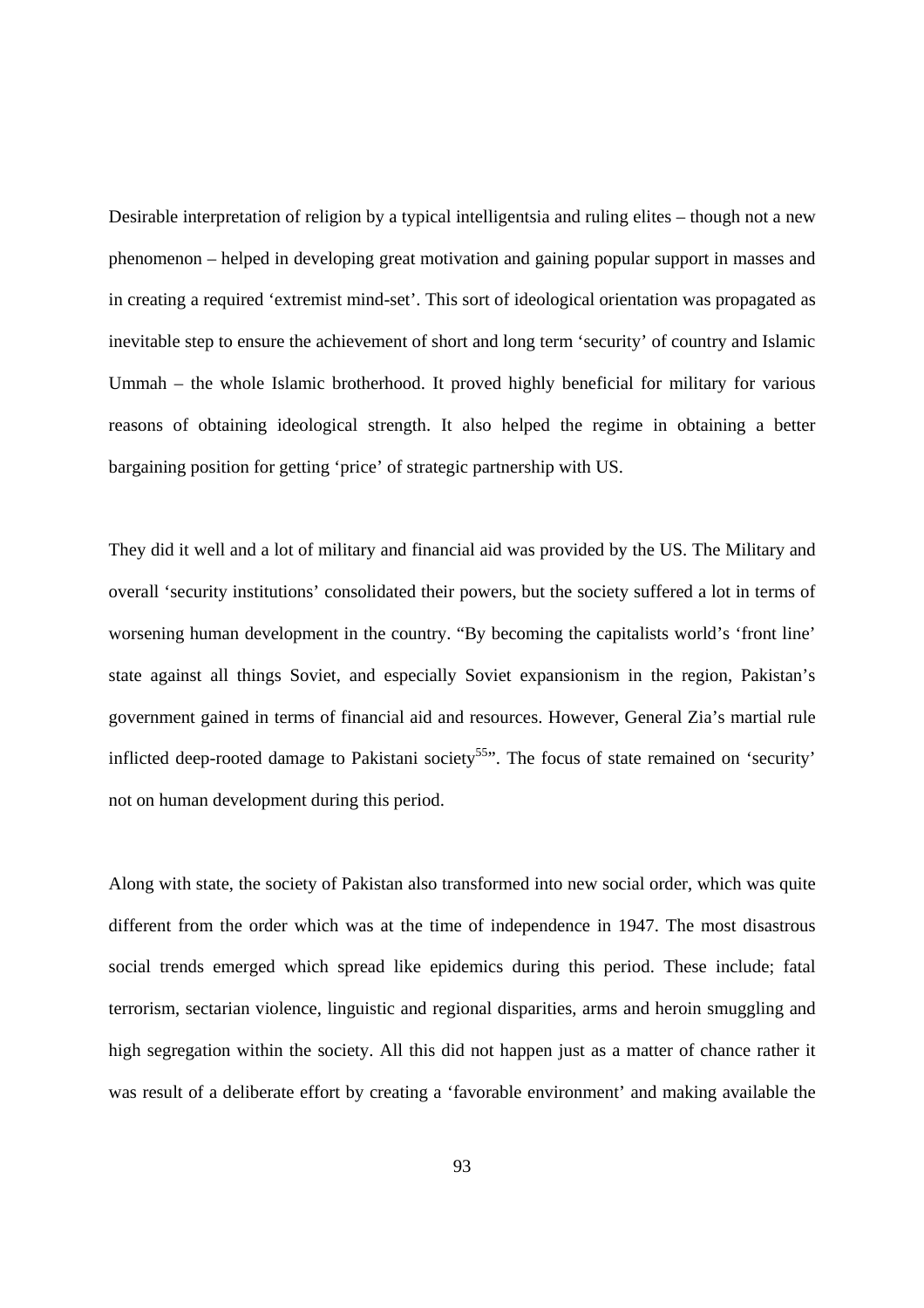'social space' for that. It was benefitting the state by one way or another in pursuit of their selfimposed and narrowly defined notion of 'security'.

This new social order brought very far-reaching social, political and economic implications. These included indoctrination of war oriented brand of Islam – against peace oriented Islam – and emergence of new rightist middle class. This new class is strong enough even today and is supporter of hard line religious philosophy. Zaidi highlights the characteristics of this middle class in his book 'Issues in Pakistan Economy' in these words, 'This is Pakistan, and Pakistan's corrupted, rent seeking, inefficient, and pampered middle class which is socially conservative and fragmented, contradictory in nature and in its working, with both highly traditional religious and conservative sections belonging to this social category, as well as indigenous and modern groups $56$ <sup>6</sup>.

The Zia's rule is also notorious for promulgation of negative trends in the society. Perhaps, it was their strategic need for fighting war against Russia and to keep such loop holes in the system which could be exploited anytime for various intelligence and tactical reasons. All this could not be done 'openly' for maintaining secrecy of war tactics. Hence it was covertly done in camouflaged fashion. There is extensive evidence of corruption, smuggling, and the emergence of a drug and arms mafia and economy due to fallout from Soviet invasion of Afghanistan<sup>57</sup>.

With the passage of time, military government was required to gain popular political face for people of Pakistan and for international community to gain legitimacy of their actions and for gaining diplomatic and financial support. Therefore, in 1985 martial law was lifted and general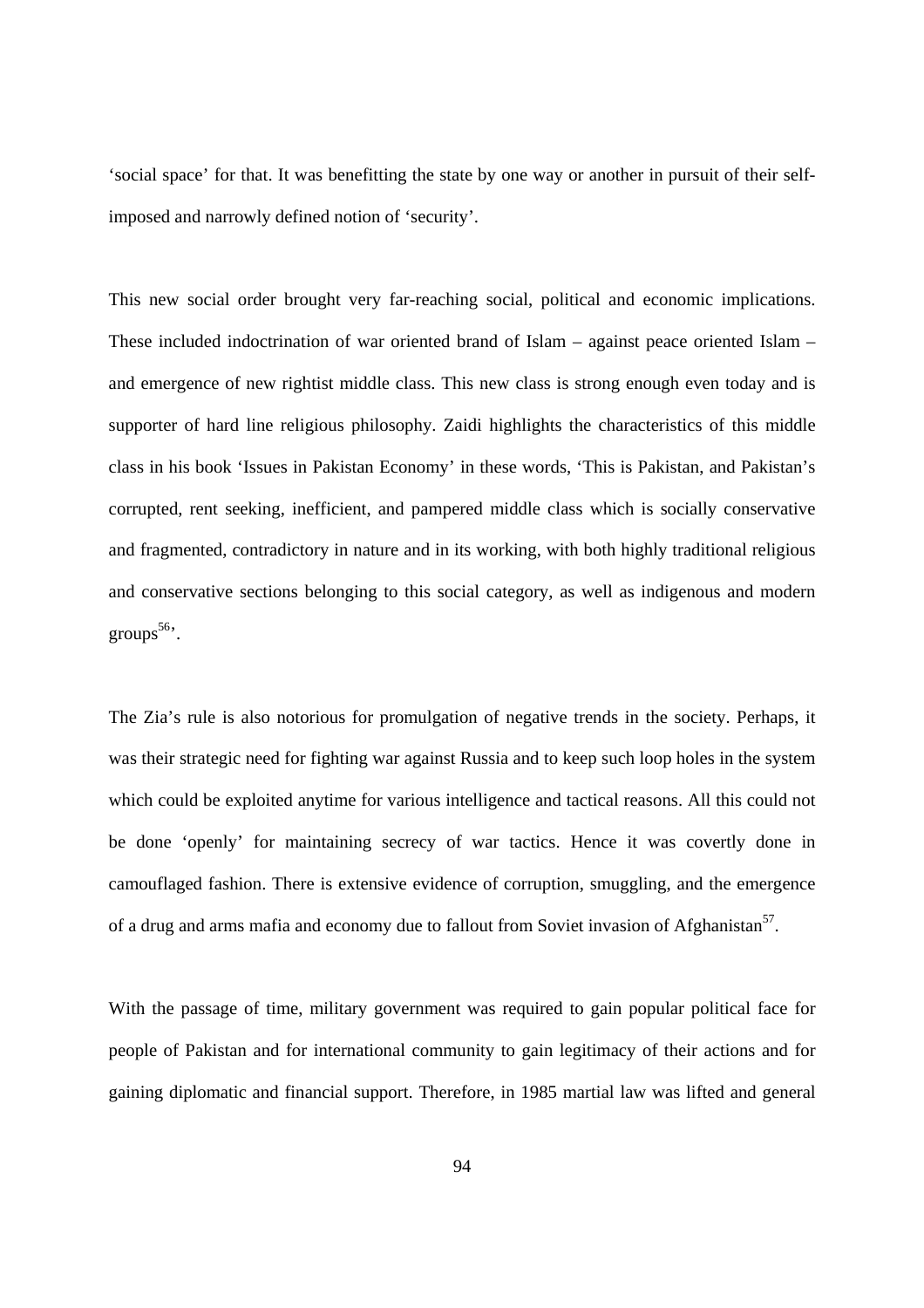elections were on non-party basis. As a result an 'obedient' political government was established. Zia remained the president of the country in uniform and also introduced the controversial constitutional amendment of 58-2B. This amendment bestowed unprecedented 'absolute power' to president for dissolving elected national and provincial assemblies and sacking the governments.

The military ruler could not afford any interference in exercise of absolute power and hence the national and all provincial assemblies were dissolved in May 1987. It was pledged by the military ruler Zia that new elections will be conducted within 90 days. Although the promise was not honored in due time but election took place little later, but on party basis.

The heavy financial, social, economic and political investment for so called 'security paradigm' failed in saving the General Zia, along with other high rank army officials and Us Ambassador, from a plane crash in August 1988. It is believed that crash was not an accident rather a result of terrorism.

#### **From 1988 to 1999: Political Rule**

After end of Afghan war, the political and moral justification for remaining in power diminished for the military. Internally, country was also in need of a political government in view of emerging political pressure. The death of Zia on August 17, 1987 in a plane crash, along with US ambassador and top army officials, pave the way for restoration of democracy. Elections were held in 1988 and new political government was established. Benazir Bhutto, daughter of Zulfiqar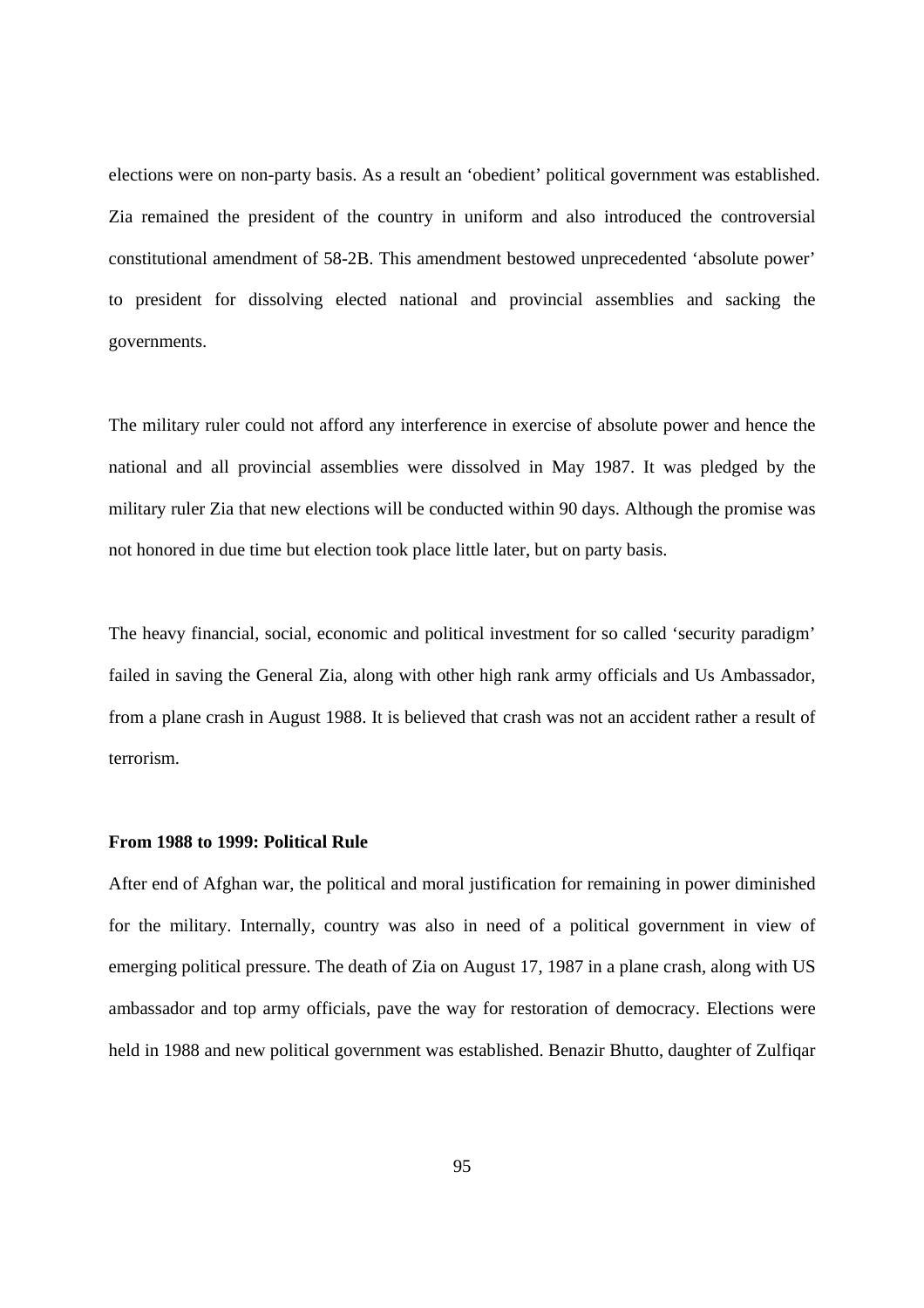Ali Bhutto, became the first female prime minister of Pakistan and also of the whole Islamic world.

Establishment of political government and withdrawal of Soviet forces from Afghanistan reduced the importance of military. It was another beginning of new democratic Pakistan with a hope of human development. But military remained 'behind the curtain' and played important role in sacking these governments. During these 10 years, four political governments were dismissed on charges of corruption and inefficiency. No single government was allowed to accomplish its five years term, as had been defined in Constitution of Pakistan. Each government completed almost only half term. While mentioning the severity of these ten years of restored democracy from 1988 to 1999, Siddiqa states, "During these ten years, Pakistan saw eight prime ministers, including four caretaker prime ministers, one of whom was brought from the World Bank to mind the country for a period of three months.<sup>58</sup> One can easily judge the strength of democracy in the country.

It is also important to mention that restoration of democracy during 1988 to 1999, was not only the result of internal political situation. Rather the international situation made military to realize that, it was better to hand over the government to political government. In this regard, the signing of Geneva Accord is also important. "With signing of the Geneva Accord in April 1988, which facilitated the withdrawal of Soviet troops from Afghanistan, Pakistan's significance as a frontline state diminished. As a result its military did not remain vital to US interests.<sup>59</sup>"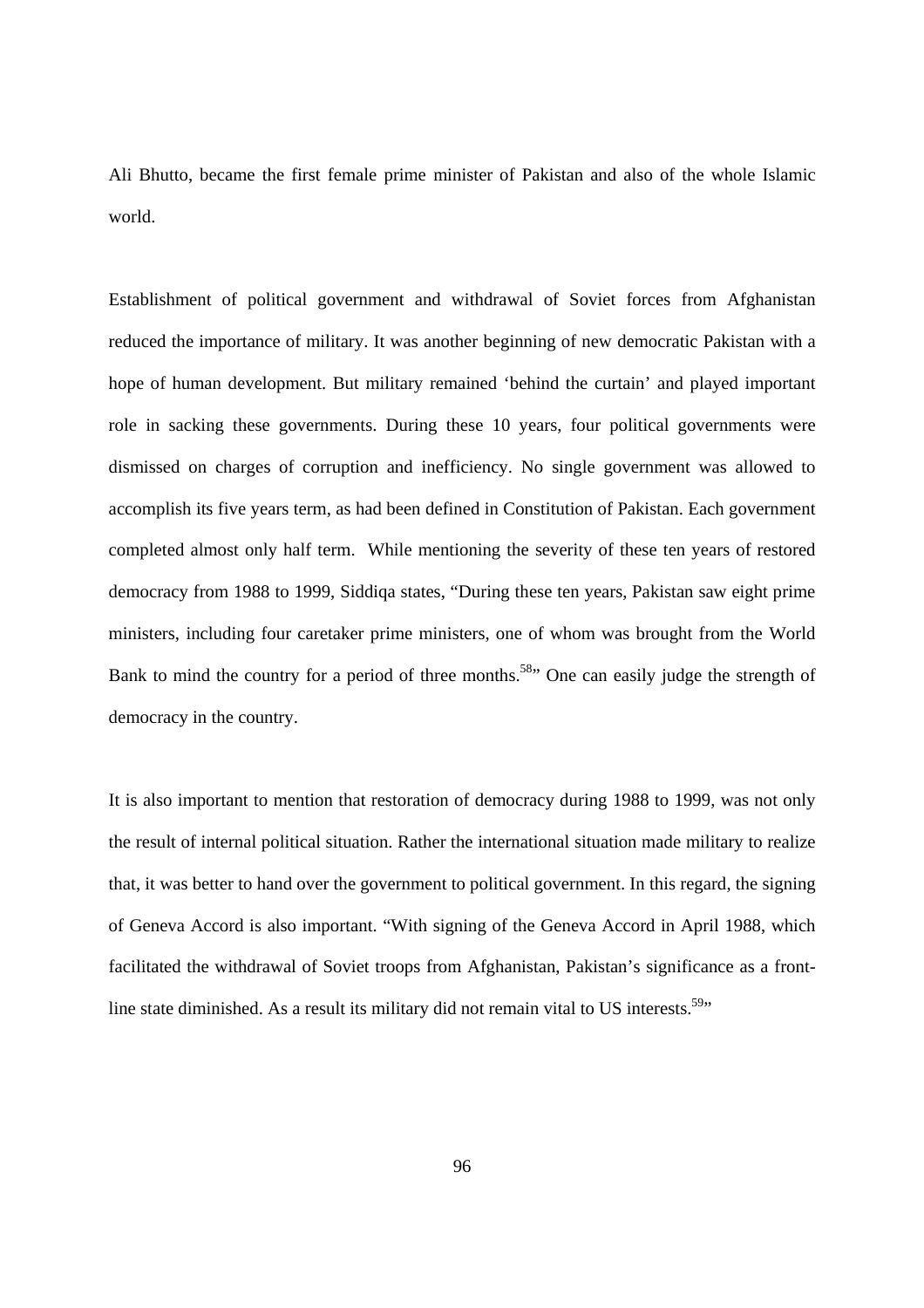### **From 1999 to 2008: Military Rule**

The political government of Nawz Sharif was dismissed by The General Pervaiz Mushraf in October 1999. This was the third military rule in the country. This helped in consolidating the military its institution in terms of institutional and financial strengthening. The period of General Musharf, reinforced the security paradigm in another sense, by becoming front line ally of US in 'War Against Terror'.

### **Post 2008: Political Rule**

In 2008, the elections were held and new political government was formed, which continues till to date.

# 4.3 Weak Democracy and Governance

Unlike India, democracy in Pakistan has not 'delivered' for the betterment of people and human development, in a convincing manner. There are many understandable reasons which did not allow democracy to flourish in the country. One of the main reasons is again the perception of so called 'security' of the Islamic Republic. So the military of Pakistan has played influential role in mainstream politics throughout Pakistan's political history.

In 2009, the age of Pakistan has became 62 years but more than half period (almost 33 years) has been under direct control of military dictators and rest of the period is a situation of almost political turmoil. The years during 1958-71 (almost 13 years), 1977-1988 (almost 11 years) and during 1999-2008 (almost 9 years) were ruled directly by military presidents. In the remaining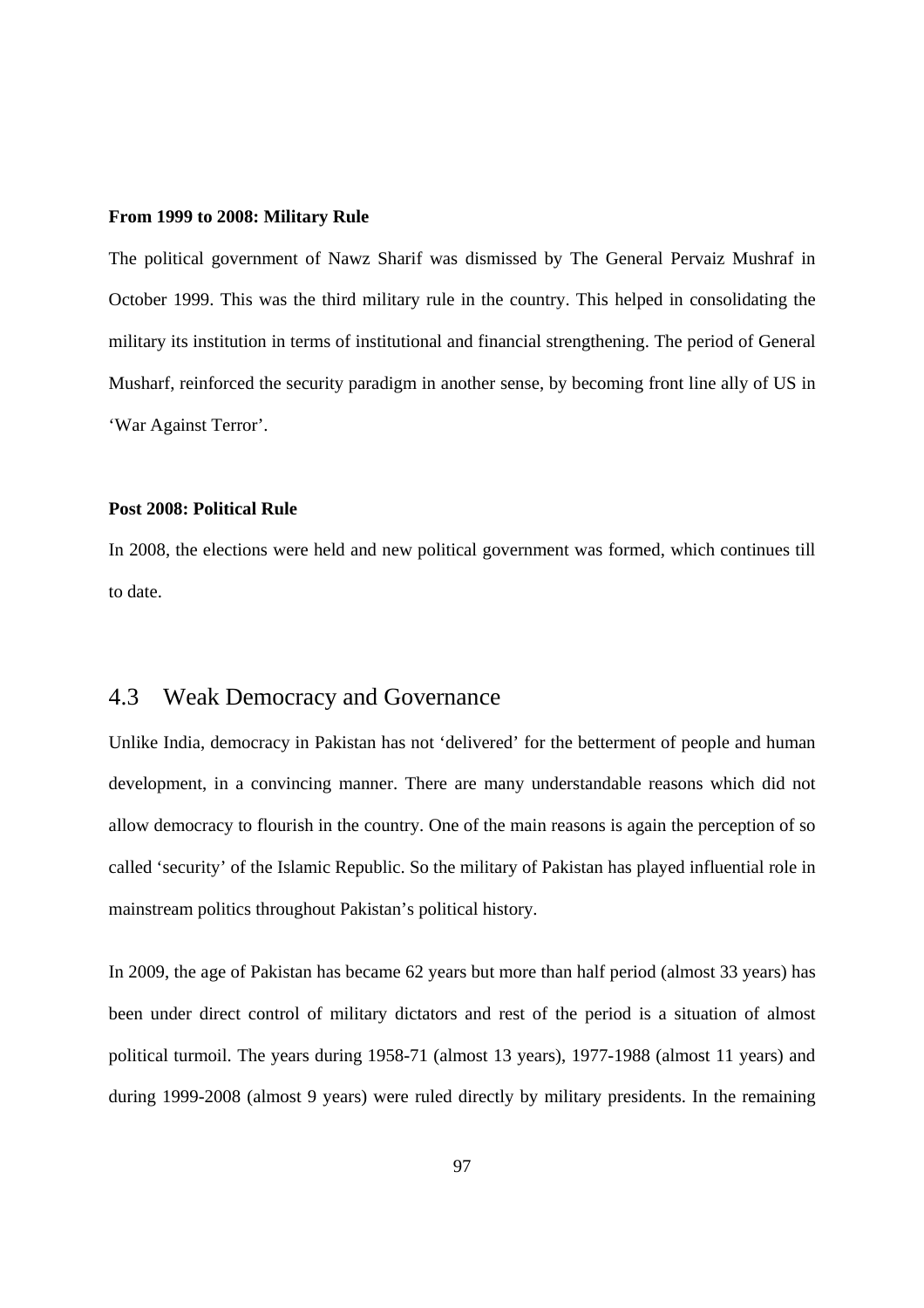period of political rule, whether the democratic process was derailed through direct intervention of military or it was controlled indirectly by creating clients in political leadership, but the outcome is that democracy itself could not flourish to become strong enough. While writing book in 2004, Ziadi wrote, 'Twenty-eight out of Pakistan's 57 years have been ruled out formally by three military rulers at different junctures of its history. From 1947 to 1985, only one free and fair election was held, and even then.... $60$ .

Weak political institutions and weak democratic traditions are among responsible factors for weak democracy. Pakistan was without a formal, written constitution until 1956. The democratic myths that so often sustain a system were thus only weakly instilled, and precedents were created that undermined those few parliamentary and democratic norms that could be drawn upon. In the early years non-party prime ministers were appointed by the head of state rather than by those who had to appeal to an electorate. Mass involvement in politics, if defined by rallies and periodic opportunities to vote, certainly increased over the years. In fact, street demonstrations helped to bring down governments, namely Ayub's in 1968, Yahya Khan's in 1971, and Zulfikar Ali Bhutto's in 1977. Yet while these actions strengthen feelings of efficacy, none can be easily equated with democratic processes.

Historically, the pre-partition British Rule determined the political culture in Pakistan. The socalled viceroy system, that made little or no provision for popular awareness or involvement, remained the frame of reference for political leaders. The system was intended to rule over population and to keep order and collect taxes. Ideals of representative government and equality before the law could not be transformed fully. The socio-cultural differences within the country,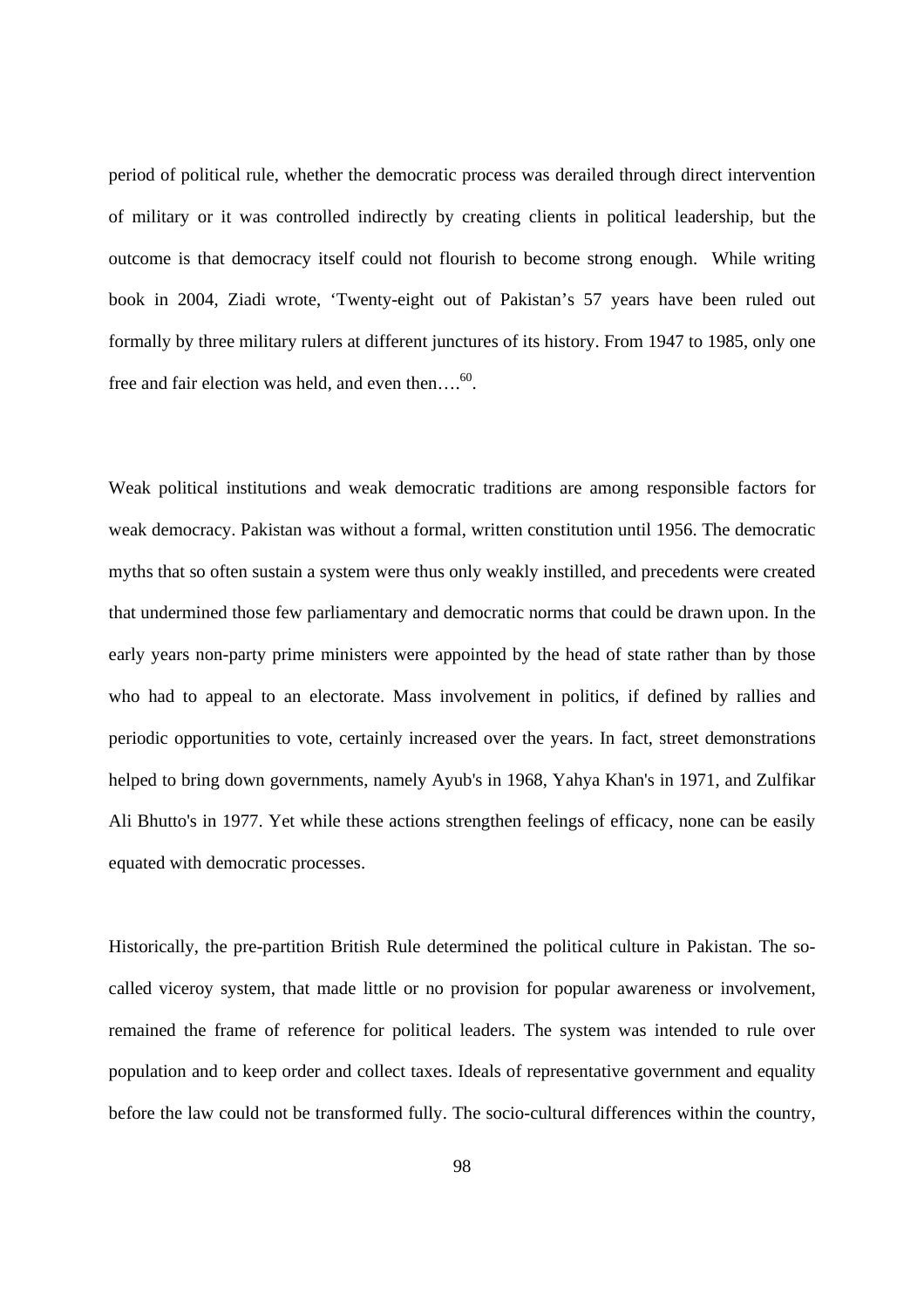territorial issues and border conflicts with India and the early death of the founder of Pakistan Mohammad Ali Jinnah are those realities which politicized the policy-making elites and their willingness in introducing the fair democratic procedures but also encouraged the nondemocratic elements including the army. Consequently, even after sixty two years (In 2009), the country could not get cleaned from the feudal and tribal systems and sectarian segregations. Not only this, but the public has been left inexperienced in the kind of vigilance usually needed to hold political leaders accountable.

The weakness of democratic practices in Pakistan can be explained in many ways. Some observers may stress constitutional and electoral provisions among institutional factors undermining the democratic process. Others may point to the quality of Pakistan's leadership over most of Pakistan's history, namely, that Pakistan has been let down by unprincipled political figures motivated by raw ambition, material gain and vested interests. But the subsequent education of people to accept democracy through meaningful participation in their political affairs remained at minimal levels. It was even more dangerous trend than absence of true participatory democracy.

Without wide public awareness and an effective public opinion, the political system gave birth to only ambitious and corrupt political leaders. Instead of including a broad citizenry in the political process, power was concentrated in the hands of an elitist bureaucracy and over-ambitious military. The country's semi-feudal system with its sets of obligations and hierarchy provided similarly inhospitable soil for building a democracy. The traditional power brokers, the wealthy,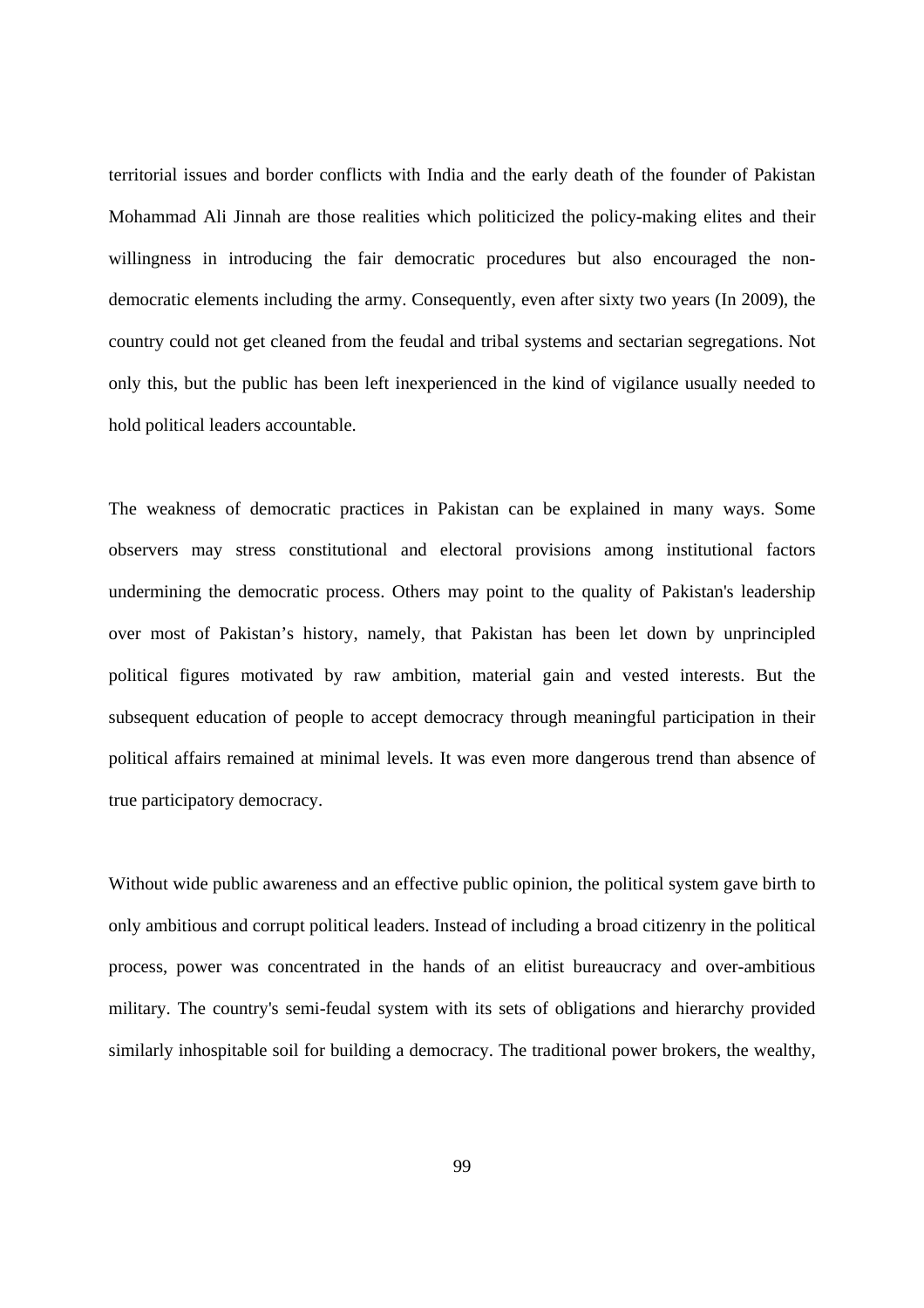large land-holding families, were always ready to give their allegiance to anyone who promised to protect their material interests and way of life.

Democracy also means a mechanism where aspirations of people are translated into policy and implementation through its representatives, by building a credible system of accountability and transparency. All these things can also be enshrined in most discussed concept of 'governance'. Neither democracy nor good-governance in Pakistan has been able to take roots. In addition to democracy, governance in Pakistan has been extremely poor whether it was military rule or political governments,

The governance kept on deteriorating throughout during the history of Pakistan. Giovanni Cronia mentions that main obstacle to the achievement of comprehensive development in Pakistan has been the crisis of governance. He explains this as the governance crisis, "…of the government's ability to design and implement policies, particularly policies which require targeting, selection or judgment. Such crisis manifest itself in the fact that over the years the GOP [Government of Pakistan] has become excessively centralized; that participatory institutions have eroded, and are virtually non-existent today; that the hostility towards participatory institutions and local level democracy has led to the gradual erosion of the self confidence, the skills and the system of grass-root institutions needed for organizing collective action; that the breakdown in professional standards, lax supervision and growing corruption of large sections of the civil service (including those dealing with education, tax administration, law and order) and arbitrary procedures are causing a severe crisis of legitimacy of government institutions which are no longer perceived as acting in the public interest $61$ ."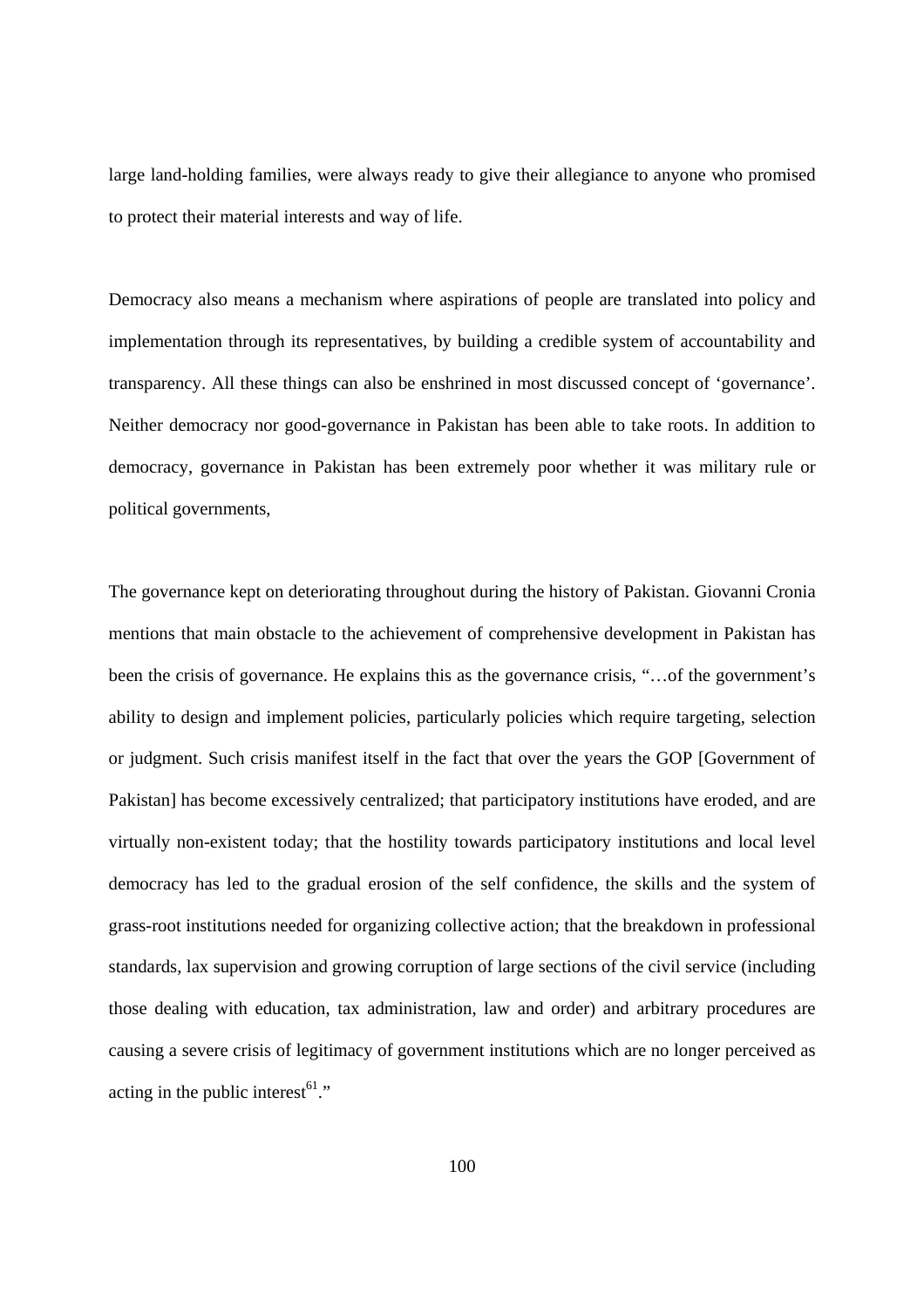Due to ever increasing foreign debt always bound various political governments to accept unfavorable financial and economic sanctions. "The reasons why Pakistan's governments run to the IMF to borrow on any pretext is that they, along with the ruling elite, are not willing to undertake the extensive reforms needed to restructure the economy, for those reforms will hurt the interests of the ruling elite. It is far safer to borrow, delay the inevitable, and pass on the debt burden to the unsuspecting general public<sup>62</sup>".

## 4.4 Analysis

Let us try to understand and analyze the factors responsible for present gloomy state of human development indicators of Pakistan. Due to complexity of social and state system and unavailability of sufficient reliable data, it is not easy to present a concrete analysis by reducing it to a few factors. To find final causes and their interrelationships which can explain the deteriorated situation of human development, is a pain taking scholarly work. But there is possibility of tracing some macro factors which can help us to understand the major causes and their interconnectedness.

The factors like 'peculiar' security orientation of state, weak democracy and deficient governance in Pakistan, made people to sacrifice the future of their children and human development. Why Pakistan could not make progress, as it could, by connecting security paradigm with the development of people, strengthening democratic institutions for translating people's aspirations into reality and by improving governance for improved service delivery.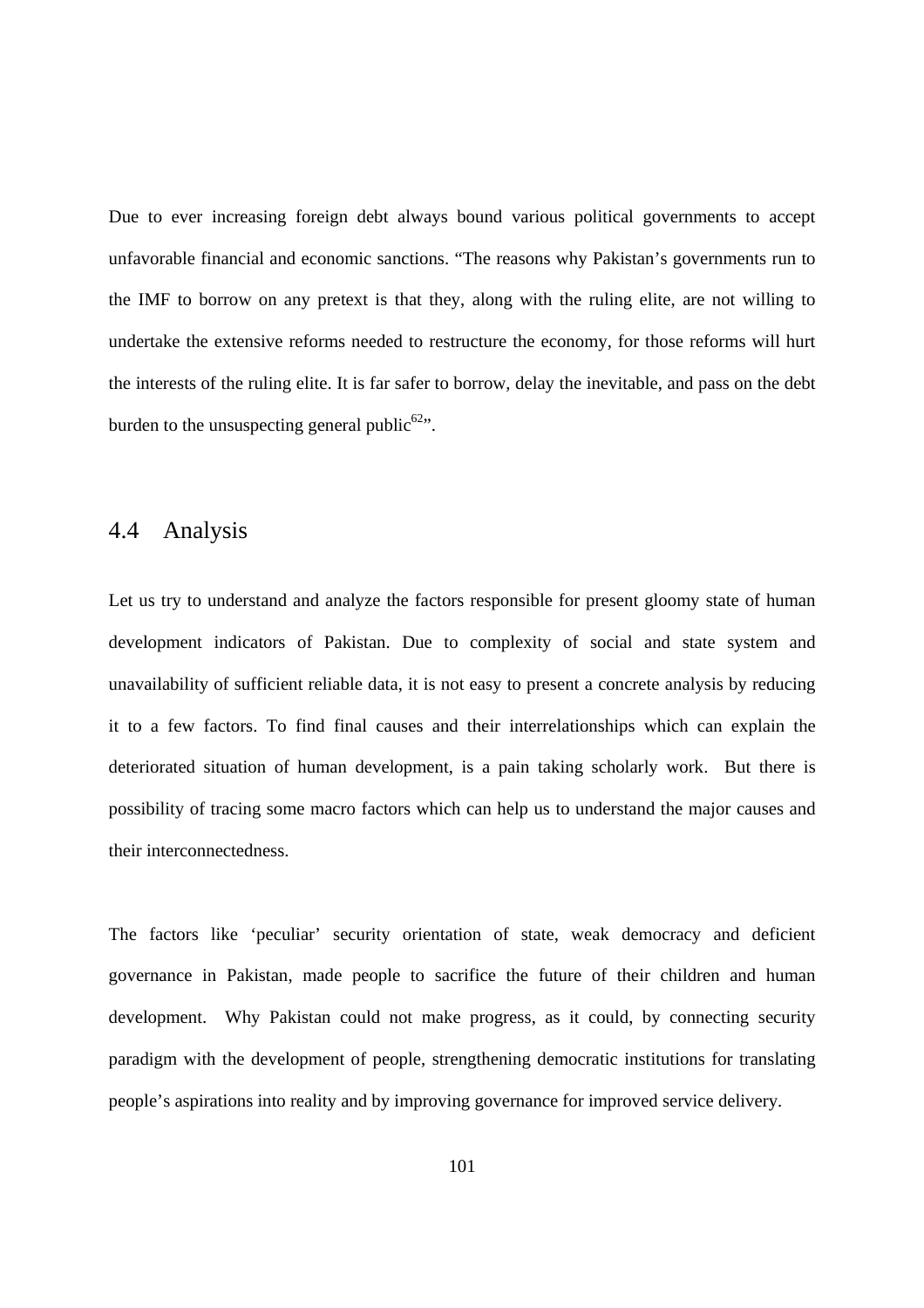In next section, we try to explain the peculiar security paradigm which drove the state and created a state which became security oriented instead of human development.

#### **Security Paradigm**

Since its independence on 14th August 1947, the peculiar perception of 'insecurity', rather than human development, dominated the rulers and it became the determining factor for setting priority of national agenda, in Pakistan. The 'insecurity' was perceived as prevailing in all spheres of state and society, including economic, political and social. One of the main reason for this may be the presence of neighboring enemy i.e., India. Since the military has acquired the role of the guardian of the country's sovereignty and overall security, the organization tends to view domestic political crises from the perspective of the external threat<sup>63</sup>.

Pakistan got freedom from the British colonial rule but the colonial legacies of governing the 'subjects' persisted to date. As stated by Siddiqa, "The colonial power controlled India through strengthening the state bureaucracy. This pattern persisted in the ensuing years, and the civilmilitary bureaucracy developed an interest in controlling the state and its politics<sup>64</sup>. The most credible institutions were, of course, those which had been developed by the British. These include mainly the military and bureaucracy and are also responsible for developing and maintaining the typical security state. Therefore, for overcoming the 'insecurity', a need for 'strong security' has been the underlying thrust of planning, policy making, resource exploitation, institutional development, the ideology which state tried to inculcate in the people of country and foreign relations.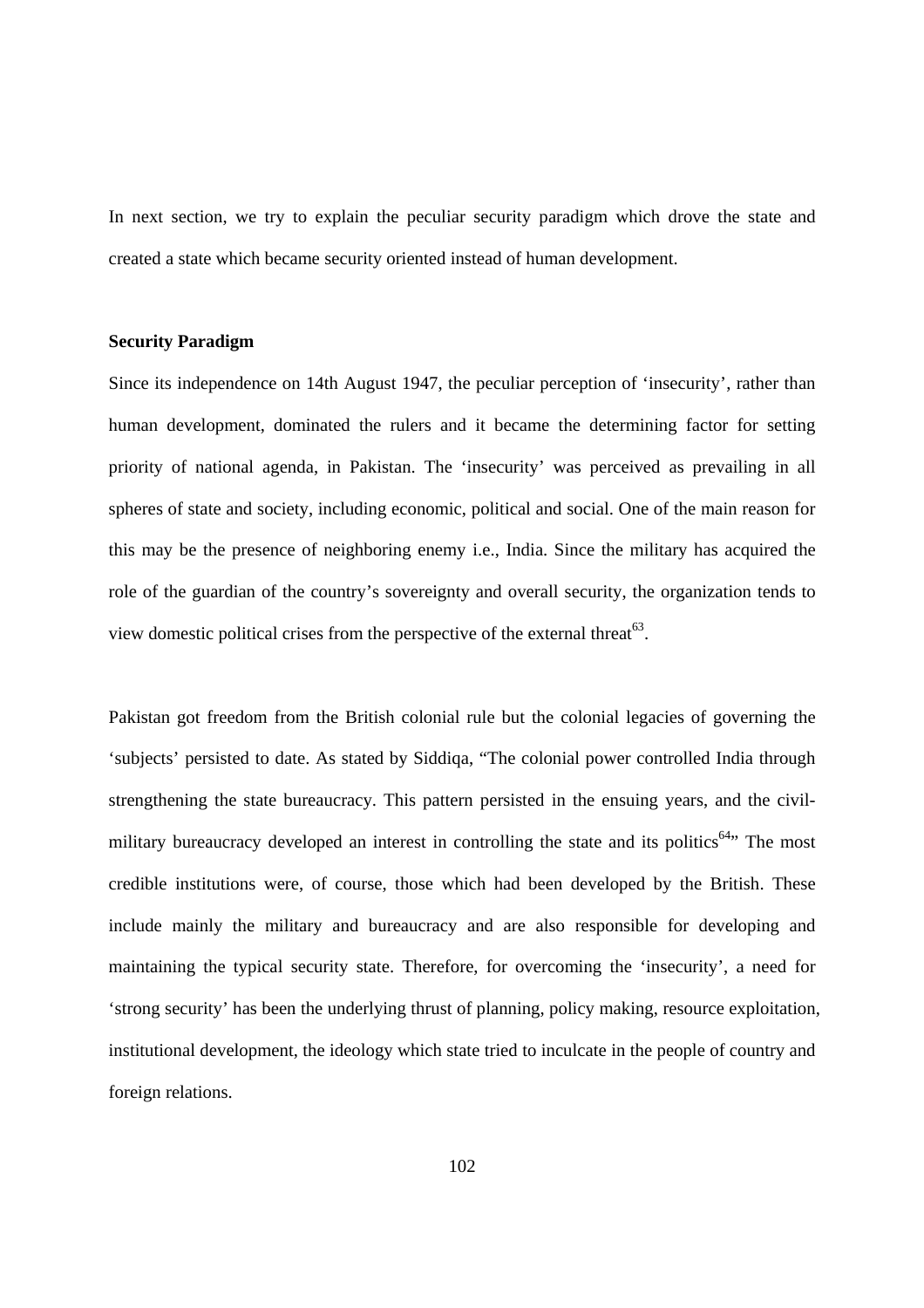For having reliable security and its maintenance, the state was in natural need of strong army, allied civil bureaucracy, political parties and politicians. Similarly, it was also necessary to create and maintain a favorable socio-political and economic environment which could accommodate the successive ruling elites for achieving the 'security' objective of state. "The military attained its central role in the post-colonial state of Pakistan by being its protector. The centrality of the armed forces as the guardian of state was intrinsic, and compensated for the deep sense of insecurity that infested the state after its birth in  $1947$ .<sup>65</sup>"

Hence, the state gradually evolved into a unique security state, in stead of development state. The notion of security dominated every aspect of state and society, but at the cost of human development. Security of people not the people themselves became the prime objective since the independence of country. For maintaining and justifying 'security paradigm' the ideological support has always been derived from religion.

The deliberate effort of state for introducing hard line 'Islamization' happened during Zia's military rule (from 1977 to 1985), when Pakistan was aligning with USA against USSR in Afghanistan. Various changes introduced during Afghan War era, helped state in successfully shaping the structure of state centered on security rather than human and social development. Later on, a particular brand of Islamic ideology has been reinforced, whenever there was need to gain the public support for carrying out military adventures. With the passage of time, 'Military' the most organized institution of Pakistan got hold of every affair of state, politics and economy. Till to date, military has consistently consolidated its role by bringing everything under control.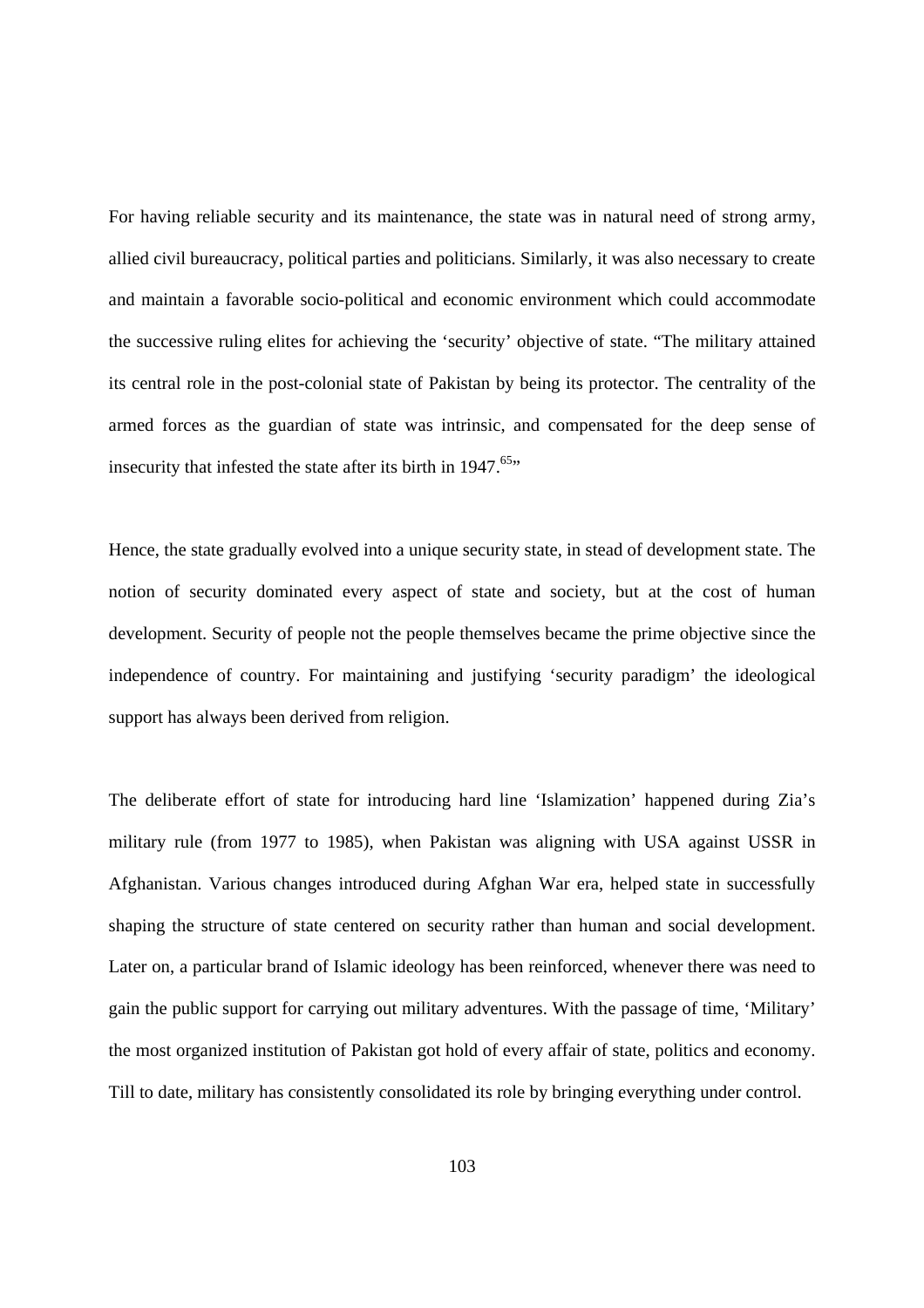With careful examination of socio-political and economic factors, one can conclude that it was 'security paradigm' of state which ultimately influenced every facet of state and society. The security here does not imply the physical and territorial security, but in Pakistan 'security' enshrines all kinds of securities ranging from life security to social, economic, financial and political securities. This has always been reinforced by creating clients in bureaucracy, civilian and political spheres. All military regimes create clients who act as the civilian face of the regime and legitimize the military's control, and are nourished by the defense establishment as a replacement for the times when the bulk of the military has to withdraw to the barracks<sup>66</sup>.

Ideally, the securities other than life are provided through different organs, ministries, departments and institutions. Pakistan is one of those very few countries which is ruled still by its military and where democracy, in any meaningful and workable notion and sense of the term, does not exist<sup>67</sup>. One wonders whether the monopolistic power which military acquired was a deliberate effort of the institution or was in response to on going changes taking place in national, regional and global context. Similarly who were those who helped military to grow in a monopolistic institution? "The military did not accidently gain power but was led to do it, albeit inadvertently, through the relationship of the dominant classes with force. The desire of the dominant to use the military as a tool for power projection erodes the neutrality of the state and its bureaucracy, making the military a player in political contestation.<sup>68</sup>"

As far as the ever increasing influence of military is concerned, Zaidi states that, "… the growing economic and corporate interests of the Pakistan army, now also make it a key player in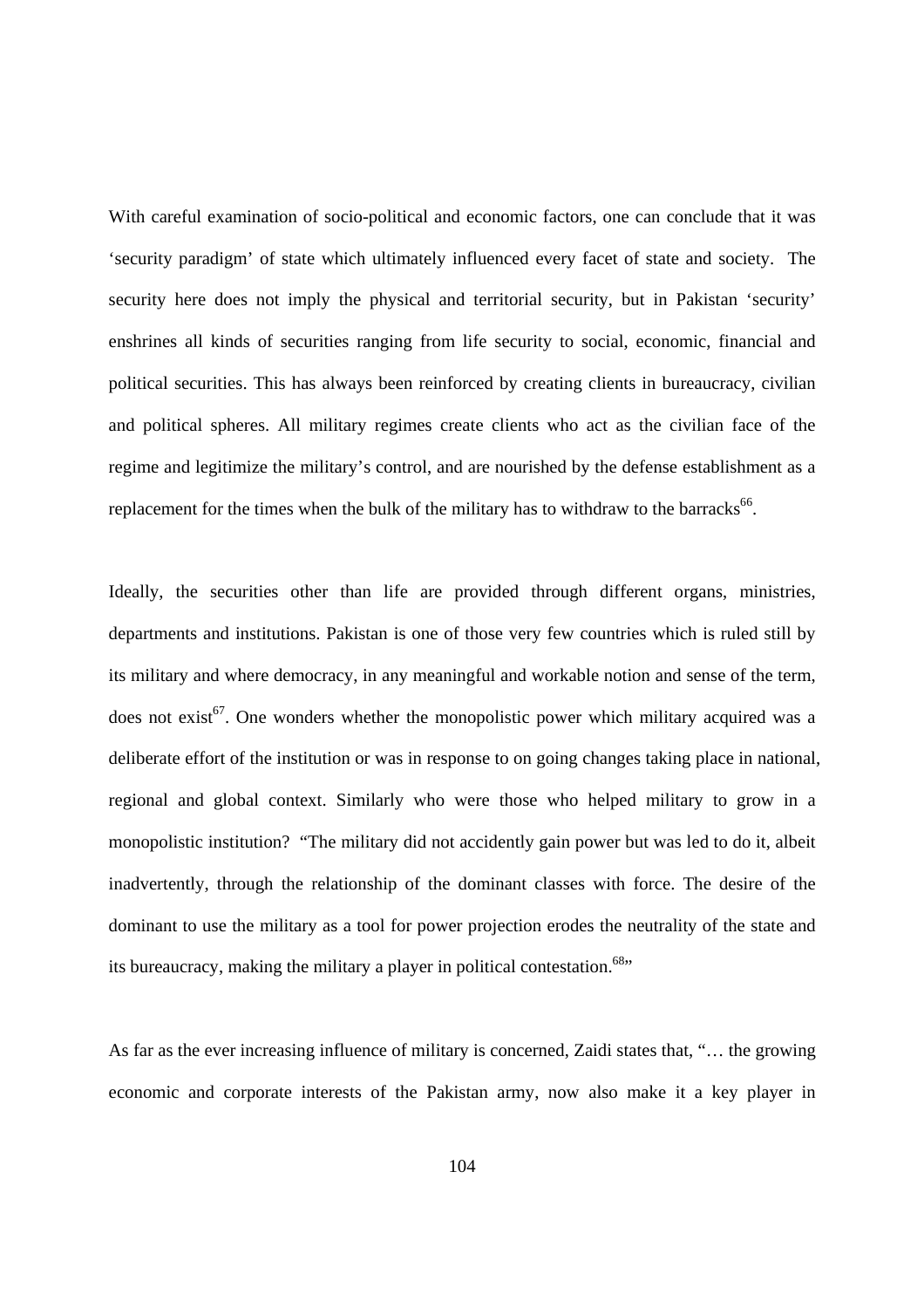decisions regarding investment, trade and distribution, and over the issue of redefining property rights. Without a doubt, Pakistan's military is the most central and most powerful of all its institutions, a fact that has been re-emphasized repeatedly in recent years within a domestic, regional and global context $69$ .

In Pakistan the services of providing all kinds of securities – external and internal – gradually became concentrated in single institution, the military. This institution, ultimately, superseded all other organs of state in terms of 'dictating' them. The interference of military, during military rules, in each and every department of government and even in private sector confirms this, without any doubt. So much so that military became a supreme power in the country and every political, economic and social interest group is bound to align with the military. Every stakeholder, other than military, became primarily concerned with two main interests; first to safeguard the interests of prime institution and second to safeguard individual interests. Consequently, it leaves human and social development unattended in the priority list of national agenda.

All this became possible by making 'security' a supreme national concern. "The significance of national security paradigm determined the organization's importance for the state. Successive governments failed to promote a social development agenda, and instead gave greater importance to the national security paradigm for the sake of personal political legitimacy. The authoritarian nature of politics compelled the civilian leadership to partner with the military, and to propel the armed forces to greater significance than all other institutions of the state.<sup>70</sup>" It also influenced the fabric of society in such a way that everything became centered on it.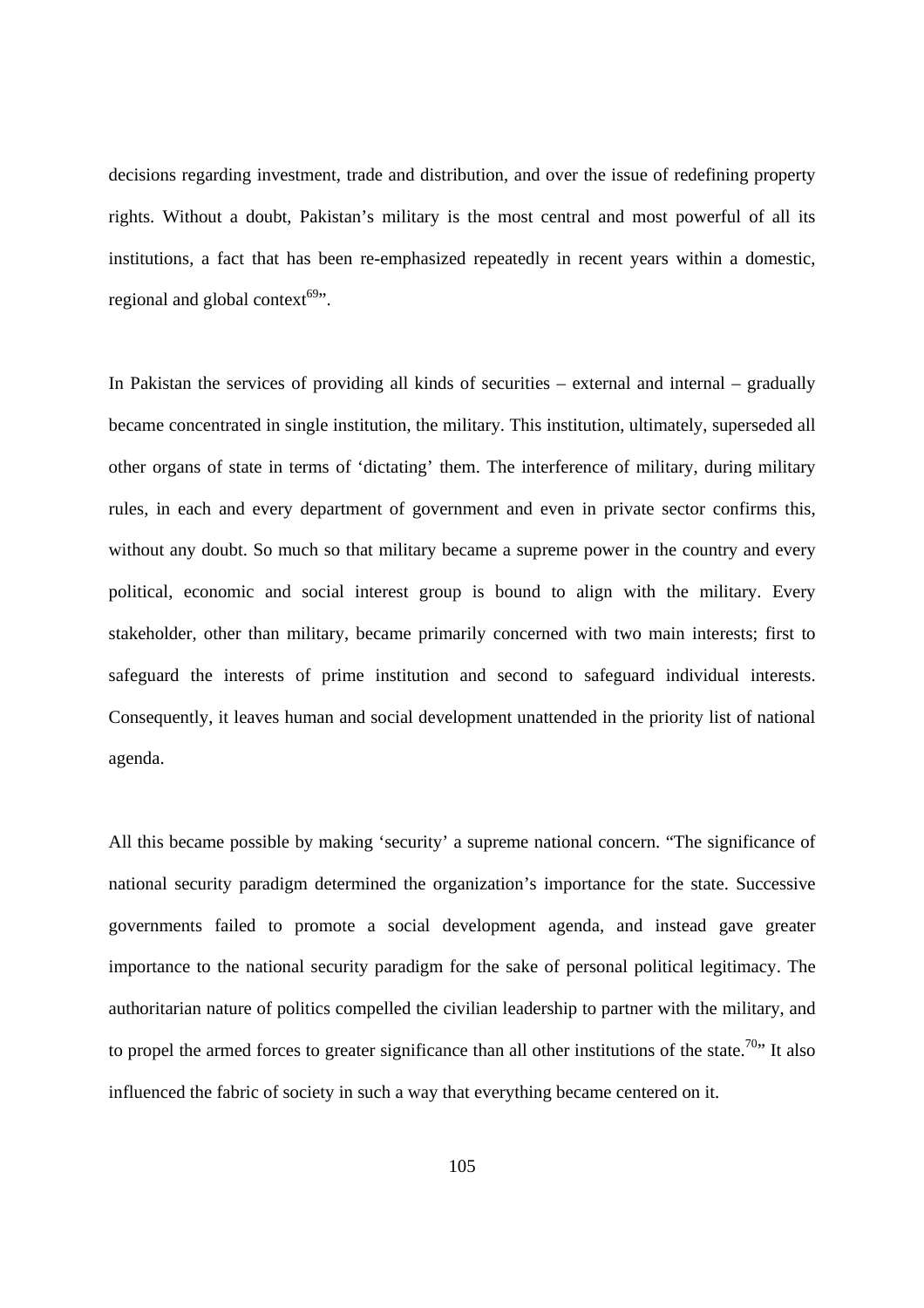The most recent military intervention took place in October, 1999 when the Army General, Pervaiz Musharaf, threw out the elected government of Nawaz Sharif. Becoming an ally of US in so called 'War on Terror' deepened the security considerations into state, society and economy. A lot of dollars flooded into the country in name of this war. Was all aid utilized for the purpose described? It is a most controversial fact, as stated by Nazar, "While a lot is written about and much made of around \$ 10.5 billion in the US aid to Pakistan during Mushraf's rule, it is rarely mentioned that during the period from 1999 to 2007, the US arms sales to Pakistan totaled \$ 9.6 billion. Also forgotton is the fact that 77% of all new foreign loans obtained during the much maligned period of civilian rule during 1990-99 were used to repay the loans obtained during Zia-ul-Haq's tenure.<sup>71</sup>"

Another important factor which pushed the state to adopt a security paradigm is the link with US since beginning of its history. There is ample evidence of interference of US. The primary link was developed through military but did not remain restricted to it. In words of Siddiqa, 'However, the fact remains that successive US administrations have closely cooperated with military regimes in Pakistan and other countries without any qualms, with the aim of fulfilling US strategic objectives<sup>72</sup>.

To know how the US link contributed in making the security paradigm to supersede nationalist ideology, the understanding of role of state may help us to comprehend that. Nazar explains this by stating, "… the military has been blamed for not allowing the growth of democratic institutions and practices, but military's dominance of our history is closely linked with our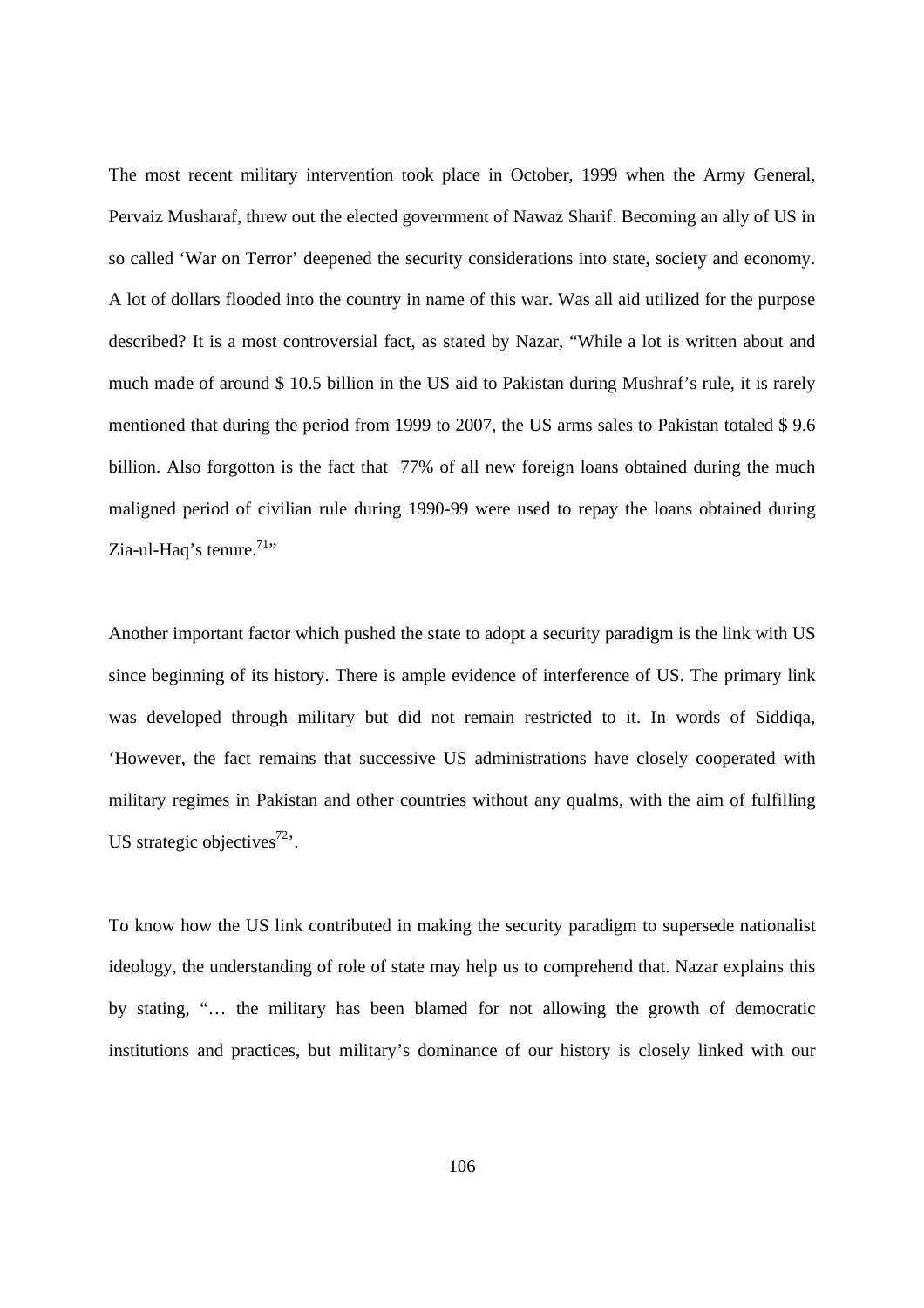foreign policy under which the army has always sought aid from US in exchange for support and help in achieving the latter's strategic objectives in region.<sup>73</sup>"

While writing about Ayub Khan's decision, the then military ruler, for joining in CENTO, Siddiqa states that, "… decision to join the Central Treaty Organization (CENTO) benefited the army tremendously. Washington, on the other hand, found Pakistan's army willing partner in pursuing US military-strategic objectives regarding the Communist Soviet Union.<sup>74</sup>"

The Afghan war of US against USSR can be marked as one of the most important events in the history of Pakistan which determined the course of state and society of Pakistan in coming years. Apparently the Afghan war was a military adventure, but it involved economy, politics and culture as well. So, this war laid very far and deep implications on life and society of people of Pakistan. In this war involvement of intelligence agencies has also been very important. They used all tactics and strategies to win the war and involved people in it. "The Afghan war involved the biggest covert operation ever undertaken by the American CIA, which provided nearly US \$ 700 million in secret funds to the military [during 1982-1987] to finance the jihadis. This gave birth to Frankenstein that was going to irreparable damage to the rule of law, criminalize the society and haunt the masters of the political economy of aid and patronage for decades to come.<sup>75</sup>"

#### **Weak Democracy and Governance**

On the other side, weaknesses of democracy and governance have also given space military to develop into a monopolistic institution. To understand the shortcomings in the governance and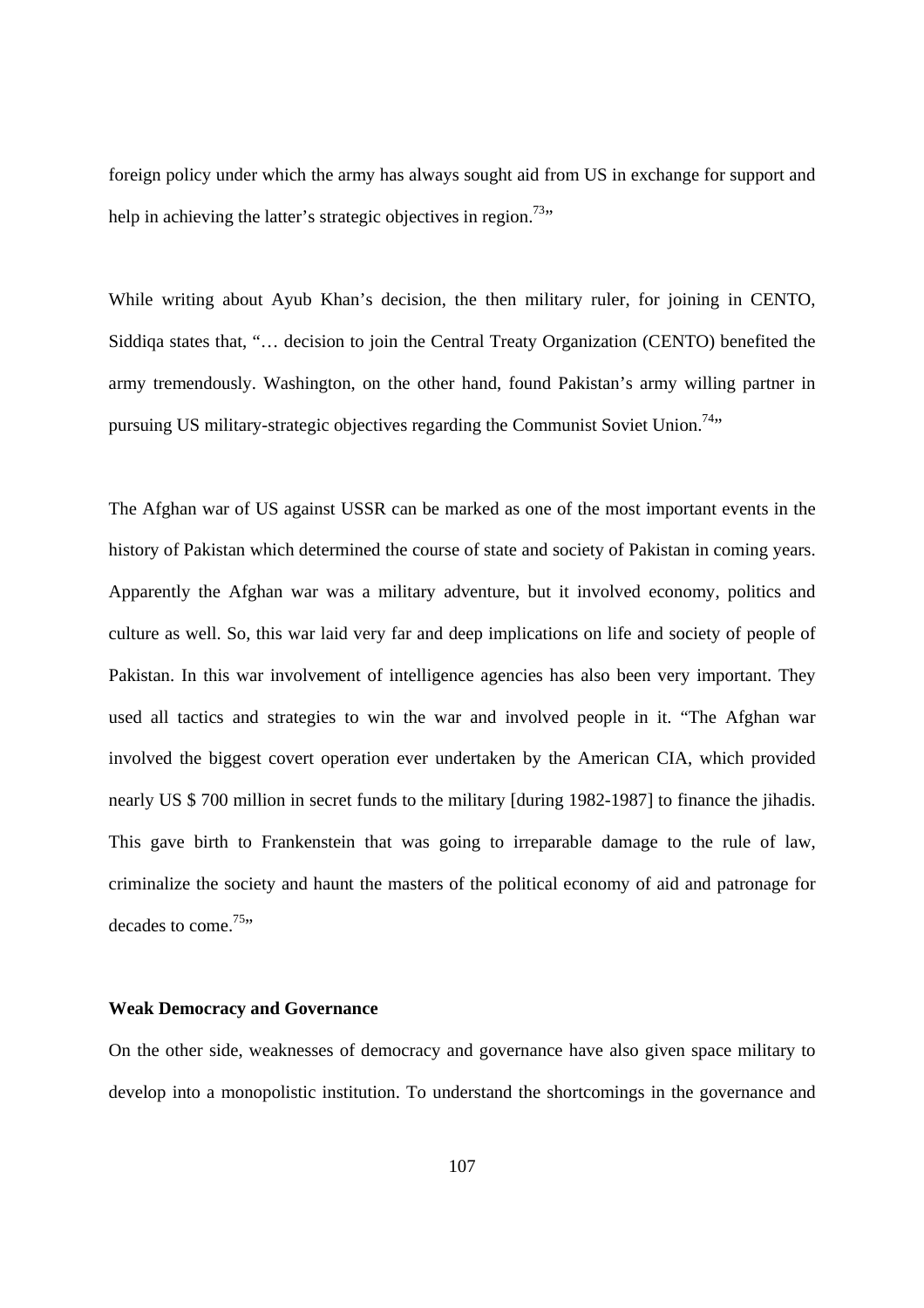the democracy in Pakistan, one must find explanations for the weaknesses in political tolerance and identity. The very fact that the prominent politicians continue to use the military power, and refuse to negotiate their power or power interests through democratic means, allows the armed forces to play dominant role<sup>76</sup>.

 Analytically, there appear to be sets of reasonably autonomous and enduring beliefs and values within Pakistan that have important consequences in the societal and ultimately political spheres. The civilian government succumbed to military rule that sought to legitimize itself with the public by attacks on democratic ideals and political institutions in hope of leaving them in disrepute as well as decay.

Despite the revival of democracy from time to time, it is predictably held in suspicion. One of the tenets of civil society, the concept of a legitimate opposition, naturally won little acceptance among competing political elites or within the larger public. Within politicians there were more the signs of frustration and anger than of belief in a more pluralistic, tolerant political system. Democratic civilian rulers held office in 1973-1977 and 1988-1999, but their fear of military interference kept them focused primarily on self-preservation rather than good governance<sup>77</sup>.

Zulfiqar Ali Bhutto provided the strongest hope for a politics that would involve the masses and socialize them to democratic and socialist ideals. The mass mobilization of the electorate by his Pakistan Peoples Party (PPP) succeeded in communicating with many rural voters. People listened to Bhutto and other political leaders not only at rallies but over radio and television. The issues of the day were articulated forcefully and clearly, such that voters had meaningful choices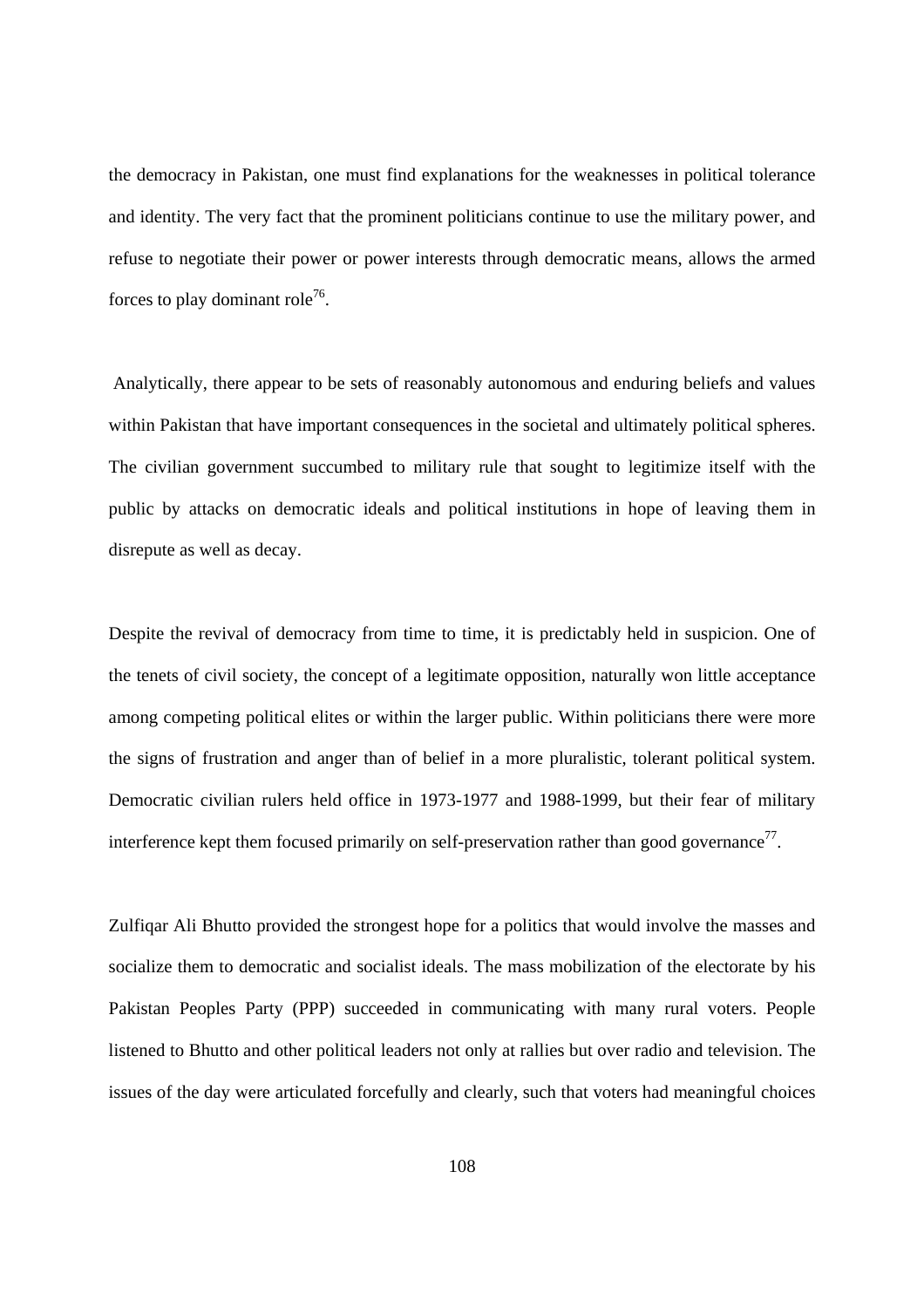to make. And these masses demonstrated that they could throw off, if it really served their interests. Yet rather than to build up his popular movement on the democratic ideals of supremacy of the people, in power Bhutto shed much of the regime's populist ideology and strongly personalized his rule rather than working through participatory institutions and educating the public to their value. This is the most powerful blame which is posed against his popular leadership. Perhaps, it may also be linked with power politics.

By his 1977 re-election campaign, he had come to rely on feudals and discarded many of the political allies who had stood with him earlier. Above all, Bhutto had failed to deliver the fair governance and a true democracy. While he had opened up for the future the possibility of more participatory politics, the civic virtues that would be needed to buttress it were in the end discredited.

The country's experiences suggest that militant Islamic parties may be moderated when given a democratic option - an honest opportunity to compete. The popularity of Islamic parties in many cities and towns, according to this reasoning, is largely of a protest variety, coming from the denial of a more open political process. However, many analysts also seriously question the compatibility of Islamic doctrines with more liberal conceptions of democracy.

In general, opportunities for a fair governance, true democracy and civil society in Pakistan would have flourished if the democratic practices were allowed to prevail under the supremacy of unchanged constitution. The repeated dismissal or overthrow of elected regimes, alterations in the constitutions that suit to existing ruler, left no positive memory and little chance for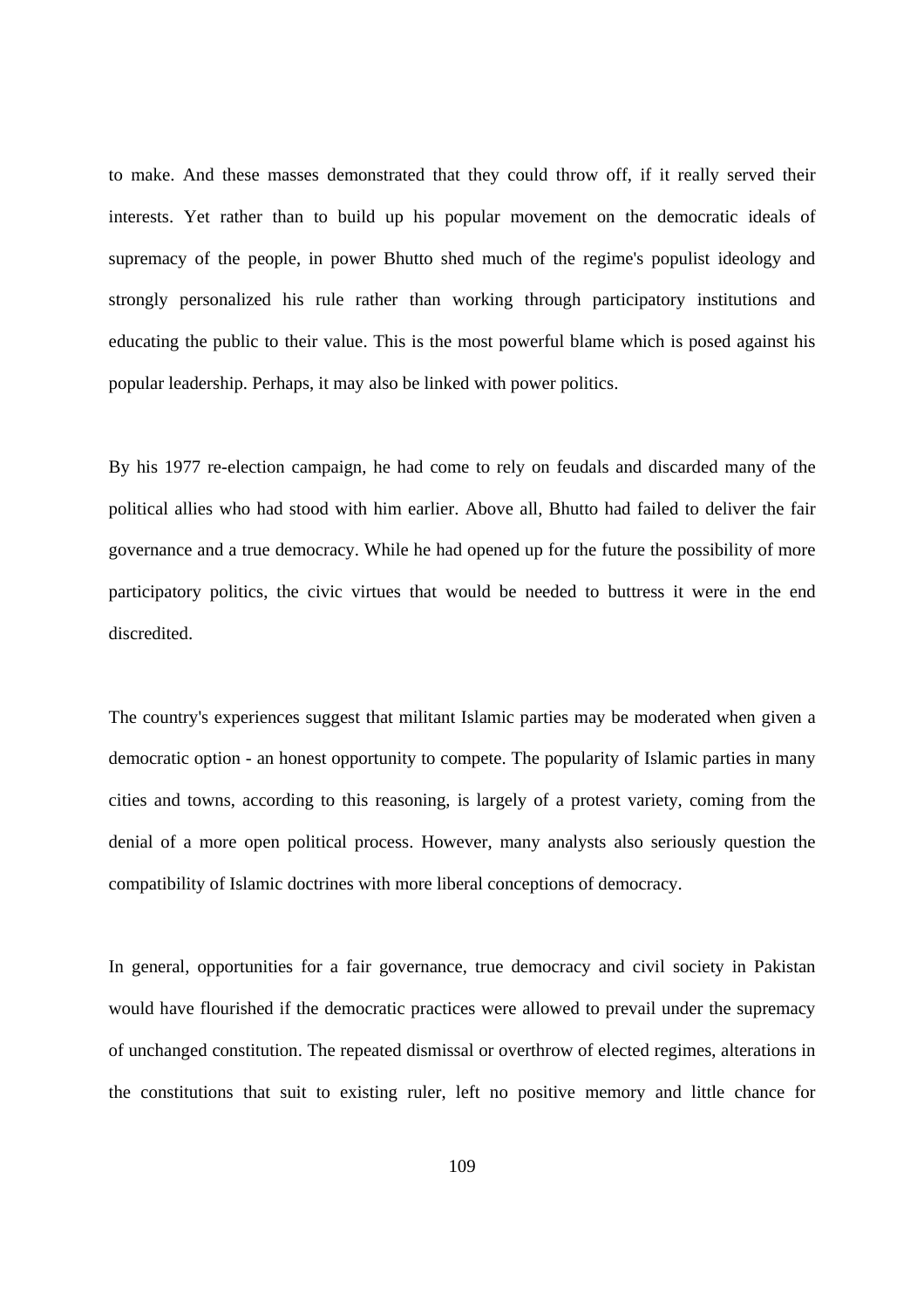institutions to adapt and supportive values to root. As understood by Nazar, 'In Pakistan's case, however, the traditional political parties face the challenge of convincing the people that they can bring some progress to a country ravaged by poverty and corruption. This track record while they governed caused widespread disenchantment and disappointment, charges [often true] about the establishment obstructing the democratic process notwithstanding.<sup>78</sup> Similarly, excessive spending on security and high levels debt also tied the hands of successive political governments and the ruling elites relied on external resources. In achieving economic and human development, they sacrificed human development and pursued only personal goals. It is clear that the political process in Pakistan has been gagged and bound by the requirements and orders of IMF, the World Bank and the domestic elite<sup>79</sup>.

#### **Land Reforms**

The land reform is also another important issue which would have brought a harmony in the country's social, political and economic system. Unlike India, where the land reforms were introduced in early years after independence, in Pakistan it remained a dream of people. The existence of large landlords in Pakistan is, in fact, a legacy of British colonial period. Before the British it is believed that society was rural and stagnant. There is a belief amongst some social scientists that pre-colonial India was a stagnant society with little progress taking place and rigid economic and social structures<sup>80</sup>. Before the British, the land was property of state and Emperor was the owner. In pre-British period, under the Mughal Emperor, all land was owned by the king alone $81$ .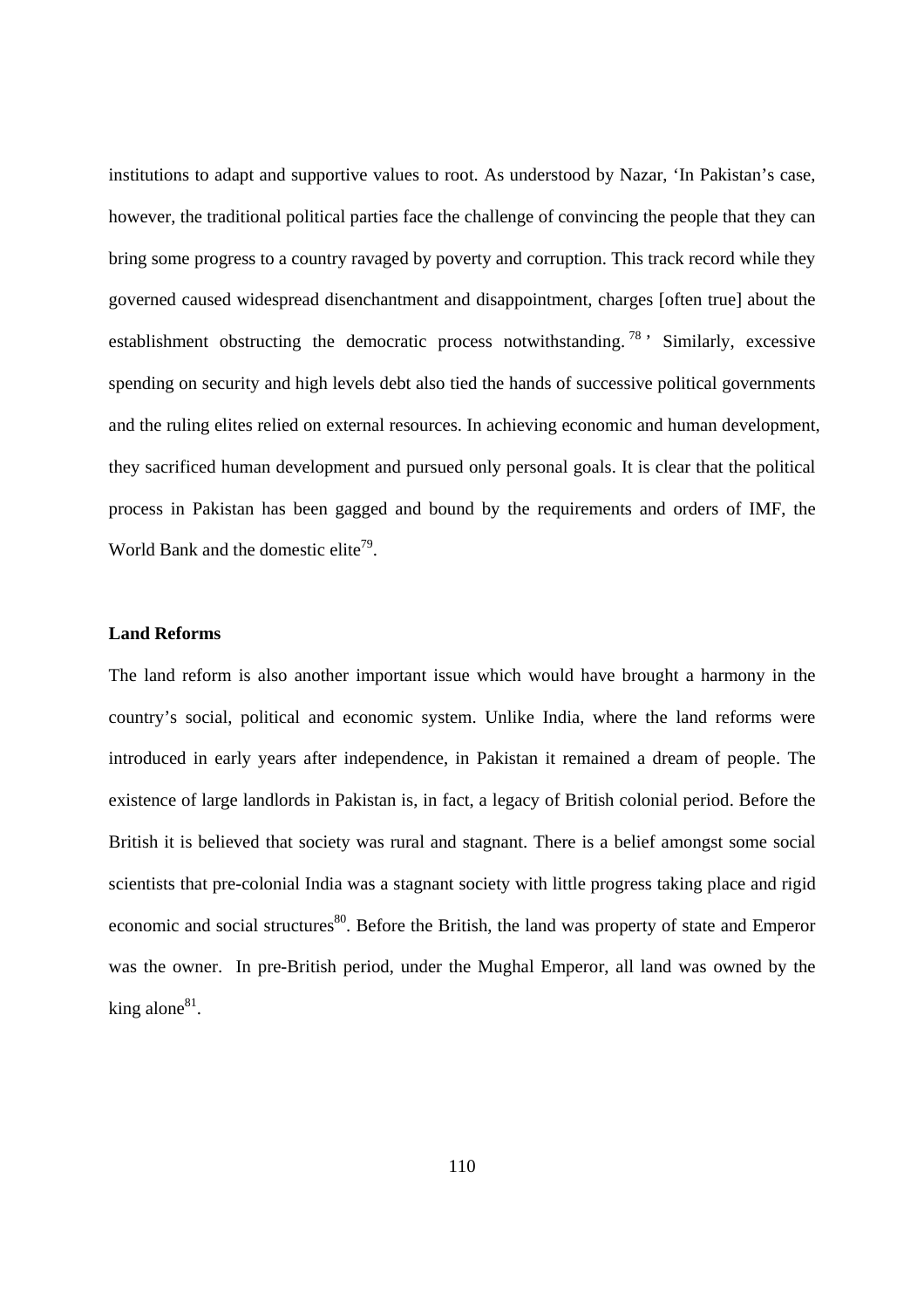However when British came to India, for maintaining colonial rule, they introduced system of big Landlords and every landlord was the 'supreme lord at the village level, the 'linchpin of system<sup>82</sup>. The British adopted strategy for whole of the colonized territory, basically to serve their colonial interests. "The British in their first settlements then granted to the z*imindar* a property right that in their judgment would be stable and ensure the collection of their revenue demand through him. Essentially, then, we have the beginnings of the concept of private ownership of land and private property, protected by legal system that recognizes these property rights $83$ ".

Although the need of land reforms have always been felt by the various governments and some steps have also been taken, but these steps more cosmetic in nature and could not produce expected socio economic and political results. Following table gives details of major efforts done for land reform.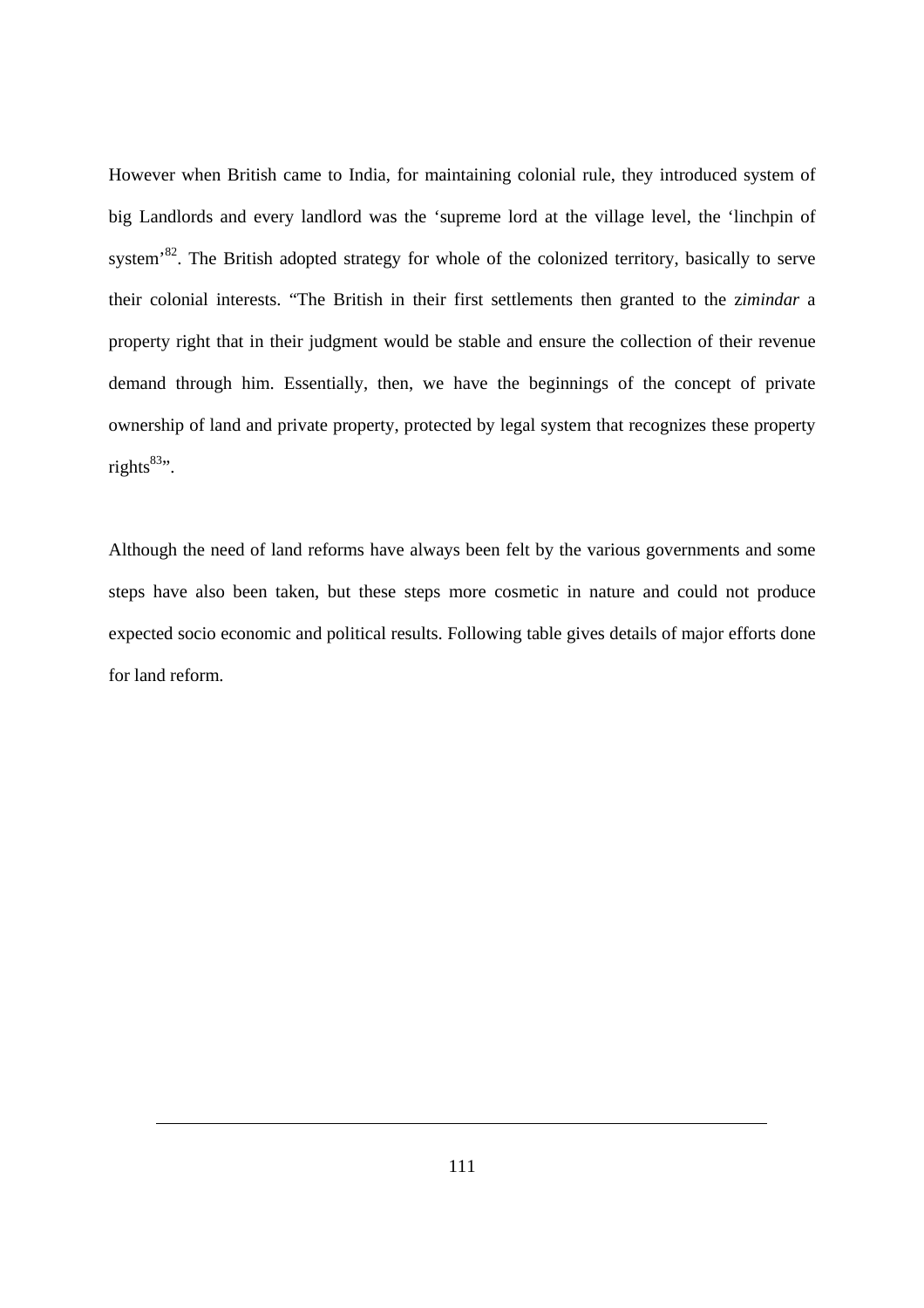| S.<br>No.      | Year | Reform                                                                |
|----------------|------|-----------------------------------------------------------------------|
| $\mathbf{1}$   | 1947 | Hari Committee, Sind                                                  |
| $\overline{2}$ | 1949 | Muslim Agrarian Committee Report                                      |
| 3              | 1950 | Punjab Tenancy Act                                                    |
| $\overline{4}$ | 1950 | <b>Sindh Tenancy Act</b>                                              |
| 5              | 1950 | Pujanb Protection and Restoration of Tenancy Rights Act               |
| 6              | 1955 | <b>Executive order</b>                                                |
| $\overline{7}$ | 1955 | Challenge to the Executive Order                                      |
| 8              | 1959 | Land and Tenancy Reforms-Martial Law Regulation 64, 64A and<br>64B    |
| 9              | 1972 | Land and Tenancy Reforms-Martial Law Regulation 115 and<br>amendments |
| 10             | 1977 | Land Reform Act                                                       |

### **Major Land and Tenancy Reforms in Pakistan**

Source: Zaidi, "Issues in Pakistan's Economy", p. 33

The above efforts of land reforms did not prove efficacious for bringing any significant change in socio-economic and political sphere. For example, quoting Nirmal Sanderatne, Zaidi states that "…. 1959 land reforms were an eyewash, where the power of the ruling coalition of landowners, bureaucrats, and industrialists was left intact<sup>84</sup>". Similarly, while evaluating the efficacy of land reforms introduced in 1959 and 1972, Zaidi states, "… they failed to make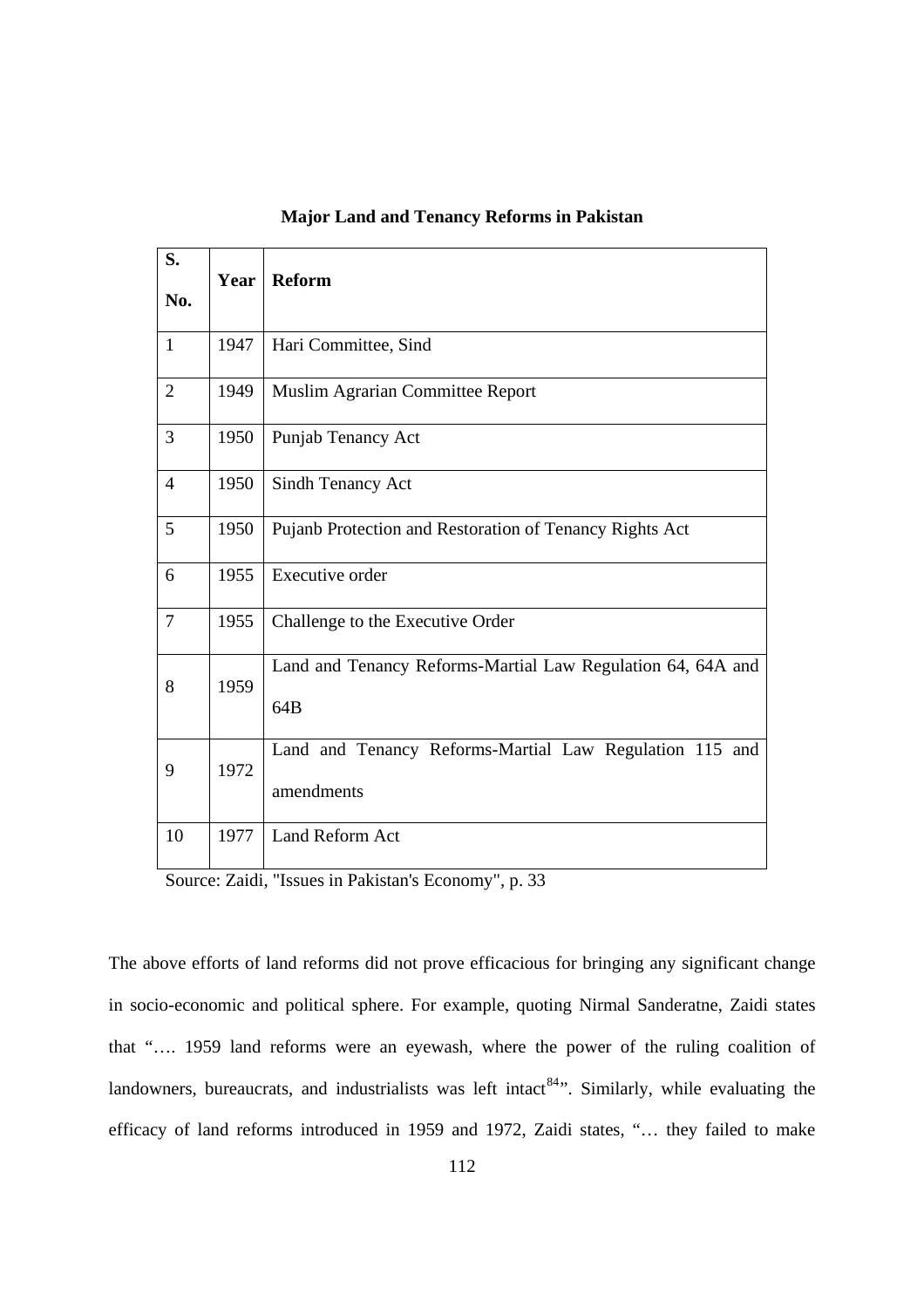substantial changes in the landowning structure of the country<sup>85</sup>. He further identifies that, " A comprehensive land reform programme backed up with easier terms and access to water, credit, marketing, extension and advice, could address Pakistan's poverty question as a well as remove the constraints that have emerged in agricultural sector<sup>86</sup>".

In fact, the land reforms were not backed up with supporting efforts and steps. "The development issues such as land reforms, the need to broaden the lax tax net, develop export-oriented industries were put on the back burner. A combination of aid, subsidized loans, protectionist trade policies and a lax tax regime benefitted the civil and military bureaucracy, inefficient industries and tax evading business magnets. This bought the military their support at the expense of the vital economic reforms that should have been undertaken to prepare Pakistan for  $21<sup>st</sup>$  century.<sup>87</sup>

The sense of 'life insecurity' creates a need for safe survival on every cost, especially when it is the perception of a state institution. In this situation, it becomes necessary for the state to promote such culture and social values which support their institutional interests for being credible to maintain security and continue the role of guardian.

The sense of insecurity among people creates absolute selfish behavior for ensuring individual security.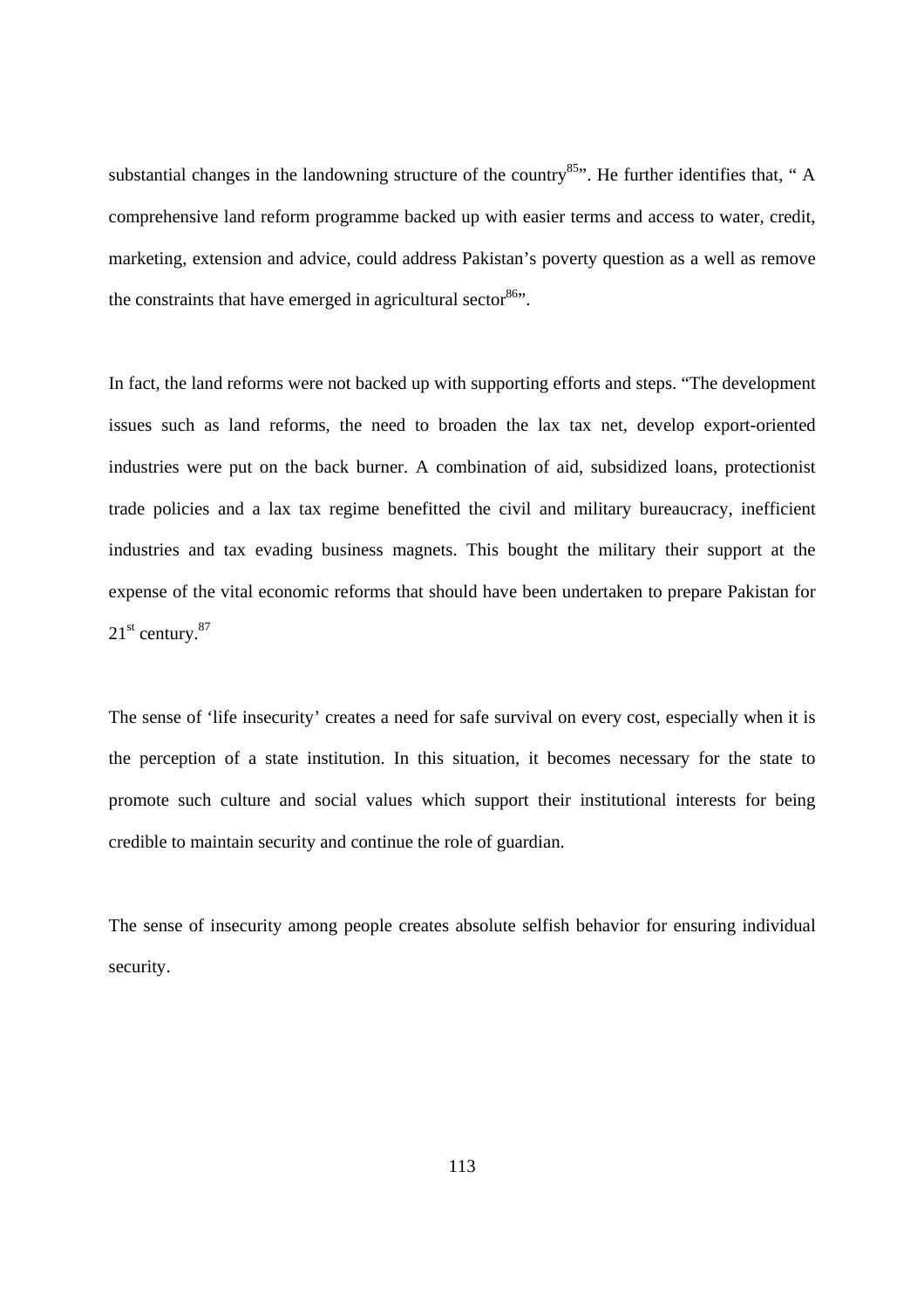#### **Population growth**

Another important factor responsible for low human development is the population size and its growth rate. The rapid population growth in Pakistan, one of the highest among developing countries, has been offsetting the gains in social and economic development. This has several implications for the socio-economic developments of our society<sup>88</sup>.

"Very simple comparison can be made between Pakistan and South Korea from 1950 to 2001 with regard to per capita income and population growth. In 1950, Pakistan and South Korea has same level of per capita income, that is, 79 and 82 US dollars, respectively. In 2001, our per capita income was estimated at around 429 US dollars compared to 10,550 US dollars of South Korea. There may be several factors responsible for this large differential in per capita income. However, the basic and major factors that we could not control our fast population growth during these years, whereas South Korea has been able to control its<sup>89</sup>"

## 4.5 Summary and Conclusion

Human Development Report 2007 reveals that state of human development in Pakistan is poor with rank of 136 out of total 177 countries. Why Pakistan is lagging behind in human development indicators, not only from rest of the developing world, but also from its neighboring countries? This is important question to answer.

The location of Pakistan has great geo-political importance for the country and makes it vulnerable for various international influences. Created in 1947 could not maintain its integrity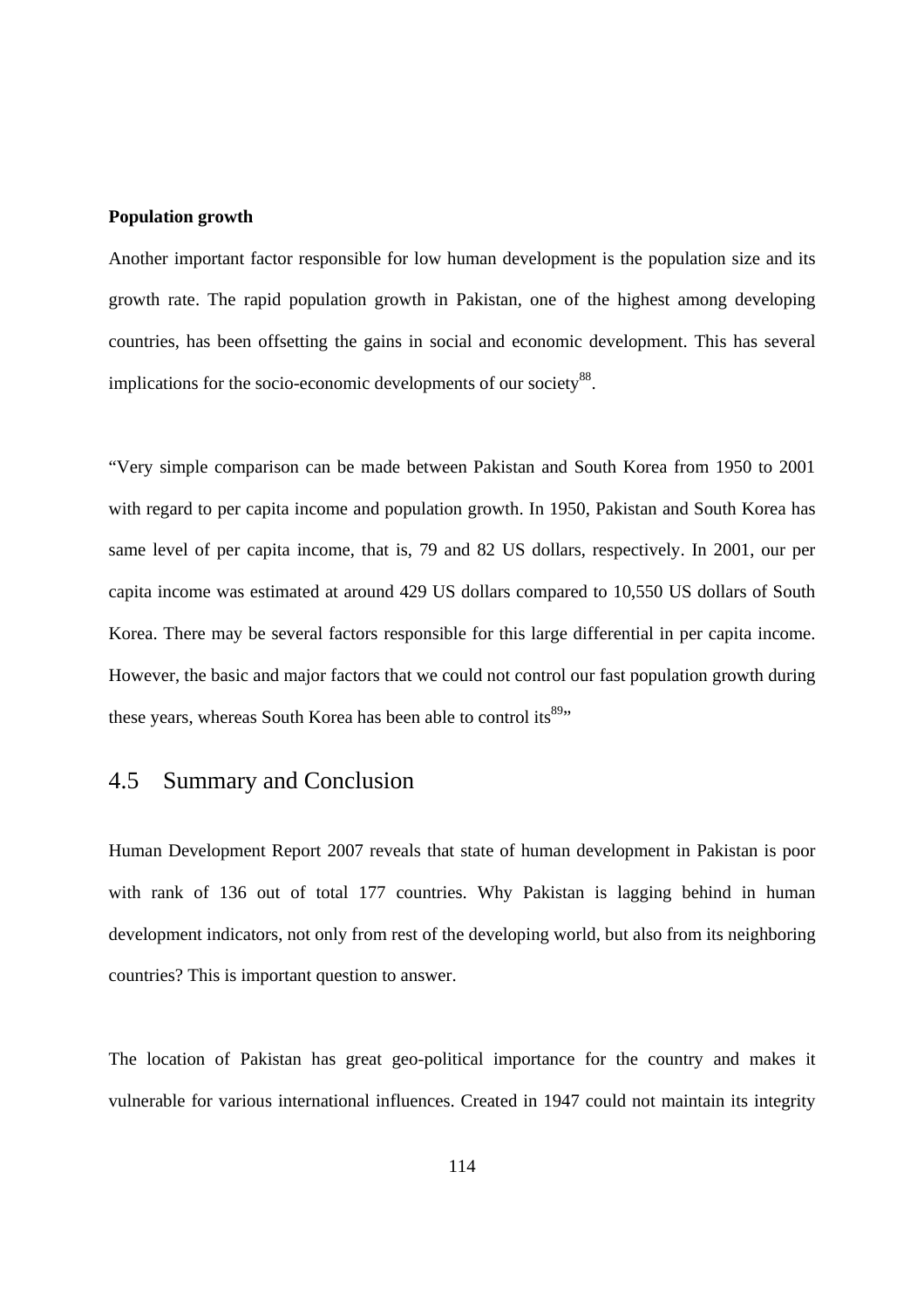and as result of civil war in 1971 country was broken in two parts. Pakistan's history is characterized by repeated military rule and political instability. First in 1956 and then the final Constitution adopted in 1973 and according to this the country is semi-presidential, federal democratic republic with Islam as the state religion.

Since its independence on 14th August 1947, the peculiar perception of 'insecurity', rather than human development, dominated the rulers and it became the determining factor for setting priority of national agenda, in Pakistan. The military acquired the role of the guardian of the country's sovereignty and overall security and viewed domestic political crises from the perspective of the external threat of India. For having reliable security and its maintenance, the state was in natural need of strong army, allied civil bureaucracy political parties and politicians. Therefore, military attained its central role in the post-colonial state of Pakistan by being its protector. The centrality of the armed forces as the guardian of state was intrinsic, and compensated for the deep sense of insecurity that infested the state after its birth in 1947. Hence, the state gradually evolved into a unique security state, in stead of development state.

The deliberate effort of state for introducing hard line 'Islamization' happened during Zia's military rule (from 1977 to 1985), when Pakistan was aligning with USA against USSR in Afghanistan. Various changes introduced during Afghan War era, helped state in successfully shaping the structure of state centered on security rather than human and social development. Later on, a particular brand of Islamic ideology has been reinforced, whenever there was need to gain the public support for carrying out military adventures.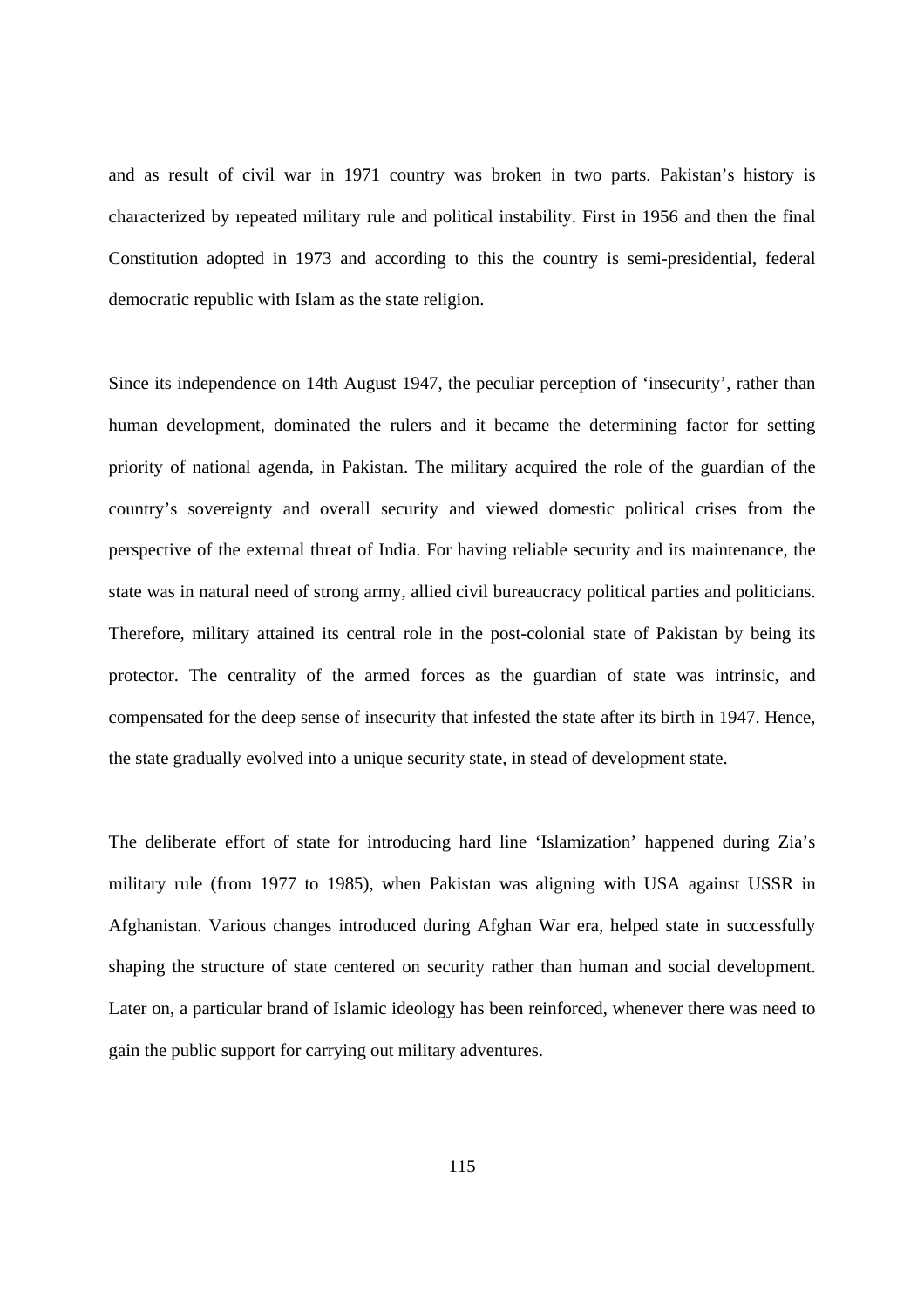With careful examination of socio-political and economic factors, one can conclude that it was 'security paradigm' of state which ultimately influenced every facet of state and society. The security here does not imply the physical and territorial security, but in Pakistan 'security' enshrines all kinds of securities ranging from life security to social, economic, financial and political securities. This has always reinforced by creating clients in bureaucracy, civilian and political spheres.

It is also important to note that military did not accidently gain power but was led to do it, albeit inadvertently, through the relationship of the dominant classes with force. Every stakeholder, other than military, became primarily concerned with two main interests; first to safeguard the interests of prime institution and secondly individual interests. Consequently, it leaves human and social development unattended in the priority list of national agenda.

All this became possible by making 'security' a supreme national concern. The most recent military intervention took place in October, 1999 when the Army General, Pervaiz Musharaf, throw out the elected government of Nawaz Sharif. Becoming ally of US in so called 'War on Terror' deepened the security considerations into state, society and economy.

The Afghan war of US against USSR can be marked as one of the most important events in the history of Pakistan which determined the course of state and society of Pakistan in coming years. Apparently the Afghan war was a military adventure, but it involved economy, politics and culture as well. On the other side, weaknesses of democracy and governance have also given space military to develop into a monopolistic institution. To understand the shortcomings in the governance and the democracy in Pakistan, one must find explanations for the weaknesses in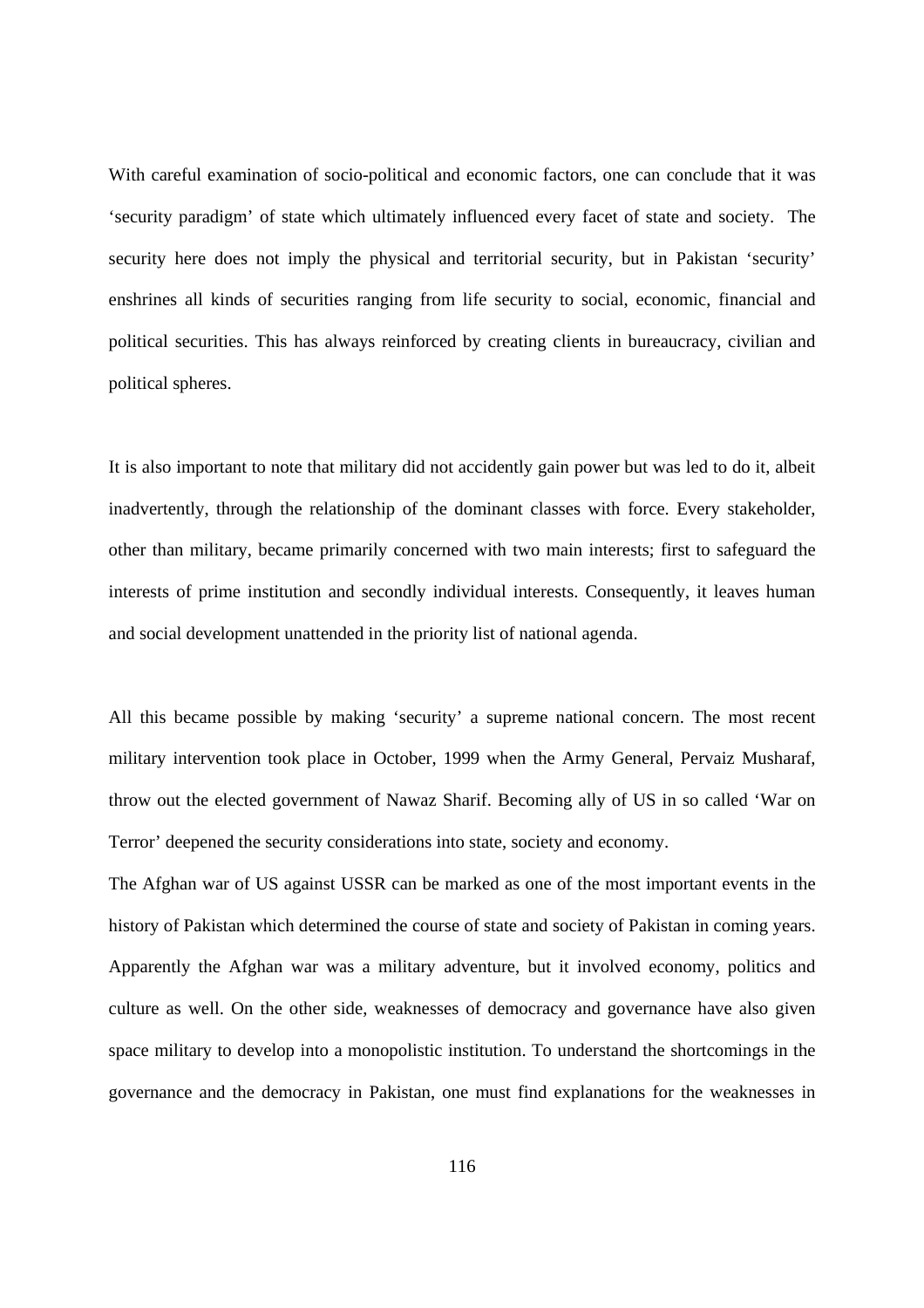political tolerance and identity. Despite the revival of democracy from time to time, it is predictably held in suspicion. One of the tenets of civil society, the concept of a legitimate opposition, naturally won little acceptance among competing political elites or within the larger public. Zulfiqar Ali Bhutto provided the strongest hope for a politics that would involve the masses and socialize them to democratic and socialist ideals. The issues of the day were articulated forcefully and clearly, such that voters had meaningful choices to make. Yet rather than build up his popular movement on the democratic ideals of supremacy of the people, in power Bhutto shed much of the regime's populist ideology and strongly personalized his rule rather than working through participatory institutions and educating the public to their value.

In general, opportunities for a fair governance, true democracy and civil society in Pakistan would have flourished if the democratic practices were allowed to prevail under the supremacy of unchanged constitution. The repeated dismissal or overthrow of elected regimes, alterations in the constitutions that suit to existing ruler, left no positive memory and little chance for institutions to adapt and supportive values to root.

The land reform is also another important issue which would have brought a harmony in the country's social, political and economic system. The existence of large landlords in Pakistan is, in fact, a legacy of British colonial period. They adopted strategy for whole of the colonized territory, basically to serve their colonial interests. Although the need of land reforms have always been felt by the various governments and some steps have also been taken, but these steps more cosmetic in nature and could not produce expected socio economic and political results. All efforts of land reforms did not prove efficacious for bringing any significant change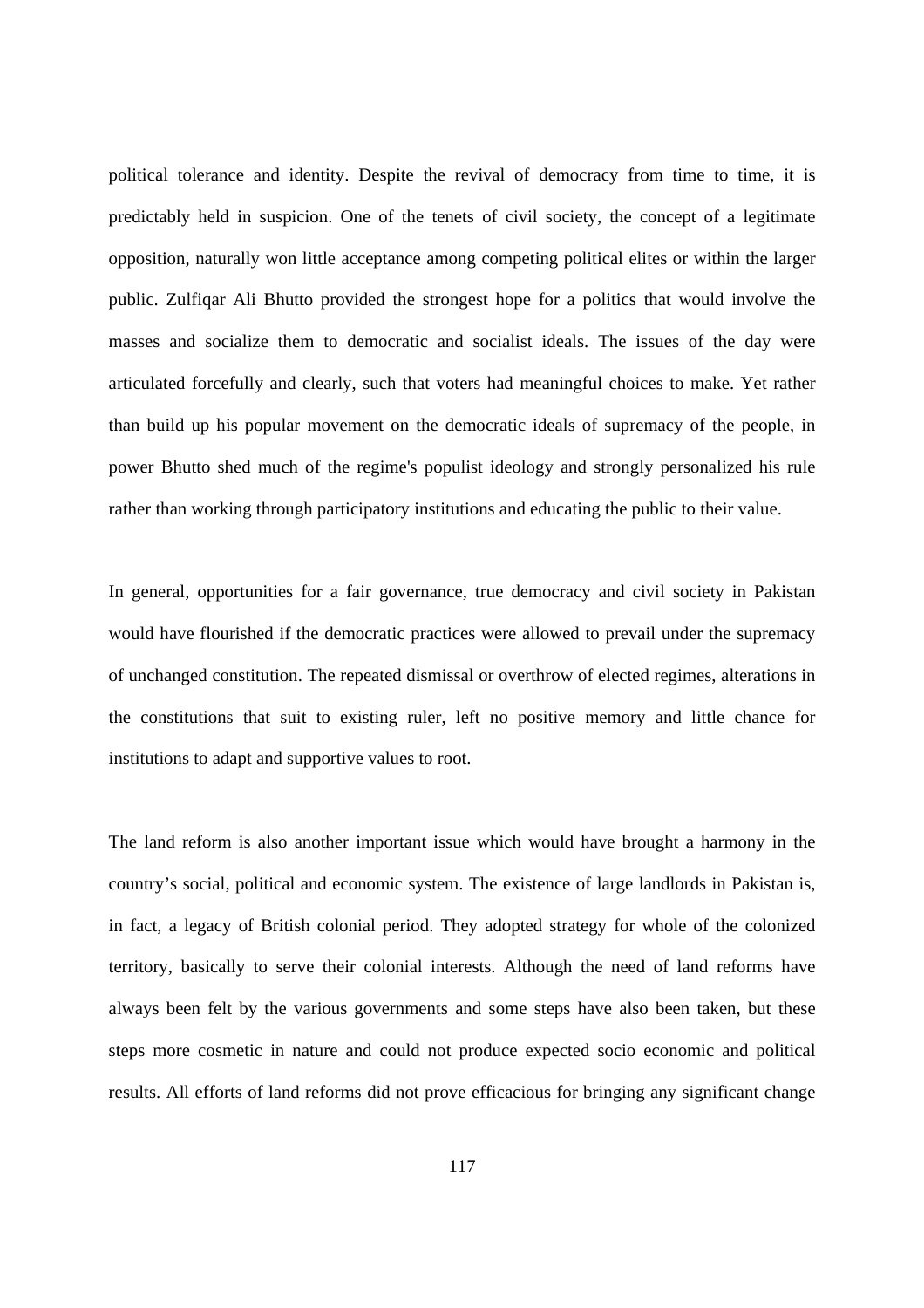in socio-economic and political sphere. In fact, the land reforms were not backed up with supporting efforts and steps like a combination of aid, subsidized loans, protectionist trade policies and a lax tax regime benefitted the civil and military bureaucracy, inefficient industries and tax evading business magnets.

Another important factor responsible for low human development is the population size and its growth rate. The rapid population growth in Pakistan, one of the highest among developing countries, has been offsetting the gains in social and economic development.

The democratic and political institutions were not allowed to grow and flourish during first decade and remained influenced by the British Crown. From 1947 to 1958 Pakistan had seven prime ministers and eight cabinets. The first military coup in 1958 was a result of a political alignment between the civil and military bureaucracy. First military take over was beginning of shift in paradigm of state from human development state to a security state. After 1958 to 1971, remained a military government. A lot of industrialization coupled with 'green revolution' in agriculture boosted the economic growth. During the 1960s, the famous 22 families who owned about 68 per cent of Pakistan's industries and 87 per cent of its banking and insurance assets were sympathetic to their source of power, the army. At the end of this period in December 1971, a civil war took place in the East Pakistan and country was divided in two parts i.e., Pakistan and Bangladesh.

Unlike India, democracy in Pakistan has not 'delivered' for the betterment of people and human development, in a convincing manner. In 2009, the age of Pakistan has became 62 years but more than half period (almost 33 years) has been under direct control of military dictators and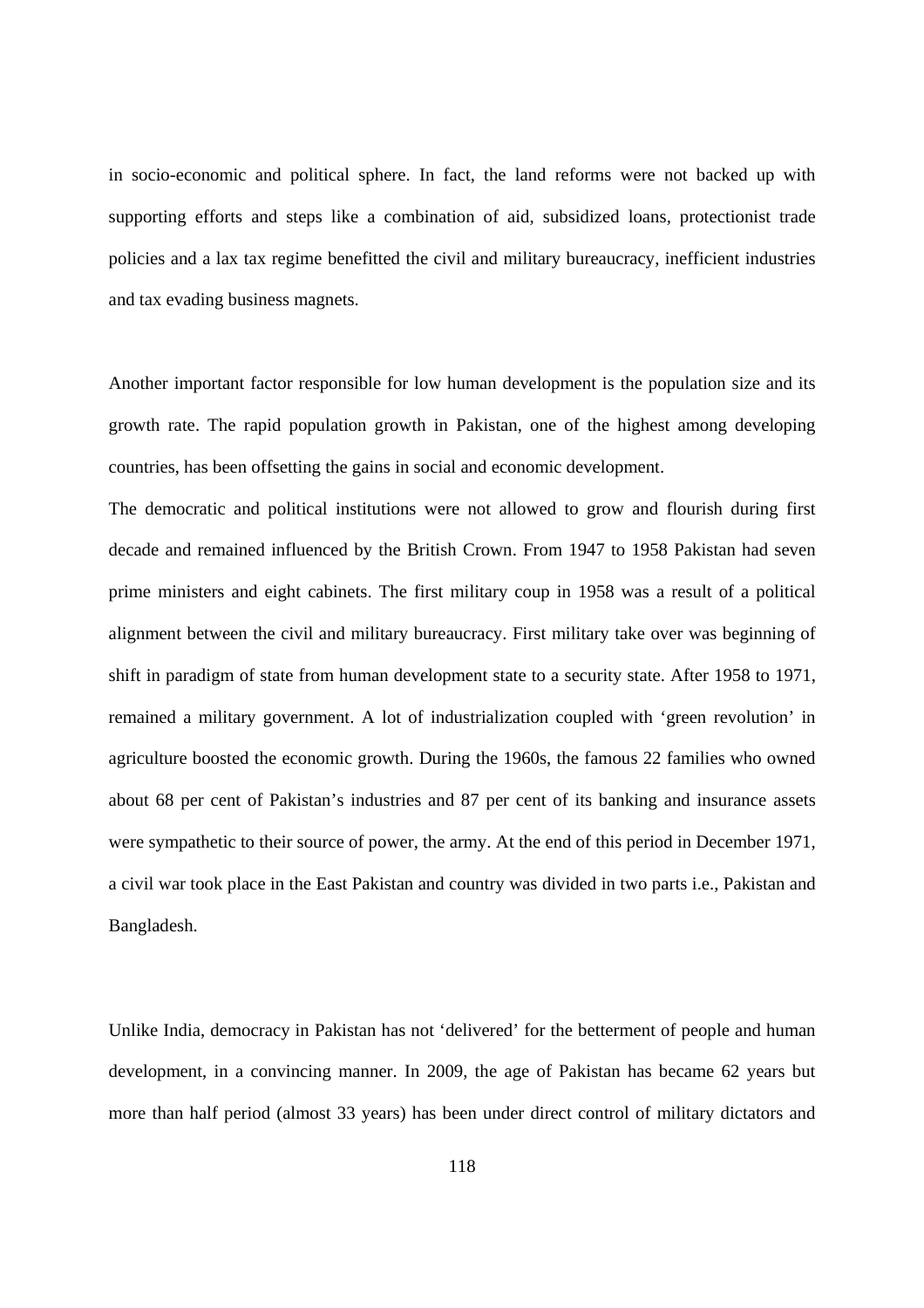rest of the period is a situation of almost political turmoil. Weak political institutions and weak democratic traditions are among responsible factors for weak democracy. Historically, the prepartition British Rule determined the political culture in Pakistan. Public left inexperienced in the kind of vigilance usually needed to hold political leaders accountable. Without wide public awareness and an effective public opinion, the political system gives birth to only ambitious and corrupt political leaders.

The country's semi-feudal system with its sets of obligations and hierarchy provided similarly inhospitable soil for building a democracy. The traditional power brokers, the wealthy, large land-holding families, are prepared to give their allegiance to anyone who promised to protect their material interests and way of life. In addition to democracy, governance in Pakistan has been extremely poor whether it was military rule or political governments.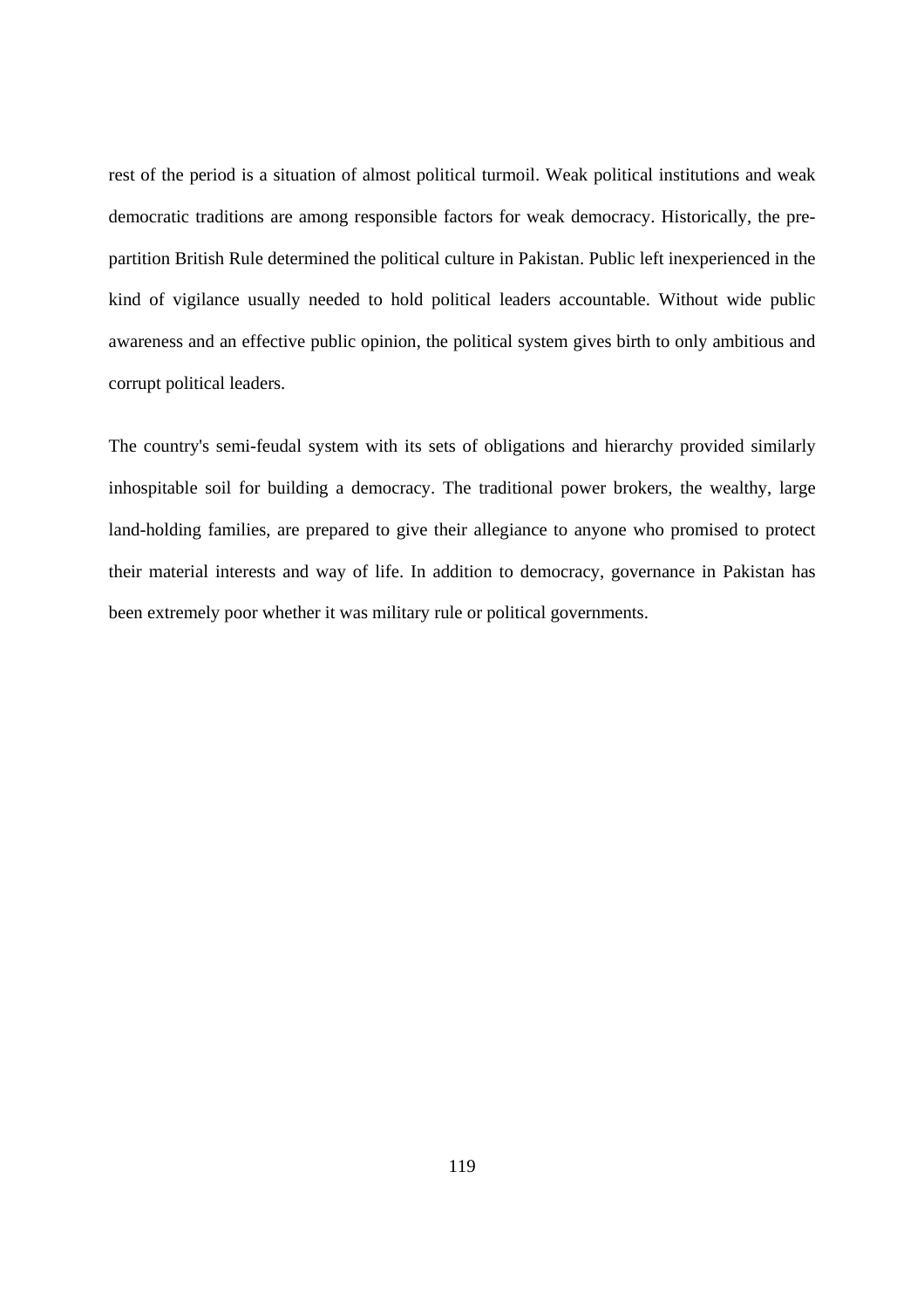## Chapter Five

# Strategy of Economic Growth

## 5.1 Introduction

Pakistan is at the cross road of globalization and faces many challenges to go ahead for a people centered sustainable development. At one side she faces the crisis of human condition and on the other side there is exploitative economic structure. The socio-political system and performance of state during last sixty years also presents a bleak picture. On the contrary, the country is rich in human and natural resources and offers a great potential for pro-people sustainable economic growth. This chapter focuses on the strategy of economic growth.

During the last decade of  $20<sup>th</sup>$  century, structure of economy comprise on two prominent features; slowed GDP growth and increased poverty. Consequently a strategy of economic revitalization needs to have two inter-related elements. First, a higher GDP growth process which is capable to reduce poverty. Second, direct attack on poverty for enhancing incomes of poor and enabling them to participate in equitable economic growth.

For devising a strategy which is environment friendly and pro-poor, structural features of economy and process of poverty needs to be identified. Section one of this chapter will indicate some of the major structural features of economy and poverty process. In addition to this, a brief review of environmental conditions will also be presented. Section two will give an outline of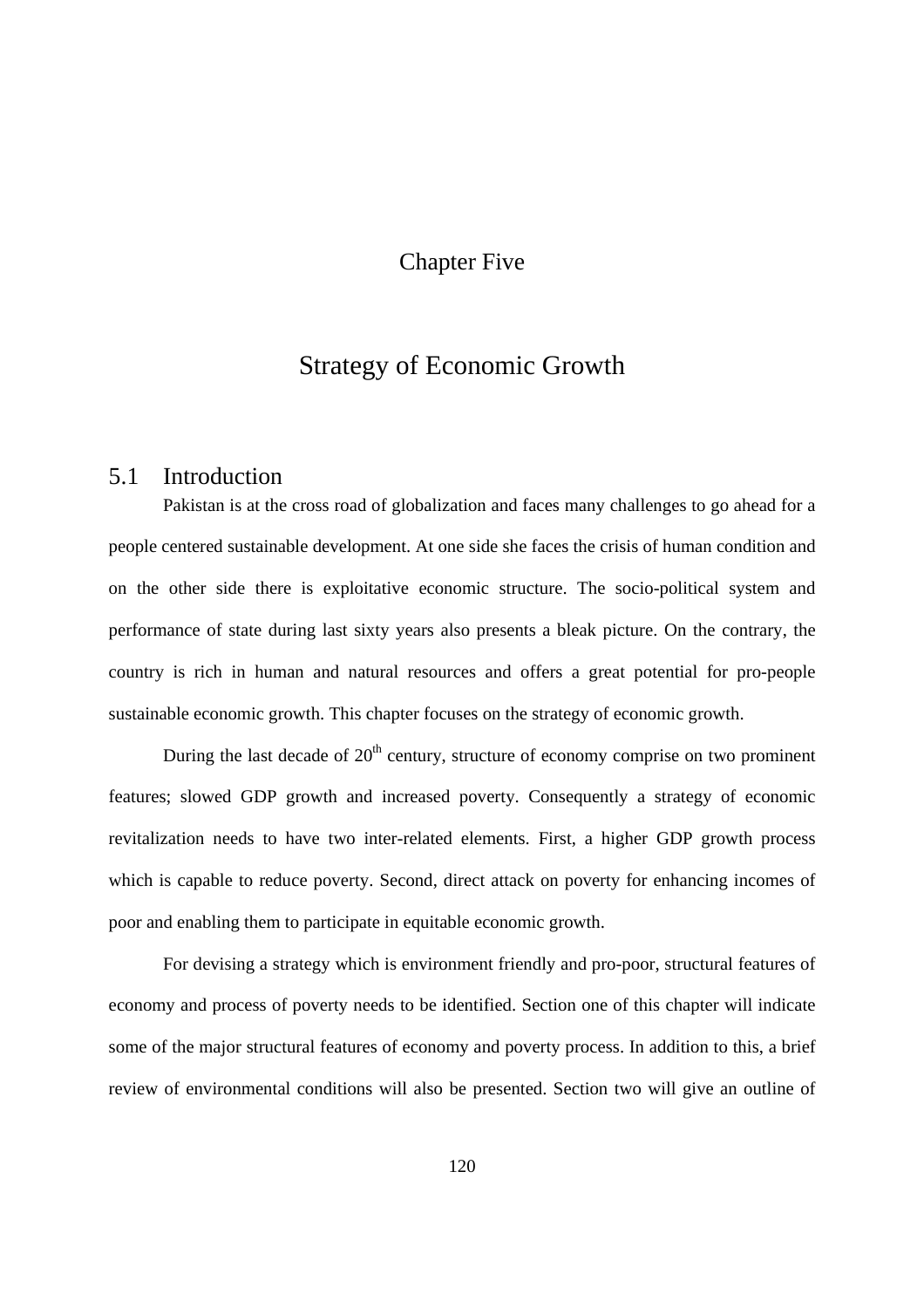integrated growth strategy. Section three will focus on women and their participation. Section four will briefly review some of the economic policy measures initiated by the government.

## 5.2 Structural Features

Major features of structure of economy which need to be addressed include: governance, poverty and unemployment; asymmetric market, local power structure and poverty; institutional factors slowing the crop growth; and constraints to large scale manufacturing growth.

### 5.2.1 Governance, Poverty and Unemployment

Poverty and unemployment have increased rapidly during  $1990s^{90}$ . This is linked with decline in elasticities of employment, labor and productivity created through decline in GDP Growth. This happened in agriculture as well as in industrial sector. Economic burden on the poor also intensified due to governance issues during the same period. These include poor financial management, failure to control budget deficits and wide spread corruption. The corruption is believed to intensify poverty in three ways: One, it created an uncertain policy environment and constrained the accurate projects' feasibilities; Second, some domestic savings transferred to corrupt politicians and government officials rather than into investment; and Third, financial cost increased simultaneously slowing the GDP growth for given investment.

#### 5.2.2 Local Power Structure and Poverty

The poor peasants face input and output markets where they have to pay relatively higher price for their inputs and get a relatively lower price for their outputs compared to large farmers. At the same time inaccessible formal credit market bound poor peasants to borrow from the landlord. As a consequence of this, peasants are obliged to work on landlord's farm at less than market wage rates which results in loss of almost one third of income. The poor residing in urban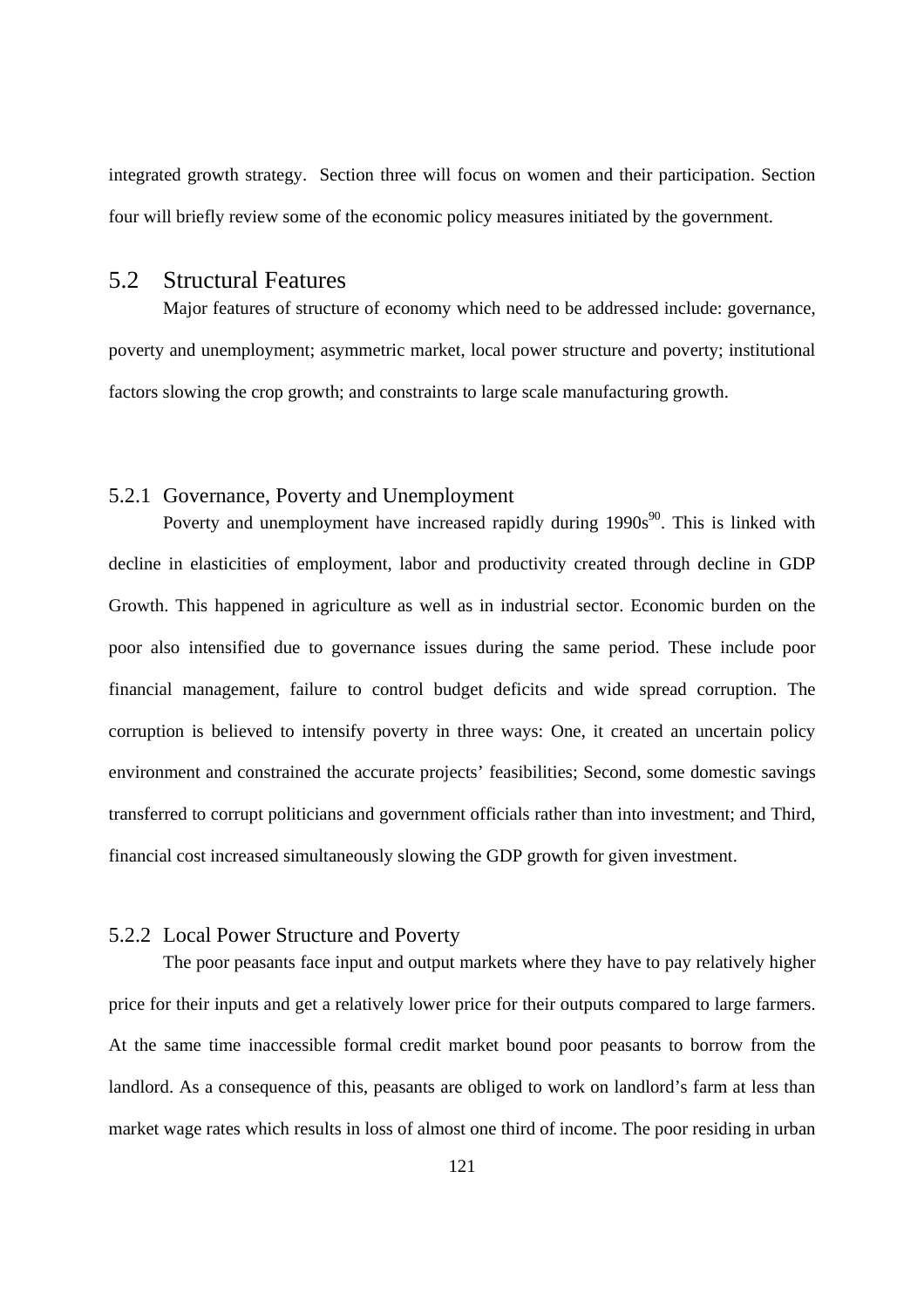and semi urban areas also can not earn much income. They are predominantly engaged in microenterprises which have low productivity and profitability, partly because of asymmetric markets.

#### 5.2.3 Institutional Factors Slowing the Crop Growth

The average annual growth rate of major crops in Pakistan declined during 1990s with almost 1 point compared with growth rate of 1980s. During 1980s, the average growth rate was 3.34, while during 1990s it was 2.38. The slowing down of growth and increased instability of output caused reduction in exports and accumulation in rural poverty. There are five major institutional constraints responsible for this phenomenon<sup>91</sup>. These include: reduced water on farm due to poor maintenance of irrigation system; the extended margins of irrigated acreage have been achieved; less supply of vigorous seed varieties according to local soil and environmental needs; the current ineffectiveness of agriculture research and diffusion amongst farmers; and degradation of soil due to improper agricultural practices.

### 5.2.4 Constraints to Large Scale Manufacturing Growth

The annual growth of large scale manufacturing sector has slowed down to 3 percent per annum from historical growth rate of 7 to11 percent. Following factors are responsible for the decline of growth rate: slow export growth due to inability for diversifying the exports than low value added textiles; lack of ability to positively response the increased global demand for value added and knowledge intensive products; Non-conducive investment environment.

The policy was unable to remove the constraints responsible for prevailing nonconducive environment for investment. These constraints included continued insecurity (to life and property), less number of trained human resource, high electricity tariffs, inadequate technological base, unfavorable incentive structure for progressive entrepreneurs and finally the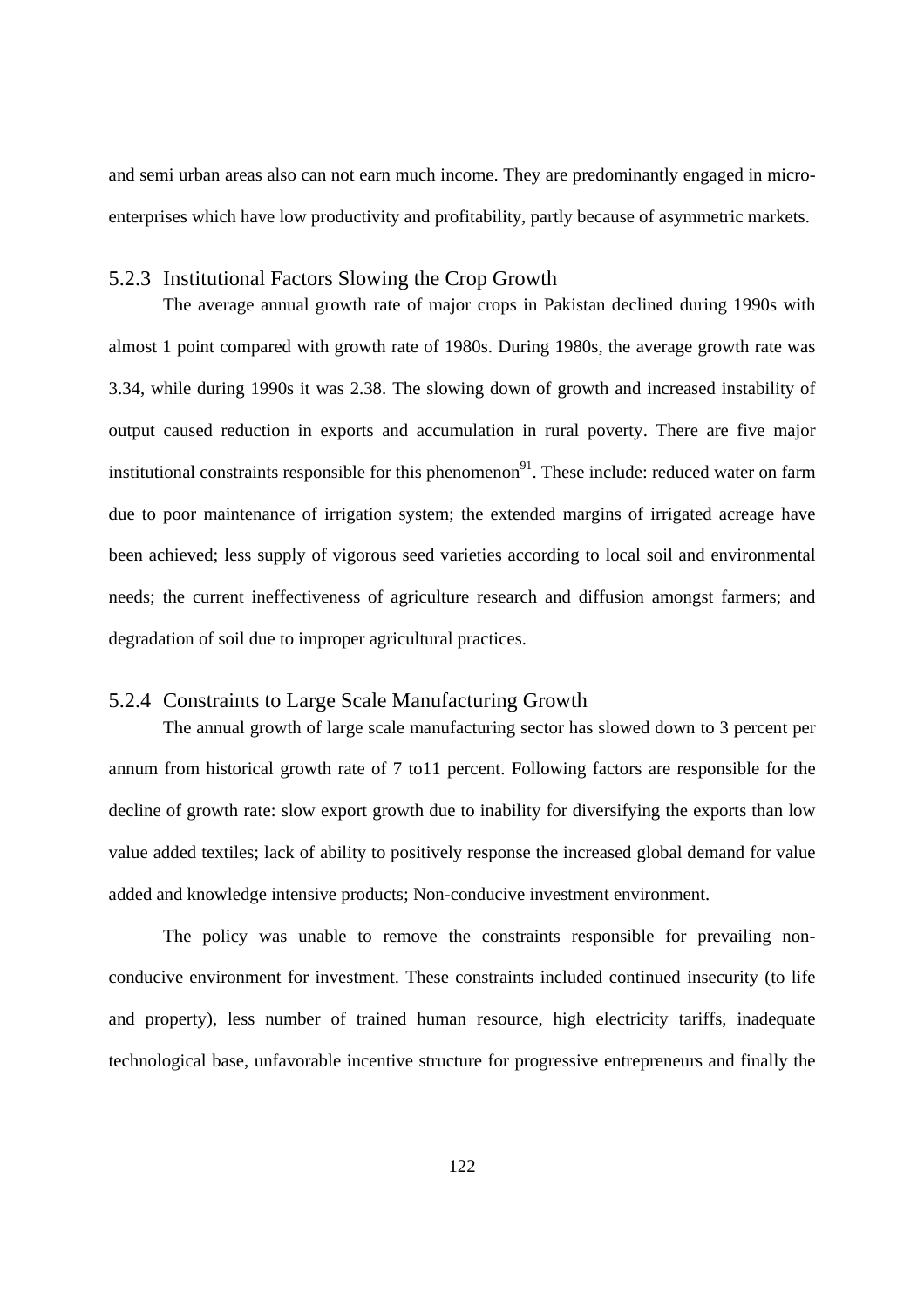influx of smuggled goods, dumping of poor quality and low priced imported goods which are fake copies of branded Pakistan manufactured goods.

## 5.3 Integrated Strategy

Keeping in view main factors underlying the crisis in real economy, a helpful economy strategy is required to lay the basis for sustainable and pro poor growth. Such a strategy should optimize four parameters: (i) reach higher GDP growth with relatively low investment (that is, to have a low incremental capital output ratio); (ii) create higher employment for given growth rates of GDP; (iii) produce higher export; and (iv) make greater equity and poverty alleviation. This four dimensional strategy will help to generate pro poor growth in the given constraints to growth and poverty.

## 5.3.1 Improve the Supply of Irrigation Water

The fertile lands of country can give significant production and help to generate a lot of employment. The irrigation system, which was included in the best irrigation systems of world, is now facing a lot of problems. Its condition is very disappointing for last many decades due to poor maintenance. A campaign is required for de-siltation of canals, strengthening the banks, and to improve the watercourses & farmlands in order to improve the delivery and application efficiencies of irrigation. Such a campaign should be labor intensive (semi skilled). In this way not only employment can be generated but also the water availability and yields per acre at the farm level can also be increased. If the campaign is professionally designed and managed, the funding for financing wage payments could be sought from multilateral agencies having similar aims. The district level development councils and autonomous associations can be engaged to implement such campaign.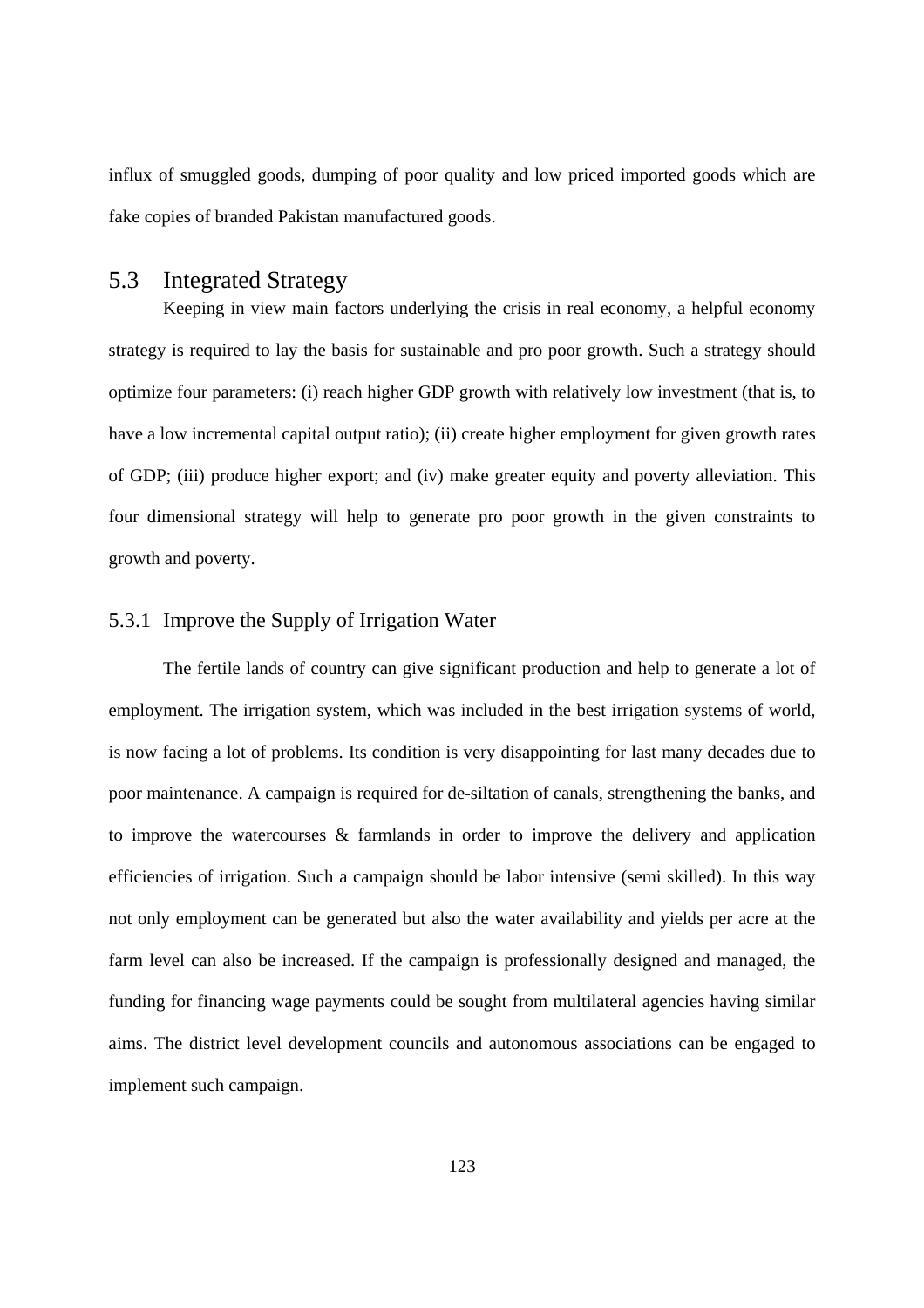#### 5.3.2 Infrastructure Development

Infrastructure development projects which are labor intensive should also be started along with launching the campaign for improved irrigation system. Such projects will include farm to market roads, national high ways and ports, upgrading the railway system and increased production of cheaper energy through domestically available coal rather than imported furnace oil. Domestic construction companies can start these projects as joint ventures with experienced foreign firms. The government can facilitate the joint ventures.

### 5.3.3 Milk, Marine Fish and Value Added Agricultural Products

Rapidly developing the export led capacity for livestock, milk, fisheries, and high value added agricultural products such as fruits, vegetables and flowers have great viability for poverty alleviation and generating pro-poor growth. Milk is the largest agricultural product and as an estimate Pakistan is producing approximately 177 billion rupees worth of milk annually for domestic consumption  $92$ . Wheat is currently the largest crop of country and has annual production of approximately 111 billion rupees. Unlike wheat the production of milk can be accelerated sharply within a couple of years. It is estimated that yield per animal in Pakistan is one fifth of that of European average. This can be done by increasing the institutional capacity of already existing 'livestock and dairy development department' by training the farmer for scientific feeding and marketing. Scientific experiments in this field have shown that this can be achieved through scientific feeding, breeding and marketing. Logistic support to collect milk from the farm by means of refrigerated transport will provide a great incentive for that. This can have a dramatic impact on incomes of poor peasants, exports and over all GDP growth.

Pakistan lies at the hub of milk deficient regions such a Central Asia, West Asia and South East Asia. Doubling the milk production will increase exports to a significant level and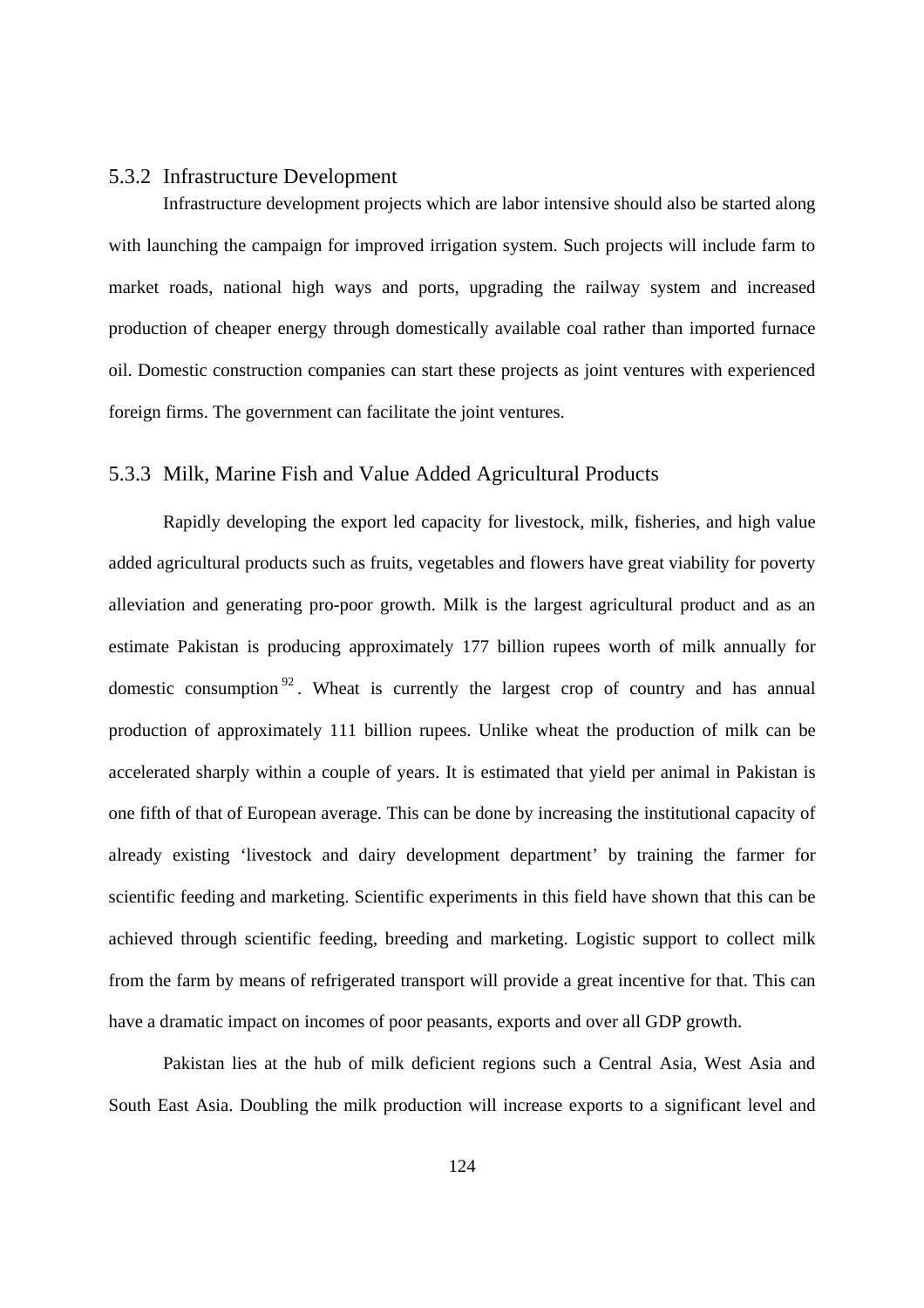can help in overcoming the balance of trade deficit. The most desirable outcomes of accelerated exports, higher GDP growth and improved income distribution in Pakistan can be achieved through this strategy. At regional and provincial levels 'dairy development boards' can be developed and linked with existing local government system, introduce under devolution plan.

Pakistan is also blessed with a long sea shore and offers a great opportunity for marine fish. Marine fisheries are another potential area for improving foreign exchange earnings. Improved institutional support and better management is required, rather than huge investment by government. Presently, deteriorated storage and transportation facilities, are great hurdle in scientific and hygienic exports. The existing method of storing the fish is to use the containers with ice. Fish is kept in layers with ice in between. The lower layers are crushed under the wait and bleeding is resulted due to hard and sharp edged ice which is causing putrefaction.

Therefore, it is necessary to improve the storage by providing shelves for layered storage, topped by dry ice with fiberglass covers. It will greatly help to bring the fish at European standard of minus 7˚C and make it exportable. It offers an export potential of estimated 300 million dollars over the next three years if the management is improved for marine fisheries industries.

The third element is the high value added production and export of agricultural sector including the production of fruit, vegetables and flowers for export. This also requires institutional support for improved quality of output, improved grading, packaging, and refrigerated transport up to the cargo terminals for air freight to the export market.

The fourth element can be the meat production. Pakistan has great potential for providing quality meat to all neighboring countries and also to Middle East, Central Asia, South East and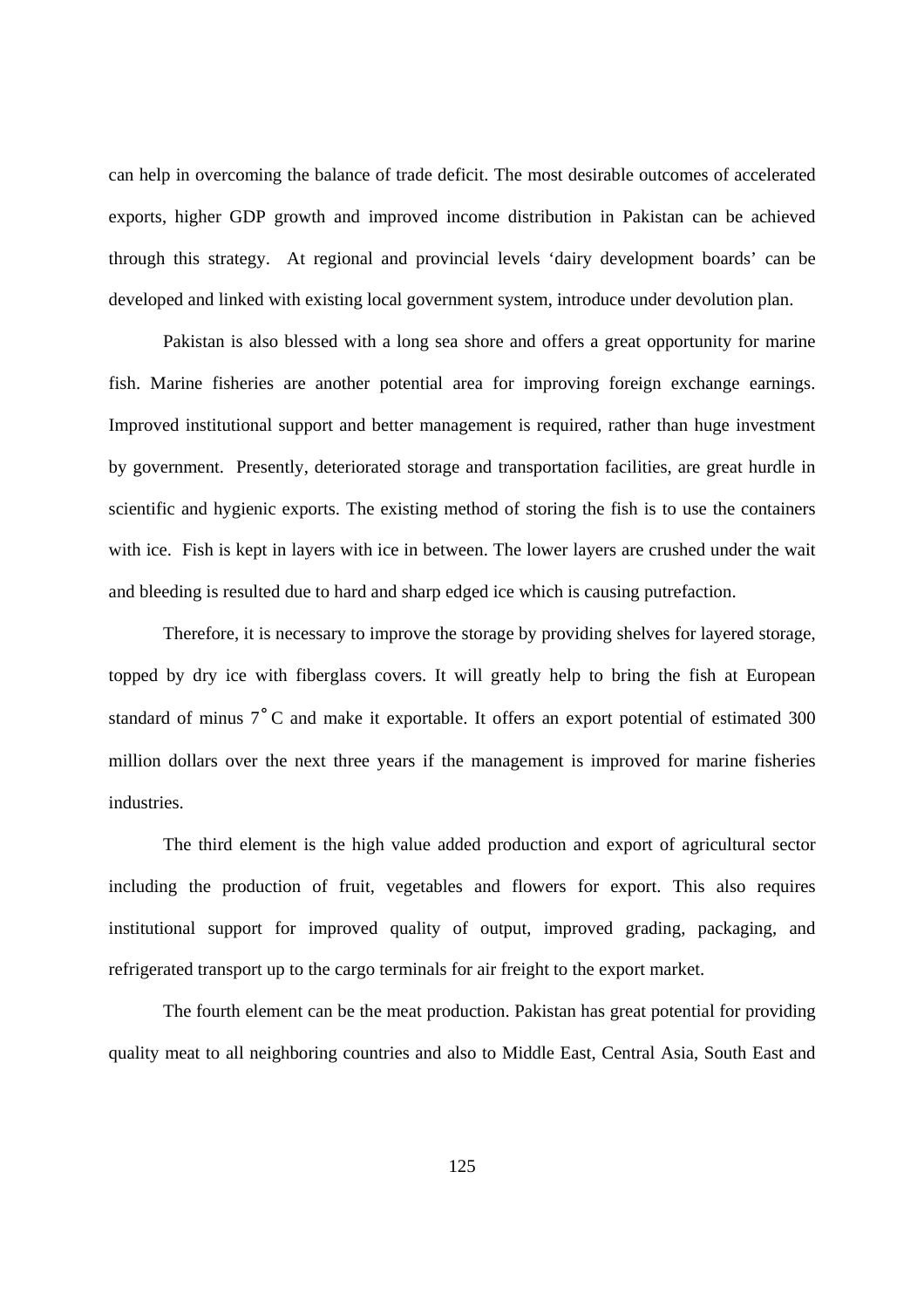Far East Asia. Facilities like butcher units, freezing and packing facilities, alone can have a very significant impact for export promotion.

#### 5.3.4 Small Scale Enterprises

The fourth aspect of strategy would be to provide the institutional support for the rapid growth of small scale enterprises. These include high value added units of light engineering, automotive parts, moulds, dyes, machine tools, electronic and computer software. Some training and credit support can significantly induce software exports from Pakistan. This can also prove to be a potential area for export earning. Government can facilitate already existing private expert institutions (like LUMS, INFORMATICS etc.) to get linked with international software companies. The ministry of science has already made a reasonable progress during the last few years.

Small scale manufacturing also comes under this category. It is known fact that, compared with larges scale manufacturing, small scale industries have a low growth period, are labor intensive, and can produce larger output per unit of investment. Therefore, a rapid growth of small scale enterprises would accelerate economic growth in medium term with relatively low level of investment. It will also help to increase exports and GDP growth. The strategic edge would be to enable the small enterprises to shift toward high value added production. A considerable growth potential exists in many small units operating in two provinces (Punjab and NWFP).

### 5.3.5 Constraints to rapid Growth

Following major constraints are faced by the small enterprises, especially in small towns. (a) Inability to get vending contracts for the manufacture of components from large scale manufacturing sector. (b) Less quality control and inability to meet tight delivery schedules. (c)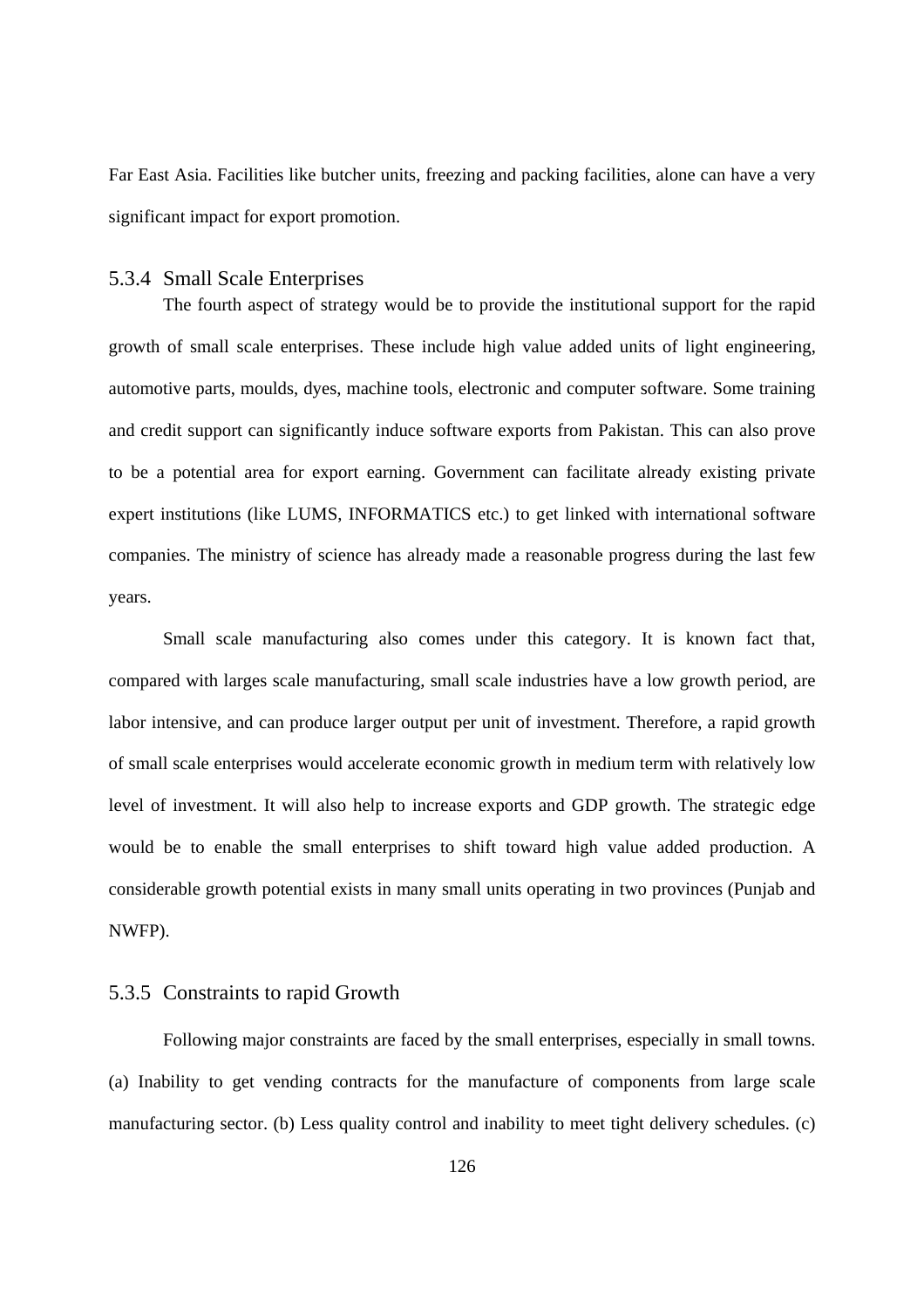Lack of specific skills like metal fabrication, advanced mill work, precision welding, accounting and management skills. (d) Lack of specialized equipment. (e) Absence of fabrication facilities. (f) Lack of capital for investment and absence of credit facilities.

#### 5.3.6 Overcoming Constraints

To overcome the constraints in the way of growth of small scale enterprises in Pakistan, following measures can be taken. (a) Providing institutional support for credit, training in quality control, management, accounting and marketing. Already working 'Industries Department' can be revamped according to the emerging needs. An innovative idea presented in the Pakistan National Human Development Report 2003 (UN), is the establishment of Industrial Support Centers (ISCs). Such areas should be selected for developing ISCs where entrepreneurial and technical potential exists before now. In Pakistan, small scale enterprises have already demonstrated a high degree of entrepreneurship, innovation and efficient utilization of capital. It is also important to introduce a participatory and decentralized system with easy access to comprehensive package of support services like credit, skill training, managerial advice and technical assistance.

National research may also be linked with these efforts. The functional utility of industries department can be increased for following objectives. (a) Facilitate the marketing of products of small scale enterprises and streamline the continuous supply process. (b) Monitoring and quality control. (c) Training in skills development (d) Building or ensuring the building of Heat Treatment Facilities, by the private sector, for heat and surface treatment. (e) The facility of credit for small scale enterprises.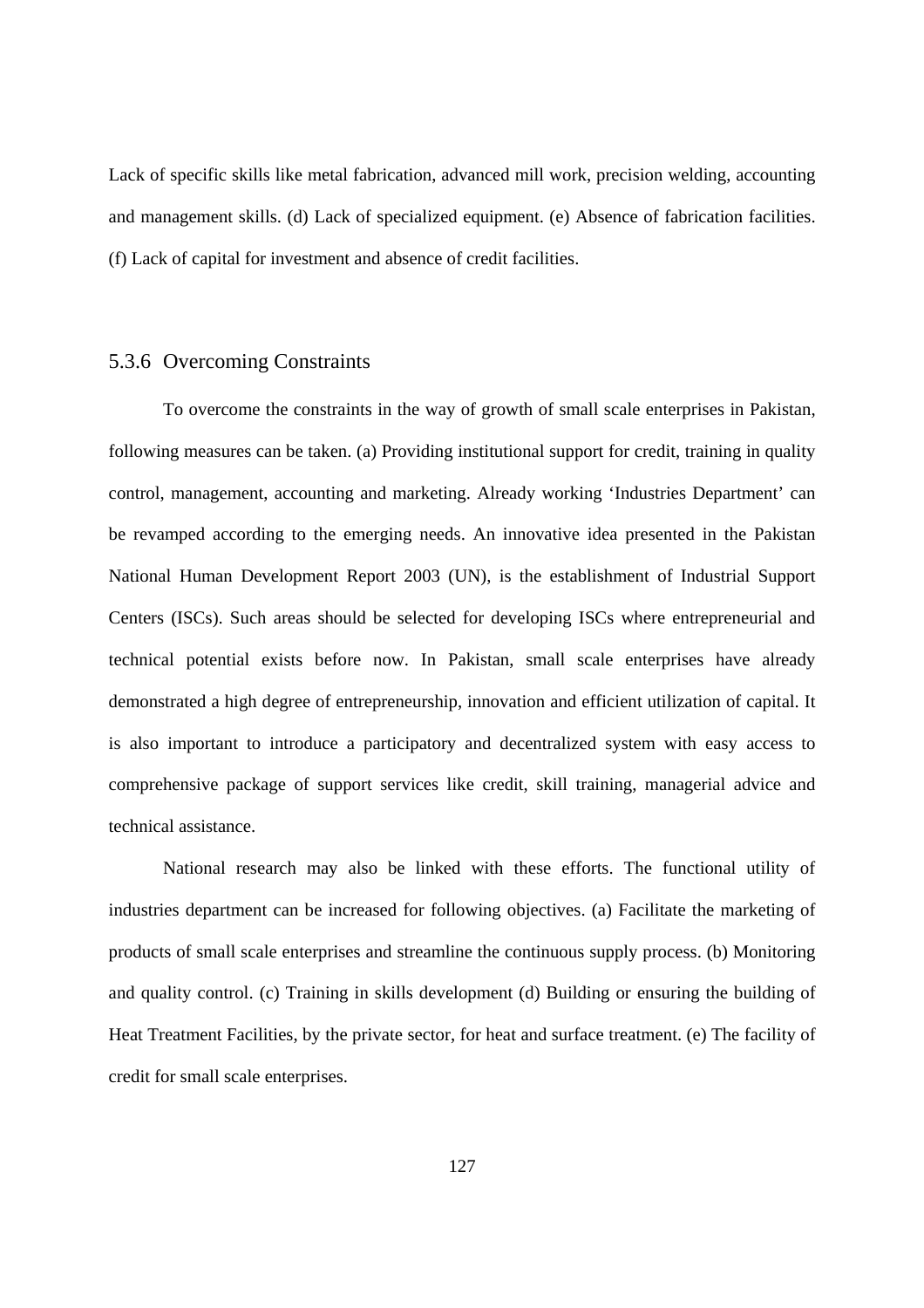## 5.4 Direct Attack on Poverty

It is extremely important to enable the poor to increase their incomes, savings and investment. It will constitute a direct attack on poverty as well as contribute to faster and more equitable economic growth process. The institutional basis can be integrated in the existing local government structures in empowering women poor.

## 5.4.1 Autonomous Organizations of the Poor and Women

To bring a significant change, empowerment of the poor at the levels of Village/ Mohall, Union Council, Tehsil and District level is imperative. Independent organizations of poor can play a major role in this regard. These organizations can facilitate the linkage development of genuine individuals with credit institutions for starting various income generation enterprises and acquire training. It would be more advantageous if such organizations are autonomous and empowered. These organizations can help in social mobilization, increased productivity through skill training, increased income, savings and investment.

Capacity building of these organizations can help to make a real difference for poverty alleviation and for that 'Social Welfare Department' can take the responsibility, which is already responsible for registering community organizations. Poor women suffer from double burden of poverty i.e., of being poor and being women. Therefore, it is essential to ensure that poor women participate in the process of development. One additional step can be to establish independent women organizations wherever social set up allows us. It is important to mention that governments in Pakistan have been unable to protect women NGOs, even though they are recognized as stakeholders. Some areas in provinces of Baluchistan and NWFP are extremely vulnerable for any NGO activity. They are labeled as representatives of western exploiters. In stead of protecting NGOs in such areas, government advises them to shift from the area.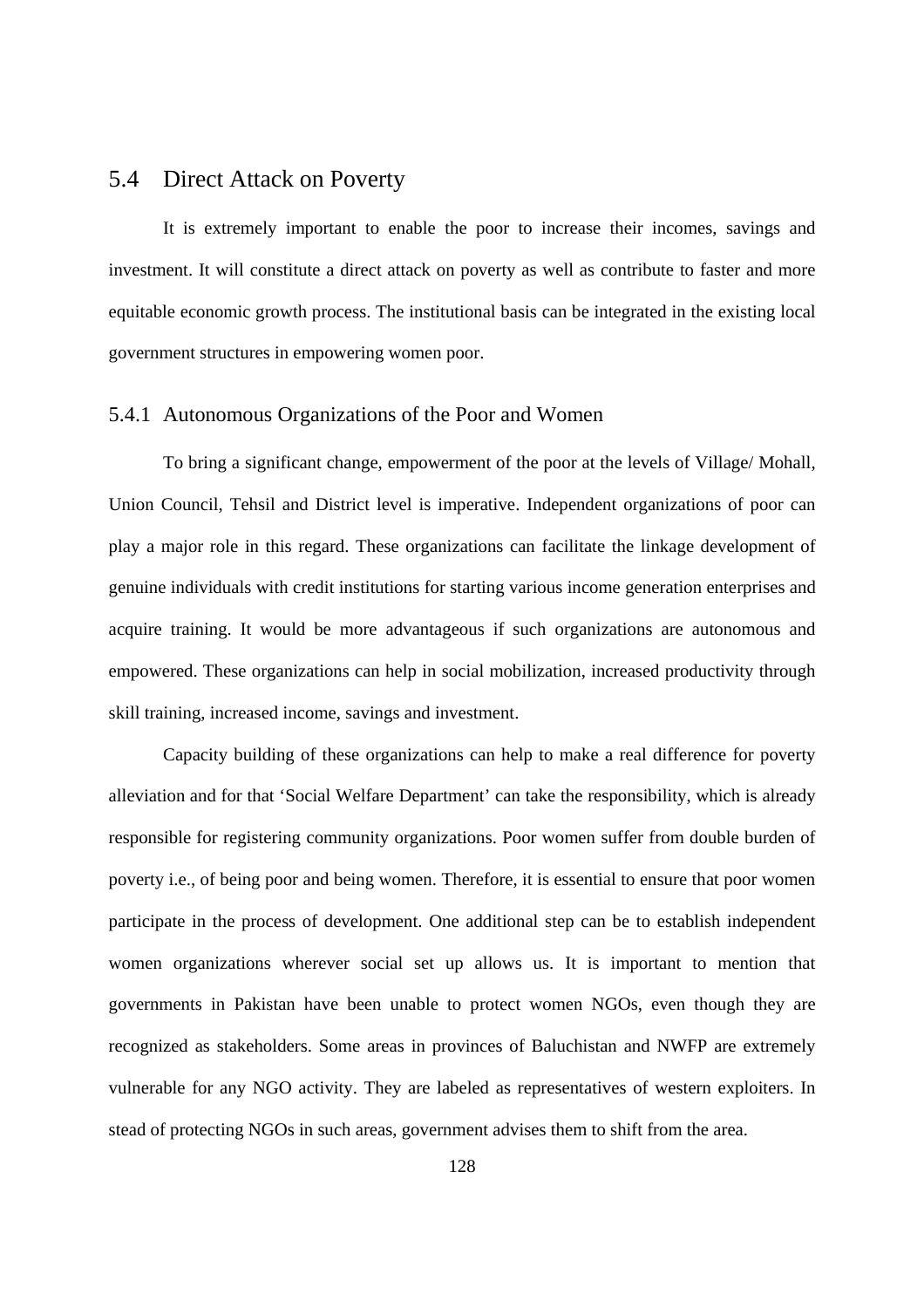#### 5.4.2 Local Government, Poverty Alleviation and Women

Recent modifications introduced in local government system, involved the decentralization of administrative responsibilities with respect to efforts for development. This has enhanced the community participation in development process for planning and implementation. It has opened up new possibilities of empowering the poor and women. The new local government structure has potential for that, but it will take time to completely transform the system for becoming pro poor.

As many as 40,000 seats (33% of total) have been reserved for women in various tiers of local government. They included women representing workers and peasants classes. But the common observation is that the women councilors were not given proper chance to participate in decision making. This puts a question mark on the efficacy of new local government system. In this connection, three problems are important to mention here: (a) The role and authority of women have neither been clearly defined; (b) There is confusion about the functional relationship of new and existing administrative system of government; and (c) The women councilors are not being treated in a mutually respectful manner by male councilors. Therefore, measures needs to be taken for rectifying these problems. These may include capacity building of women councilors, women Judges to listen their complaints, linking women organizations with these councilors, giving them some financial quota etc.

Among the elected women councilors, 79 percent of the women elected for the first time and 53 percent were illiterate<sup>93</sup>. Therefore training is must for taking real advantage of these elected representatives. In this regard, a UNDP's funded 'Women's Political Participation Project' has also been launched by the Ministry of Women Development.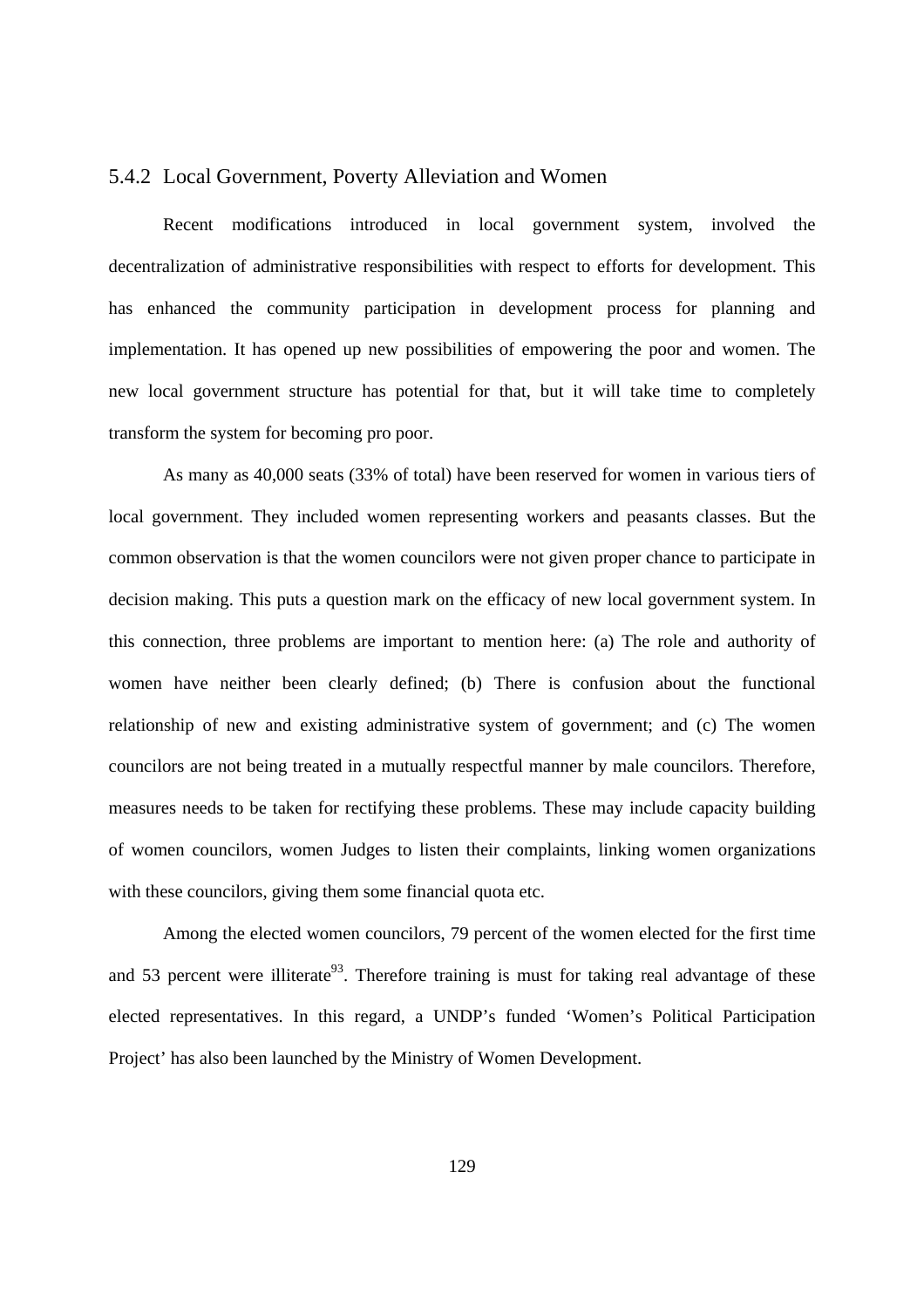### 5.4.3 Gender Budgeting

The idea here is not 'add on' budget for women or men. But the idea is to introduce gender analysis of entire government budget. It will help to constitute and identify specific programs and projects which can put a great impact on decreasing gender discrimination and improving women empowerment in all fields of life. Gender sensitization of government officials, private sector and all elected representatives are important aspects of this gender budgeting concept. Similarly, the gender impact of direct and indirect taxes also needs to be analyzed for decreasing adverse consequences on women. Similarly, no intra household data is available on income distribution between various income groups of population. This data can be generated and used for gender budgeting.

#### 5.4.4 Devolution versus Decentralization: The Lessons from South Asia

Decentralization reforms have been introduced in almost every South Asian country with stated goal of empowering the poor and thereby achieving good governance. Yet there are a number of vulnerabilities of implementation of these reforms. Same is the case of Pakistan in introducing new local government system. The administrative devolution has not been able to bridge the gap between institutions and the poor. The experiences under taken in South Asia teach us various lessons. The most important are given in the following:

A- The empowerment of poor requires rigorous social mobilization, in addition to decentralization of administrative powers. Otherwise, the elites will simply maneuver the decentralization for their vested interests.

B- A holistic approach is required to reap the benefits of decentralization for empowering the poor. These include political power, enhancing confidence, increasing social consciousness and administrative and fiscal devolution. It should also go down to grass root levels.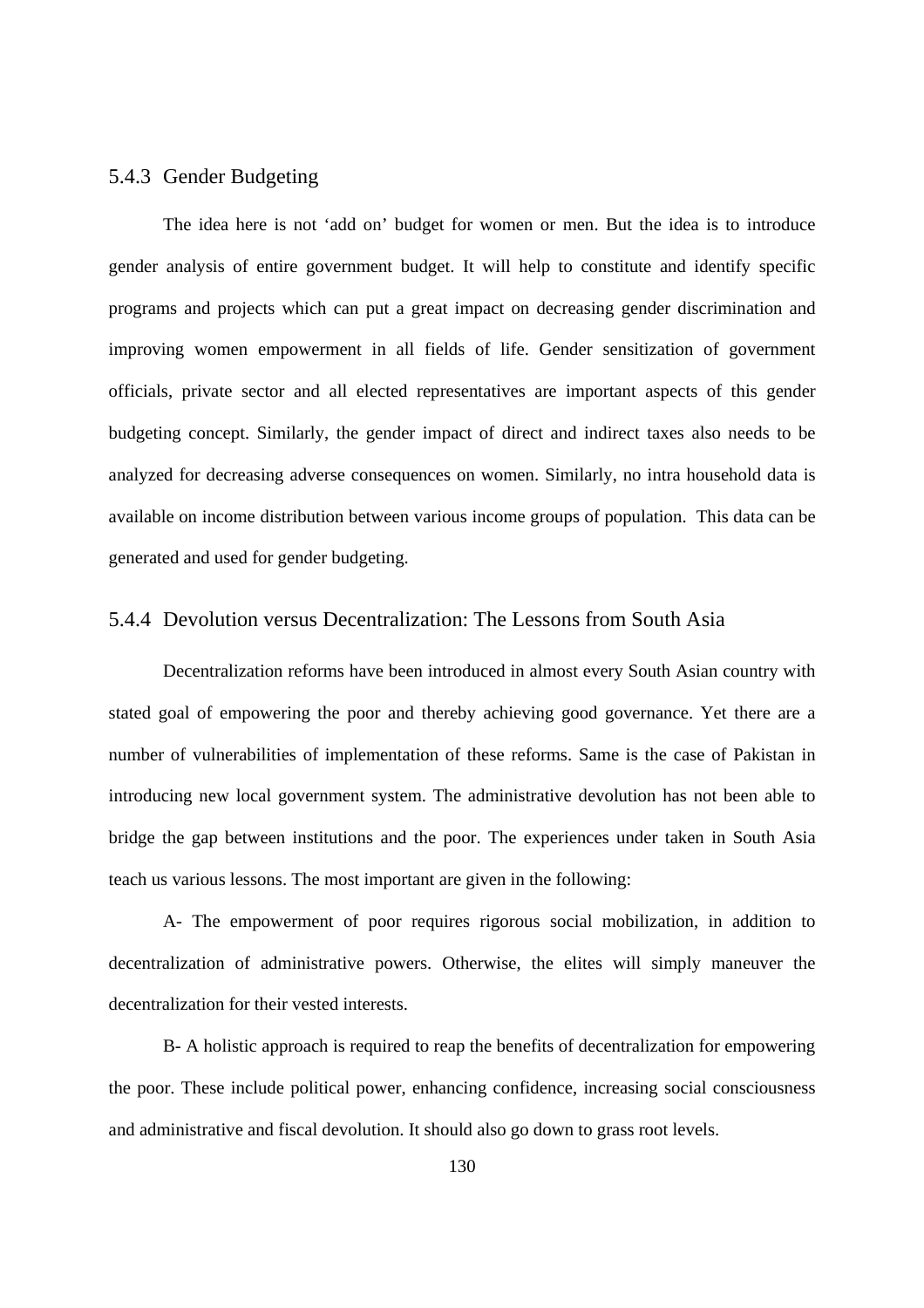C- The political dimension of devolution must be inclusive and capable of absorbing 'diverse ethnic and other identity groups as equal partners occupying spaces in polity'94. The organization of poor should be strengthened through internal and external resource mobilization. Therefore a support system should be developed thorough civil society including NGOs and other groups.

D- In urban areas, it is relatively easy for communities to establish equitable relationship with local government institutions. An institutionalized process of consultation and coordination may be necessary between urban community organizations of poor and local government institutions to prevent them work on cross purposes.

## 5.5 Review of Policy Measures

The latest set of reforms have been introduced by the recent regime lead by a General (retired now) as President of Pakistan. Good governance for economic revival and poverty reduction has been taken as the strategic objective. The reform program has two main dimensions: (a) Improved governance including financial management reforms, tax reforms, civil services reforms and devolution; and (b) Economic Revival and Poverty Reduction. In the following a brief review will be presented about what has been done and what remains to be done.

#### 5.5.1 Reforms for Better Governance

### 5.5.1.1 Financial Management Reforms

To curb corruption and inefficient use of the financial resources, the Financial Management Reforms were introduced. These reforms were aimed to modernize financial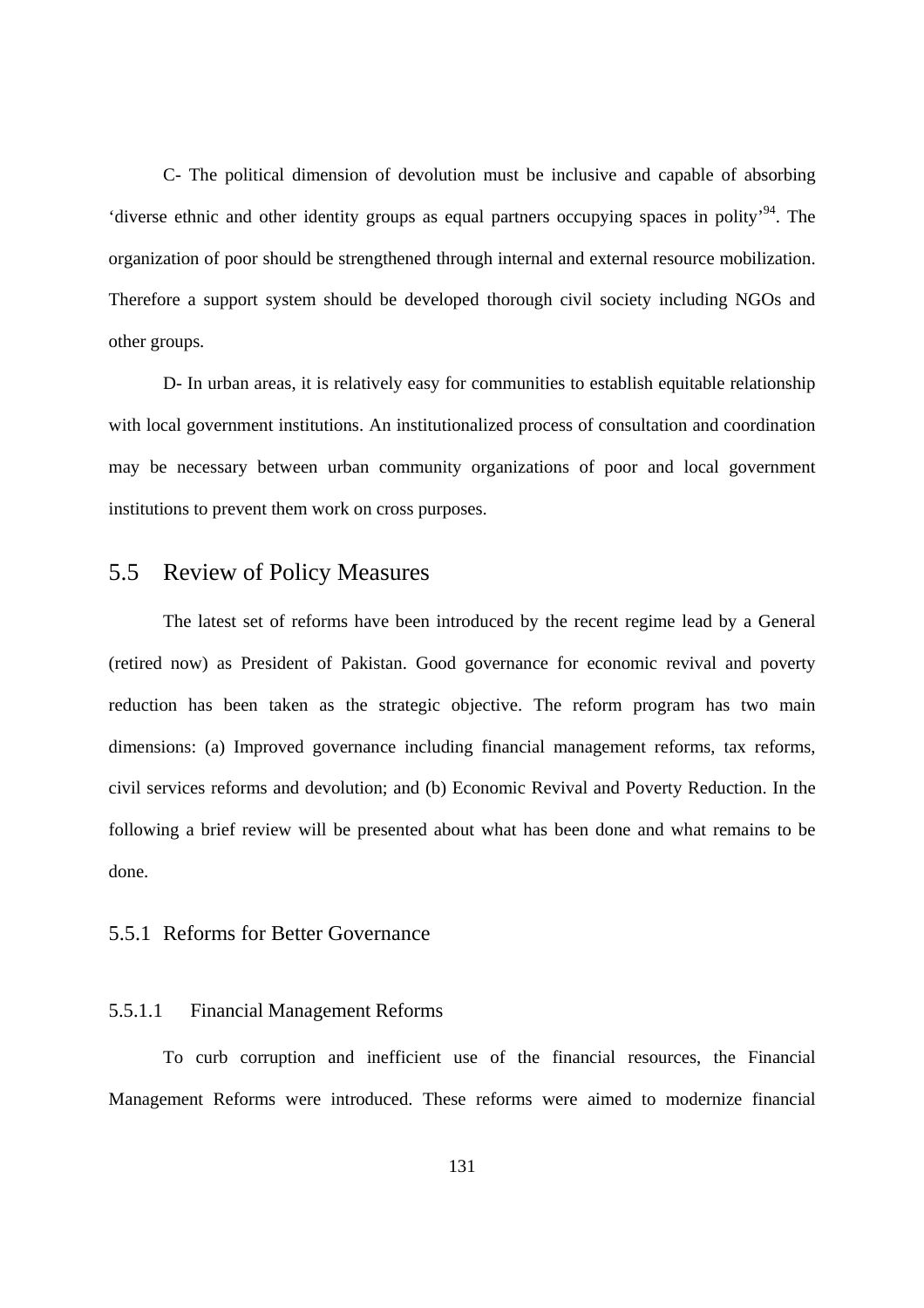procedures and introduce management information systems to improve budget decision making, achieve greater transparency and avoid misuse of funds. The specific policy actions include:

- (a) Establishment of Fiscal Monitoring Committee (FMC) to provide quarterly data on consolidated expenditure verified by Accountant General. (b) Federal control over expenditures enhanced.
- (c) Provincial Fiscal Reconciliation Committee established to improve quality and availability of expenditure data.
- (d) At provincial and federal levels, establishment of Public Accounts Committees to improve transparency.
- (e) Establishment of Pakistan Public Procurement Authority.
- (f) The Medium Term Budget Framework (MTBF), yet to be put in place.

#### **What to Be Done**

(i)- Improve professional skills, teamwork and commitment.

- (ii)- Enactment of 'Financial Management Act' for keeping the reforms sustainable
- (iii) Currently under consideration, the 'Fiscal Responsibility Law' needs to be enacted.
- (iv) Gender budgeting concept needs to be introduced into the process of budget allocations.

#### 5.5.1.2 Tax Reforms

Pakistan has a narrow tax base and low elasticity of tax revenue. Therefore, even when GDP growth rates were around 5 percent, the fiscal pressures forced governments to keep depending on loans. The problem intensified during 1990s when GDP growth rates declined and current expenditures remained high. Increasing tax-GDP ratio and elasticity of tax revenue is essential. This requires: (i) Broadening the tax base; (ii) Simplifying the tax structure; (iii) Increasing share of direct taxes; (iv) Improvement in tax administration; (v) Reduction in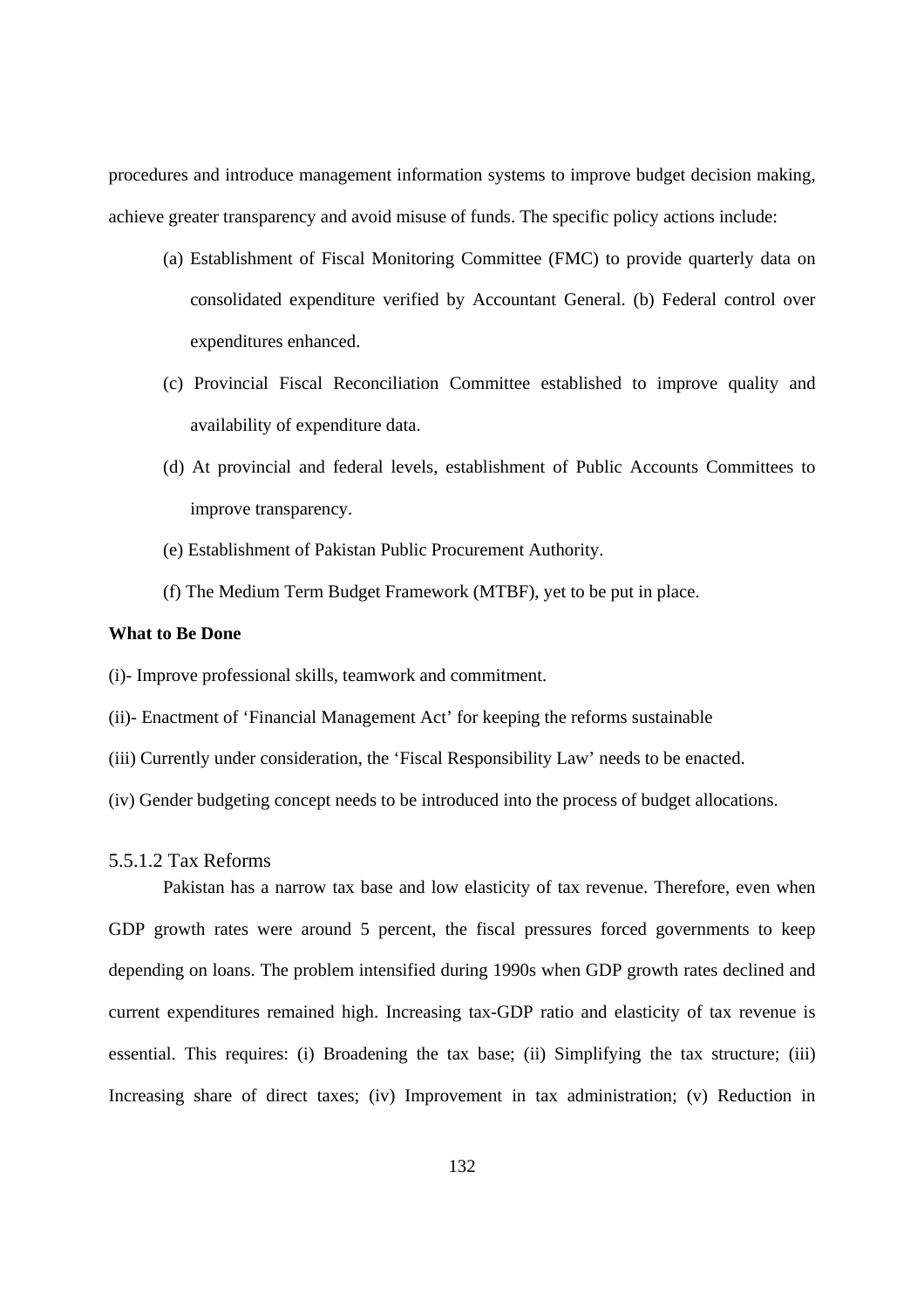multiplicity of taxes; (vi) Encourage domestic manufacturing industries and reduce bias against exports; (vii) Broaden the scope of the generalized sales tax and placing tax on agriculture income; and (viii) making the process of tax collection simpler and more transparent. In this regard the introduction of 'uniform self-assessment' under Income Tax Ordinance 2001 is a prominent improvement. The government also intends to improve tax collection by making it more professional, transparent and accountable.

Recent improvements in tax collection system are beginning to give modest fruit. For example, tax collection improved by over 10 percent during 1999-2000; the number of income tax payers increased by 7.4 percent and sales tax payers by 40 percent. Perhaps a potentially far reaching achievement is success in completing the tax survey and registration campaign, which has provided data profiles of  $600,000$  taxpayers<sup>95</sup>.

#### 5.5.1.3 Civil Service Reforms

Since independence in 1947, the 'civil service' has been a very rigid bureaucratic system introduced earlier by the British colonizers. The system primarily was introduced to prolong the colonial rule not to serve the people. Main role of civil service institution remained almost the same with little modification according to the need. Gradually the institutional decay started and various political intrusions caused rapid weakening during last few decades.

Since 1970, this process affected the internal integrity of its decision making procedures and individual motivation. On the other side, the centralized structure, skill composition, over staffing and low salaries seem unrelated for managing the public policy in the recent crisis. The government aims to increase its professionalism, reduce widely prevailing corruption and improve motivation and performance.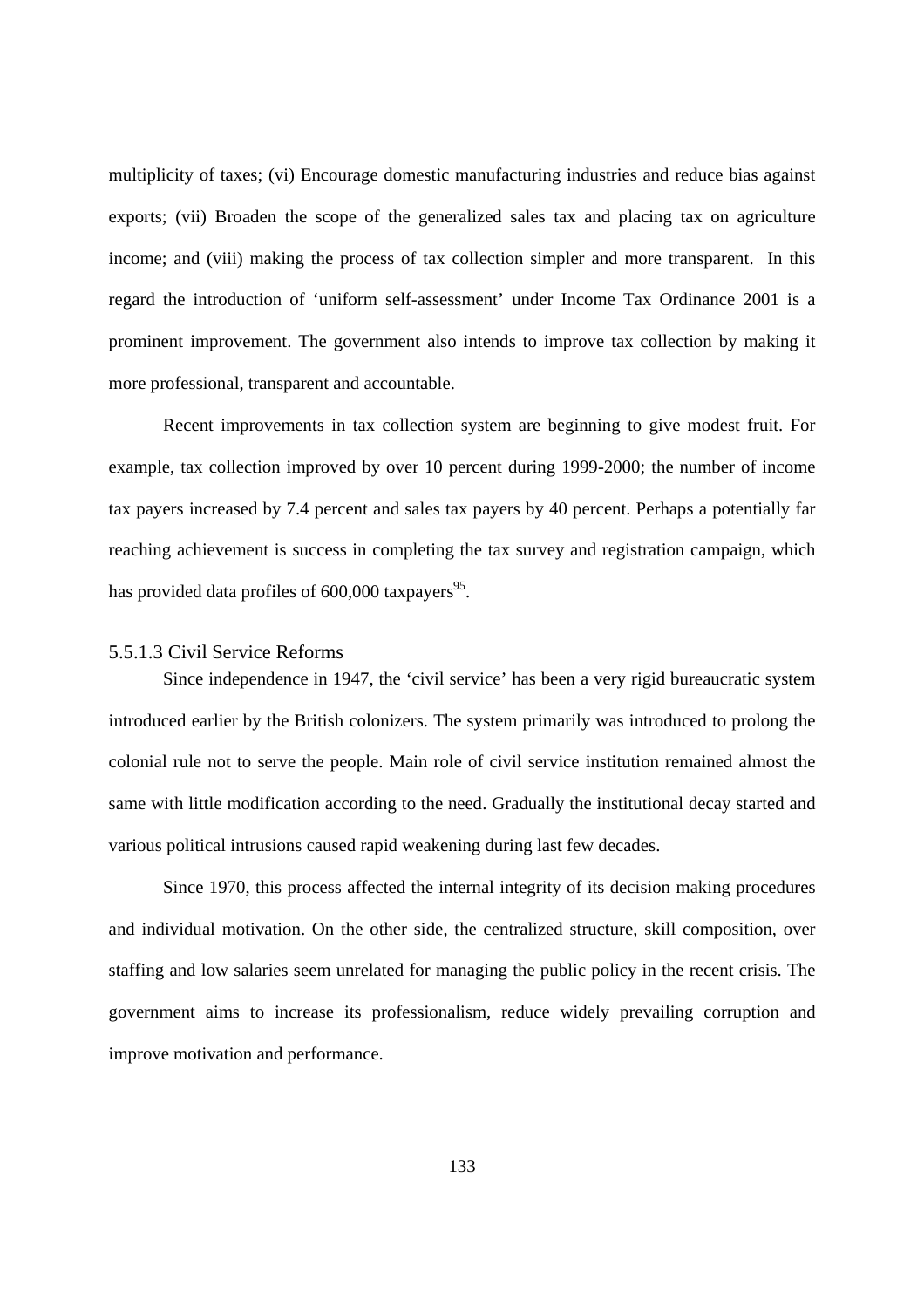Following policy measures taken are important to mention here: (i) The Federal Public Service Commission has been given more autonomy for greater independence through an ordinance; (ii) Dismissal and retirement of corrupt civil servants have been set up through legal provision; (iii) National Accountability Bureau has also been established and given powers to investigate and prosecute corrupt civil servants, other officials and politicians; (iv) Decision making Powers have been given to line managers up to grade 19 for improving accountability, incentive and career management; and (v) Restructuring of civil service educational institutions is under process.

### 5.5.2 Devolution of Power

Under the theme of de-centralization, the powers and responsibilities for a variety of administrative functions are under process of devolution from federal and provincial levels to elected representative of district level authorities. Government hopes greater participation at grass roots level in development decision making and improvement in service delivery such as health, education, family planning, sanitation and clean drinking water. Grass roots organizations, like Village Councils and Citizen Community Boards, have also been introduced to involve local communities in development.

### **What to Be Done**

- (i) Autonomous community organizations of poor, particularly of women are required to be established.
- (ii) The institutional relation of these community organizations should be established with all service delivery institutions.
- (iii) Significant improvement in functional coordination of new and existing system is highly required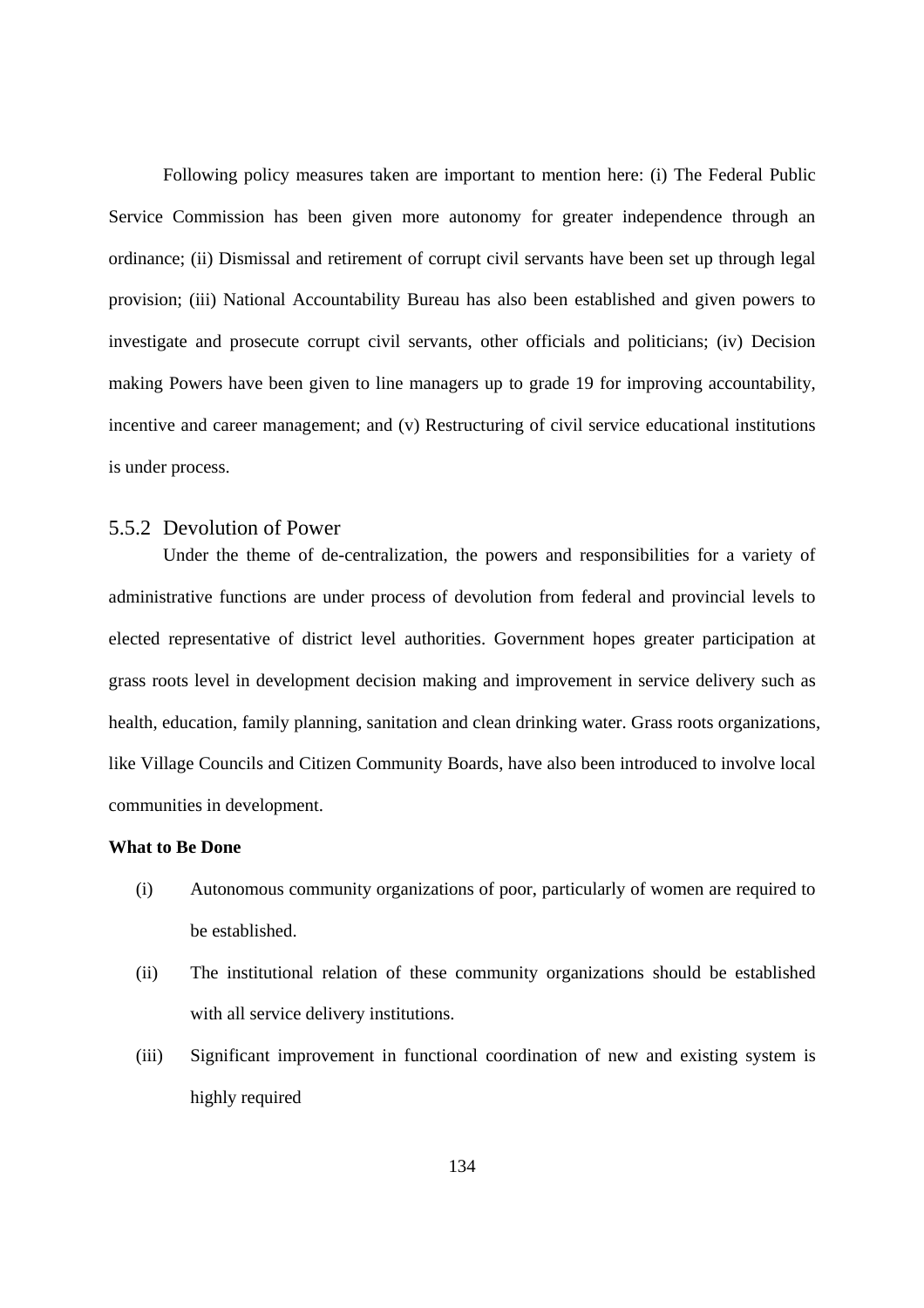- (iv) Local government representatives need to be trained in ensuring community participation.
- (v) A lot of capacity building of local government officials is required in feasibility preparation, design, management, communication, financial management and accounting,

## 5.6 Economic Revival and Poverty Reduction

### 5.6.1 Addressing Water Crisis

Government addressed the water crisis by introducing water sector plan with a budget of Rs. 86.1 billion. It has following elements: (a) – Creation of additional water storage capacity 4.5 Million Acre Feet (MAF); (b) – Improving irrigation channel for delivery efficiency by lining 90,000 water courses which are expected to have 8 MAF; (c) – Almost 2.7 million hectares are expected to be reclaimed for agricultural production under existing and new Salinity Control and Reclamation Projects (SCARPs); and  $(D) - A$  Plan to remove or reduce salt deposits on the top soil is also under preparation.

#### 5.6.2 Infrastructure Development

Following measures have been taken to address the issue of communication.

## **(A) – Communications**

Rapidly deteriorating Pakistan Railways is now being re-organized. Down sizing in staff by thirty thousand, reducing pilferage of gas and electricity, rationalizing the operations are under process. These measures are expected to provide rupees one billion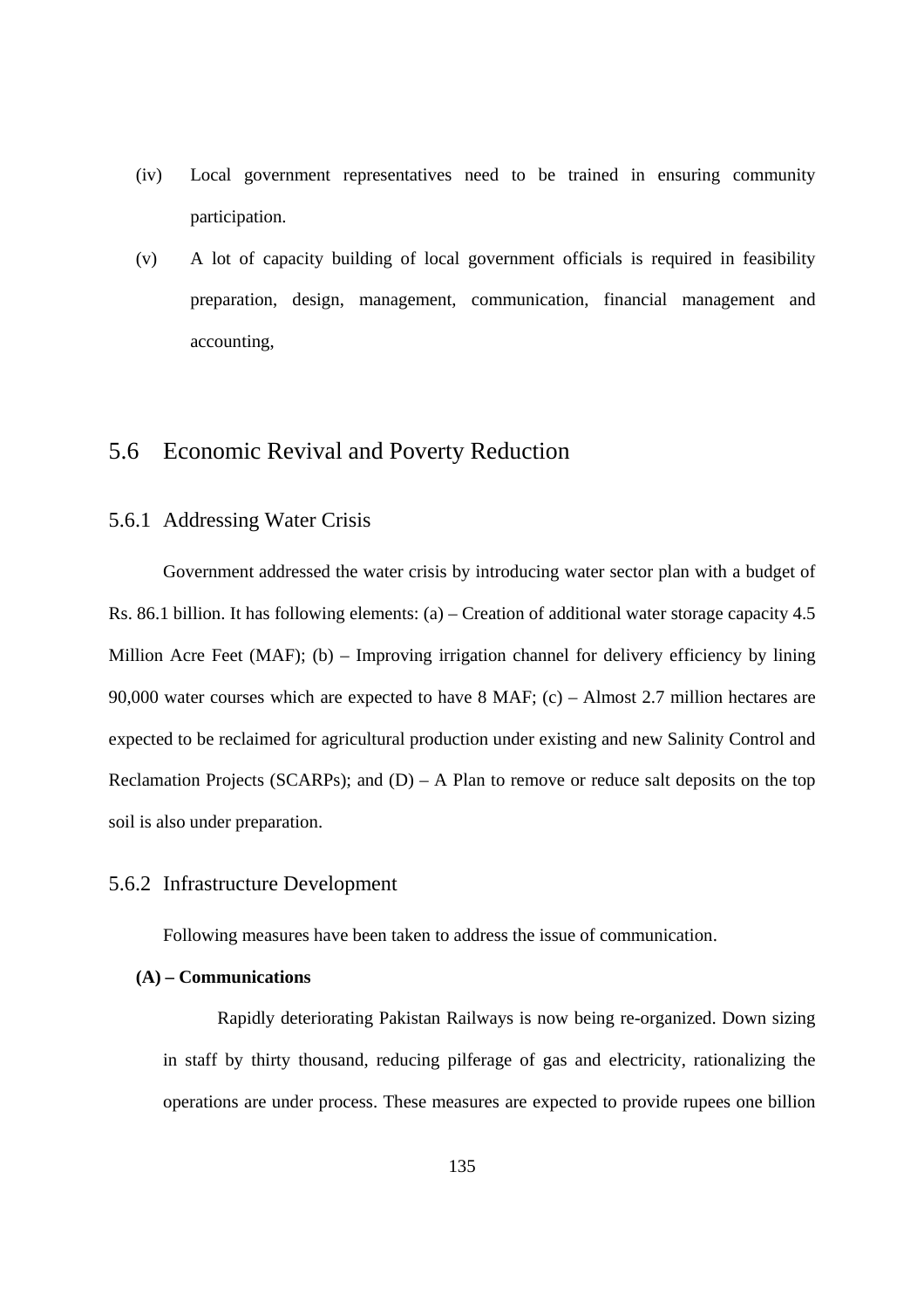financial benefit to the Railways. In the development plan 2001-02 additional allocation of Rs. 6.3 billion has been made for purchasing new locomotives, increasing rolling stocks and track rehabilitation. For improving road transport, several distant areas are being linked with the National Highway Network for improving rural access to markets.

Furthermore, some of the major projects completed or being undertaken which include the Kohat Tunnel Project, Jacobabad-Sibi-Quetta Highway, Islamabad-Muzaffarabad Highway, D.I. Khan-Qilla Saifullah- Quetta Highway, Bund Road Lahore, Multan-D.G. Khan-Qilla Saifullah Road, upgrading into a dual highway the Karachi-Thatta-Hyderabad Road and the Mansehra-Naran-Jhalkad road.

#### **(B) – Energy**

The energy sector is also being revamped to meet the emerging needs. A comprehensive restructuring plan for WAPDA and KESC is in progress which is expected to reduce systems losses. In this connection private sector is being encouraged to assist in distribution, transmission and generation. A policy shift is clear in favor of cheaper hydel gas and coal in stead of expensive thermal and furnace oil. For refining petrol and LPG country is now self sufficient after commissioning of PARCO refinery. Similarly, Chashma Power Project under construction will add another 300 megawatt of electricity to the country's power supply after completion.

## **(C) – Telecommunications and Information Technology**

The usage of Telecommunications and Information Technology is low in Pakistan, because the country has one of the lowest tele-densities in the world (2.5 per cent). However, it is increasing rapidly. Every coming year more and more population is getting access to internet facility. For rapidly increasing the number of IT Professionals, eighteen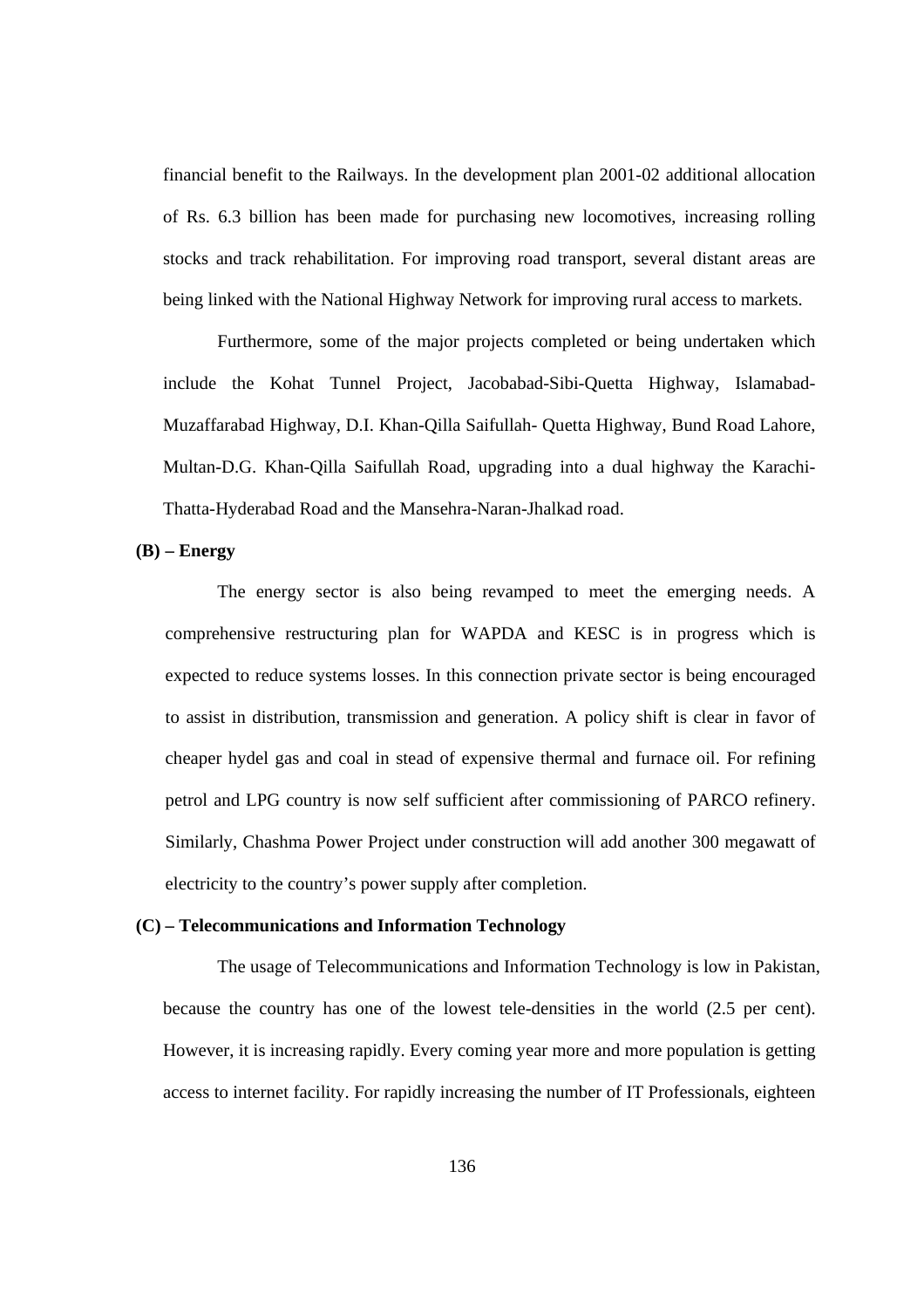projects have been launched for training IT professionals from blue collar IT workers to professional degree holders. The COMSATS, institute of information technology is now awarding masters and bachelors degrees in computer sciences.

## 5.6.3 Small and Medium Enterprises

An authority was established few years before for small and medium enterprises i.e., Small and Medium Enterprise Development Authority (SMEDA). Government is constantly reorganizing and providing extra resources to it for stimulating the process of SME Sector. The support for SME is being given in providing credit, documentation, technical, managerial and marketing areas. SMEDA has also suggested some regulatory changes for grater freedom of enterprise. It is hoped that these measures will improve the regulatory environment and access over information for primarily medium sized enterprises.

## 5.6.4 Direct Poverty Reduction

One of the core principles of Pakistan Poverty Reduction Strategy (PPRS) is to improve access of poor to 'productive assets, mainly housing, land and credit'. Measures taken in this regard will be reviewed in the following.

Firstly, the plan to distribute three million acres of land available with government is rather limited in scope and impact. It is not clear that how much land is cultivable and what proportion is irrigated. Supposing that whole three million acres are cultivable and irrigated, it will cover only 9.6 percent of the 6.2 million rural households that are currently below poverty line. Although the strategy is worthy but it can at best have only a fairly small impact in terms of the scale of rural poverty.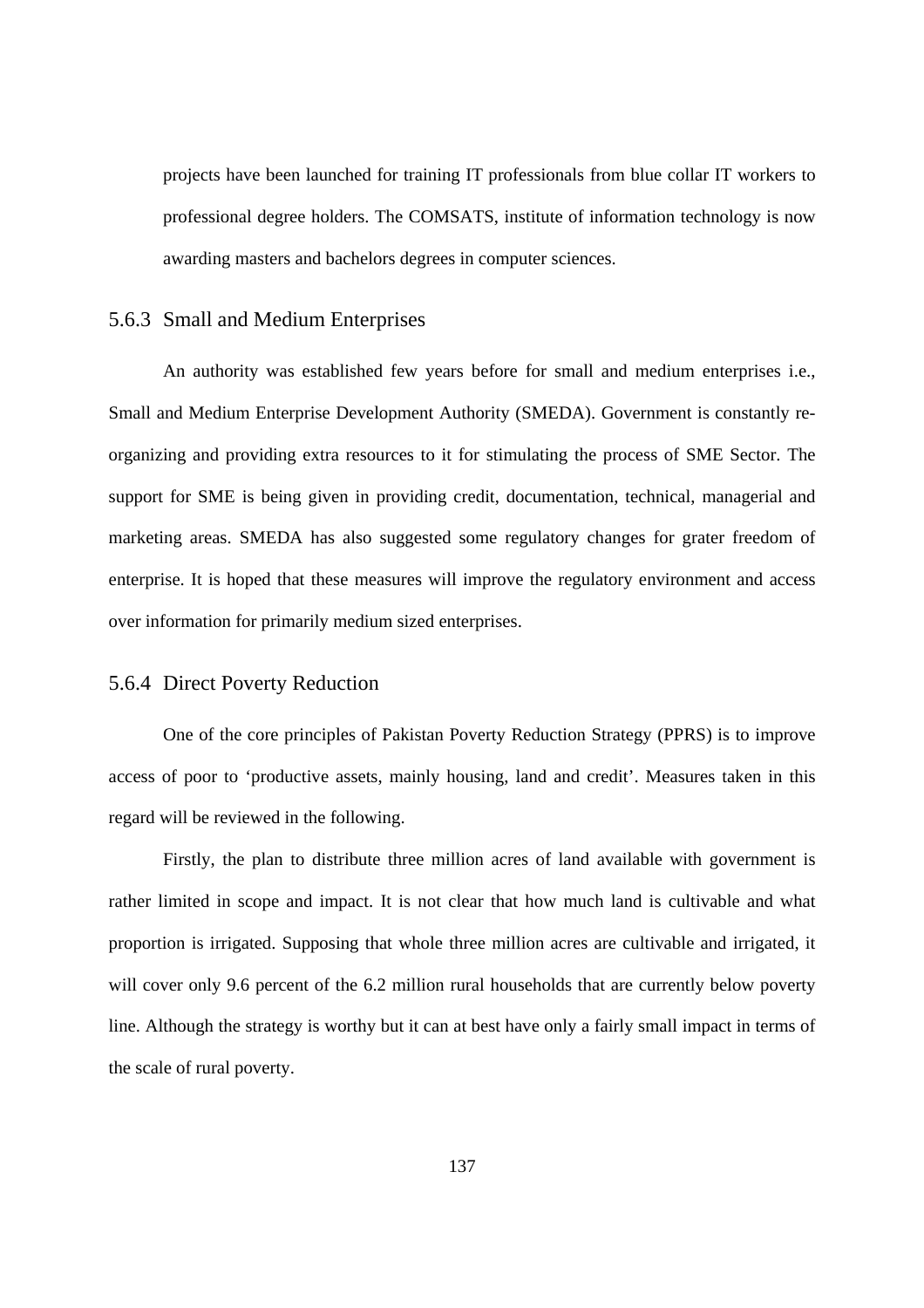Secondly, The Poverty Reduction Strategy proposes that 'access to credit is the shortest way of empowering the poor and improving their income generating opportunities'. In addition to access to credit, organization, consciousness and sustainable increase in incomes of poor is also important. To break the nexus of local power structure and improve the access of poor to local institutions are also necessary for poverty reduction.

In Pakistan, various government and non-government institutions are working on reducing poverty. Among these two main institutions are Pakistan Poverty Alleviation Fund (PPAF) and The Khushali Bank (the micro finance bank). These are government sponsored apex institutions for micro credit. According to various reports the coverage of these institutions is very small. Considering that there are about 45 million people in Pakistan living below the poverty line, the coverage of PPAF is only 0.1 per cent<sup>96</sup>. In fact the scale of operation of these and other commercial banks is necessary to increase for providing significant majority of poor the access to credit.

Thirdly, for providing adequate housing to the poor, government is focusing on giving proprietary rights where poor are residing for years and also provide improved service delivery to suburban and slum areas.

The country report of UN for Pakistan, National Human Development Report 2003, identifies four basic weaknesses in government's poverty reduction strategy given in the following.

- A- No attempt has been made for changing the 'power structure' at local level in favor of poor.
- B- At local government level, spending poverty reduction funds is still under top down process and is likely to cause leakage and mis-targeting.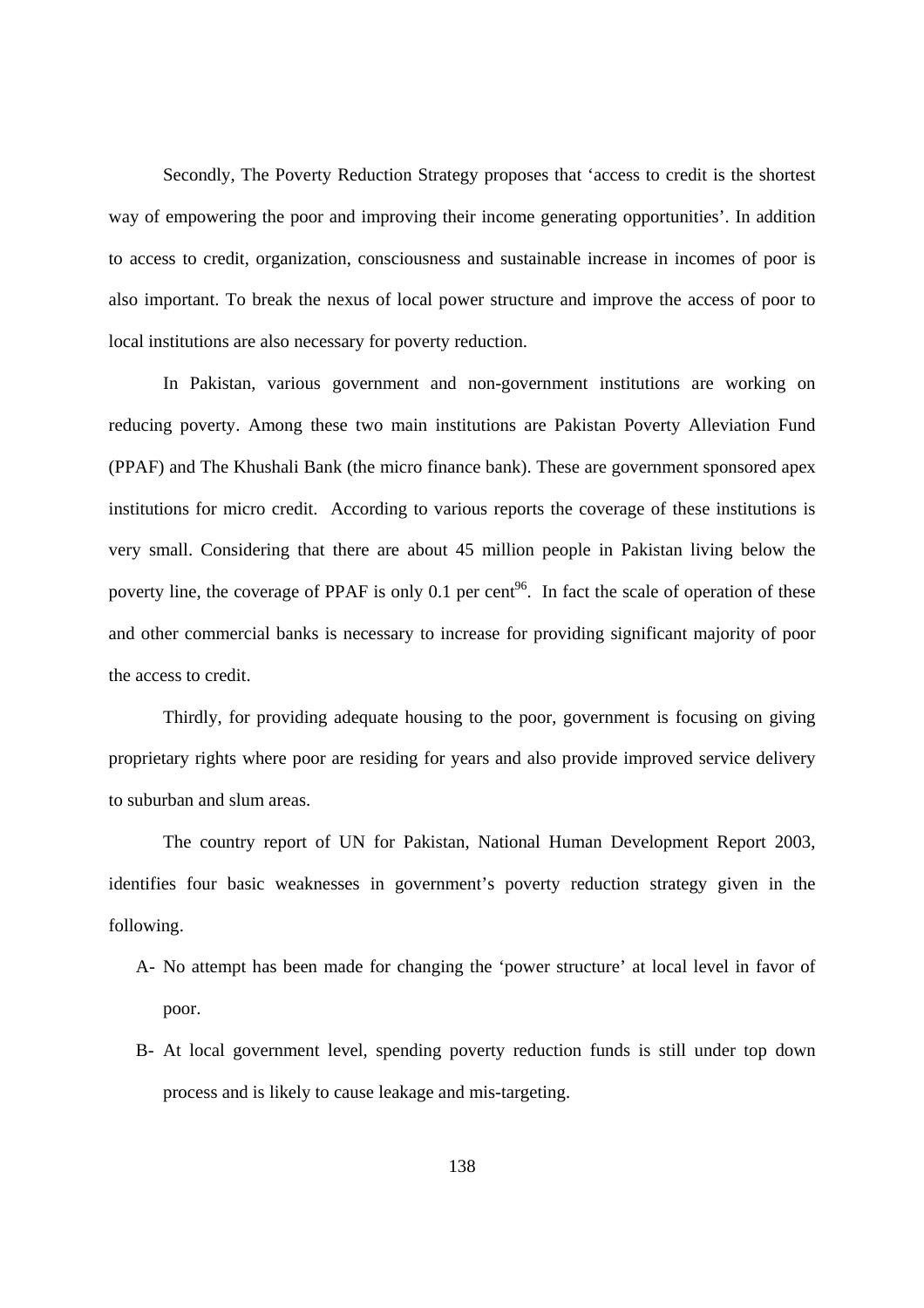- C- It made no systematic attempt to include poor in policy formulation, implementation and monitoring of poverty reduction projects.
- D- The scale of funds and micro credit directed to poor is insignificant

# 5.7 Summary of Policy Proposals

## **The Political and Social Framework**

Enabling environment is required for investment, economic growth, human development and poverty alleviation. The important elements would be strengthening democracy, peace and stability.

## **Restructured GDP Growth**

A four pronged strategy is proposed for the said objectives. These include: (i) Improve the irrigation system to increase the efficiency of water use; (ii) Develop the capacity for exporting value added products of milk, marine fisheries, agriculture and livestock; (iii) Build infrastructure for water storage and cheap energy production, ports, communication means (including railways, highways, farm to market roads etc.) and cheaper coal based energy production; and (iv) Accelerate the growth of small scale enterprises and also the Industrial Support Centers (ICS) in the private sector.

#### **Restructured GDP Growth**

The inadequate access of poor to the formal credit market makes them borrow from the landlords or informal sources. This increases the social control of landlord and similar groups. Two initiatives can be proposed to break this nexus. One is to form unions of small tenants and farm laborers within existing framework for increasing their tenancy contracts. Second is to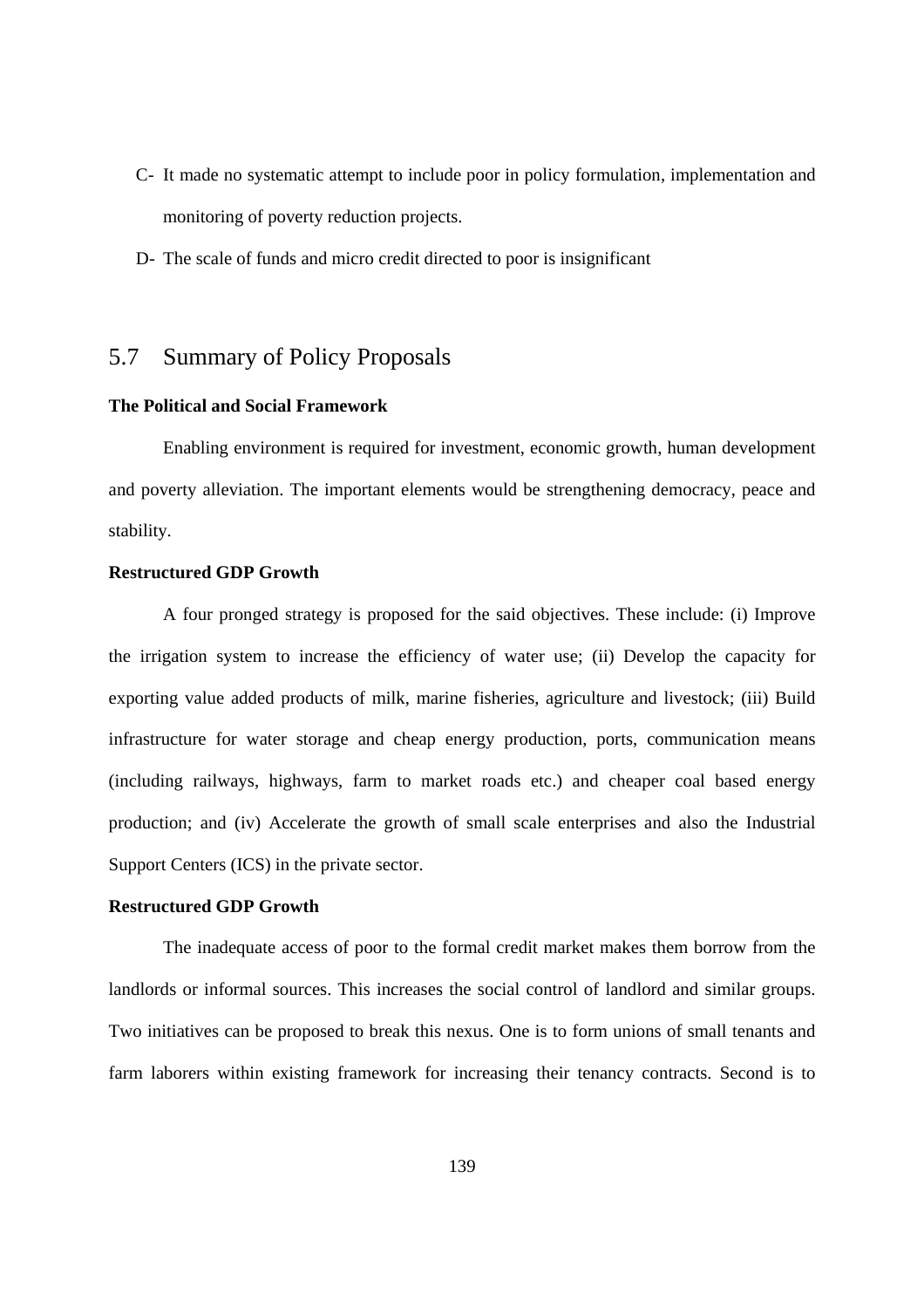facilitate the emergence of autonomous organizations of the poor and their linkages with each tier of local governments.

#### **Increasing Profitability of Micro-Enterprise**

It is estimated that over 52 percent of the urban poor are engaged in micro enterprises which have low profitability. Increasing the profitability of these micro enterprises will help to alleviate poverty.

#### **Increasing Incomes of the Poor by Increasing Productivity**

The productivity of low income occupations is also low. If the productivity of low income occupations is increased, it will help to alleviate poverty. This can be done by imparting primary education of workers from poor households and then vocational training and apprenticeship.

## **Health and Poverty**

Health is a major factor that pushes back people into poverty. Improved nutrition, preventive hygiene, drinking water, better healthcare, and adequate public transport are extremely important for poverty alleviation.

#### **Women, Poverty and Governance**

Establish the institutionalized relationship of organizations of poor and women with different tiers of local government can greatly help in poverty alleviation.

## **NGOs, Governance and Poverty Alleviation**

The new devolution plan offers viable opportunities for making organizations of poor for asserting their point view in policy making at all levels. NGOs can play very instrumental role for organizing the poor through establishing autonomous organizations of poor and also I building their capacity for poverty alleviation.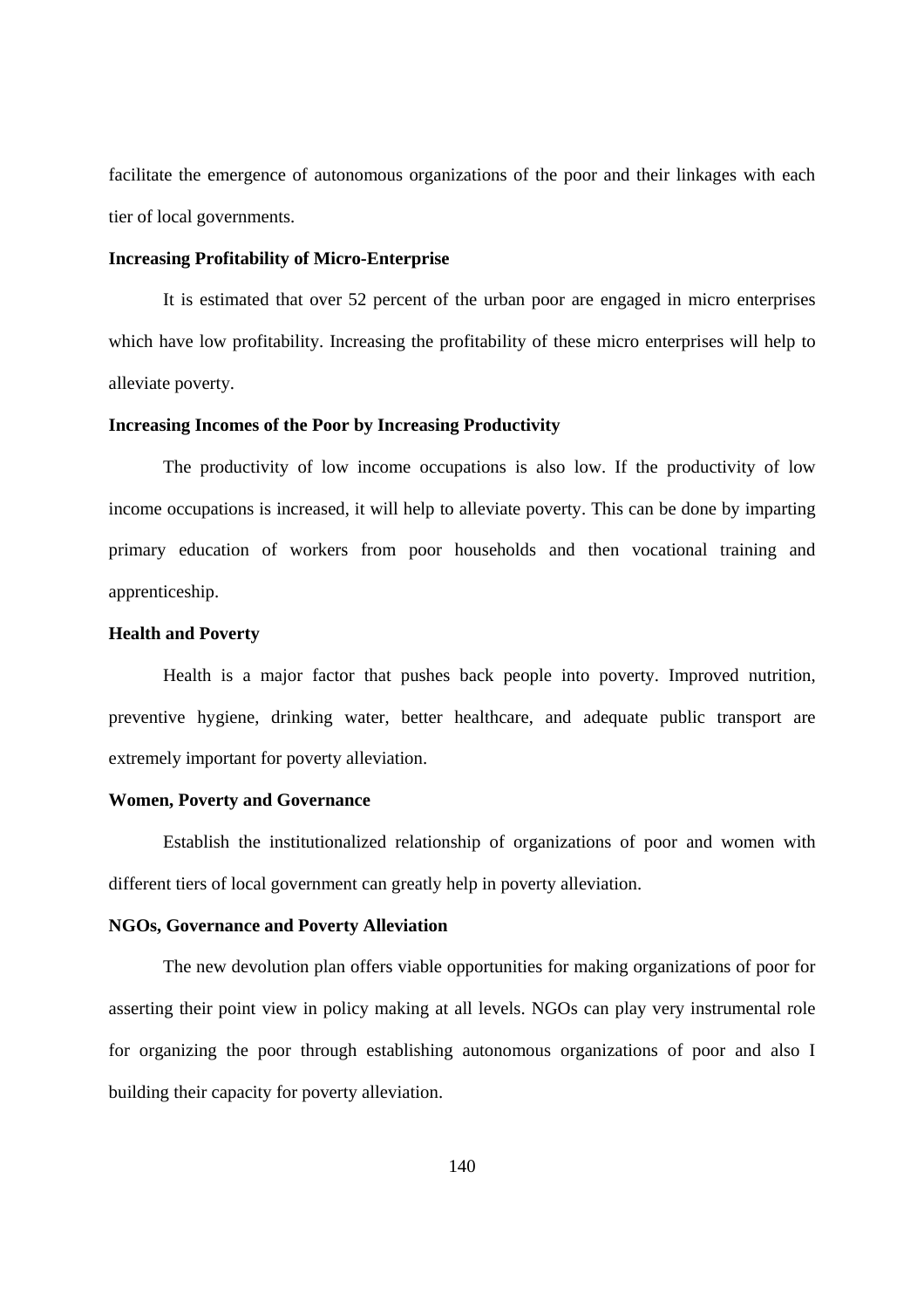#### **Saving Children in Hazardous Occupations**

In Pakistan, a large number of children are working in various hazardous occupations. These occupations cause repeated injuries, chronic diseases, physical and mental deformities and in some cases, death. To withdraw children from these occupations and send them to schools is highly desirable. Effective administrative mechanism is an imperative to minimize and then end the engagement of children in hazardous occupations.

## **Environmental Management and Poverty**

Pakistan lacks capacity to implement the environmental management programs. In the coming decades, it would be particularly important to focus on environmental issues. In this regards, following measures can be recommended.

(a)- Implement the National Environmental Quality Standards (NEQS), already in place.

(b)- Strengthen the Environmental Protection Agencies (EPAs)

(c)- Farmer organizations for irrigation management

(d)- Community organizations for watersheds protection and livelihoods in Indus uplands.

(e)- Community associations empowered for natural resource protection.

(f)- Grass root organizations for sanitation and solid waste management among low income groups.

## 5.8 Summary and Conclusion

The chapter presents an outline of an economic strategy to achieve growth and greater poverty alleviation. It has two broad driving forces: (1) A restructured economic growth for higher GDP growth and poverty alleviation. (2) Direct attack on poverty by empowering them.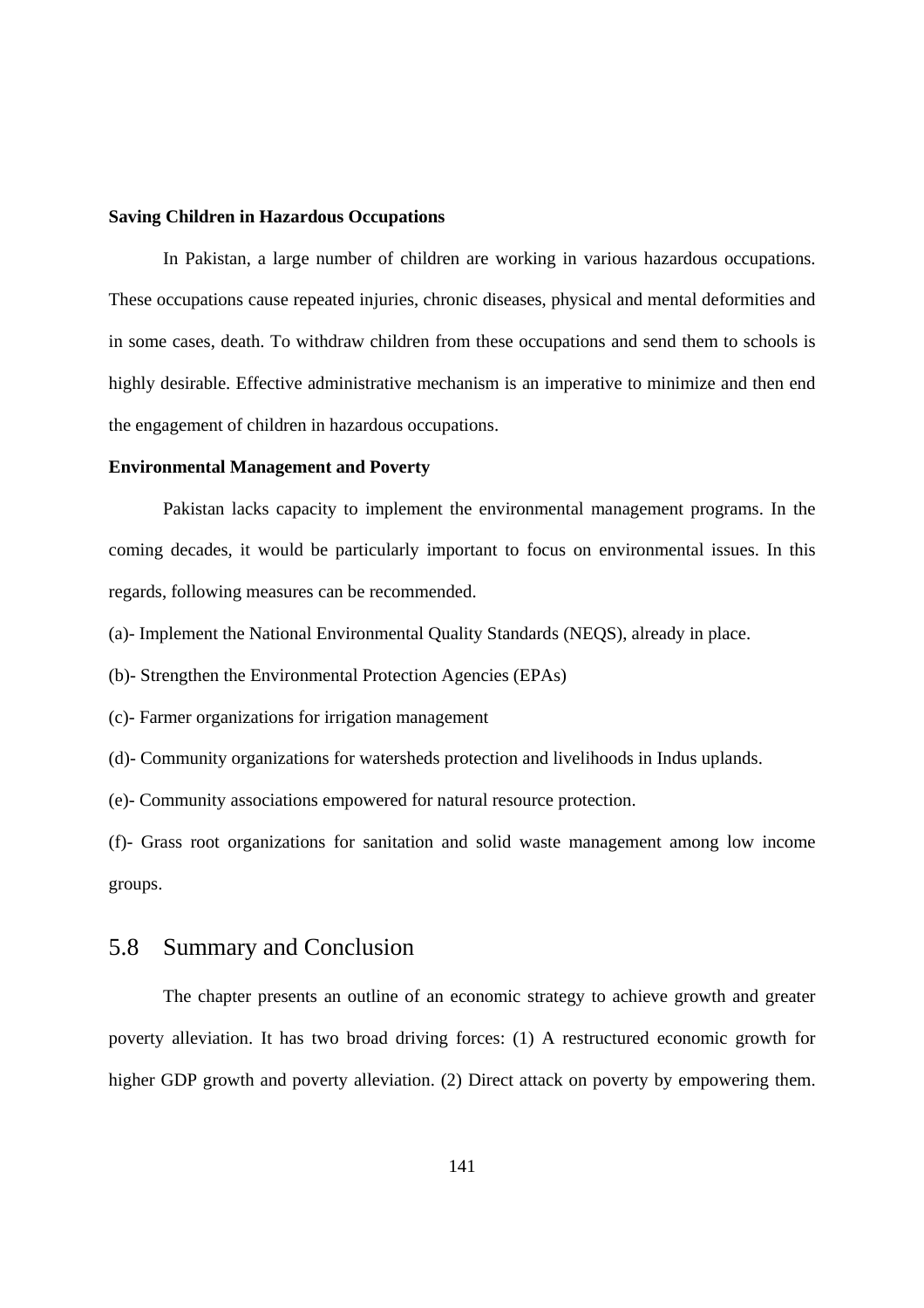Therefore poor will gain a sustainable growth in their income and will also contribute in more equitable GDP growth.

The suggested economic growth strategy aims at: (a) change the composition of investment; (b) Enhance the employment generation capability of economic growth; (c) Accelerate the growth rate of exports; and (d) Transform low skill and low productivity into high skill and high productivity. In the light of these strategic parameters, a four pronged strategy has been proposed which focus on: 1- Rehabilitation of irrigation system; 2- Produce high value added products of milk, marine fisheries, fruit, vegetables and flowers; 3- Develop infrastructure; and 4- Accelerate the growth of small scale enterprises. For achieving these objectives the establishment of Industrial Support Centers can play central role.

The other driving force is to attack poverty directly. It can be done through increasing their participation in planning and decision making. Establishment of their organizations can play very instrumental role, specially the establishment of women organizations. The current reforms in government system have great potential for that. However to make it successful, four policy issues are important to consider. These include: A- Distinguishing decentralization of administrative powers and devolution of power; B- Ensuring effective role of women elected representatives with control of resources; C- Removing existing confusions in administrative system prevailing and new local government system; and D- Capacity building of local government representatives in governance, project planning, implementation and monitoring.

The chapter also reviews the comprehensive set of reforms introduced by current regime. These include: (a) More efficient and transparent financial management; (b) Growth with poverty reduction; and (c) Better governance through civil service reforms.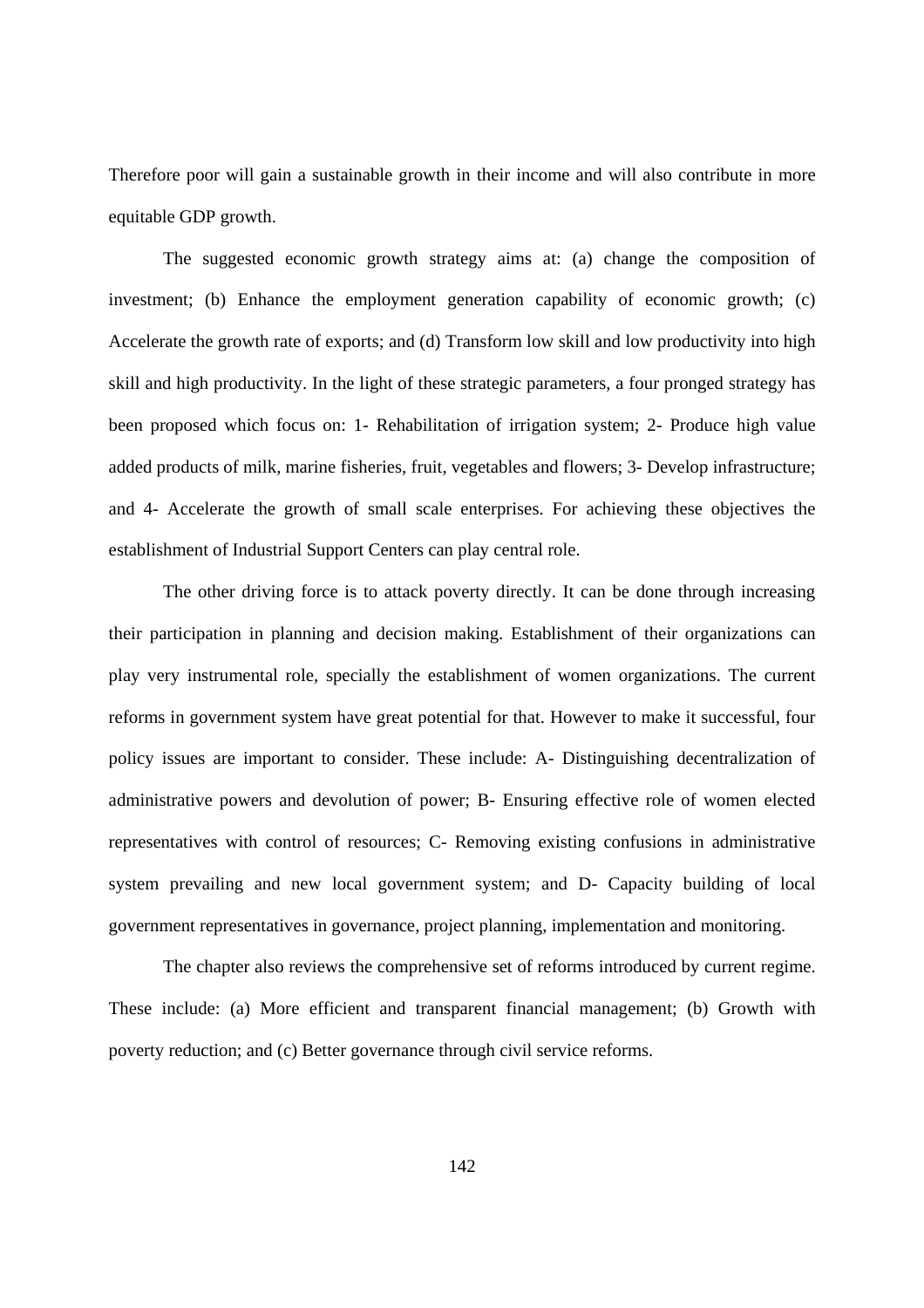#### **BIBLIOGRAPHY**

Keith Griffin, Terry Mckinley, *Implementing Human Development Strategy.* Macmillan Press, Houndmills, Basingstoke, Hampshire and London, 1994.

Keith Griffin, *Alternative Strategies for Economic Development.* London: Mcmillan, 1989.

Olman Segura Bonilla and James K. Boyce, *Investing in Natural and Human Capital in Developing Countries*, (International Society for Ecological Economics: Stockholm, August 1992.

Jan Pronk and Mahbub ul Haq, *Sustainable Development: From Concept to Action*, (New York: UNDP, March 1992.

World Bank, *Improving Human Development Outcomes in Pakistan*, 2002 Andrabi, Das and Khwja, *The Rise of Private Schooling in Pakistan: Catering to the Urban Elite or Educating Rural Poor*, 2001-02.

Husain, Qasim and Sheikh, *An Analysis of Public Expenditure on Education in Pakistan*, The Pakistan Development Review, Vol. 42:4, Part-II.

S Akbar Zaidi, "Issues in Pakistan Economy", Oxford University Press, Karachi, 2009.

Ayesha Siddiqa, "Military Inc.", Oxford University Press, Karachi, 2009.

Yousaf Nazar, *The Gathering Storm*, Royal Book Company, Karachi, 2008.

Government of Pakistan, Ministry of Finance, *Economic Survey of Pakistan 2006-07*, 2007.

Government of Pakistan, Planning Commission, *Pakistan Millennium Development Goals Report 2004*.

The Mehboob ul Haq Human Development Centre, *Human Development in South Asia 2004*, 2005.

UNDP, *Pakistan National Human Development Report 2007*, 2008.

Centre for Research on Poverty Reduction and Income Distribution (CRPRID), *Pakistan Human Condition Report 2002*, 2003.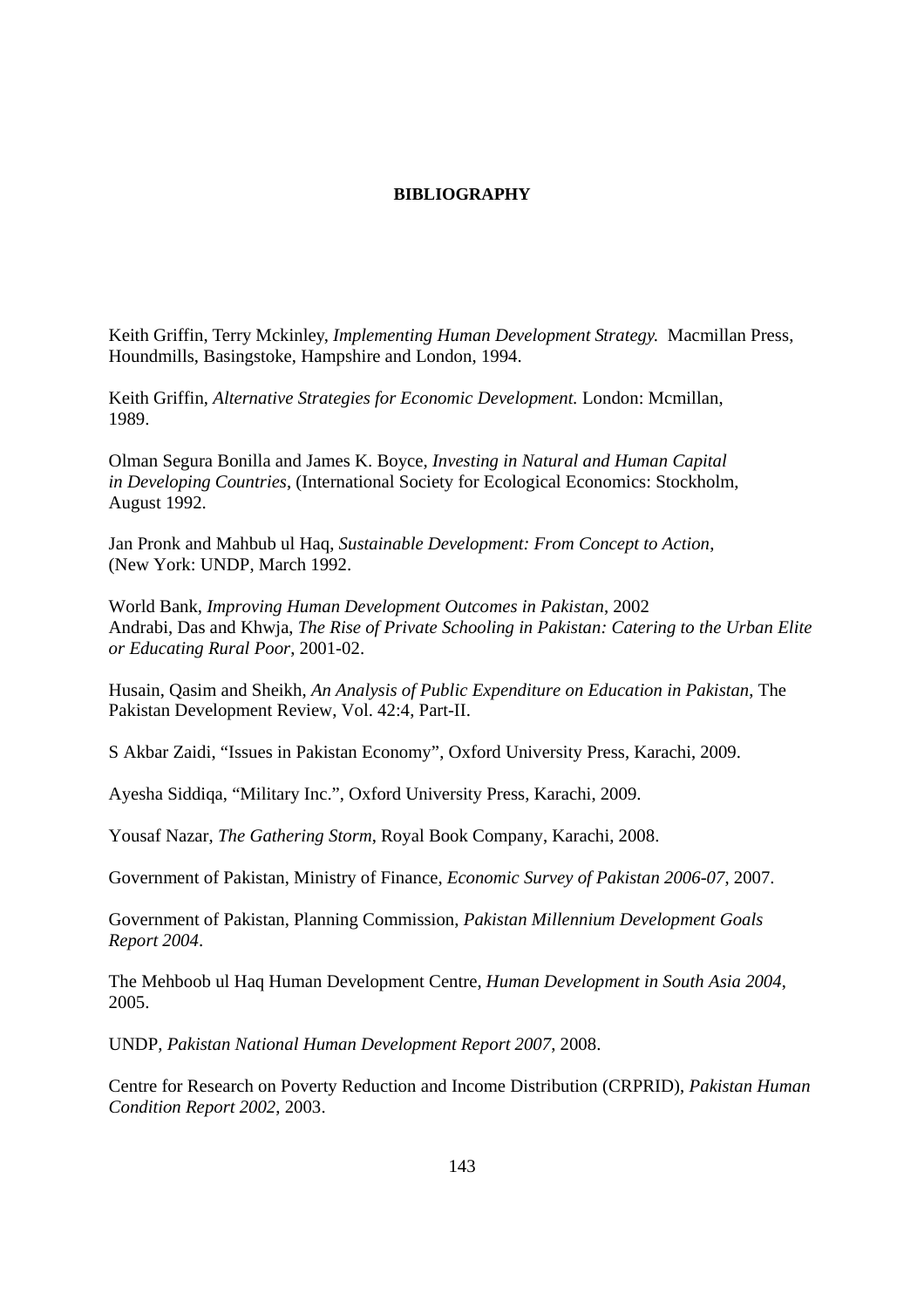## **References**

-

<sup>1</sup> Dr. Mehboob-ul-Haq in Keith Griffin, Terry Mckinley, 'Implementing Human Development Strategy', Macmillan Press, Houndmills, Basingstoke, Hampshire and London, 1994. p. vii

2 See Amartya Sen, 'The Ends and the Means of Development,' Ch.2 in *Development as Freedom*, Alfred A. Knop (200), p. 53.<br><sup>3</sup> See Amartya Sen, 'Development as Capability of Expansion', in Keith Griffin and

John Knight (eds), *Human Development and the International Development Strategy for the 1990s* (London: Mcmillan, 1990), p. 23.

4 Ibid., p. 74.

<sup>5</sup> Keith Griffin, 'Alternative Strategies for Economic Development' (London: Mcmillan, 1989), p. 3 1.

6 Olman Segura Bonilla and James K. Boyce, 'Investing in Natural and Human Capital in Developing Countries, (International Society for Ecological Economics: Stockholm, August 1992), p. 42.

 $<sup>7</sup>$  Jan Pronk and Mahbub ul Haq, 'Sustainable Development: From Concept to Action',</sup> (New York: UNDP, March 1992), p. 15.

**<sup>8</sup>** Keith Griffin, Terry Mckinley, "Implementing Human Development Strategy", Macmillan Press, Houndmills, Basingstoke, Hampshire and London, 1994. p. 11

<sup>9</sup> Keith Griffin, Terry Mckinley, 'Implementing Human Development Strategy', Macmillan Press, Houndmills, Basingstoke, Hampshire and London, 1994. p. 16

 Ibid. p. 30 Ibid. p. 13 12 Ibid. p. 32 Ibid. p. 7 Ibid. p. 6 Ibid. p. 44

16 Ibid. p. 43

17 Ibid. p. 40

18 Ibid. p. 41

19 Ibid. p. 46

 $20$  Ibid. p. 76

 $21$  Ibid. p. 82

<sup>22</sup> See Government of Pakistan, Ministry of Finance, 'Economic Survey of Pakistan 2006-07', 2007. p. 161

23 Ibid. p.161

<sup>24</sup> World Bank, 'Improving Human Development Outcomes in Pakistan', 2002. p.2

 $25$  Ibid. p.3

 $^{\rm 26}$  Ibid.

 $27$  Ibid.

 $28$  Ibid.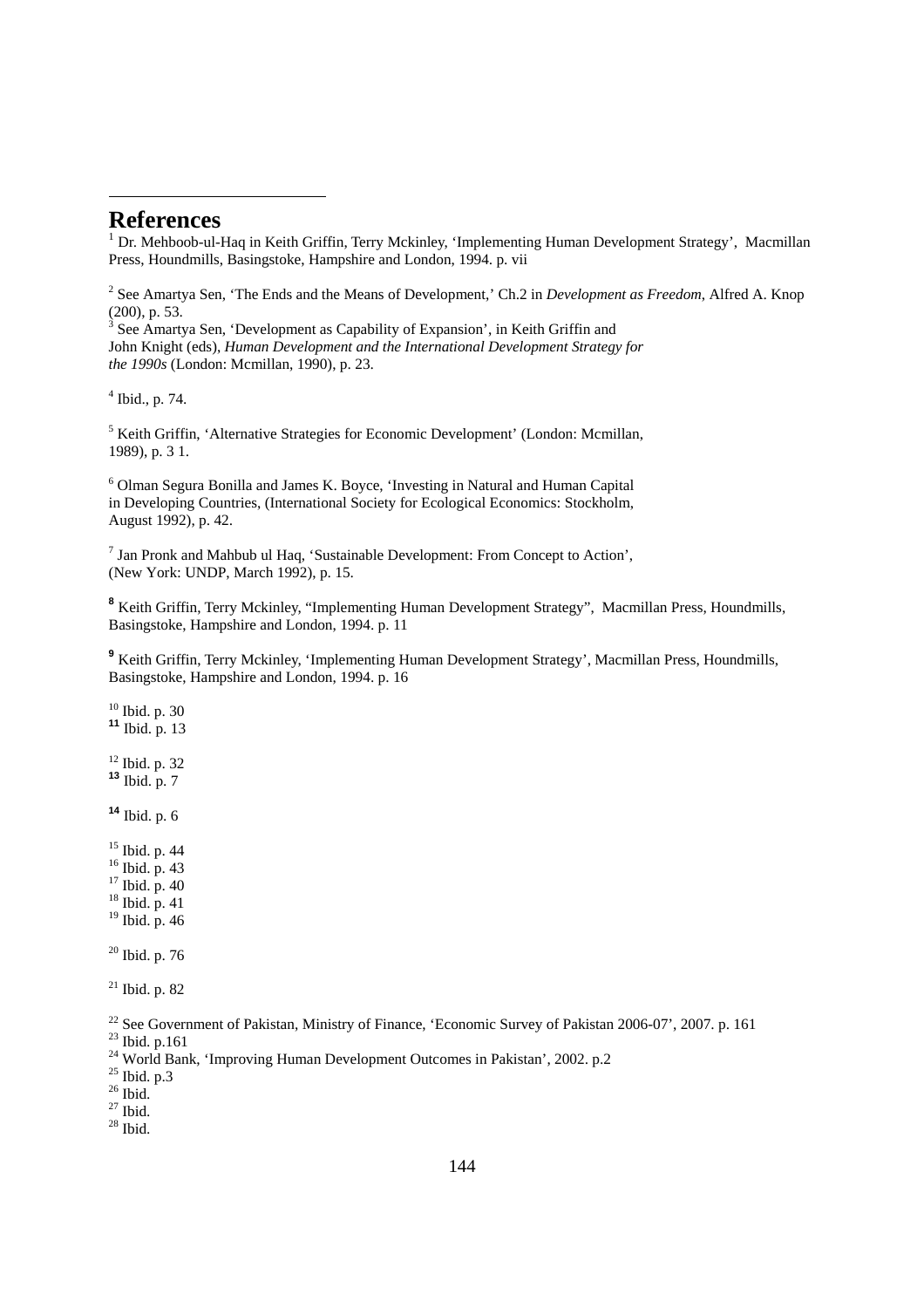34 Ibid. p.172

 $35$  Ibid. p.161

<sup>36</sup> See Government of Pakistan, Ministry of Finance, 'Economic Survey of Pakistan 2006-07', 2007. 176

37 See Government of Pakistan, Planning Commission, 'Pakistan Millennium Development Goals Report 2004', p.20

38 Ibid

39 Ibid. p.24

40 The Mehboob ul Haq Human Development Centre, 'Human Development in South Asia 2004', 2005. p.198

- 41 UNDP, 'Pakistan National Human Development Report 2007', 2008, p. 231
- 42 Article 2, "Constitution of Pakistan", 1973
- 43 S Akbar Zaidi, "Issues in Pakistan Economy", Oxford University Press, Karachi, 2009. p. 05

<sup>44</sup> S Akbar Zaidi, "Issues in Pakistan Economy", Oxford University Press, Karachi, 2009. p. 500

- 45 S Akbar Zaidi, "Issues in Pakistan Economy", Oxford University Press, Karachi, 2009. p. 500
- <sup>46</sup> S Akbar Zaidi, "Issues in Pakistan Economy", Oxford University Press, Karachi, 2009. p. 500
- 47 Ayesha Siddiqa, "Military Inc.", Oxford University Press, Karachi, 2009. P. 69-70
- 48 Ayesha Siddiqa, "Military Inc.", Oxford University Press, Karachi, 2009. P. 67
- 49 S Akbar Zaidi, "Issues in Pakistan Economy", Oxford University Press, Karachi, 2009. p. 500
- 50 S Akbar Zaidi, "Issues in Pakistan Economy", Oxford University Press, Karachi, 2009. p. 501
- 51 Ayesha Siddiqa, "Military Inc.", Oxford University Press, Karachi, 2009. P. 75
- 52 S Akbar Zaidi, "Issues in Pakistan Economy", Oxford University Press, Karachi, 2009. p. 6
- 53 S Akbar Zaidi, "Issues in Pakistan Economy", Oxford University Press, Karachi, 2009. p. 6

54 Ayesha Siddiqa, "Military Inc.", Oxford University Press, Karachi, 2009. P. 86

55 S Akbar Zaidi, "Issues in Pakistan Economy", Oxford University Press, Karachi, 2009. p. 6

56 S Akbar Zaidi, "Issues in Pakistan Economy", Oxford University Press, Karachi, 2009. P. X

57 S Akbar Zaidi, "Issues in Pakistan Economy", Oxford University Press, Karachi, 2009. p. 502

58 Ayesha Siddiqa, "Military Inc.", Oxford University Press, Karachi, 2009. P. 91

59 Ayesha Siddiqa, "Military Inc.", Oxford University Press, Karachi, 2009. P. 90

60 S Akbar Zaidi, "Issues in Pakistan Economy", Oxford University Press, Karachi, 2009. p. 464

<sup>61</sup> Cronia, Giovanni, "Accelerating Human Development in Pakistan", in Banuri, Tariq (ed.), *Just Adjustment: Protecting the Vulnerable and Promoting Growth*, UNICEF, Islamabad, 1992 (b), p. 105

- <sup>62</sup> S Akbar Zaidi, "Issues in Pakistan Economy", Oxford University Press, Karachi, 2009. P. XI
- <sup>63</sup> Ayesha Siddiqa, "Military Inc.", Oxford University Press, Karachi, 2009. P. 64<br><sup>64</sup> Ayesha Siddiqa, "Military Inc.", Oxford University Press, Karachi, 2009. P. 67
- 
- 65 Ayesha Siddiqa, "Military Inc.", Oxford University Press, Karachi, 2009. P. 62
- 66 Ayesha Siddiqa, "Military Inc.", Oxford University Press, Karachi, 2009. P. 88
- 67 S Akbar Zaidi, "Issues in Pakistan Economy", Oxford University Press, Karachi, 2009. p. 499

68 Ayesha Siddiqa, "Military Inc.", Oxford University Press, Karachi, 2009. P. 69

- 69 S Akbar Zaidi, "Issues in Pakistan Economy", Oxford University Press, Karachi, 2009. P. 499
- 70 Ayesha Siddiqa, "Military Inc.", Oxford University Press, Karachi, 2009. P. 82
- 71 Yousaf Nazar, "The Gathering Storm", Royal Book Company, Karachi, 2008. P xiii
- 72 Ayesha Siddiqa, "Military Inc.", Oxford University Press, Karachi, 2009. P. 66
- 73 Yousaf Nazar, "The Gathering Storm", Royal Book Company, Karachi, 2008. P 139
- 74 Ayesha Siddiqa, "Military Inc.", Oxford University Press, Karachi, 2009. P. 71
- 75 Yousaf Nazar, "The Gathering Storm", Royal Book Company, Karachi, 2008. P 57

<sup>&</sup>lt;sup>29</sup> Andrabi, Das and Khwja, 'The Rise of Private Schooling in Pakistan: Catering to the Urban Elite or Educating Rural Poor', 2001-02, p.7

<sup>30</sup> Ibid. p.32

 $31$  Ibid.

<sup>32</sup> Husain, Qasim and Sheikh, 'An Analysis of Public Expenditure on Education in Pakistan', *The Pakistan Development Review*, Vol. 42:4, Part-II, p. 774 33 Ibid. p.779